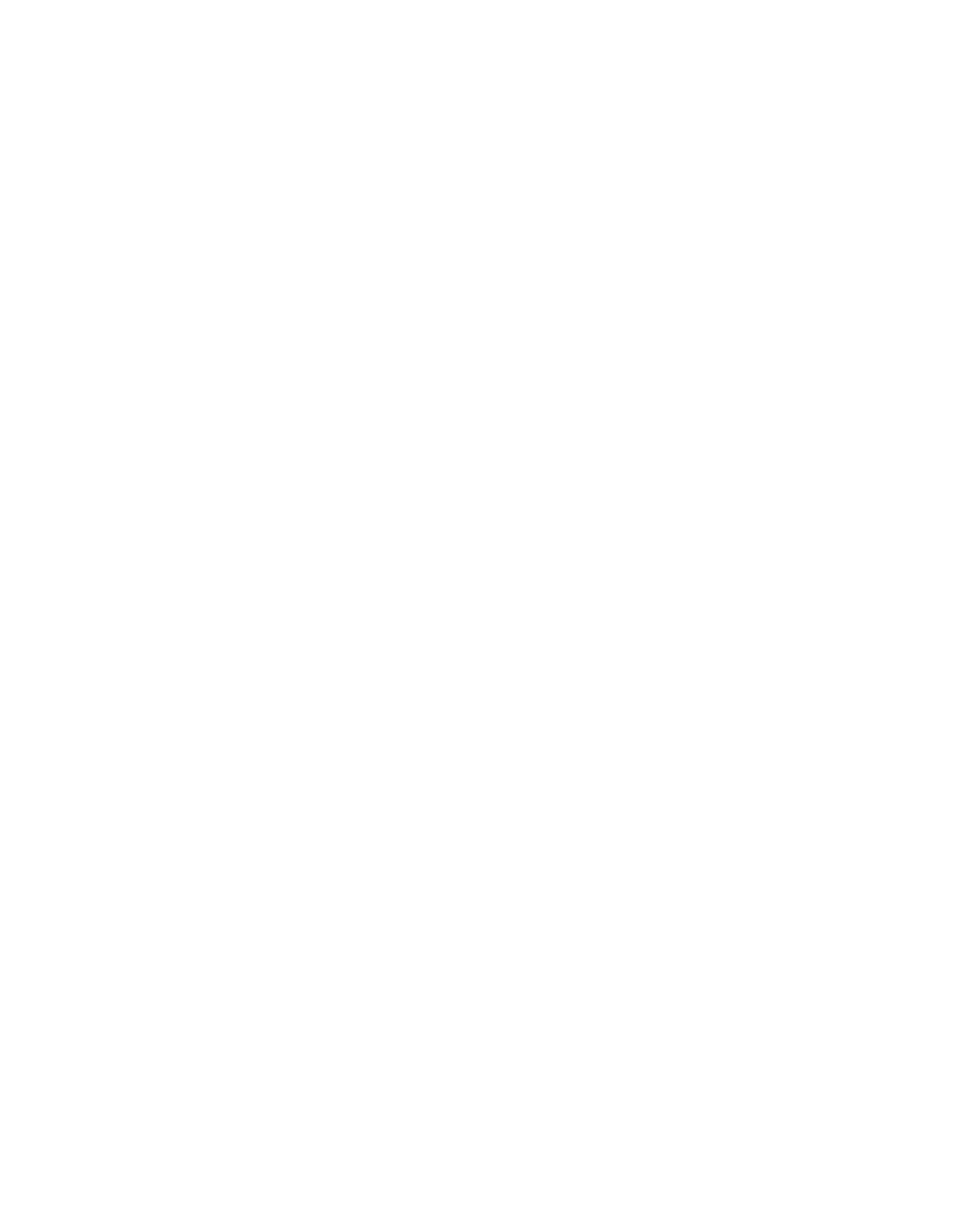## **Table of Contents**

| How do I start to centrally manage APM configurations from BIG-IQ? 13         |  |
|-------------------------------------------------------------------------------|--|
|                                                                               |  |
|                                                                               |  |
|                                                                               |  |
| Adding a device to an Access group from the Configuration tab15               |  |
| Reimporting an Access group configuration or device-specific configuration 16 |  |
|                                                                               |  |
|                                                                               |  |
|                                                                               |  |
|                                                                               |  |
|                                                                               |  |
|                                                                               |  |
|                                                                               |  |
|                                                                               |  |
|                                                                               |  |
|                                                                               |  |
|                                                                               |  |
|                                                                               |  |
|                                                                               |  |
|                                                                               |  |
|                                                                               |  |
|                                                                               |  |
|                                                                               |  |
|                                                                               |  |
|                                                                               |  |
|                                                                               |  |
|                                                                               |  |
|                                                                               |  |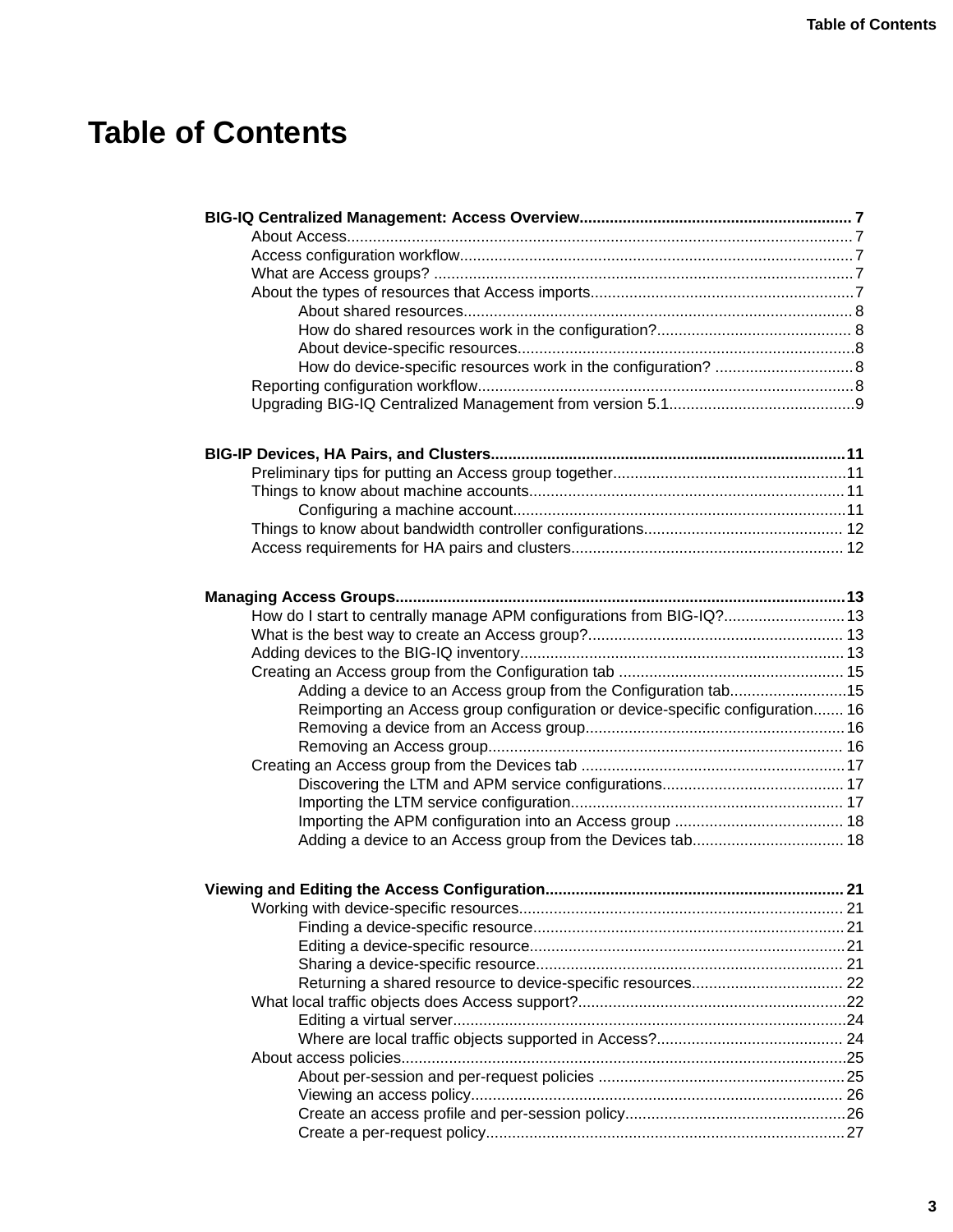| Configuring an HTTP server for form-based authentication42                     |  |
|--------------------------------------------------------------------------------|--|
| Configuring an HTTP server for Basic/NTLM authentication 43                    |  |
|                                                                                |  |
|                                                                                |  |
|                                                                                |  |
|                                                                                |  |
|                                                                                |  |
|                                                                                |  |
|                                                                                |  |
|                                                                                |  |
|                                                                                |  |
|                                                                                |  |
|                                                                                |  |
|                                                                                |  |
|                                                                                |  |
| Configure BIG-IQ for device posture checks with endpoint management systems 51 |  |
|                                                                                |  |
|                                                                                |  |
|                                                                                |  |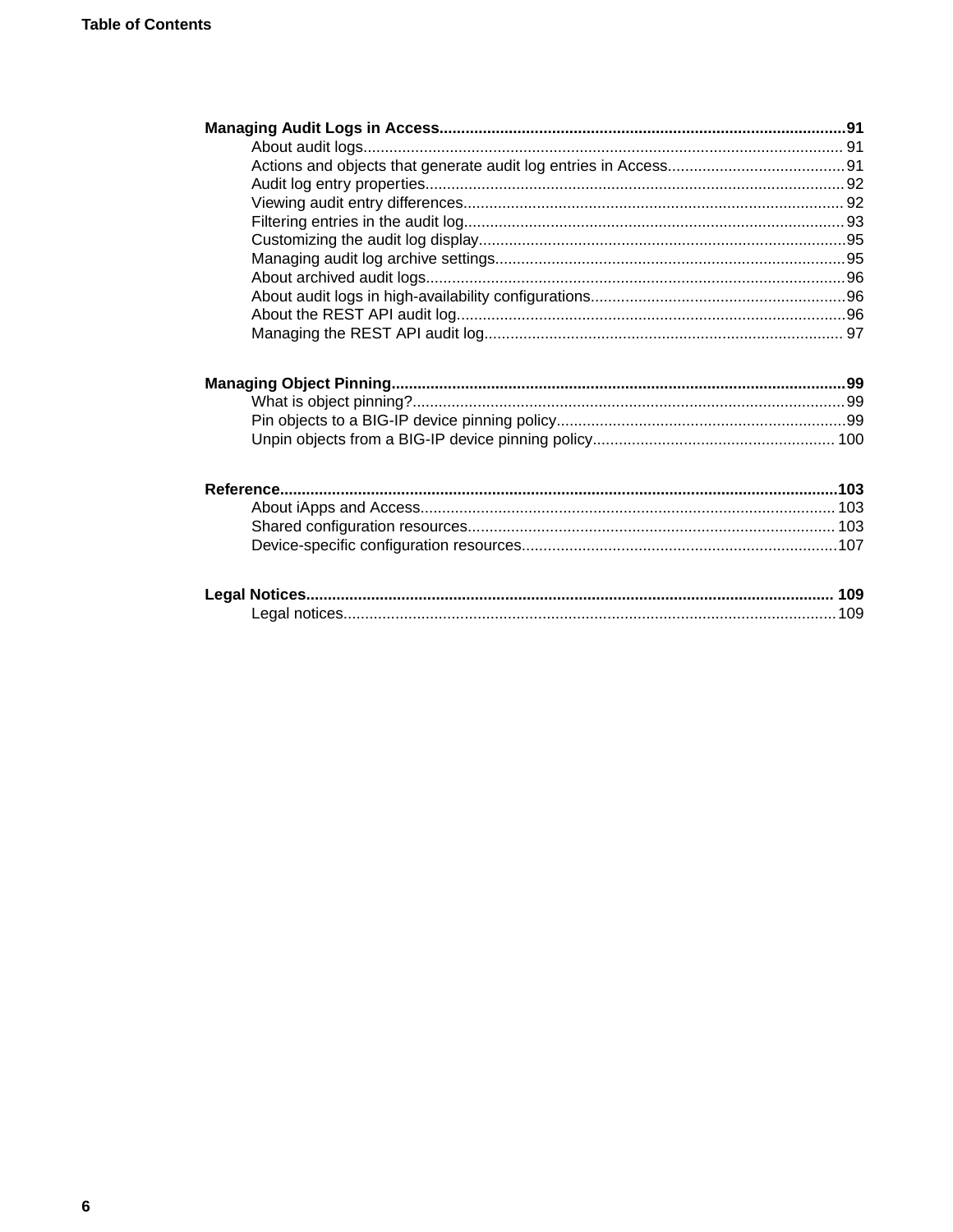## <span id="page-6-0"></span>**BIG-IQ Centralized Management: Access Overview**

## **About Access**

Access in BIG-IQ<sup>®</sup> Centralized Management offers you centralized management for BIG-IP <sup>®</sup>Access Policy Manager® (APM) and F5 Secure Web Gateway (SWG) configurations. Centralized management gives you easy-to-deploy sets of access policies and access policy configuration objects. This means you don't need to repeat the configuration on each BIG-IP system individually. Access also offers you centralized reporting, which lets you to compare and monitor BIG-IP APM<sup>®</sup> usage across many device groups.

## **Access configuration workflow**



## **What are Access groups?**

Each *Access group* is a group of BIG-IP® devices across which you plan to share the same Access configuration. When you import an APM service configuration from a device, the device must join an Access group.

## **About the types of resources that Access imports**

When you import an APM® service configuration from a device, the device must join an Access group.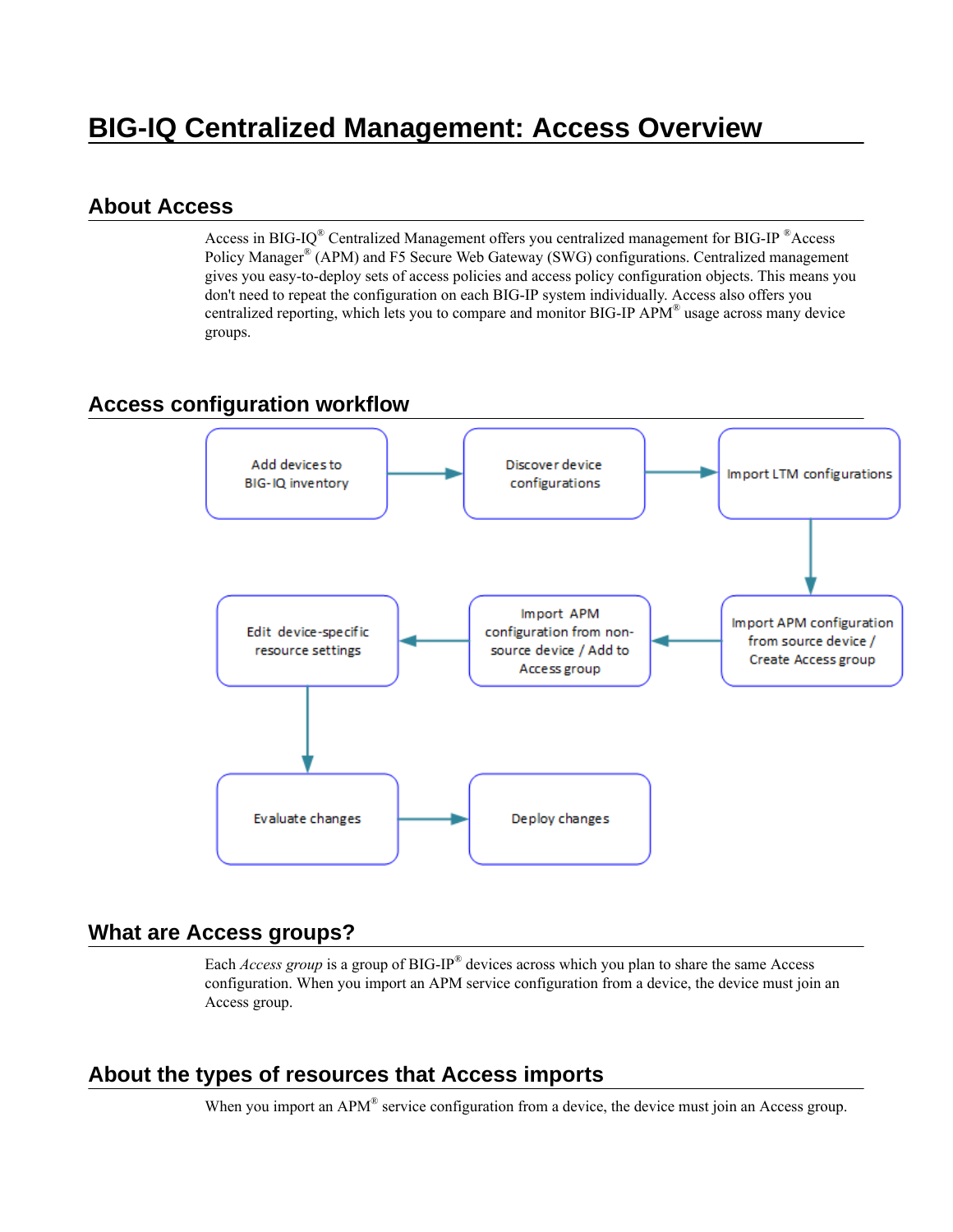- If the device joins a new Access group, Access imports both shared resources and device-specific resources from the device.
- If the device joins an existing Access group, Access imports only the device-specific resources from the device.

## <span id="page-7-0"></span>**About shared resources**

In an Access group on the BIG-IQ<sup>®</sup> system, *shared resources* are a set of configuration objects that are expected to be the same on every device in an Access group.

#### **How do shared resources work in the configuration?**

Initially, shared resources are imported with the APM® service configuration from the device. After import, they are read-only on the BIG-IQ® system. The deployment process configures the shared resources on all devices in the Access group. This can result in major configuration changes on the devices, with resources being overwritten, deleted, or added on them.

## **About device-specific resources**

In an Access group on the BIG-IQ® system, *device-specific resources* are a set of configuration objects that are expected to exist on every device in the Access group. However, the properties of these resources can differ from device to device.

For example, an access policy could use an Active Directory server for user authentication. Device apm\_north\_america.xyz.com must use an Active Directory server configured in a North American domain or data center, while device apm south america.xyz.com must use an Active Directory server configured in a South American domain or data center.

#### **How do device-specific resources work in the configuration?**

When you add a device to an Access group, device-specific resources are created from the device's APM<sup>®</sup> service configuration. Or, if particular resources do not exist on a device, Access creates devicespecific resources that match those in the device configuration. After import, you are instructed to review and change device-specific resources if needed; in addition, you can change them at your option. You can also make a device-specific resource shared, so that its properties can only be configured in the shared resources. At deployment, device-specific resources are configured on the specific devices.

## **Reporting configuration workflow**

BIG-IQ logging nodes are required for Access and SWG reporting. To set up a discovered device so that it sends report data to a logging node, you must run the remote logging configuration. Then, you can run reports.

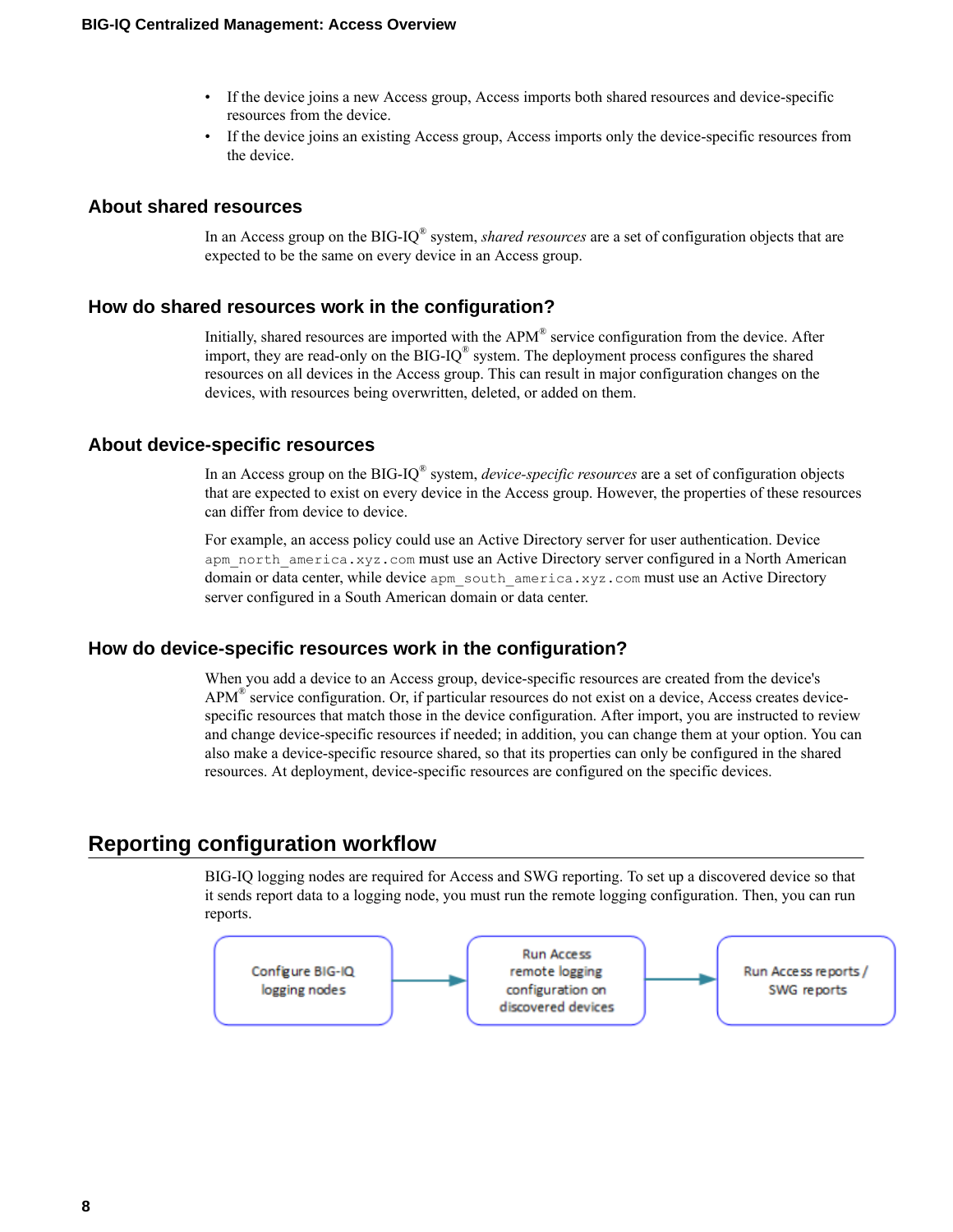## <span id="page-8-0"></span>**Upgrading BIG-IQ Centralized Management from version 5.1**

After upgrading from BIG-IQ<sup>®</sup> Centralized Management version 5.1 to version 5.2 or newer, send out a POST request to restore session data after an upgrade. Execute this command after restoring the elastic snapshot. If you do not perform this step, then after the upgrade, the sessions that you created before the upgrade displays incorrectly in either the Sessions report or in the Active Sessions report.

The command to send the post request is restcurl -X POST -u admin:admin http:// localhost:8100/mgmt/cm/access/reports/access-es-upgrade-task -d '{ }' .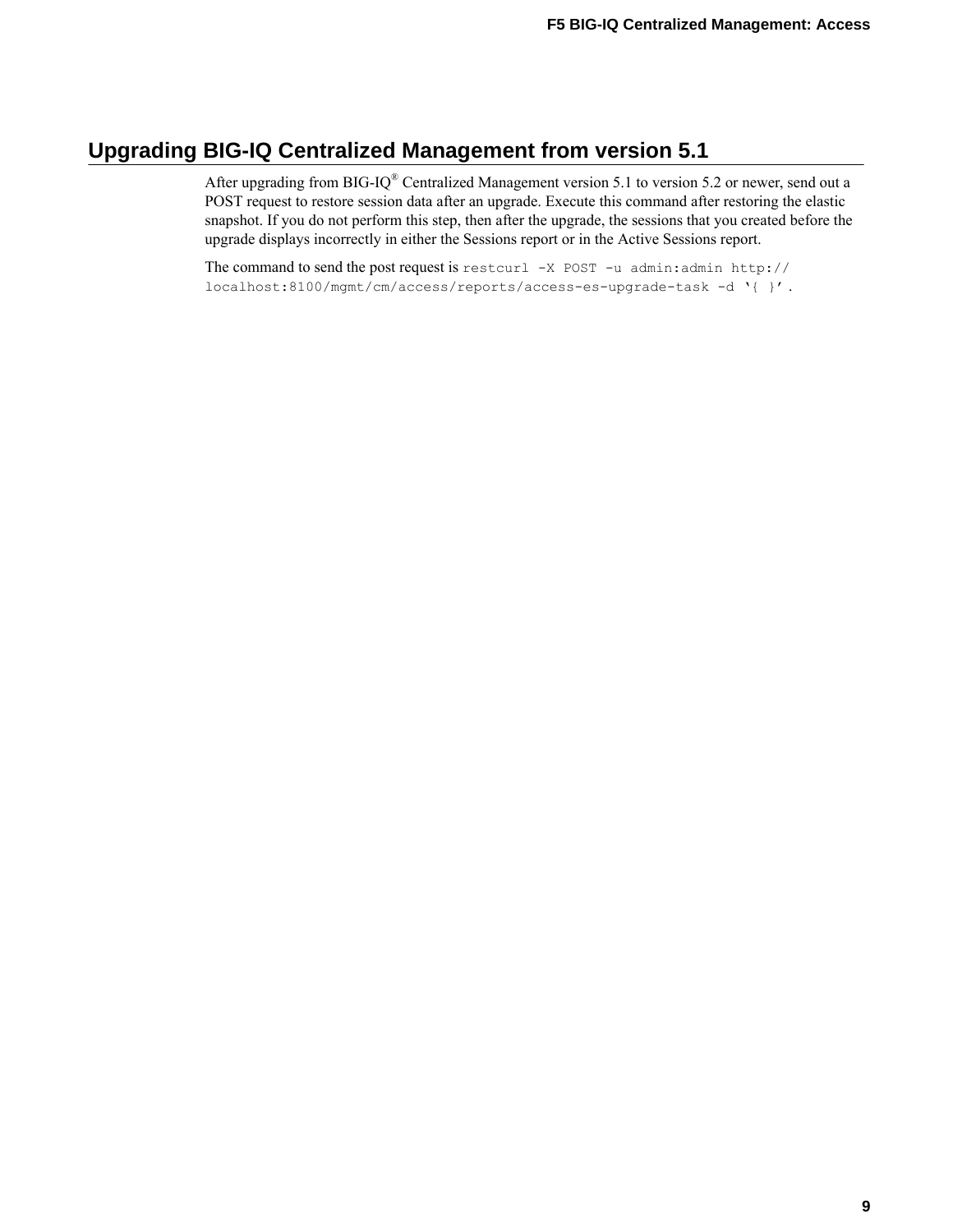**BIG-IQ Centralized Management: Access Overview**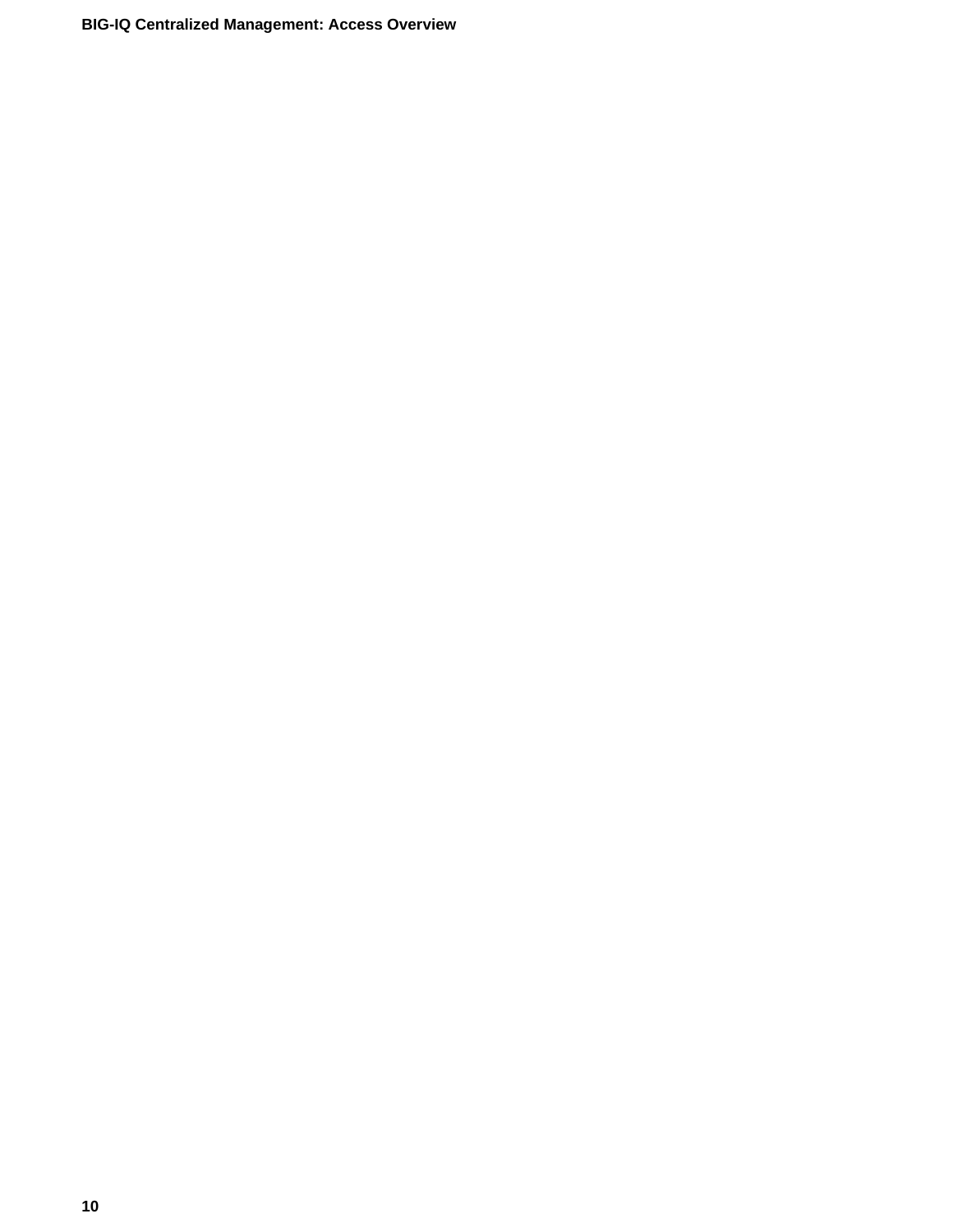## <span id="page-10-0"></span>**Preliminary tips for putting an Access group together**

As you start to think about how to group  $BIG-IP^{\otimes}$  devices into Access groups that share a configuration, there are a few things you might want to keep in mind. When you select a device for an Access group, you are selecting the shared configuration for all of the devices in the group.

When you add BIG-IP devices to an Access group, Access evaluates the differences between the devices in the group. Access reports the differences for your information. If you need to make configuration changes on any of the devices, Access lets you know which device to change, and which object to update, delete, or add.

## **Things to know about machine accounts**

Machine accounts support Microsoft Exchange clients that use NTLM authentication. An NTLM Auth Configuration object refers to a machine account. If the APM<sup>®</sup> configurations on the BIG-IP<sup>®</sup> systems include machine accounts, you might want to be aware of the following information.

In an Access group, the machine accounts on the devices must each have been created with the same name. If this is not the case, the deployment fails. The deployment differences will include the names of the devices on which you must reconfigure the machine accounts before you can successfully deploy. After creating a machine account, you can renew the machine account password.

## **Configuring a machine account**

You configure a machine account so that Access can establish a secure channel to a domain controller.

- **1.** Log in to the BIG-IQ system with your user name and password.
- **2.** At the top of the screen, select **Configuration**, then on the left side of the screen, click **ACCESS** > **Access Groups**.
- **3.** Click the name of the Access group that interests you. A new screen displays the group's properties.
- **4.** Expand **Authentication** > **NTLM** and click **Machine Account** > **Create**. The New Machine Account screen displays.
- **5.** In the **Name** field, type a name for the configuration..
- **6.** From **Device**, select the associated BIG-IP device.
- **7.** In the Configuration area, in the **Machine Account Name** field, type a name.
- **8.** In the **Domain FQDN** field, type the fully qualified domain name (FQDN) for the domain that you want the machine account to join.
- **9.** (Optional) In the **Domain Controller FQDN** field, type the FQDN for a domain controller.
- **10.** In the **Admin User** field, type the name of a user who has administrator privilege.
- **11.** In the **Admin Password** field, type the password for the admin user.

Access uses these credentials to create the machine account on the domain controller. However, Access does not store the credentials and you do not need them to update an existing machine account configuration later.

**12.** Click **Join**.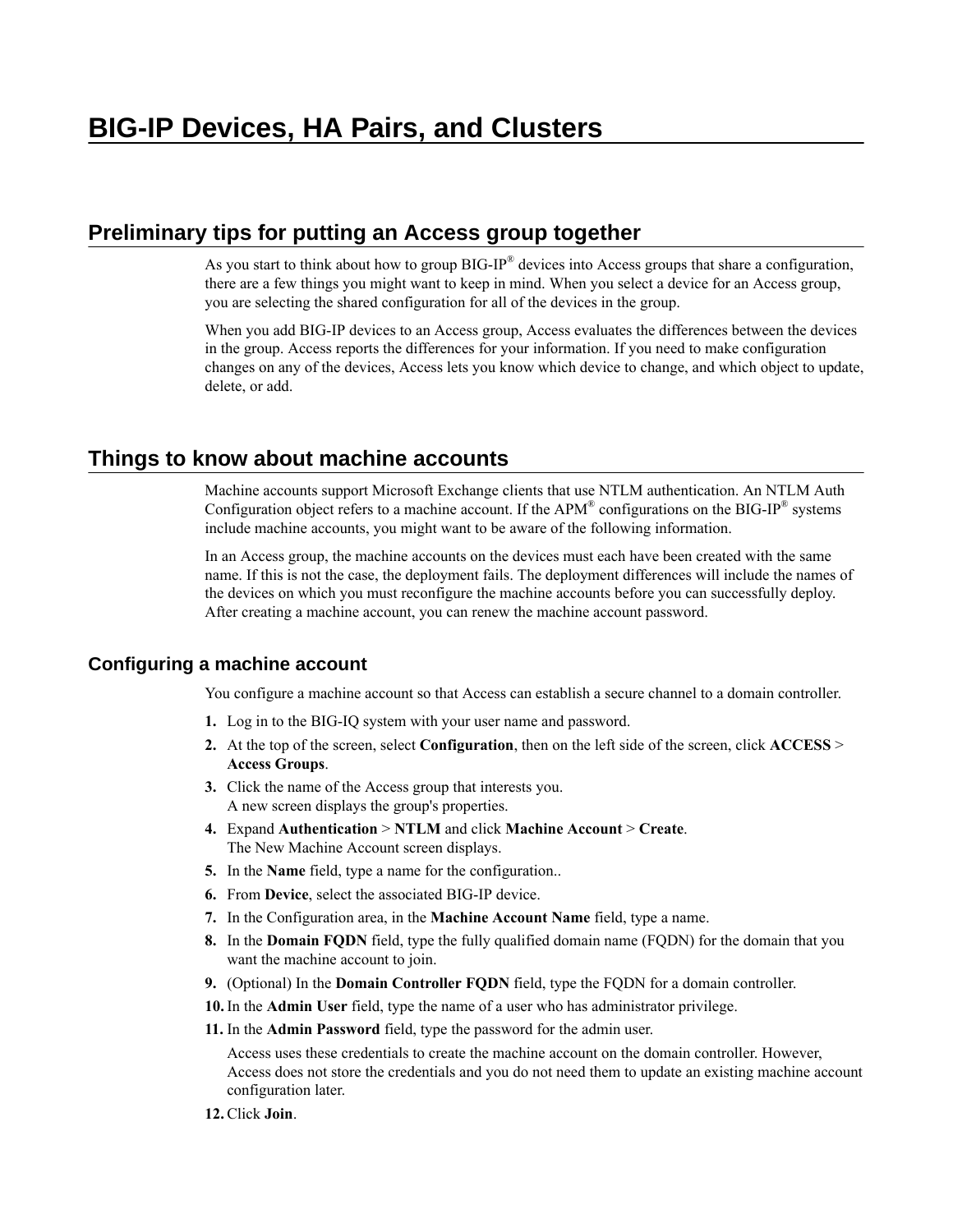<span id="page-11-0"></span>This creates a machine account and joins it to the specified domain. This also creates a non-editable **NetBIOS Domain Name** field that is automatically populated.

*Note: If the NetBIOS Domain Name field on the machine account is empty, delete the configuration and recreate it. The field populates.*

## **Things to know about bandwidth controller configurations**

On a BIG-IP<sup>®</sup> device, bandwidth controller configuration objects (policies and priority groups) are configured at the system level. In APM  $^{\circ}$ , they are used to provide traffic shaping for Citrix clients that support MultiStream ICA. In an access policy, a *BWC policy* item refers to a bandwidth controller policy. If the APM configurations on the BIG-IP systems refer to bandwidth controller objects, you should be aware of the following information.

The bandwidth controller configuration objects on the device are treated as if they were part of the Access shared configuration. That means when you import the APM service configuration from a device, the bandwidth controller objects are imported and cannot be updated in the BIG-IQ $^{\circ}$  system. When you deploy the configuration, deployment creates the bandwidth controller objects on the devices.

## **Access requirements for HA pairs and clusters**

For BIG-IP<sup>®</sup> system high availability, APM <sup>®</sup> supports two devices in a Sync-Failover group; these devices can also be referred to as an *HA pair*.

Access has these requirements for HA pairs on BIG-IQ $^{\circ}$  system configuration:

- If you import a device that is part of an HA pair, you must import the other device in the pair as well. Access must manage the configuration for both devices.
- When you import the devices that are an HA pair, you must place both devices in a cluster that contains only that pair.

*Note: This is not enforced when you add devices to a cluster. But when you try to deploy the configuration, Access reports errors and deployment fails.*

When you add devices to an Access group, you must add both members of a cluster to the same Access group. (You can add all clusters to one Access group or add clusters to multiple Access groups.)

*Note: Access enforces this requirement.*

To avoid problems after you create Access configurations on the BIG-IQ system, you should know which devices constitute each HA pair.

**Important:** F5<sup>®</sup> recommends that you make a list of HA pairs, and keep it available for ready reference *while you work in the BIG-IQ system.*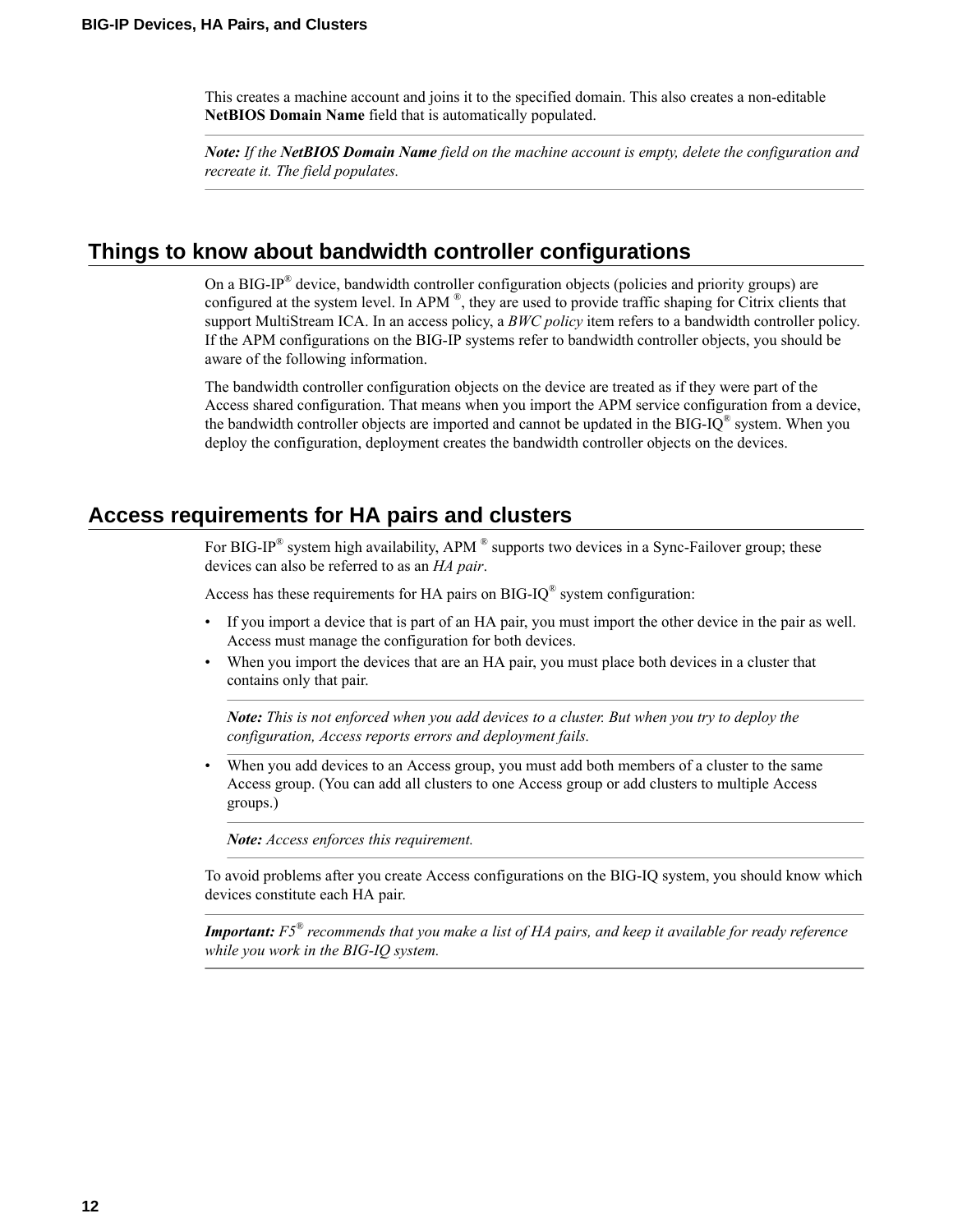## <span id="page-12-0"></span>**How do I start to centrally manage APM configurations from BIG-IQ?**

Here is an overview of your first steps for setting up an Access Policy Manager® (APM®) configuration once, and then being able to deploy that configuration from the BIG-IQ<sup>®</sup> system to other BIG-IP<sup>®</sup> devices.

Step 1. Add the BIG-IP device to the inventory list on the BIG-IQ system. You enter the IP address and credentials of the BIG-IP device you're adding, and associate it with a cluster (if applicable).

Step 2. Manage the APM configuration by adding to the existing Access Group or creating a new Access Group.

*Note: For more information, refer to the "BIG-IQ Centralized Managment: Device" guide.*

## **What is the best way to create an Access group?**

After you add devices to the BIG-IQ $^{\circ}$  system and discover them, you can create an Access group in either of two ways. Use whichever you prefer, based on your requirements.

- Select one device and create an Access group or add it to existing group. The Access group automatically discovers and imports the LTM and APM configurations.
- From the Device Management user interface, you can add one device at a time to an Access group when you import the APM service from each device. This requires that you discover the BIG-IP<sup>®</sup> Access Policy Manager® (APM)and the Local Traffic Manager™ (LTM) configurations manually. You must discover LTM first, because APM uses some resources that are managed by LTM. Afterwards, import the LTM configuration into the BIG-IQ system

## **Adding devices to the BIG-IQ inventory**

Before you can add BIG-IP<sup>®</sup> devices to the BIG-IQ<sup>®</sup> inventory:

- The BIG-IP device must be located in your network and running a compatible software version. Refer to *<https://support.f5.com/kb/en-us/solutions/public/14000/500/sol14592.html>* for more information.
- The management address of the BIG-IP device must be open (typically this is port 22 and 443), or any alternative IP address used to add the BIG-IP device to the BIG-IQ inventory. Ports 22 and 443 and the management IP address are open by default on BIG-IQ.

*Note: A BIG-IP device running versions 10.2.0 - 11.5.0 is considered a legacy device, and cannot be discovered from BIG-IQ version 5.2. If you were managing a legacy device in a previous version of BIG-IQ and upgraded to version 5.2, the legacy device displays as impaired with a yellow triangle next to it in the BIG-IP Devices inventory. To manage it, you must upgrade it to version 11.5.0 or later. For instructions, refer to the section titled, Upgrading a Legacy Device.*

*Note: Access supports BIG-IP system software version 12.1 and 13.0 only.*

You add BIG-IP devices to the BIG-IQ system inventory as the first step to managing them.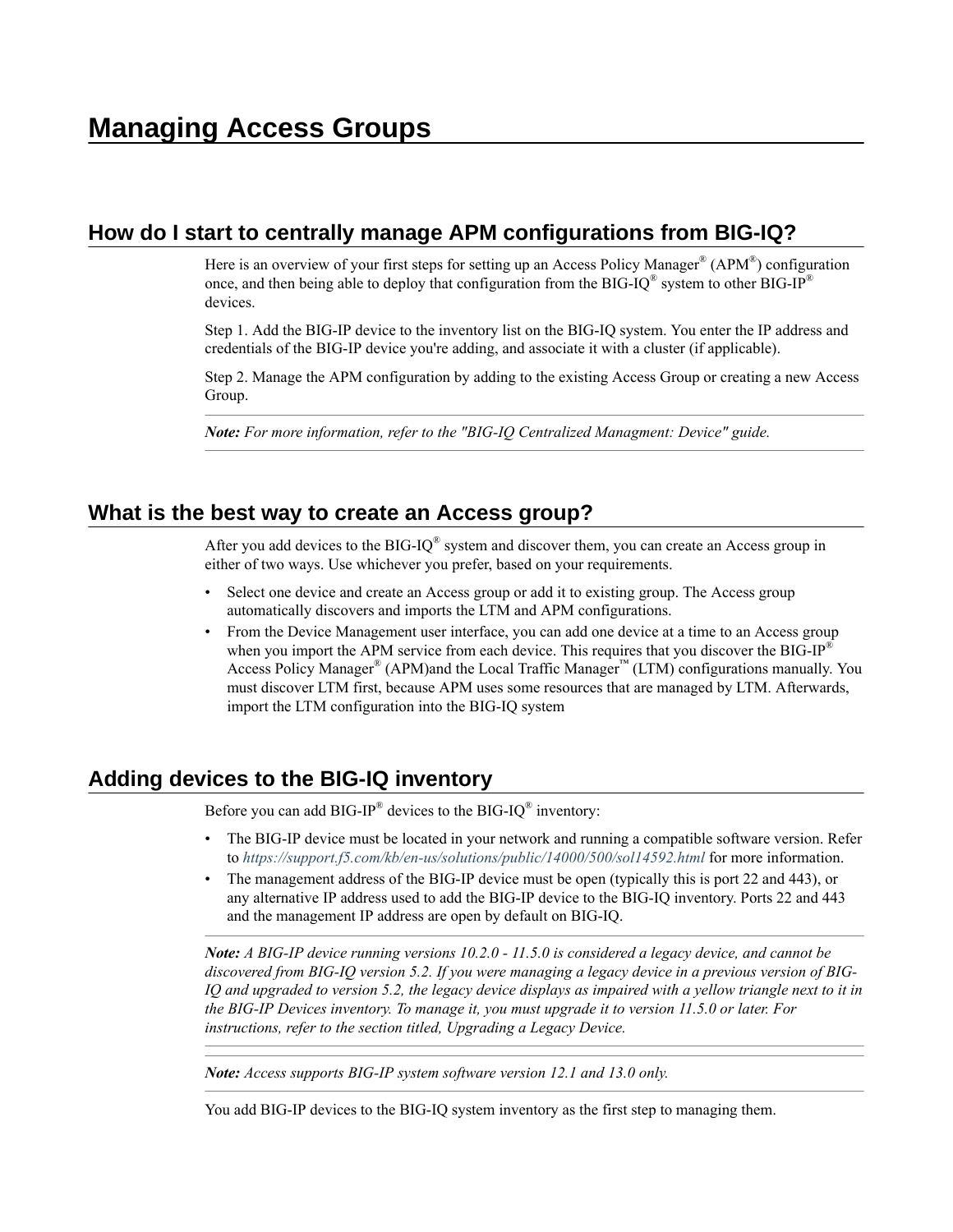- **1.** At the top of the screen, click **Devices**.
- **2.** Click the **Add Device** button.
- **3.** In the **IP Address** field, type the IPv4 or IPv6 address of the device.
- **4.** In the **User Name** and **Password** fields, type the user name and password for the device.
- **5.** To add this device to a new cluster:

*Important: If a device is not a member of a Sync-Failover group that you configured to support an Active-Standby configuration for APM, do not add it to a cluster.*

If the device is the first member of a Sync-Failover group that you have added to the BIG-IQ system, add it to a new cluster. It does not matter whether this device is the Active or the Standby member of the group.

a) From the **Cluster Display Name** list, select **Create New**, and then type a new name for this new cluster.

A cluster name must be unique on the BIG-IQ system. It does not need to match the name of the Sync-Failover group on the BIG-IP device. However, ensuring some similarity between the names might be useful to you, because when you add the second member of the group, you must add it to the same cluster.

- b) Select an option from the **Deployment Settings**:
- **Initiate BIG-IP DSC sync when deploying configuration changes (Recommended)** Select this option to prompt BIG-IQ to start the DSC synchronization process so that any configuration change made to this device is synchronized with other members of the DSC. This option makes sure all members of the DSC have the most current configuration.
- **Ignore BIG-IP DSC sync when deploying configuration changes** Select this option to have BIG-IQ deploy any configuration changes for this device to all cluster members. Use this option only if this device is not configured in a DSC Sync-Failover device group, or if any members of the cluster are disabled.
- **6.** To add this device to an existing cluster:

If the device is the second member of a Sync-Failover group that you have added to the BIG-IQ system, add the device to the existing cluster for that Sync-Failover group.

- a) From the **Cluster Display Name** list, select **Use Existing**, and then select the cluster from the list.
- b) Select an option from the **Deployment Settings**:
- **Initiate BIG-IP DSC sync when deploying configuration changes (Recommended)** Select this option to prompt BIG-IQ to push any configuration changes to this device to other members of the DSC. This option makes sure all members of the DSC have the most current configuration.
- **Ignore BIG-IP DSC sync when deploying configuration changes** Select this option to have BIG-IQ deploy any configuration changes for this device to all cluster members. Use this option only if this device is not configured in a DSC Sync-Failover device group, or if any members of the cluster are disabled.
- **7.** Click the **Add** button at the bottom of the screen. The BIG-IQ system opens communication to the BIG-IP device, and checks the BIG-IP device framework.

*Note: The BIG-IQ system can properly manage a BIG-IP device only if the BIG-IP device is running a compatible version of the REST framework.*

- **8.** Click the **Add** button at the bottom of the screen. When complete, a popup screen displays a status and options to discover device service configurations immediately.
- **9.** To discover configurations for APM<sup>®</sup> and LTM<sup>®</sup> now, select **Access Policy Manager (APM)**, and the **Local Traffic Manager (LTM)** check box is selected automatically; click **Discover**.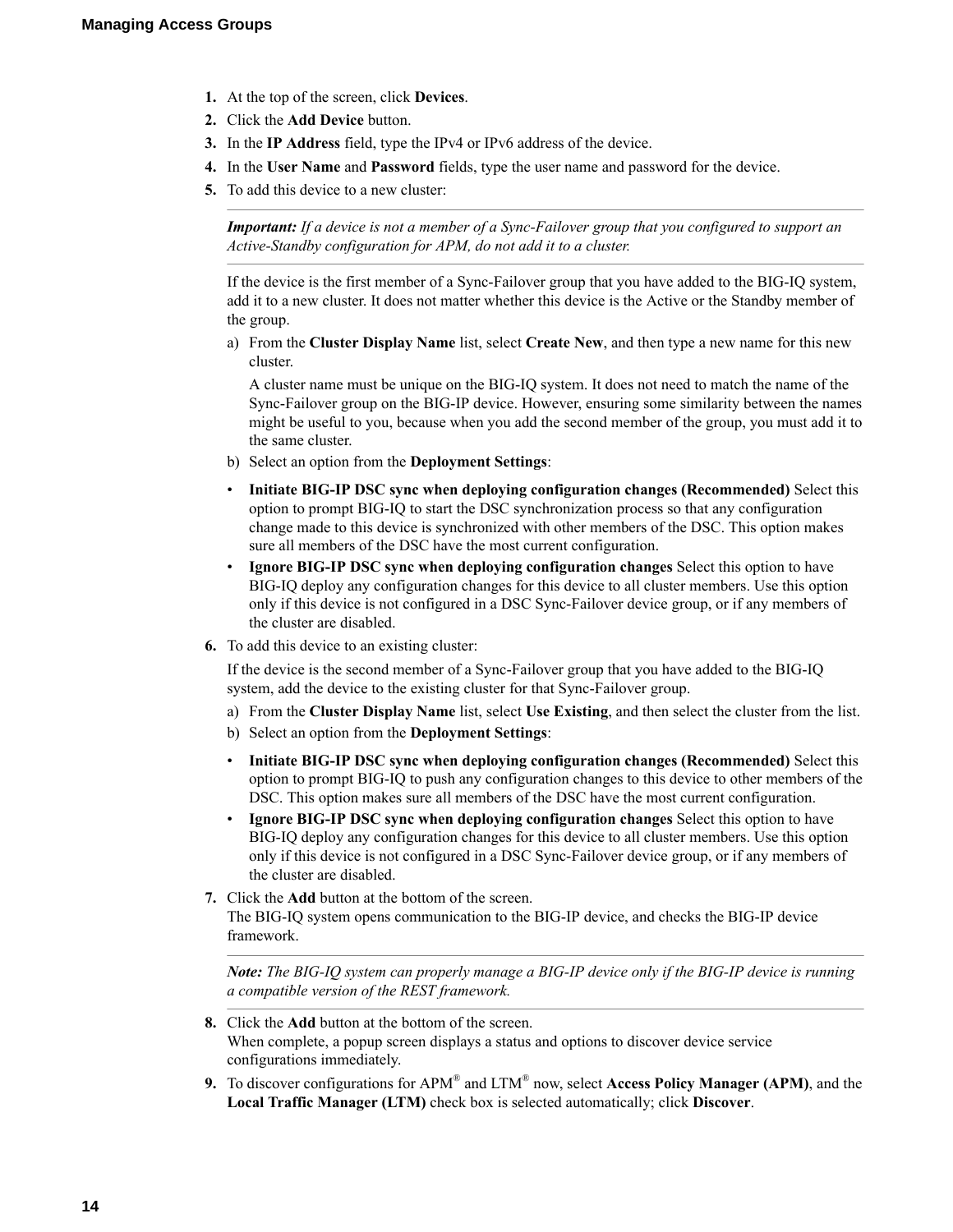You can discover service configurations now or do it later.

BIG-IQ discovers the configurations for the APM and LTM services.

BIG-IQ displays a discovering message in the Services column of the inventory list.

## <span id="page-14-0"></span>**Creating an Access group from the Configuration tab**

You create an Access group to start to manage the Access configuration for a group of devices.

*Note: When you create an Access group, the service configurations for the devices are imported.*

*Important: You, or any other BIG-IQ system user, cannot perform any tasks on the BIG-IQ system while it is importing a service configuration. Large configurations can take a while to import, so let other BIG-IQ users know before you start this task.*

- **1.** At the top of the screen, select **Configuration**, then on the left side of the screen, click **ACCESS** > **Access Groups**.
- **2.** Click the **Create** button. The New Group screen opens.
- **3.** In the **Name** field, type a name for the Access group.
- **4.** From **Device**, select the device to be the source of the shared configuration for other devices in the group.
- **5.** For the **Snapshot** option, click the check box to create a snapshot at the time this Access group is created.
- **6.** Click **Create**.

The Access Groups screen opens. Progress information displays in the Status column.

#### **Adding a device to an Access group from the Configuration tab**

Before you start, you must have at least one device with the APM® service discovered. You must also have imported the LTM<sup>®</sup> service configuration from the device before you can add that device to an Access group.

You add a device to an Access group so you can manage its configuration from Access. When you add a device to an existing Access group, its device-specific configuration resources are imported into Access. A device can only belong to one Access group.

*Note: If you add a second device to an access group, the system does not automatically create subcollections or pool members that are associated with a device-specific object. You must manually add or create these sub-collections or pool members.*

- **1.** At the top of the screen, select **Configuration**, then on the left side of the screen, click **ACCESS** > **Access Groups**.
- **2.** Click the name of the Access group you want to change. The General Properties screen for the access group displays, listing the devices in the Access group.
- **3.** Click **Add Device**. The Add Device popup screen displays.
- **4.** For **Device**, select the device from the dropdown menu.
- **5.** (Optional) To create a snapshot of the existing configuration, for **Snapshot**, select the check box **Create a snapshot of the current configuration before importing**.
- **6.** Click **Add**.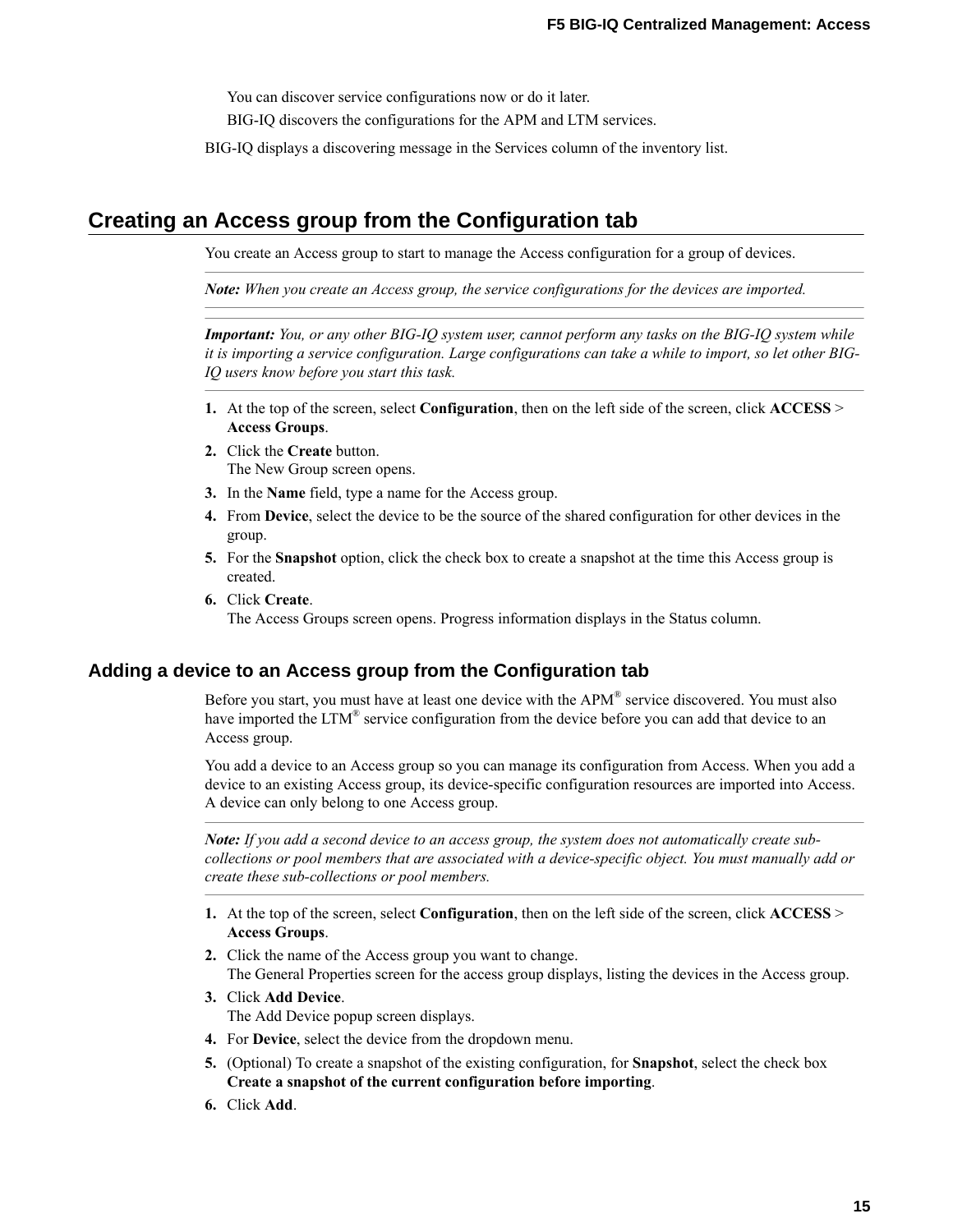The popup screen closes, displaying the Access Groups screen. The new device displays under the Devices list.

## <span id="page-15-0"></span>**Reimporting an Access group configuration or device-specific configuration**

You must have an existing Access group.

You can reimport a shared Access group configuration or a device-specific configuration from any device in an Access group. This reduces the need to manually edit the configuration by hand.

*Note: You can an reimport from the Access groups UI screen.*

- **1.** At the top of the screen, select **Configuration**, then on the left side of the screen, click **ACCESS** > **Access Groups**.
- **2.** Click **Reimport**.
- **3.** For the **Configuration Type** option, Select whether you want to import a **Shared Access Group and Device Specific configuration** or just a **Device specific configuration**.
- **4.** (Optional) For the **Snapshot** option, select whether you want to create a snapshot of the current configuration before importing.
- **5.** Click **Reimport**.

You now have reimported an existing configuration.

#### **Removing a device from an Access group**

You remove a device from an Access group if you no longer want to manage the Access configuration for the device, or if you want to add the device to a different Access group. An Access group can exist in the BIG-IQ system without any devices. You can remove all devices from an Access group, leave it empty, and then add new devices later.

- **1.** At the top of the screen, select **Configuration**, then on the left side of the screen, click **ACCESS** > **Access Groups**.
- **2.** Click the name of the Access group you want to change. The properties screen for that group opens, listing the devices in the Access group.
- **3.** Select the check box for the device you want to remove and click **Remove**. A confirmation popup screen opens.
- **4.** Confirm that you want to remove the device. The device no longer displays in the Access group. The APM service configuration on the device is no longer managed.

Before you can see new data from the device in Access reports or add the device to another Access group, you must discover the APM service configuration on the device.

## **Removing an Access group**

You remove an Access group that you previously created.

- **1.** At the top of the screen, select **Configuration**, then on the left side of the screen, click **ACCESS** > **Access Groups**.
- **2.** Click the check box next to an existing Access group. The **Remove** button becomes available and a message displays.
- **3.** In the Remove Access Group Configuration? message windows, click **OK**.

You have removed an Access group from your BIG-IQ system.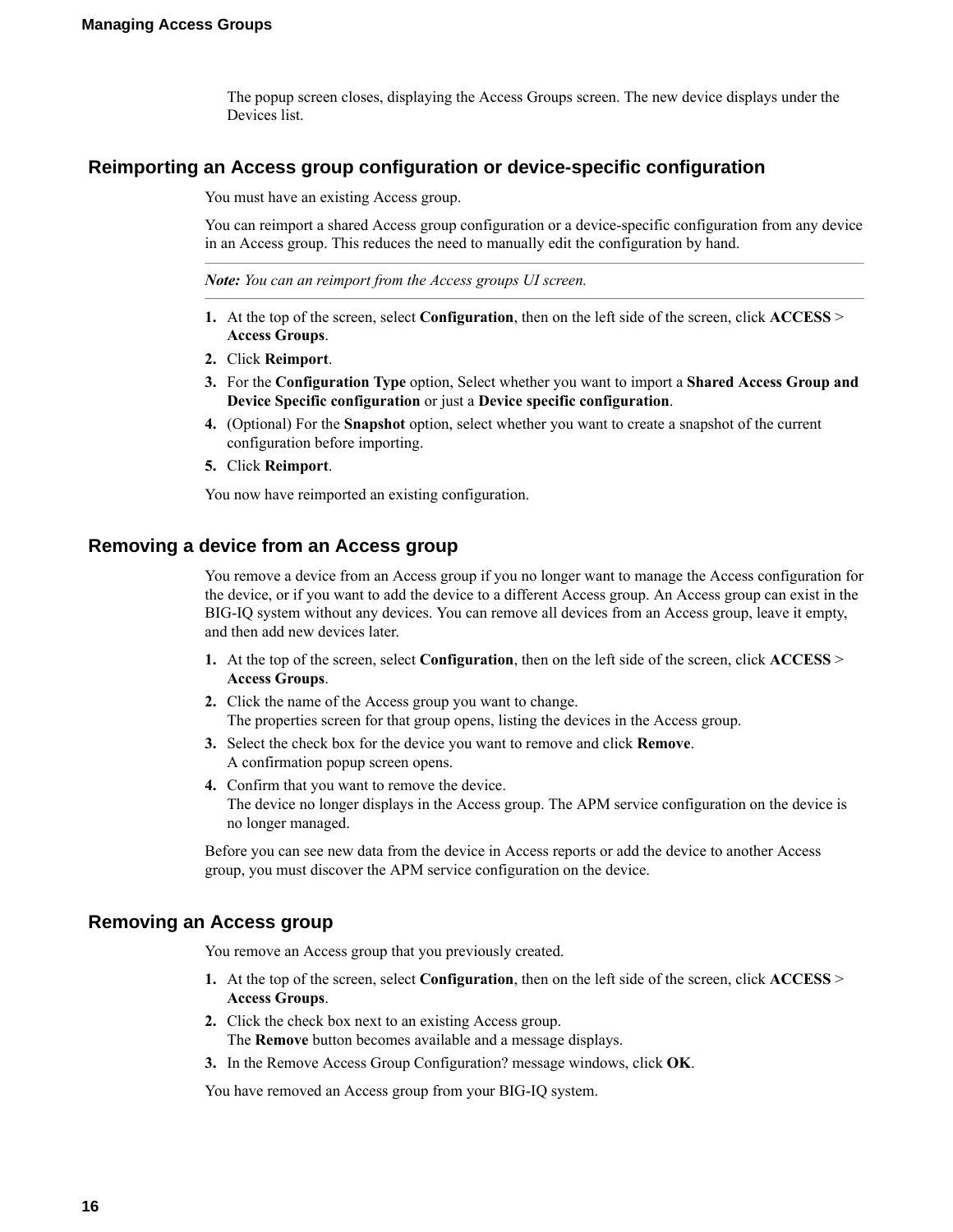## <span id="page-16-0"></span>**Creating an Access group from the Devices tab**

Before you can create an Access group, you must discover at least one device. You must import the LTM<sup>®</sup> service configuration from a device before you can add that device to an Access group

You create an Access group to start managing the Access configuration for a group of devices.

*Note: When you create an Access group, the service configurations for the devices are imported.*

*Important: You, or any other BIG-IQ system user, cannot perform any tasks on the BIG-IQ system while it is importing a service configuration. Large configurations can take a while to import, so let other BIG-IQ users know before you start this task.*

- **1.** At the top of the screen, click **Devices** > **BIG-IP CLUSTERS** > **Access Groups**. The Access Groups screen displays.
- **2.** Click the **Create** button. The New Group screen opens.
- **3.** In the **Name** field, type a name for the Access group.
- **4.** From **Device**, select the device to be the source of the shared configuration for other devices in the group.
- **5.** For the **Snapshot** option, click the check box to create a snapshot at the time this Access group is created.
- **6.** Click **Create**. The Access Groups screen displays. Progress information displays in the Status column.

## **Discovering the LTM and APM service configurations**

Before you can import configurations from a device, you must first discover them. To prepare to create an Access configuration on the BIG-IQ  $^{\circ}$ system, you must discover the Local Traffic Manager<sup>™</sup> (LTM $^{\circ}$ ) service configuration, and then discover the Access Policy Manager® (APM) service configuration.

- **1.** At the top of the screen, click **Devices**.
- **2.** Click the name of the device you want to discover the service configuration from.
- **3.** On the left, click **Services**.
- **4.** For Local Traffic Manager (LTM), click **Discover**.

You must wait for discovery to complete before you continue.

**5.** For Access Policy Manager (APM), click **Discover**.

#### **Importing the LTM service configuration**

You must discover a service configuration before you can import it.

Before you can import the Access Policy Manager<sup>®</sup> (APM) service configuration from a discovered device, you must import the Local Traffic Manager<sup>™</sup> (LTM<sup>®</sup>) service configuration.

*Important: You, or any other BIG-IQ system user, cannot perform any tasks on the BIG-IQ system while it is importing a service configuration. Large configurations can take a while to import, so let other BIG-IQ users know before you start this task.*

- **1.** At the top of the screen, click **Devices**.
- **2.** Click the name of the device you want to import the service configuration from.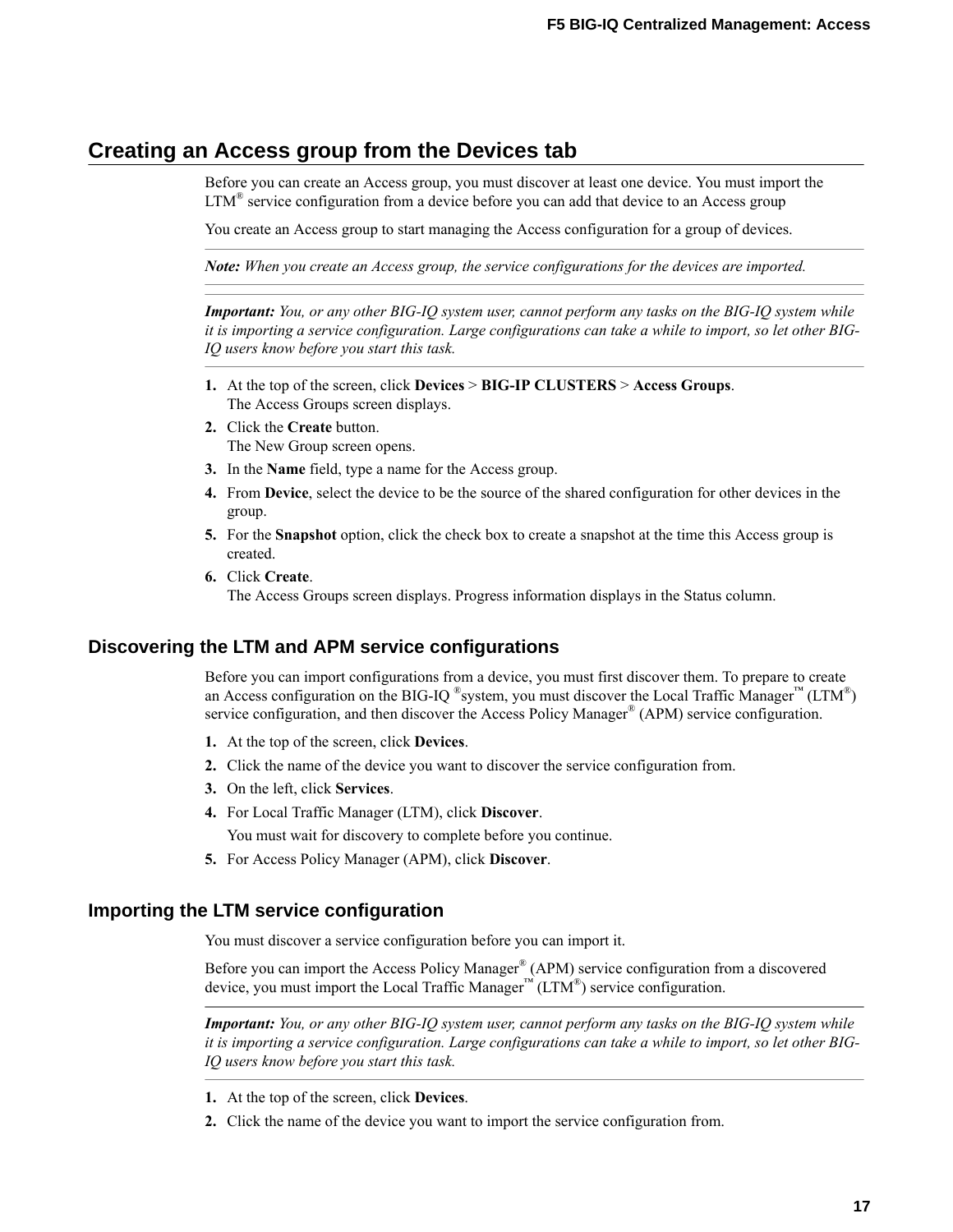- <span id="page-17-0"></span>**3.** On the left, click **Services**.
- **4.** For Local Traffic Manager (LTM), select the **Create a snapshot of the current configuration before importing** check box to save a copy of the device's current configuration.

You're not required to create a snapshot, but it is a good idea in case you have to revert to the previous configuration for any reason.

- **5.** For Local Traffic Manager (LTM), click **Import**. The LTM Import screen displays.
- **6.** Click **Proceed to Import**.

The LTM service configuration is imported. Click the back arrow to return to the previous screen.

#### **Importing the APM configuration into an Access group**

You must discover a service configuration before you can import it.

You import Access Policy Manager® (APM) configuration objects from a device to manage the device configuration from the BIG-IQ<sup>®</sup> system. As part of the import process, you select an Access group.

*Important: You, or any other BIG-IQ system user, cannot perform any tasks on the BIG-IQ system while it is importing a service configuration. Large configurations can take a while to import, so let other BIG-IQ users know before you start this task.*

- **1.** Click the name of the device you want to import the service configuration from.
- **2.** On the left, click **Services**.
- **3.** For Access Policy (APM), select the **Create a snapshot of the current configuration before importing.** check box to save a copy of the device's current configuration.

You're not required to create a snapshot, but it is a good idea in case you have to revert to the previous configuration for any reason.

- **4.** For Access Policy (APM), click **Import**.
- **5.** On the Add to Access Group popup screen, specify either a new or existing Access group:
	- Select **Create New**, in the **Name** field type a name, and click **Add**.
	- Select **Add to existing**, select a name from the **Name** list, and click **Add**.

*Important: You must add both members of an HA pair to the same Access group.*

The APM service configuration is imported.

#### **Adding a device to an Access group from the Devices tab**

Before you add an APM<sup>®</sup> device, you must discover at least one device with the APM<sup>®</sup> service. You must also import the LTM<sup>®</sup> service configuration from the device before you can add that device to an Access group.

You add a device to an Access group so you can manage its configuration from Access. When you add a device to an existing Access group, its device-specific configuration resources are imported into Access. A device can only belong to one Access group.

- **1.** At the top of the screen, click **Devices** > **BIG-IP Devices**. The BIG-IP Devices screen displays.
- **2.** Click **Add Device**. The Add Device popup screen displays.
- **3.** Type an IP address.
- **4.** Type a user name.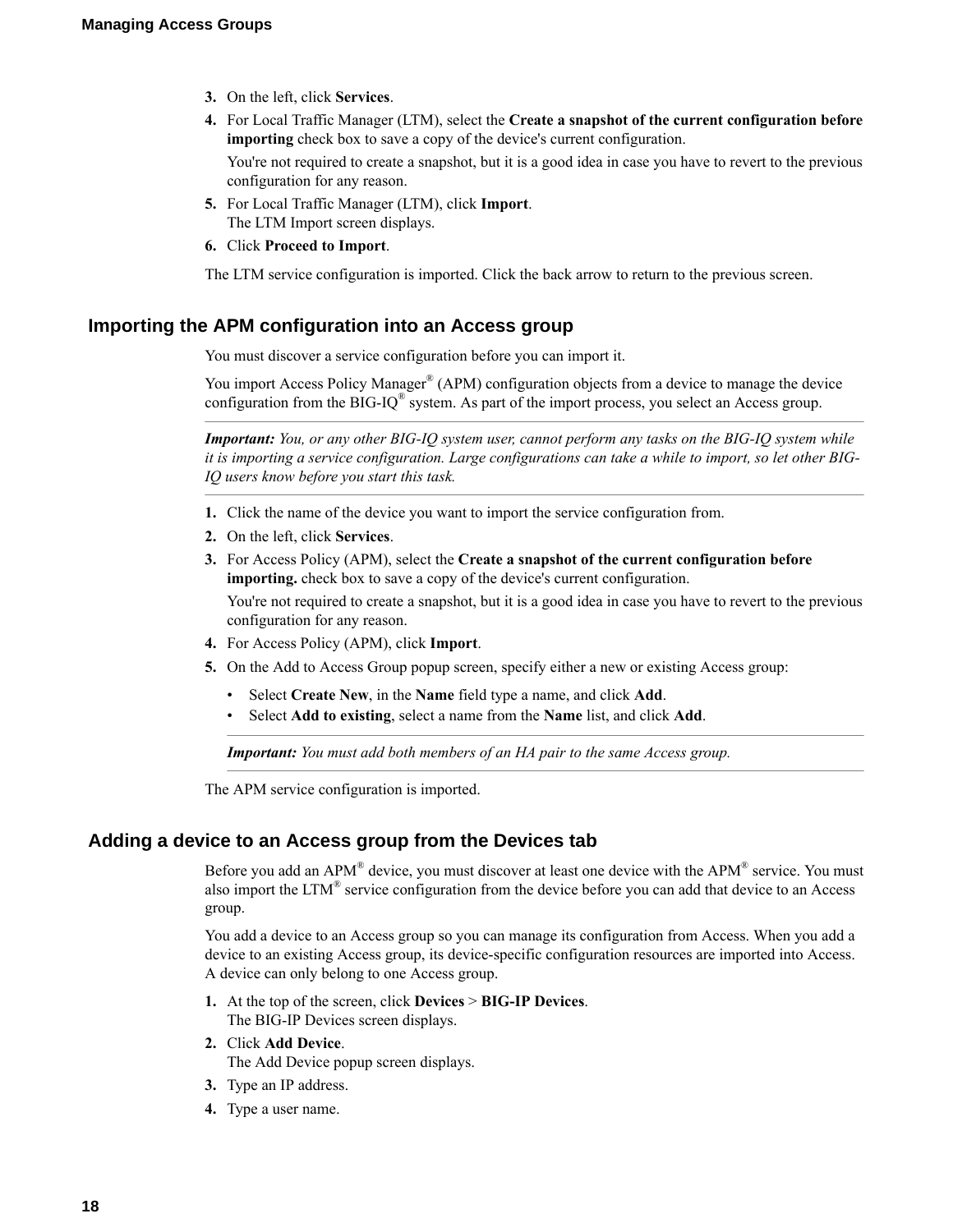- **5.** Type a password.
- **6.** From the **Cluster Display Name** list, select either a a new DSC group or an existing DSC group.
- **7.** Click **Add**.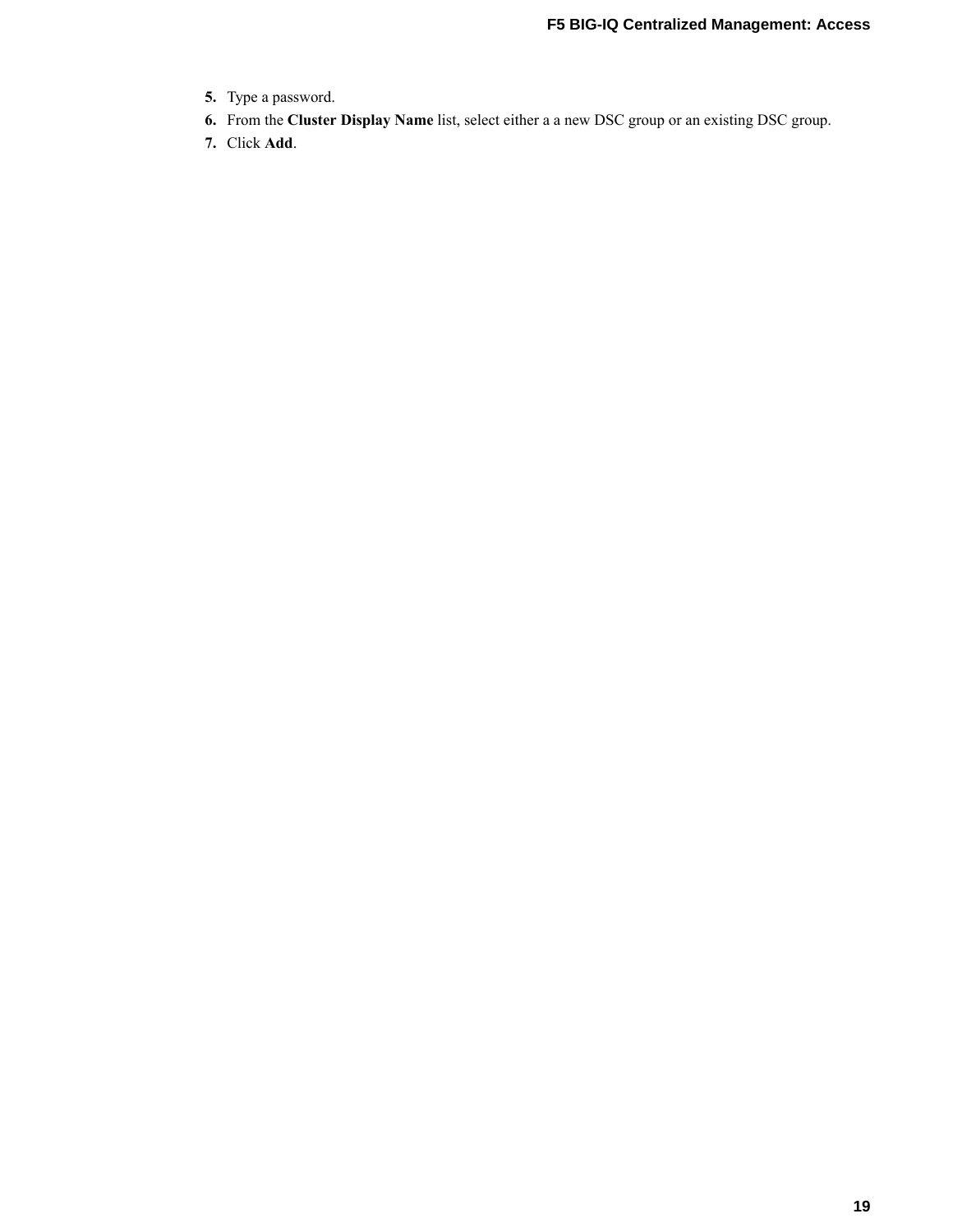**Managing Access Groups**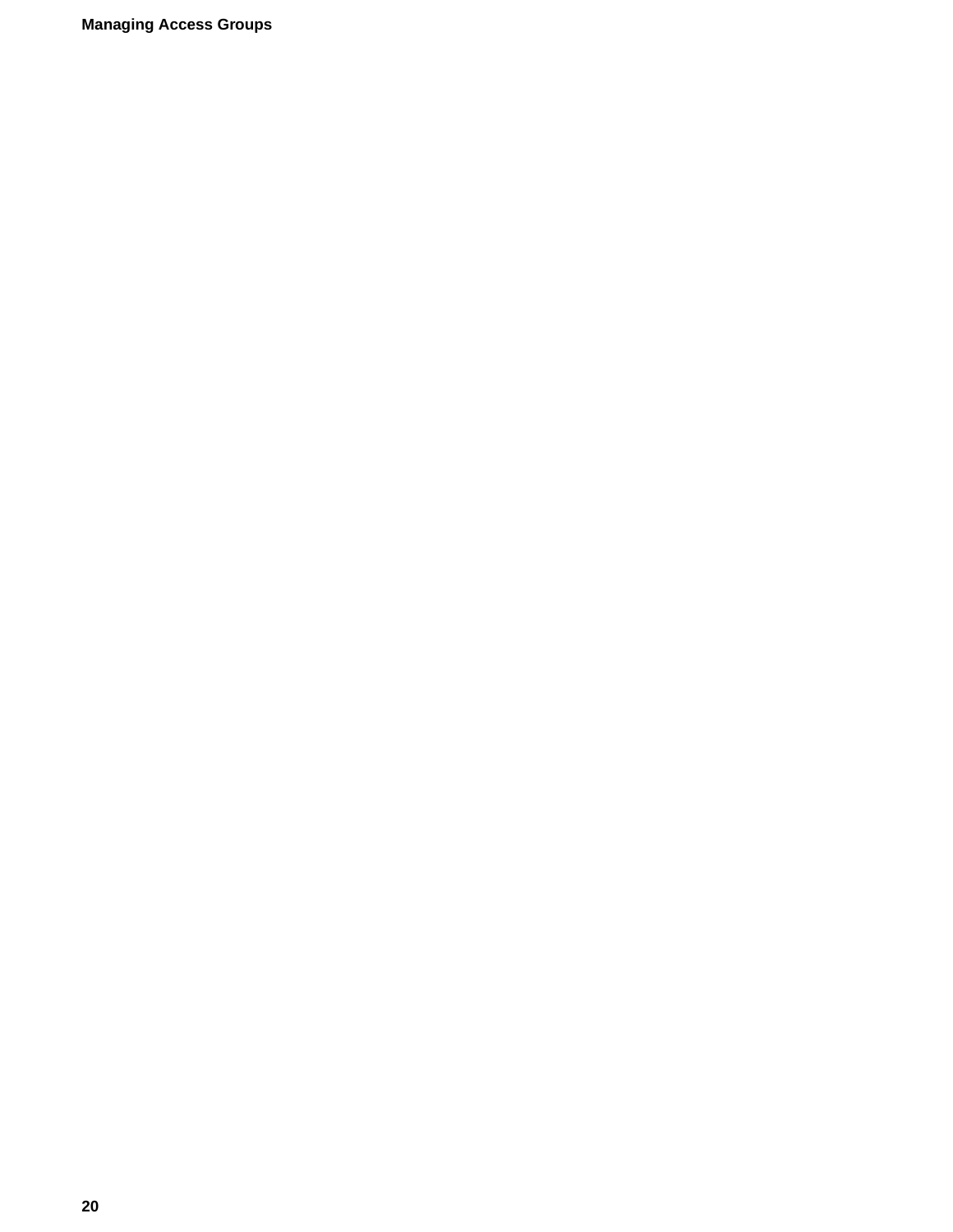## <span id="page-20-0"></span>**Viewing and Editing the Access Configuration**

## **Working with device-specific resources**

Find, edit, and share device-specific resources with the Access module of BIG-IQ® Centralized Management.

## **Finding a device-specific resource**

 $BIG-IQ^{\circledast}$  Centralized Management allows you to find a device-specific resource by searching for it in the search field, or under the specific device to which it belongs.

- **1.** To search for a resource among the shared resources, click the question mark at the top right of the screen.
- **2.** In the Search field, type all or part of the name of the object, and press Enter. The Search screen displays each shared object type, with the number of matching resources it has found, marked in parentheses. For example, ACCESS PROFILES (1), PORTAL ACCESS (0), and so on.
- **3.** To search among device-specific resources, expand the Access group name, click the name of a device, then use the Filter field to sort the resources.
- **4.** If you do not know the name of the resource you want to find, to find it you must browse through the shared resource types and device-specific resource types for the devices.

#### **Editing a device-specific resource**

BIG-IQ<sup>®</sup> Centralized Management allows you to can update the properties of a device-specific resource in the working configuration.

- **1.** At the top of the screen, select **Configuration**, then on the left side of the screen, click **ACCESS** > **Access Groups**.
- **2.** In the Access Groups screen, click the name of an Access group. The screen displays a list of resource types.
- **3.** Expand the resource types and select the particular type of resource that you want to change. A screen displays a list of resources displays.
- **4.** Click the name of the resource that you want to edit. The properties screen for that resource opens.
- **5.** Edit the resource properties.

*Note: Click the question mark (?) icon for help on each property.*

**6.** Click **Save**.

The change is distributed to the BIG-IP<sup>®</sup> device when you deploy the configuration.

## **Sharing a device-specific resource**

BIG-IQ<sup>®</sup> Centralized Management allows you to make a device-specific resource act like a shared resource.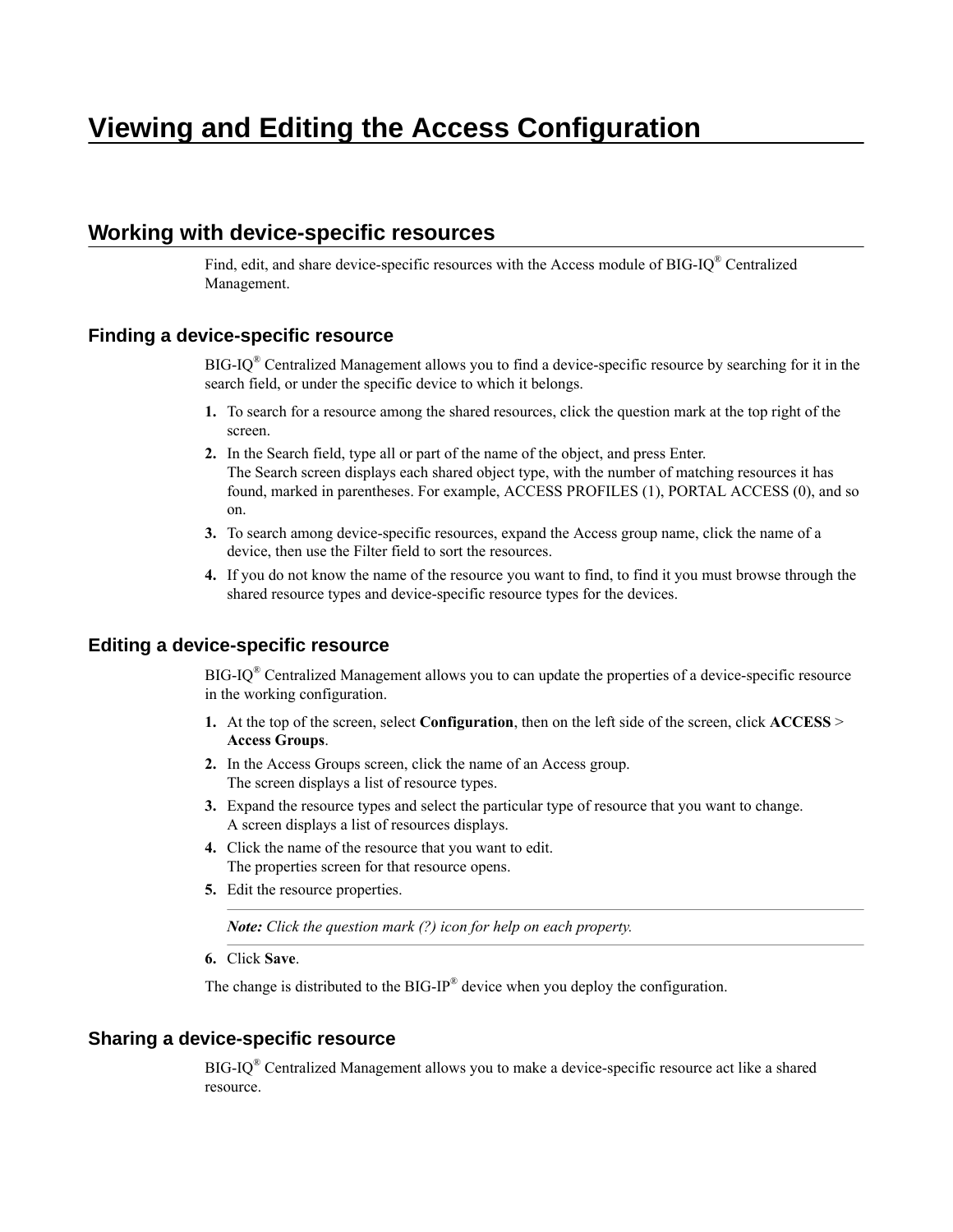<span id="page-21-0"></span>*Note: When you make a device-specific resource shared, the resource takes the properties defined for it on the source device*

- **1.** At the top of the screen, select **Configuration**, then on the left side of the screen, click **ACCESS** > **Access Groups**.
- **2.** Select an existing Access group.
- **3.** Select the type of resource that you want to change. The screen displays a list of resources of that type on the right.
- **4.** From the list, select the check box for the resource that you want to make shared.
- **5.** Click **Mark Shared**. The resource no longer displays on the list of device-specific resources.

You can now find the resource on the **Shared resources** list.

## **Returning a shared resource to device-specific resources**

If you made a device-specific resource into a shared resource, you can return it to device-specific resources and configure its properties for each device in the Access group.

*Note: Device-specific resources are a system-defined subset of shared resources. Not all shared resources can be made device-specific.*

- **1.** At the top of the screen, select **Configuration**, then on the left side of the screen, click **ACCESS** > **Access Groups**.
- **2.** Select an existing Access group.
- **3.** Select the type of resource that you want to change. The screen displays a list of resources of that type on the right.
- **4.** From the list, select the resource that you want to return to its device-specific state.
- **5.** Click **Make Device Specific**.

The resource no longer displays on the list of shared resources.

The resource is now located with the device in **Device-specific resources**.

You can now change the resource properties to meet the device-specific requirements that you have.

## **What local traffic objects does Access support?**

In BIG-IQ<sup>®</sup> Centralized Management, you can associate various local traffic objects without manually configuring the objects in individual BIG-IP<sup>®</sup> devices before deploying the Access configuration on these devices. You must create these objects in either the BIG-IQ local traffic component or in BIG-IP local traffic. :

- Virtual Server
	- You can configure sections of a virtual server specific to BIG-IQ system in the BIG-IQ system. This includes configuring Access profiles, connectivity profiles, per-request policies, VDI profiles, enabling App Tunnels, enabling OAM support, and PingAccessProfile.
	- You can configure the SAML artifact resolution service with the virtual server for each BIG-IP device in BIG-IQ Access.
- SSL Certificate and SSL Key
	- On the BIG-IP device, you can export the certificate and key files for each CERT and KEY object, and manually import them to the same object in BIG-IQ system.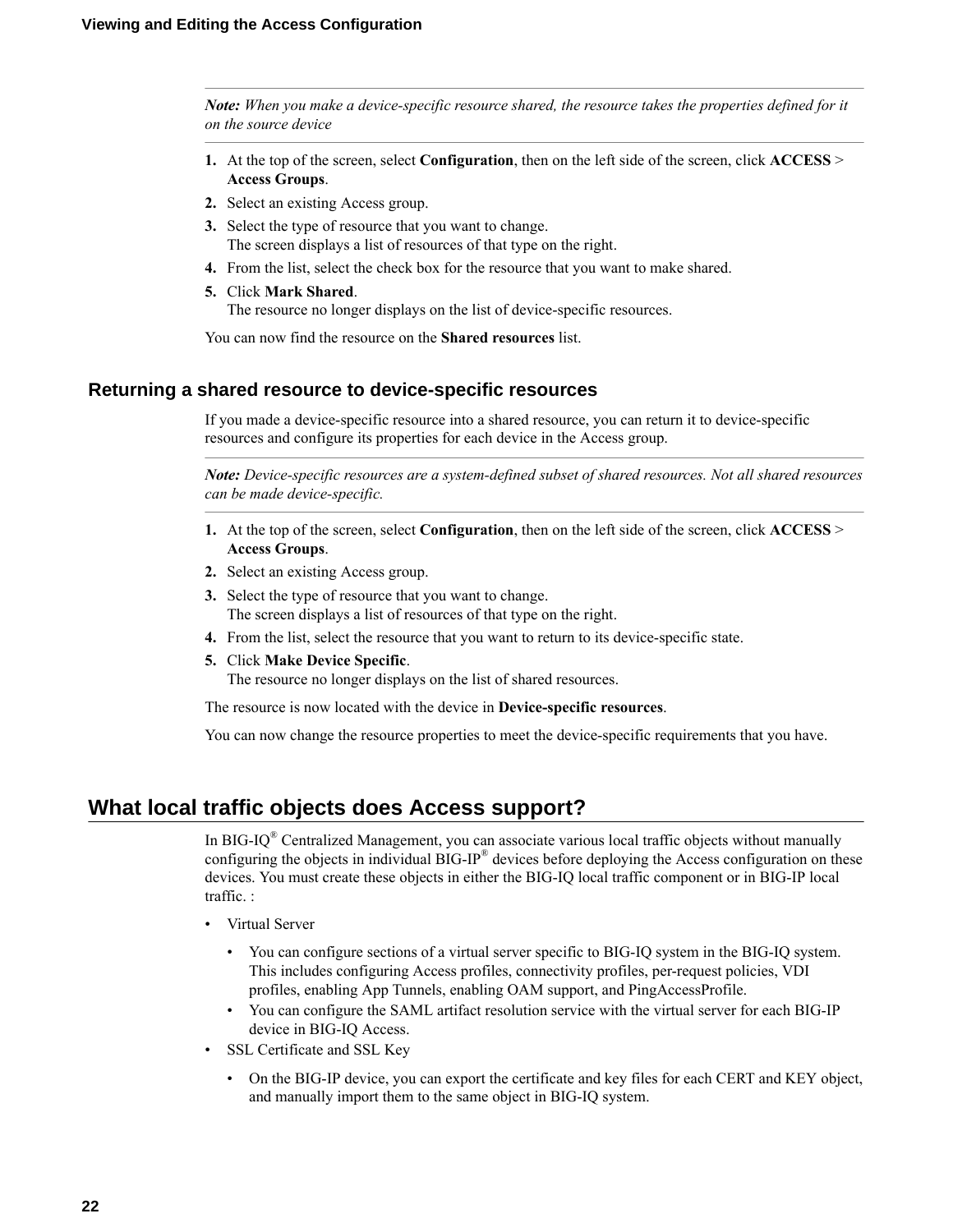- On the BIG-IP device, you can configure SAML, SAML IdP Connector, and OCSP Respond with SSL Cert and SSL Key.
- You can configure OamAccessGate for each device with SSL Key and Cert in BIG-IQ system.
- Net Tunnels Fec
	- You can create the connectivity profile on a BIG-IP device with a Fec profile.
	- NetTunnels Fec MUST be associated with Connectivity Profile in BIG-IQ, and deployed to other devices in Access Group.
- Route Domains
	- You can create route domains for each BIG-IP device in BIG-IQ system.
	- You can configure the Route Domain Selection Agent for each BIG-IP device in BIG-IQ system by editing the Access policy.
- iRules
	- You can create iRules<sup>®</sup> in BIG-IP Access, and configure them in the virtual server.
	- If you are using iRules in an OAuth server, create the iRule first, then associate the OAuth server in the BIG-IP device.
- DNS Resolver
	- You can create DNS resolvers in either the BIG-IP device or BIG-IQ system.
	- The best practice is to create the DNS resolver in the BIG-IP device, then associate the DNS resolver with the OAuth server.
- SSL Client Profile and HTTP Profile
	- You can create either profile in BIG-IQ system, and configure it in the local traffic virtual server.
- Server SSL Profile
	- You can create this in either the BIG-IP device or in BIG-IQ system.
	- The best practice is to create the server SSL profile in the BIG-IP device, and associate it with the SAML IdP connector.
	- You can configure LDAP and Endpoint Management systems with a server SSL profile in either the BIG-IP device or in BIG-IQ system.
- Rewrite Profile and Classification Profile
	- You must create these in the BIG-IP device.
	- You can associate both these profiles with the local traffic virtual server in the BIG-IQ system.
	- You can associate the rewrite profile in portal mode with the Access group virtual server in the BIG-IQ system.
- Import SSL Keys and Certs
	- These are used in SAML configurations, SAML IdP connectors, OAM access gates, and OCSP responders.
- CA Profile
	- This is used in MachineCertAuthAgent.
	- Configure CA Profile in BIG-IP, import, and deploy to other devices in Access Group.
	- Associate CA Profile in "Machine Cert Auth" Agent either in BIG-IP or in BIG-IQ.
- SMTP Server
	- This is used in email agents.
	- Configure SMTP Server, and associate with Email Agent in policy in BIG-IP, import, and deploy to other devices in Access Group.
	- If you add the email agent to the access policy in BIG-IQ, create the SMTP Server in BIG-IQ if one does not exists and then choose it in the email agent.

For more information about configuring BIG-IQ local traffic objects, refer to the online help, and to the guide, *F5 BIG-IQ Centralized Management: Local Traffic & Network*.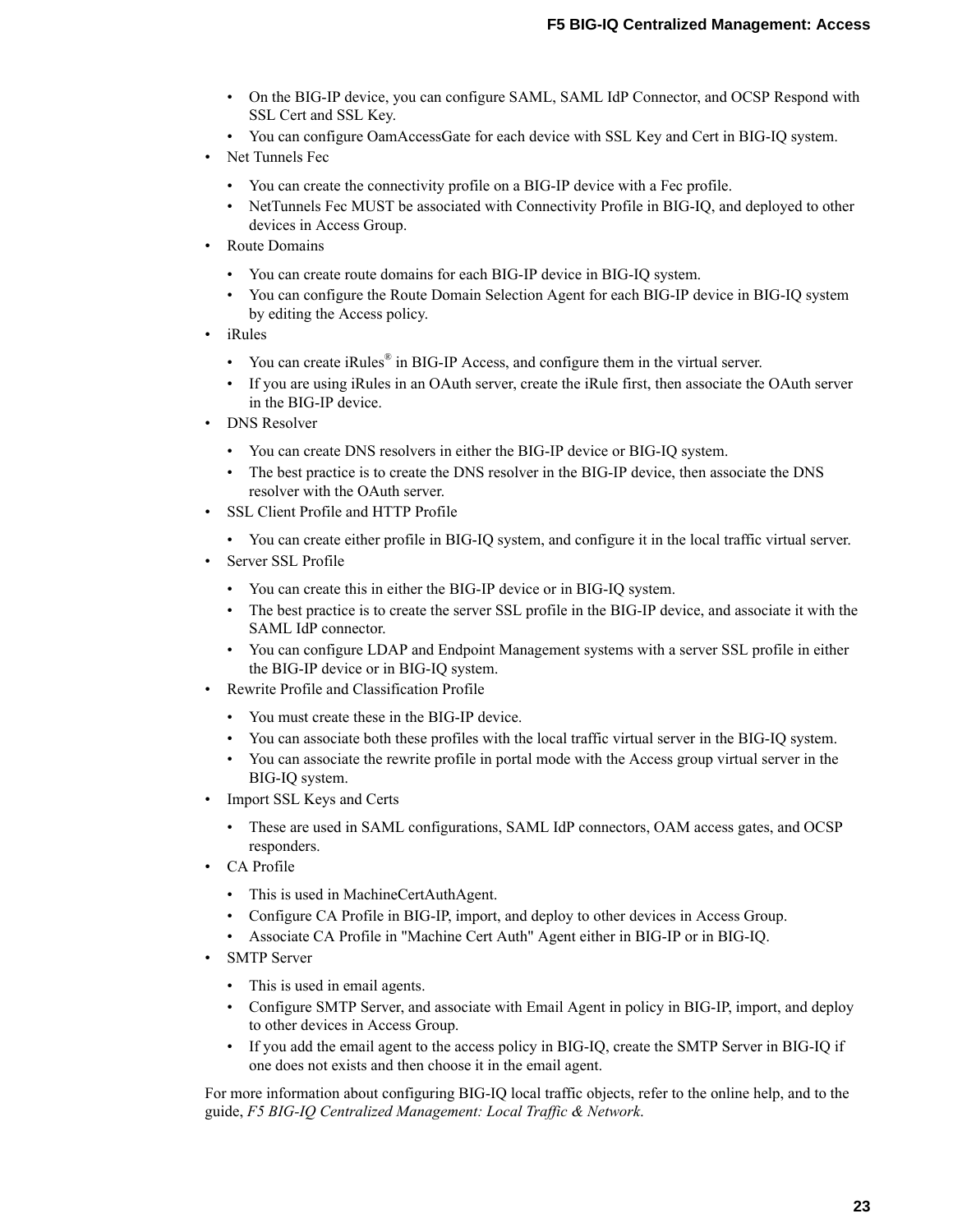## <span id="page-23-0"></span>**Editing a virtual server**

You must create a virtual server in BIG-IP LTM®. The created virtual servers are listed in the Access group for the corresponding Access group devices. You must manually configure a virtual server for each device in the Access group. During deployment, you must deploy the Access-specific virtual server properties.

A virtual server is an LTM resource that you can configure in BIG-IQ Access.

- **1.** At the top of the screen, select **Configuration**, then on the left side of the screen, click **ACCESS** > **Access Groups**.
- **2.** In the Access Groups screen, click the name of an Access group. The screen displays a list of resource types.
- **3.** Expand the resource types and select the particular type of resource that you want to change. A screen displays a list of resources displays.
- **4.** Click **Virtual Server**. The Virtual Server (Device-specific) screen displays on the right.
- **5.** Select an existing virtual server to edit. A new screen displays.
- **6.** Type a description.
- **7.** From the **Access Profile** list, select a profile for managing secure access.
- **8.** From the **Connectivity Profile** list, select a profile for managing specific connection options for a secure access connection.
- **9.** From the **Per Request Policy** list, select an already configured per-request policy.
- **10.**From the **Per Request Policy** list, select a VDI profile for use when you want to provide connections to virtual desktop resources.
- **11.** For **Application Tunnels(Java & Per App VPN)**, select the check box to support connections from Java applications or to support a SOCKS tunnel from an iOS mobile device that initiates per-app VPN.
- **12.**For **OAM Support**, select the check box to provide native integration with the OAM server for authentication and authorization.
- **13.**For ADFS Proxy, select this check box to use this virtual server in an APM ADFS proxy configuration.

For more information, see the "BIG-IP Access Policy Manager: Third-Party Integration" guide on the AskF5 web sites

- **14.**From the **PingAccess Profile** list, select an already configured Ping Access Profile for authentication with a Ping Access policy server.
- **15.**From the **Rewrite Profile** list, select a rewrite profile to rewrite web application data or to perform URI translation with the reverse proxy.

You have configured a virtual server.

## **Where are local traffic objects supported in Access?**

This table describes the relationship between local traffic objects and APM objects. Specifically, this explains which local traffic objects are used in which Access objects.

#### **Table 1: Local Traffic objects are supported in which Access objects?**

| <b>LTM Object</b> | <b>Access Object</b>               |
|-------------------|------------------------------------|
| Virtual server    | <b>Artifact Resolution Service</b> |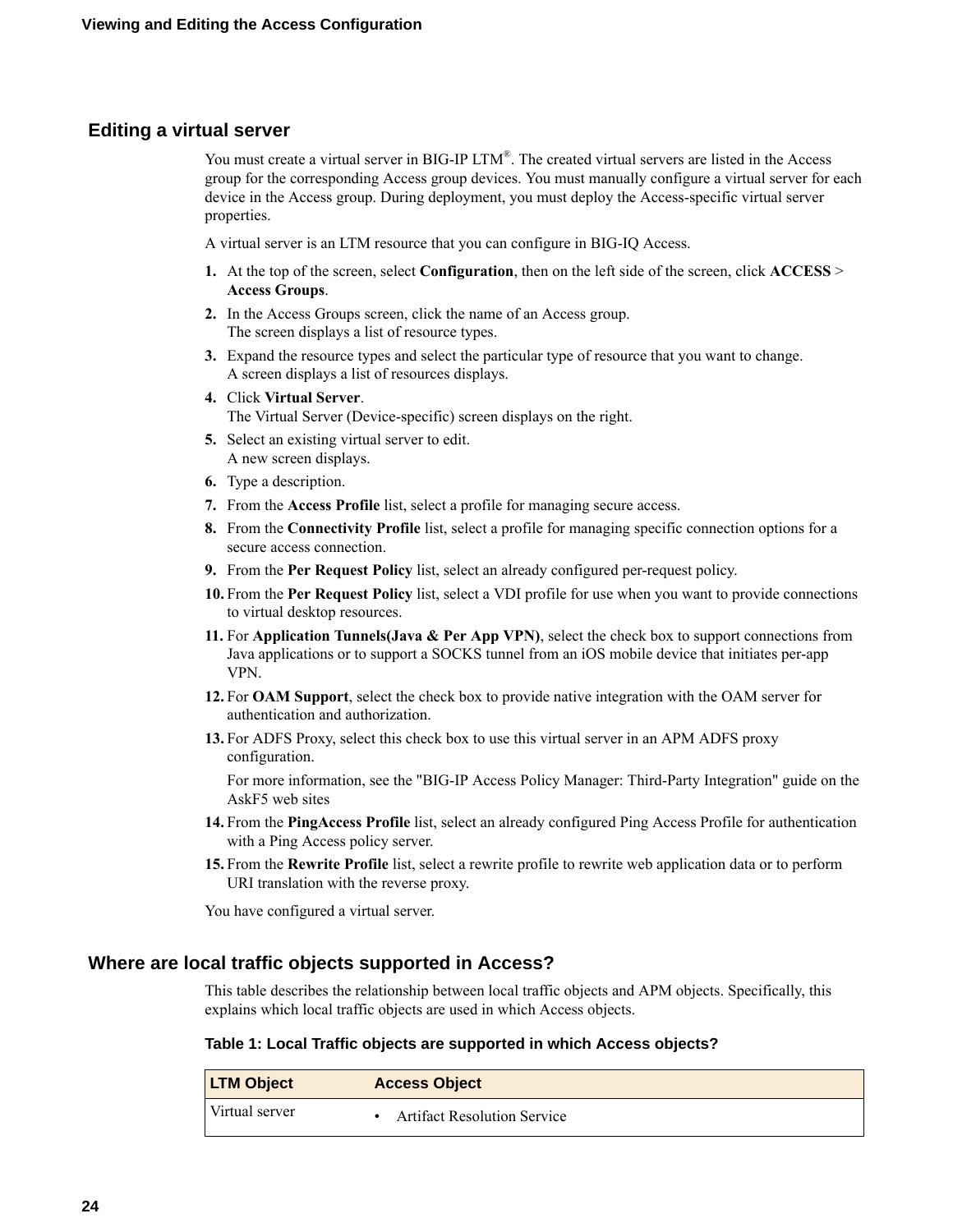<span id="page-24-0"></span>

| <b>LTM Object</b>   | <b>Access Object</b>                                                                                                 |
|---------------------|----------------------------------------------------------------------------------------------------------------------|
|                     | OAM Access gate<br>$\bullet$                                                                                         |
| <b>SSL Key</b>      | <b>SAML</b><br>$\bullet$<br>SAML IDP connector<br>OAM Access gate<br>$\bullet$<br><b>OCSP</b> Responder<br>$\bullet$ |
| <b>SSL Cert</b>     | <b>SAML</b><br>SAML IdP connector<br>OAM Access gate<br>$\bullet$<br><b>OCSP</b> Responder<br>$\bullet$              |
| <b>SNAT Pool</b>    | <b>Network Access</b><br>$\bullet$<br>RouteDomain Selection Agent<br>$\bullet$                                       |
| Server SSL Profile  | Endpoint management system<br>$\bullet$<br><b>LDAP</b><br>$\bullet$<br>SAML IdP connector                            |
| Net Tunnels Fec     | Connectivity Profile<br>$\bullet$                                                                                    |
| Route Domain        | Route domain selection agent<br>$\bullet$                                                                            |
| iRules              | iRule Event Agent<br>$\bullet$<br>OAuth Server                                                                       |
| <b>DNS Resolver</b> | OAuth Server<br>$\bullet$                                                                                            |
| ReWrite Profile     | Portal access<br>$\bullet$                                                                                           |
| LogPublisher        | Access log settings<br>$\bullet$<br>Classification profile                                                           |
| Preset              | Classification profile                                                                                               |

## **About access policies**

In an access policy, you define the criteria for granting access to various servers, applications, and other resources on your network. An access policy can be either a per-session policy or a per-request policy. You create an access policy by creating an access profile, which automatically creates a blank access policy. Every access profile has an access policy associated with it. You configure an access policy through the access profile, using the Visual Policy Editor.

## **About per-session and per-request policies**

Access in BIG-IQ<sup>®</sup> Centralized Management provides two types of policies.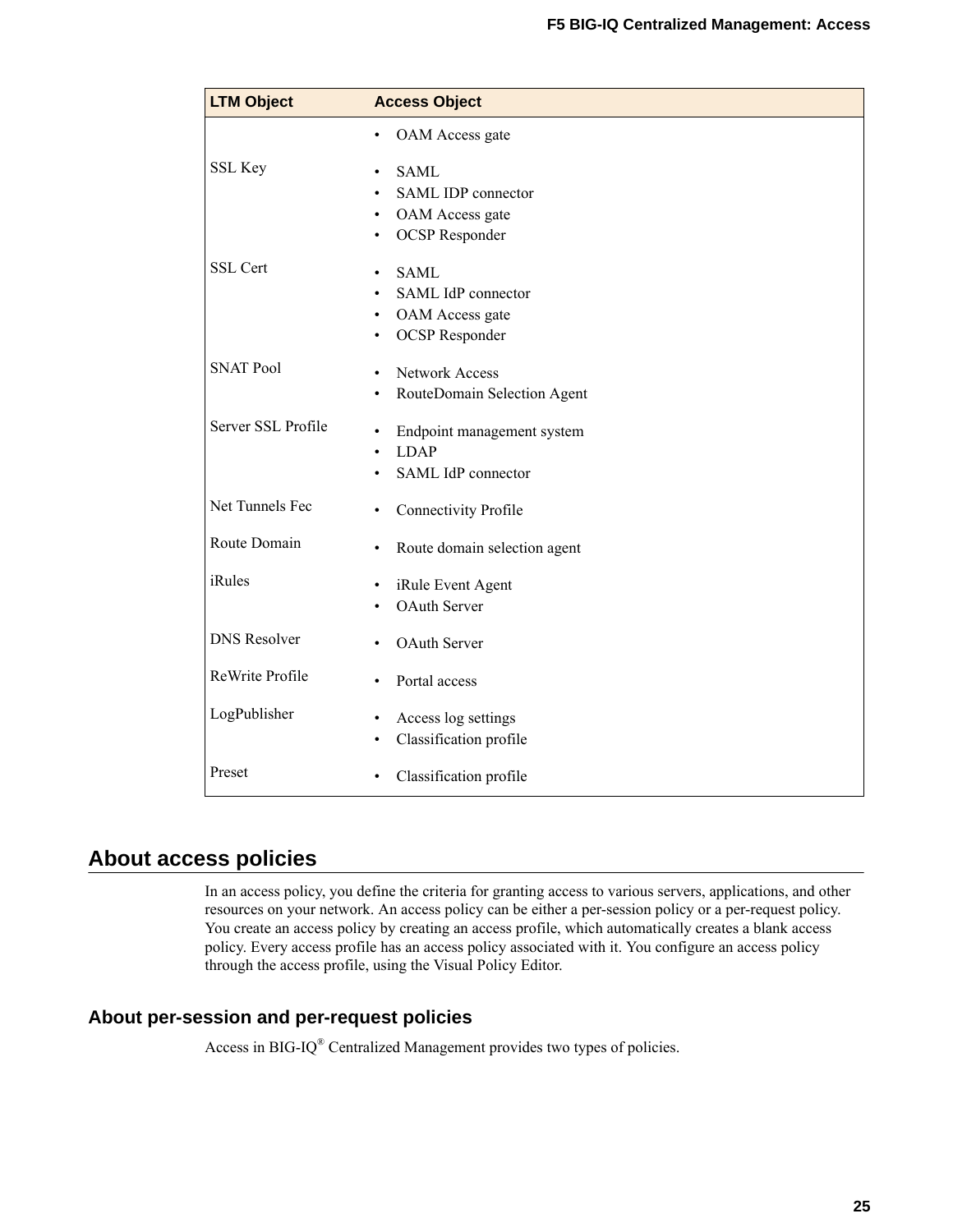#### <span id="page-25-0"></span>**Per-session policy**

The per-session policy runs when a client initiates a session. Depending on the actions you include in the access policy, it can authenticate the user and perform other actions that populate session variables with data for use throughout the session.

#### **Per-request policy**

After a session starts, a *per-request policy* runs each time the client makes an HTTP or HTTPS request. A per-request policy can include a subroutine, which starts a subsession. Multiple subsessions can exist at one time.

One per-session policy and one per-request policy are specified in a virtual server.

#### **Viewing an access policy**

After you've imported a device, you can view the access policies that are configured on it. An access policy is either a per-session policy or a per-request policy. In either case, an access policy is made up of policy items, such as Start, Logon, Deny, and macros. A *macro* is a sub-policy with a beginning, one or more policy items, and one or more endings.

*Note: These policies are deployed to all the devices in the Access group. You can view the properties of the actions and the flow of actions in the policy.*

- **1.** Log in to the BIG-IQ system with your user name and password.
- **2.** At the top of the screen, select **Configuration**, then on the left side of the screen, click **ACCESS** > **Access Groups**.
- **3.** Click the name of the Access group that interests you. A new screen displays the group's properties.
- **4.** On the left, expand **Profiles / Policies**, click **Access Profiles (Per-Session Policies) (Shared)** or **Per-Request Policies(Shared)**.

A new screen opens, showing a list of access policies associated with this Access group.

- **5.** Select an access policy. The VPE screen opens.
- **6.** Use the vertical and horizontal scrollbars to move to another section of the policy.
- **7.** To save your changes, click the **Save** button.
- **8.** To close the screen, click the **Close** button.

#### **Create an access profile and per-session policy**

You must create a access profile and its accompanying per-session policy before you can configure it in the visual policy editor.

- **1.** Log in to the BIG-IQ system with your user name and password.
- **2.** At the top of the screen, select **Configuration**, then on the left side of the screen, click **ACCESS** > **Access Groups**.
- **3.** Click the name of the Access group that interests you. A new screen displays the group's properties.
- **4.** On the left, expand **Profiles / Policies** and click **Per-Session Policies**. The Per-Session Policies (Shared) screen opens, displaying a list of access policies associated with this Access group.
- **5.** Click **Create**. The New Access Policy screen opens.
- **6.** In the **Name** field, type a name for the access profile.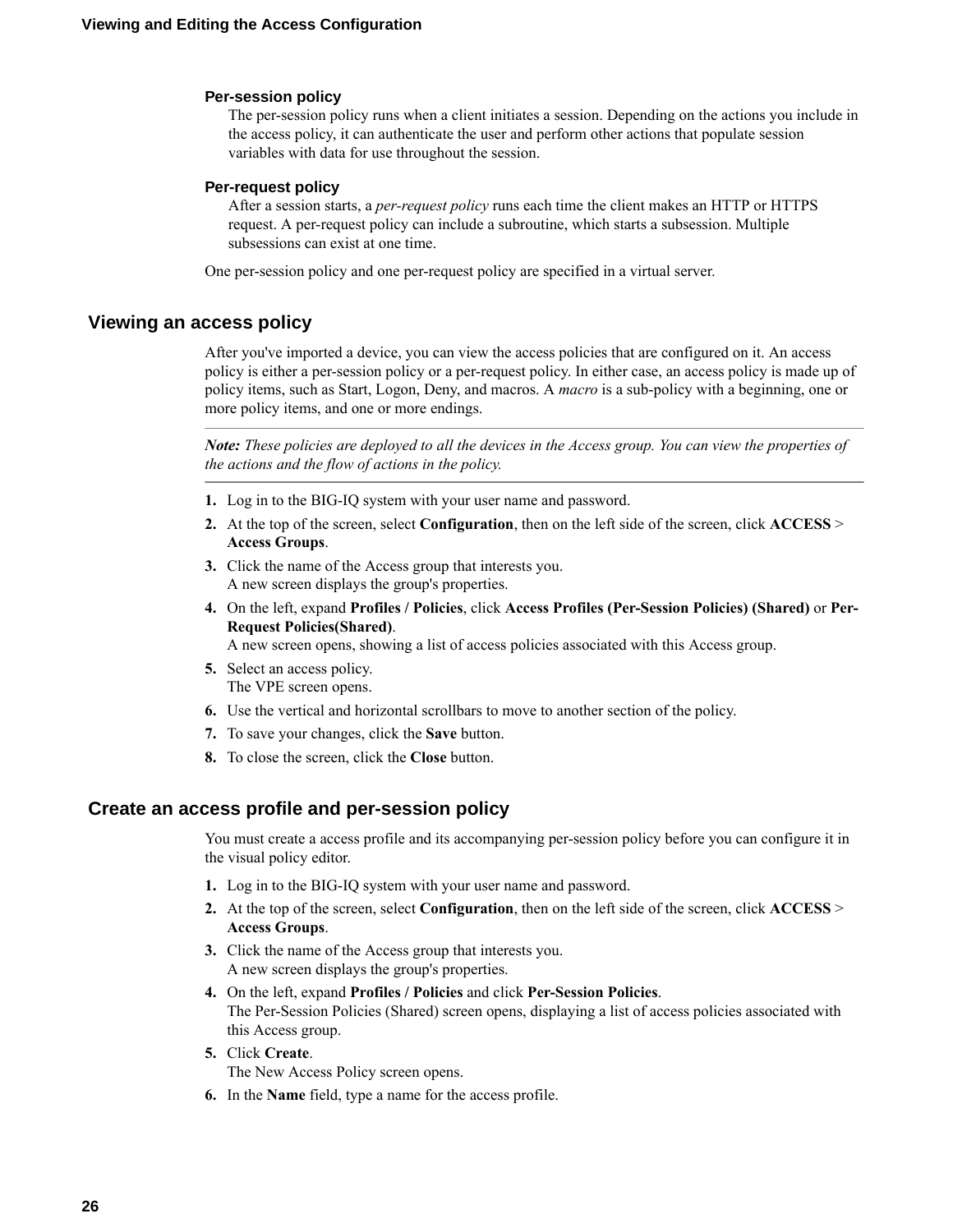<span id="page-26-0"></span>*Note: A access profile name must be unique among all access profile and any per-request policy names.*

- **7.** From the **Profile Type** list, select one these options:
	- **LTM-APM**: Select for a web access management configuration.
	- **SSL-VPN**: Select to configure network access, portal access, or application access. (Most access policy items are available for this type.)
	- **ALL**: Select to support LTM-APM and SSL-VPN access types.
	- **SSO**: Select to configure matching virtual servers for Single Sign-On (SSO).

*Note: No access policy is associated with this type of access profile*

- **RDG-RAP**: Select to validate connections to hosts behind APM when APM acts as a gateway for RDP clients.
- **SWG Explicit**: Select to configure access using Secure Web Gateway explicit forward proxy.
- **SWG Transparent**: Select to configure access using Secure Web Gateway transparent forward proxy.
- System Authentication: Select to configure administrator access to the BIG-IP<sup>®</sup> system (when using APM as a pluggable authentication module).
- **Identity Service**: Used internally to provide identity service for a supported integration. Only APM creates this type of profile.

*Note: You can edit Identity Service profile properties.*

*Note: Depending on licensing, you might not see all of these profile types.*

Additional settings display.

- **8.** From the **Scope** list, retain the default value or select another.
	- **Profile**: Gives a user access only to resources that are behind the same per-session profile. This is the default value.
	- **Virtual Server**: Gives a user access only to resources that are behind the same virtual server.
	- **Global**: Gives a user access to resources behind any per-session profile that has global scope.
- **9.** In the Language Settings area, add and remove accepted languages, and set the default language. This setting does not display if the profile type is RDG-RAP

A browser uses the highest priority accepted language. If no browser language matches the accepted languages list, the browser uses the default language.

**10.** To save the profile and display the policy diagram, click the **Save & Close** button.

The policy name appears on the Per-Session Policies (Shared) screen.

#### **Create a per-request policy**

You must create a per-request policy before you can configure it in the visual policy editor.

- **1.** Log in to the BIG-IQ system with your user name and password.
- **2.** At the top of the screen, select **Configuration**, then on the left side of the screen, click **ACCESS** > **Access Groups**.
- **3.** Click the name of the Access group that interests you. A new screen displays the group's properties.
- **4.** On the left, expand **Profiles / Policies** and click **Per-Request Policies**. The Per-Request Policies (Shared) screen opens, displaying a list of access policies associated with this Access group.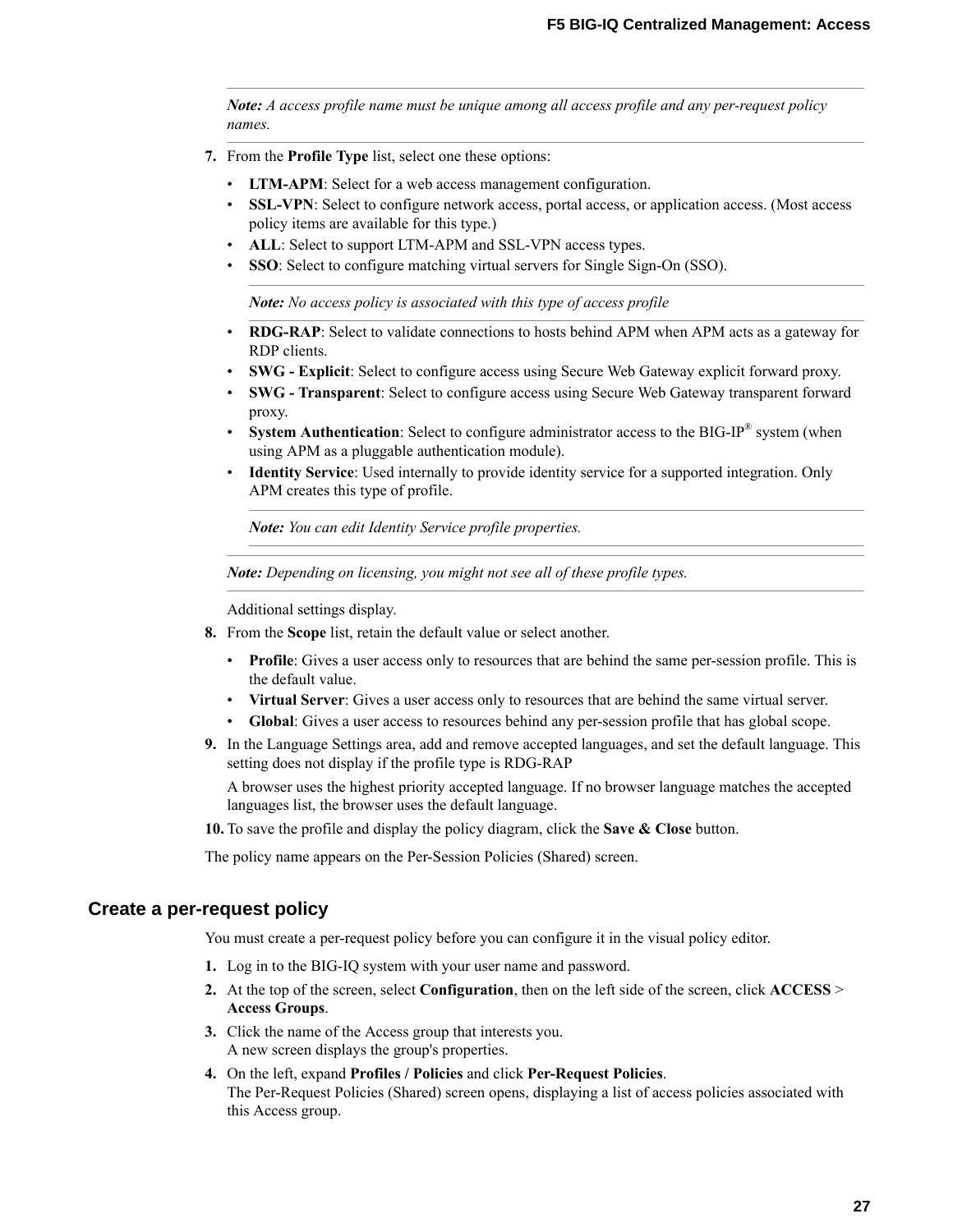<span id="page-27-0"></span>**5.** Click **Create**.

The Create per-req policy screen opens.

**6.** In the Name field, type a name for the policy and click **Save**.

A per-request policy name must be unique among all per-request policy and access profile names.

The policy name appears on the Per-Request Policies (Shared) screen.

## **Editing an access policy**

You can edit an existing access policy using the Access Visual Policy Editor (VPE) if the policy items are action, ending, or macro calls. Although Start and In are policy items, you cannot edit them. You can undo any edited actions, and if you cancel an editing session before saving, the Policy Editor makes no changes to the policy. However, some actions or objects cannot be undone or discarded. These include the following:

- Creating a per-session policy macro.
- Creating a per-request policy macro, subroutine, or subroutine macro.
- Creating new endings or terminals
- Deleting endings or terminals.
- Changing macros or subroutine properties.
- Modifying any policy ending or macro terminal.

These actions can't be undone and also can't be undone if there are any pending diagram changes.

- **1.** Log in to the BIG-IQ system with your user name and password.
- **2.** At the top of the screen, select **Configuration**, then on the left side of the screen, click **ACCESS** > **Access Groups**.
- **3.** Click the name of the Access group that interests you. A new screen displays the Access group properties.
- **4.** On the left, expand **Profiles / Policies**, and click **Access Profiles (Per-Session Policies) (Shared)** or **Per-Request Policies(Shared)**.

A new screen opens, showing a list of access policies associated with this Access group.

- **5.** Select an access policy. The VPE screen opens.
- **6.** Modify the policy by clicking the diagram to insert new items, modify existing items, delete items, or change endings.

**Undo** returns you to the access policy before your most recent change.

**Redo** allows you to redo an action you have undone.

**Revert** returns the access diagram to the state before you made any changes to the diagram.

**7.** Click **Save**.

Saving the policy saves all changes in the policy diagram, including all workflows and modified macros. You can also discard pending changes and macros by clicking **Discard**.

## **Adding a policy item**

You can add a policy item using the Access Visual Policy Editor (VPE).

- **1.** Log in to the BIG-IQ system with your user name and password.
- **2.** At the top of the screen, select **Configuration**, then on the left side of the screen, click **ACCESS** > **Access Groups**.
- **3.** Click the name of the Access group that interests you. A new screen displays the Access group properties.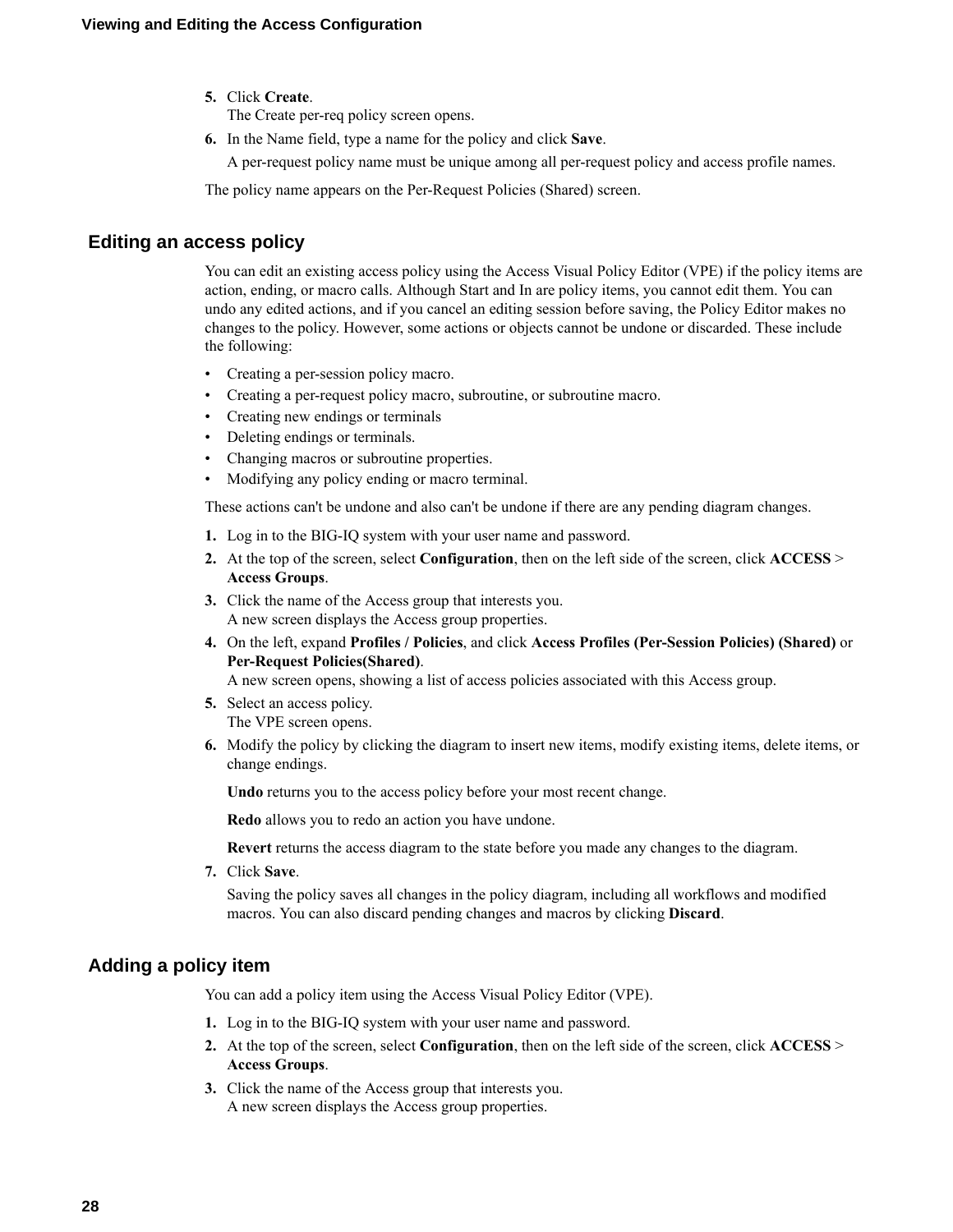<span id="page-28-0"></span>**4.** On the left, expand **Profiles / Policies**, and click **Access Profiles (Per-Session Policies) (Shared)** or **Per-Request Policies(Shared)**.

A new screen opens, showing a list of access policies associated with this Access group.

- **5.** Select an access policy. The VPE screen opens.
- **6.** Move your mouse over a policy branch, depicted by the blue line. An add icon  $(+)$  displays.
- **7.** Click the (+) icon. The Item Insertion Selection popup screen opens.
- **8.** From the selection list on the left, select the type of policy item.

Example: **Logon**, or **Authentication**.

The screen displays a list of policy items on the right.

- **9.** From either the **Caption** or **Description** list, select a policy item. Another popup screen with properties and branch rules opens.
- **10.** On the Properties tab, modify or fill in the fields.
- **11.** To add a new branch rule or select an existing rule from the list, on the Branch Rules tab, click **Add**.
- **12.** Click either **Simple** or **Advanced**, and modify the branch rule.

**13.** Click the **Save** button.

The policy item displays in the VPE at the location on the policy branch where you clicked the add icon  $(+)$ .

## **Adding an action item or macro-call to a policy**

You can modify an existing policy or sub-policy by adding additional action items and macro-calls. When modifying a policy, such as a macro, all diagram operations, insertions, deletions, modifications, and branch swaps are the same from the policy or sub-policy.

- **1.** Log in to the BIG-IQ system with your user name and password.
- **2.** At the top of the screen, select **Configuration**, then on the left side of the screen, click **ACCESS** > **Access Groups**.
- **3.** Click the name of the Access group that interests you. A new screen displays the group's properties.
- **4.** On the left, expand **Profiles/Policies**, and click **Access Profiles (Per-Session Policies) (Shared)** or **Per-Request Policies(Shared)**.

A new screen opens, showing a list of access policies associated with this Access group.

- **5.** Select an access policy. The VPE screen opens. The macros that you can insert are in the Insertion dialog that displays when you click the + button.
- **6.** Hover your cursor over a branch line between two items. An add icon  $(+)$  displays.
- **7.** Click the icon **+**. The Item Insertion Selection popup screen opens.
- **8.** From the Item Insertion Selection screen, select a macro or an action item. A new screen opens if you select an action item.
- **9.** Fill in the relevant parameters and fields.
- **10.** Click **Branch Rules**.
- **11.** Click **Add**.

The Branch Rules popup section displays more settings.

**12.** On the left, select either **Simple** or **Advanced** to create a branch rule configuration.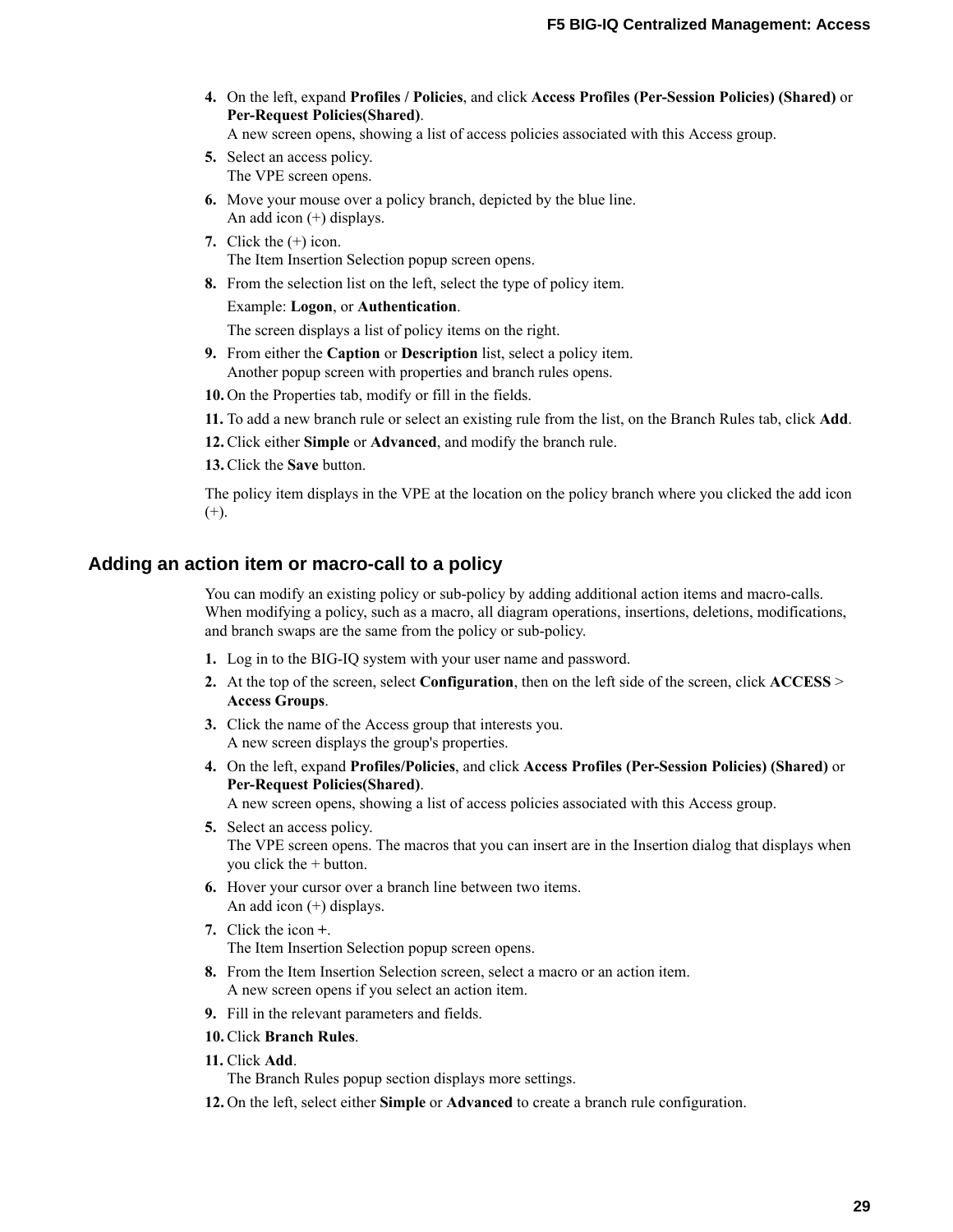- <span id="page-29-0"></span>**13.**Fill in the relevant parameters and fields.
- **14.** Click **OK**.
	- The new branch rule displays in the Branch Rules screen.
- **15.** Click the **Save** button.

The **Save** button is only enabld if the form is valid.

The Access policy now includes the new action item.

### **Swapping policy branches**

When examining the policy workflow, you can swap one branch with another. You swap branches as an easy way to change the policy workflow without deleting the existing branches and creating new ones. Swapping branches does not change the order of the branch rule, only the destination of the two branches involved in the swap. When moving a branch, a highlighted bold blue line indicates that the swap is allowed. You cannot swap branches from an agent's upstream and downstream agent branches.

- **1.** Log in to the BIG-IQ system with your user name and password.
- **2.** At the top of the screen, select **Configuration**, then on the left side of the screen, click **ACCESS** > **Access Groups**.
- **3.** Click the name of the Access group that interests you. A new screen displays the group's properties.
- **4.** On the left, expand **Profiles/Policies**, and click **Access Profiles (Per-Session Policies)s (Shared)** or **Per-Request Policies(Shared)**.

A new screen opens, showing a list of access policies associated with this Access group.

- **5.** Select an access policy. The VPE screen opens\*.
- **6.** Click on a branch and hold your mouse button.
- **7.** Drag the branch up or down. A red dotted line previews where the branch ends up.
- **8.** Release your mouse button. The VPE displays an access policy with swapped branches.
- **9.** Click the **Save** button when you are done editing the policy.

## **About timeouts and crashes**

During an editing session, if you remain inactive for a prolonged period of time, the session times out. Other times, the browser might freeze. In either case, you might have to prematurely terminate an editing session without a chance to save your changes. However, regardless of why you had to terminate a session, BIG-IQ<sup>®</sup> Centralized Management saves a draft of the policy and saves any unsaved macro when you make a modification. The next time you log in, locate the policy, and open the editing screen. The system notifies you that an unsaved draft exists, and prompts you to select whether you want to continue editing the draft or start over.

The system saves the change history in the draft, so actions such as Undo and Redo work for all changes you make before the session was interrupted. Lastly, if someone else was the previous editor, you can see the user and the time of the last edit. This allows you to choose whether or not to resume that person's editing session.

## **Per-Session and per-request policy comparison**

The table summarizes per-session policy and per-request policy similarities and differences.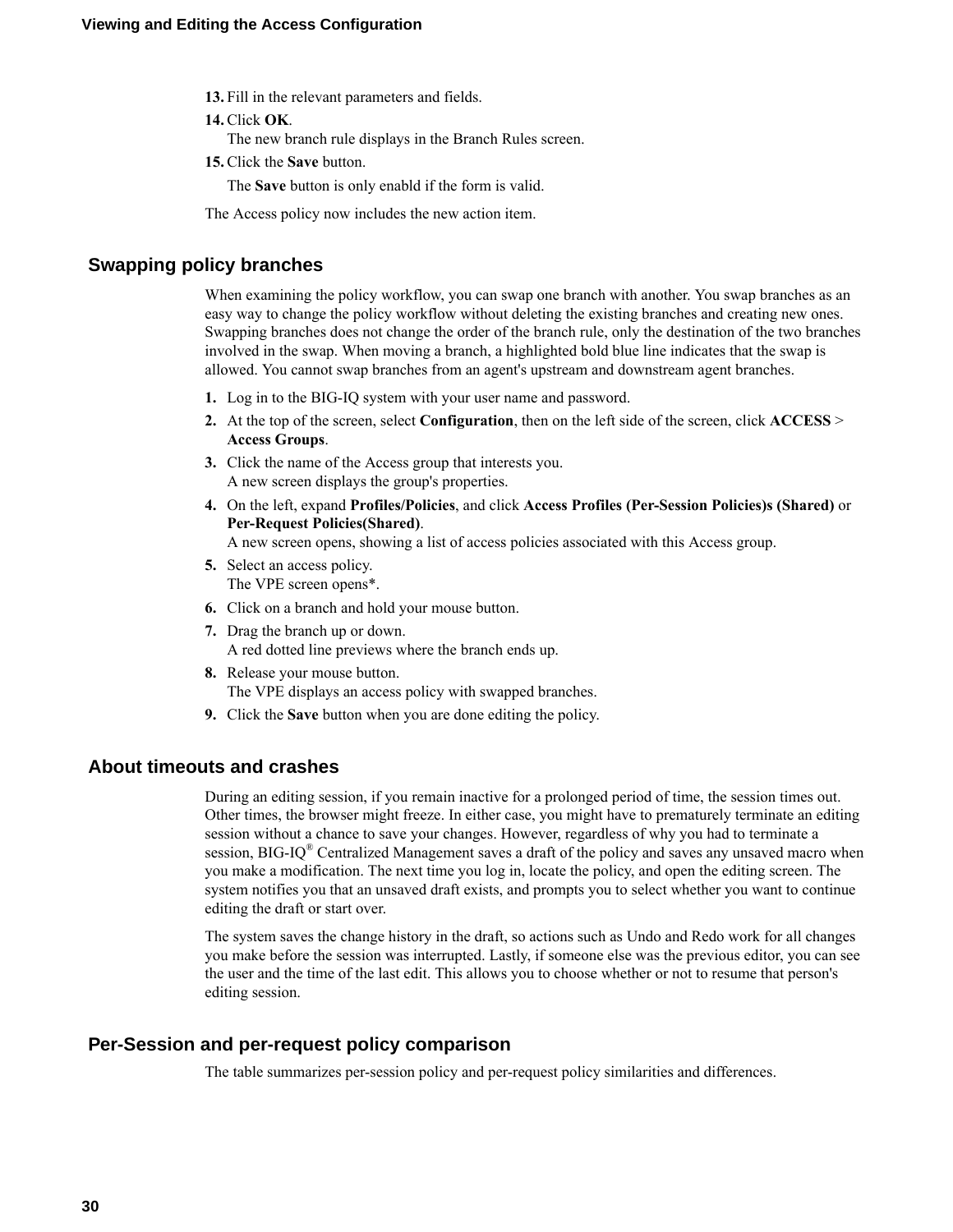<span id="page-30-0"></span>

| Feature                                                                              | <b>Per-Session policy</b>                                             | <b>Per-request policy</b>                                                                                                                                           |
|--------------------------------------------------------------------------------------|-----------------------------------------------------------------------|---------------------------------------------------------------------------------------------------------------------------------------------------------------------|
| <b>Supports</b><br>macros                                                            | Yes                                                                   | Yes                                                                                                                                                                 |
| Requires that<br>users click an<br>Apply Access<br>Policy link to<br>go into effect. | Yes                                                                   | N <sub>0</sub>                                                                                                                                                      |
| When run                                                                             | At session start.                                                     | After session is created, on every request.                                                                                                                         |
| Policy ending<br>types                                                               | Allow, Deny, Redirect; endings apply<br>to the session.               | Allow, Redirect, Reject; endings apply to<br>URL requests processed in the per-request<br>policy. A Reject ending triggers the Deny<br>ending in the access policy. |
| <b>Supports</b><br>variables                                                         | Creates session variables that are<br>available throughout a session. | Reads available session variables. Creates<br>per-flow variables that are available only<br>while the per-request policy runs.                                      |

## **About access policy endings**

An ending provides a result for an access policy branch. An ending for an access policy branch is one of three types.

#### **Allow**

Starts the SSL VPN session and loads assigned resources and a webtop, if assigned, for the user. Typically, you assign this when the user passes specific checks.

#### **Deny**

Disallows the SSL VPN session and shows the user an access denied web page. Typically, you assign this when the user does not have access to resources, or fails authentication. Alternatively after a session starts, shows a URL filter denied web page after a per-session policy rejects a request for a URL.

#### **Redirect**

Redirects the client to the URL specified in the ending configuration. You can define a redirect URL for each redirect ending. Typically, you can assign a redirect when the user requires remediation, or a separate resource. For example, a user who fails the antivirus check because virus definitions are out of date can be redirected to the software manufacturer's site to get an antivirus update.

## **What is a terminal?**

A terminal is a sub-policy ending in an access policy. Differing from a policy ending, terminals do not have types and you can re-order them. The order of a terminal in a sub-policy determines the order of the branches in the macro-calls. Similar to policy endings, you can't create, change, or delete a terminal if there are pending changes in the policy.

## **Creating a policy ending**

Every branch in a workflow has one of three policy endings: Deny, Redirect, or Allow. Macro endings are called *terminals*. As with action items, you can create, modify, or delete endings. You must include at least one ending for a policy or a macro, with one ending as the default. The default ending cannot be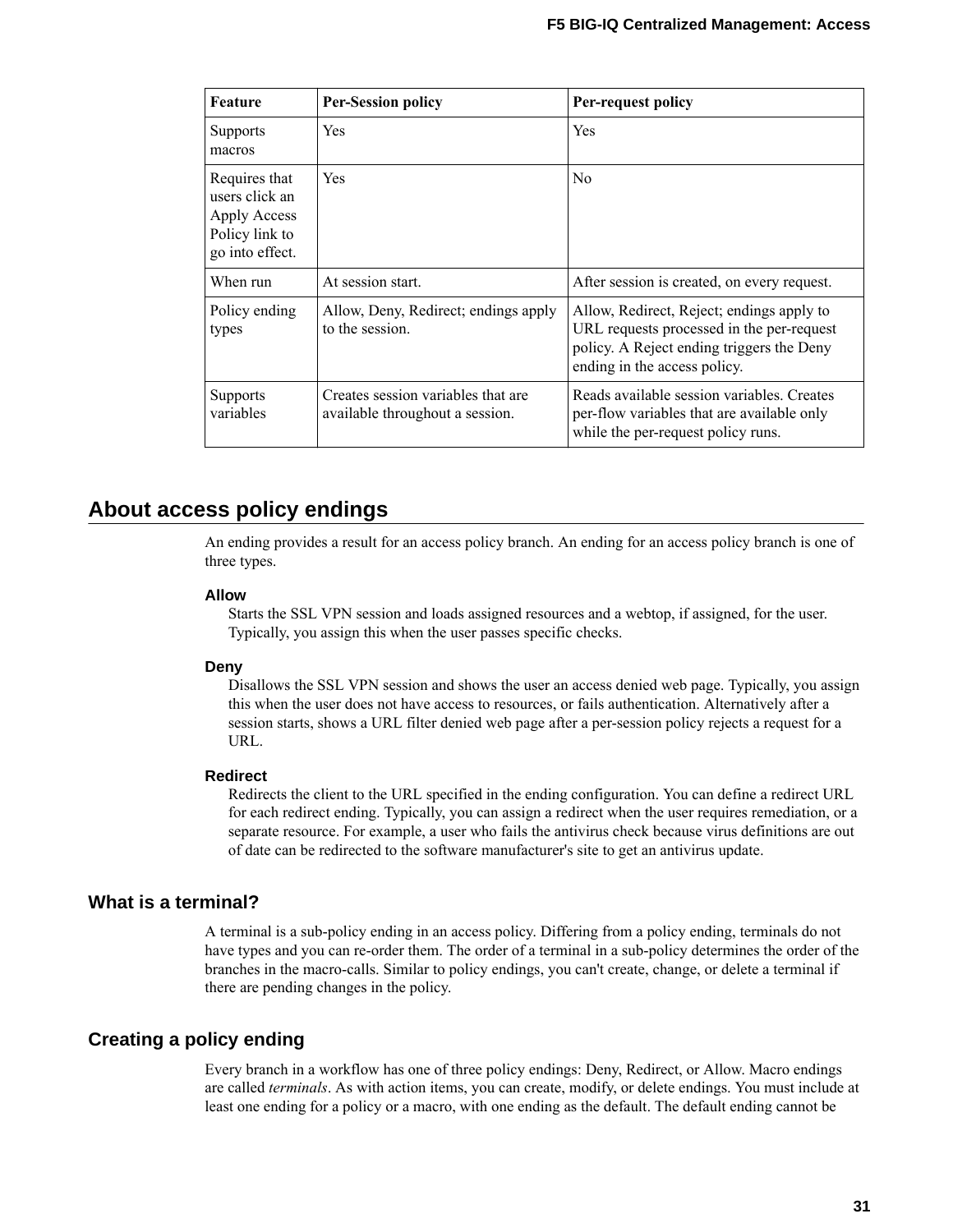<span id="page-31-0"></span>deleted. If you delete an ending that is in-use, the ending changes to the default ending. Alternatively, you can assign an ending as the default ending.

*Note: Creating a policy ending can only be done if there are no pending changes to the policy flows.*

- **1.** Log in to the BIG-IQ system with your user name and password.
- **2.** At the top of the screen, select **Configuration**, then on the left side of the screen, click **ACCESS** > **Access Groups**.
- **3.** Click the name of the Access group that interests you. A new screen displays the group's properties.
- **4.** On the left, expand **Profiles/Policies**, and click **Access Profiles (Per-Session Policies) (Shared)** . A new screen opens, showing a list of access policies associated with this Access group.
- **5.** Select an Access policy. The VPE screen opens.
- **6.** At the top of the screen, click **Edit Endings**. The Manage Policy Endings popup screen opens.
- **7.** Click **New**. The popup screen displays New Ending settings.
- **8.** In the **Name** field, type a name for this policy ending.
- **9.** In the **Color** field, select a color that the Policy Editor displays to represent this policy ending.

**10.**For the **Type** setting, select one of the options:

- **Success** if the policy branch ends in success.
- **Fail** if the policy branch ends in failure.
- **Redirect** if the policy branch redirects to a new URL, and then type a valid URL in the **URL** field.

**11.** Click **Save**.

**12.** Click **Close**.

You have created a new policy ending.

## **Editing a policy ending**

You can edit a policy ending by changing the color, caption, type, and redirect URL (if the sub-policy is a Deny ending).

- **1.** Log in to the BIG-IQ system with your user name and password.
- **2.** At the top of the screen, select **Configuration**, then on the left side of the screen, click **ACCESS** > **Access Groups**.
- **3.** On the left, click **Access Groups**. The Access Groups screen opens.
- **4.** Click the name of the Access group that interests you. A new screen displays the group's properties.
- **5.** On the left, expand **Profiles/Policies**, and click **Access Profiles (Per-Session Policies) (Shared)** or **Per-Request Policies(Shared)**.

A new screen opens, showing a list of access policies associated with this Access group.

- **6.** Select an access policy. The VPE screen opens.
- **7.** At the top of the screen, click **Edit Endings**. The Manage Policy Endings popup screen opens.
- **8.** From the list under Policy Endings, select an existing ending. The popup screen displays configurable fields.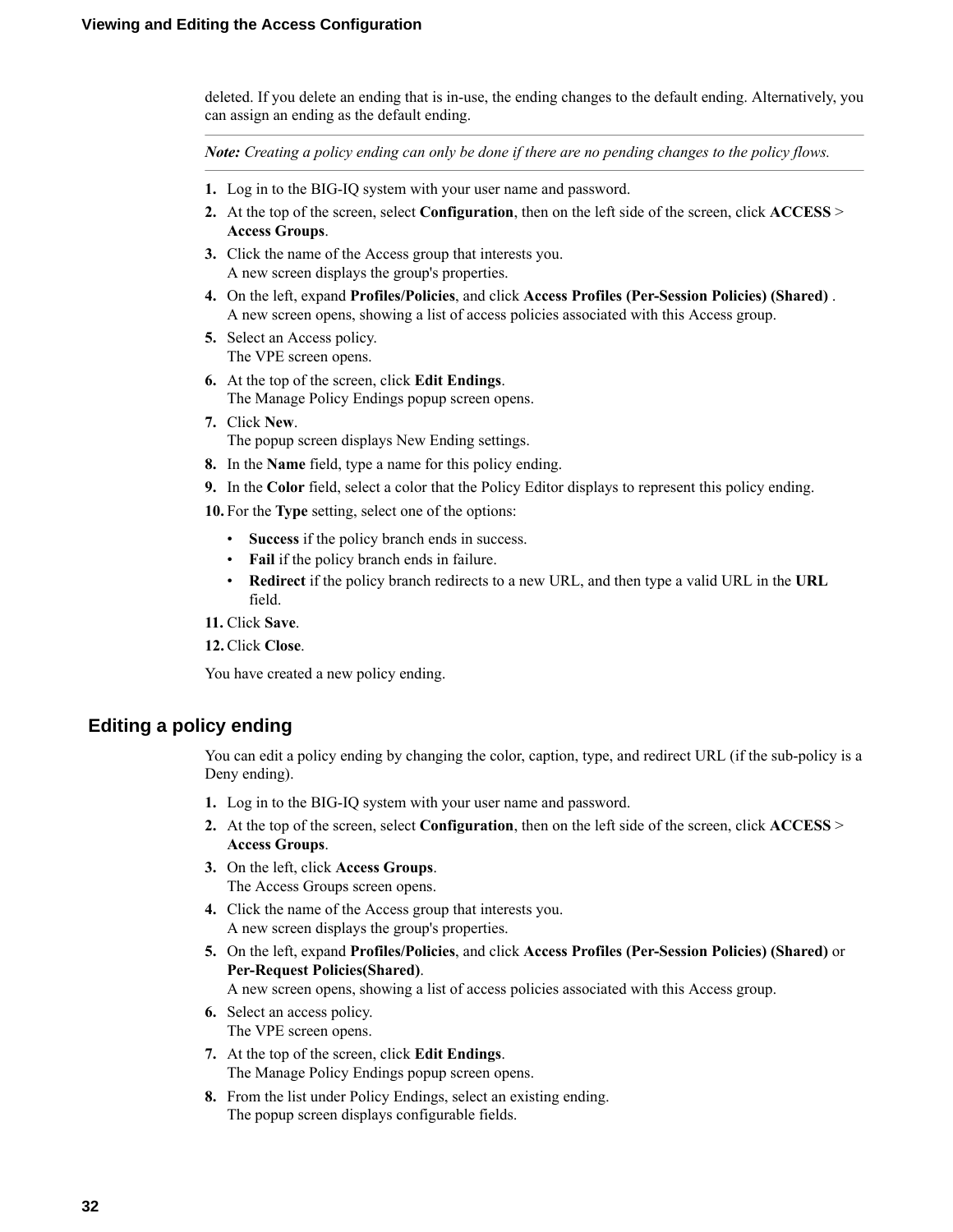<span id="page-32-0"></span>**9.** In the **Name** field, type a name for this policy ending.

**10.** In the **Color** field, select a color that the Policy Editor displays to represent this policy ending.

**11.** For the **Type** option, select one of the options:

- Success if the policy branch ends in success.
- **Fail** if the policy branch ends in failure.
- **Redirect** if the policy branch redirects to a new URL ,and then type a valid URL in the **URL** field.

**12.** If you are editing the Deny ending, modify the fields under Customization.

**13.** Click **Save**.

**14.** Click **Close**.

You have edited a policy ending.

## **Deleting a policy ending**

You can delete any policy ending except for the Deny ending.

- **1.** Log in to the BIG-IQ system with your user name and password.
- **2.** At the top of the screen, select **Configuration**, then on the left side of the screen, click **ACCESS** > **Access Groups**.
- **3.** Click the name of the Access group that interests you. A new screen displays the group's properties.
- **4.** On the left, expand **Profiles/Policies**, click **Access Profiles (Per-Session Policies) (Shared)** or **Per-Request Policies(Shared)**.

A new screen opens, showing a list of access policies associated with this Access group.

- **5.** Select an access policy. The VPE screen opens.
- **6.** At the top of the screen, click **Edit Endings**. The Manage Policy Endings screen opens.
- **7.** From the list under Policy Endings, click the ending you want to delete.

You cannot delete the Deny ending.

An **X** button displays next to the ending.

**8.** Click the **X** button.

The Delete Diagram Component Confirmation popup screen opens.

- **9.** Click **OK**.
- **10.** Click **Close**.

You have deleted a policy ending.

## **About editing conflicts**

If you and other users can edit a policy, then multiple users can attempt to modify the same policy at the same time. As a result, changes made by another user can override your changes. However, in Access, if you start an editing session while another user is still editing, the system notifies you that you won't be able to make changes to the policy. The policy appears to you as read-only, and the warning message shows you who is currently editing the policy. You can then choose one of the following actions:

- Contact the other editor.
- Try again another time.
- Take over the original user's session. You can then choose to save or discard the original user's changes or continue editing.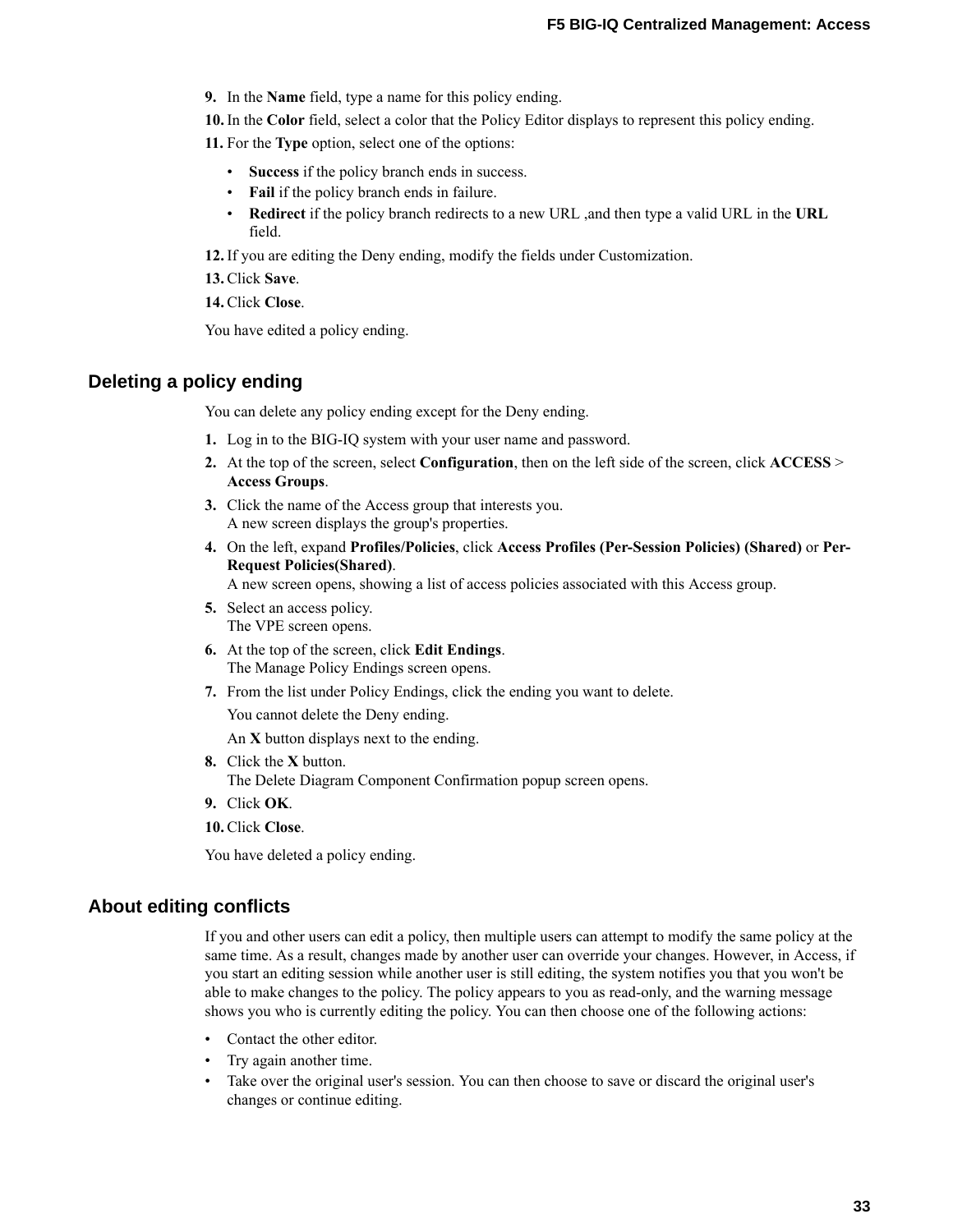<span id="page-33-0"></span>*Note: When you choose a policy that has pending changes, the system displays a warning message tell you who was the last editor, and when the last edit was made. You can then choose to either resume the editing session or view the policy in read-only mode.*

*Note: If you choose to continue editing, the screen displays an orange line indicating that the policy has unsaved changes. The Details screen shows a summary of where the changes are.*

## **What is a macro sub-policy?**

A *macro* is a sub-policy with a beginning, one or more policy items, and one or more endings. You can create or edit a macro as you would a policy. In a policy, a macro-call in the workflow represents the macro. When you insert a macro-call in a policy or another macro, it displays as a node in the workflow diagram. Typically, you use a macro in multiple branches of the workflow.

Macros are specific to an access policy. You cannot create a macro if there are pending changes to the access policy. You can also create special macros. These have the same workflow as the base macro type. However, you can only use subroutines in per-request policies and subroutine macros in subroutines.

#### **Creating a macro sub-policy**

You can create a macro sub-policy by using the Access visual policy editor.

- **1.** Log in to the BIG-IQ system with your user name and password.
- **2.** At the top of the screen, select **Configuration**, then on the left side of the screen, click **ACCESS** > **Access Groups**.
- **3.** Click the name of the Access group that interests you. A new screen displays the Access group's properties.
- **4.** On the left, expand **Profiles / Policies**, and click **Access Profiles (Per-Session Policies) (Shared)** or **Per-Request Policies(Shared)**.

A new screen opens, showing a list of access policies associated with this Access group.

- **5.** Select an access policy. The VPE screen opens.
- **6.** At the lower left, ensure that **Macros** shows on the drop-down menu.

**Macros** should be the default option. Macros always appear in the lower area of the VPE screen. This is where you edit them. You can change the properties of a macro in Edit Properties and manage macro terminals (endings) in Edit Terminals. You cannot modify properties or terminals that have pending changes.

**7.** Click **New**.

The Create New popup screen opens.

- **8.** From the **Template** drop-down list, select an existing template or an empty macro.
- **9.** In the **Caption** field, type a name for the macro.
- **10.** Click **OK**.

The macro template displays in the VPE screen.

After creating a macro, you can edit the macro sub-policy by inserting actions or macros in the branches, or by selecting either the default ending or different endings.

## **Managing Configuration Snapshots**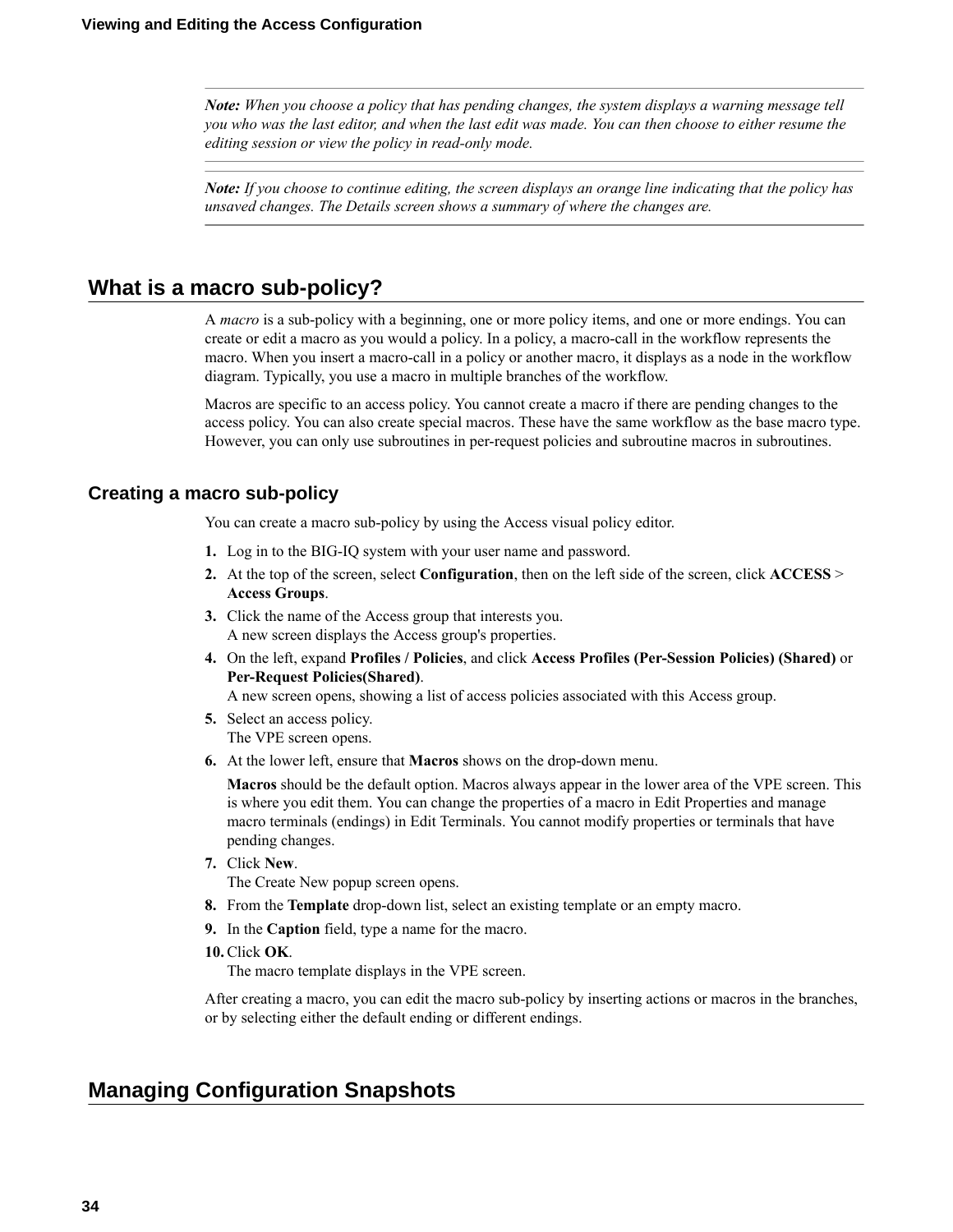#### <span id="page-34-0"></span>**What is snapshot management?**

You can manage configuration snapshots for the configurations you have created on the BIG-IQ<sup>®</sup> Centralized Management system. A *snapshot* is a backup copy of a configuration. Configuration snapshots are created manually. This type of snapshot does not include events or alerts.

*Note: If an Access group version changes to a later BIG-IQ version and you attempt to restore a snapshot created during the previous version, then restoring that snapshot can cause working configuration changes that can cause a deployment failure.*

#### **Comparing snapshots**

You can compare two snapshots, or compare a snapshot to the configuration on the BIG-IQ<sup>®</sup> Centralized Management system to view their differences.

- **1.** Log in to F5<sup>®</sup> BIG-IQ<sup>®</sup> Centralized Management with your user name and password.
- **2.** At the top left of the screen, select **Change Management** from the BIG-IQ menu.
- **3.** Under **SNAPSHOT & RESTORE**, select **Access**. The screen displays a list of Access snapshots that have been created on this device.
- **4.** Select the check box to the left of the snapshot that you want to use as the source snapshot.
- **5.** Click the **Compare** button. The Differences screen opens.
- **6.** Analyze the configuration differences between the snapshot and the comparison target. When you are finished, click **Cancel** to close the Differences screen, and then click **Close**. The screen closes and you return to the Snapshot screen.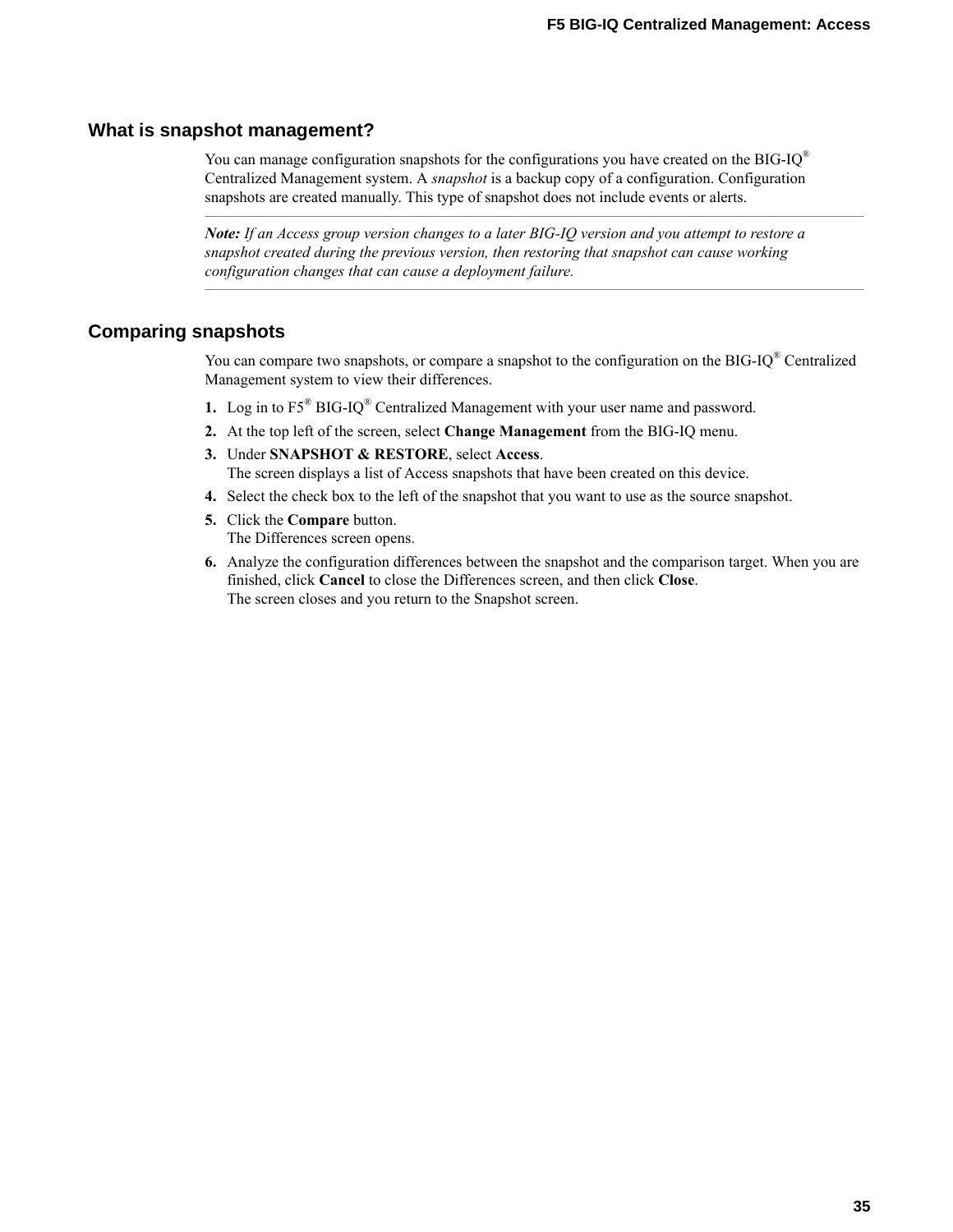**Viewing and Editing the Access Configuration**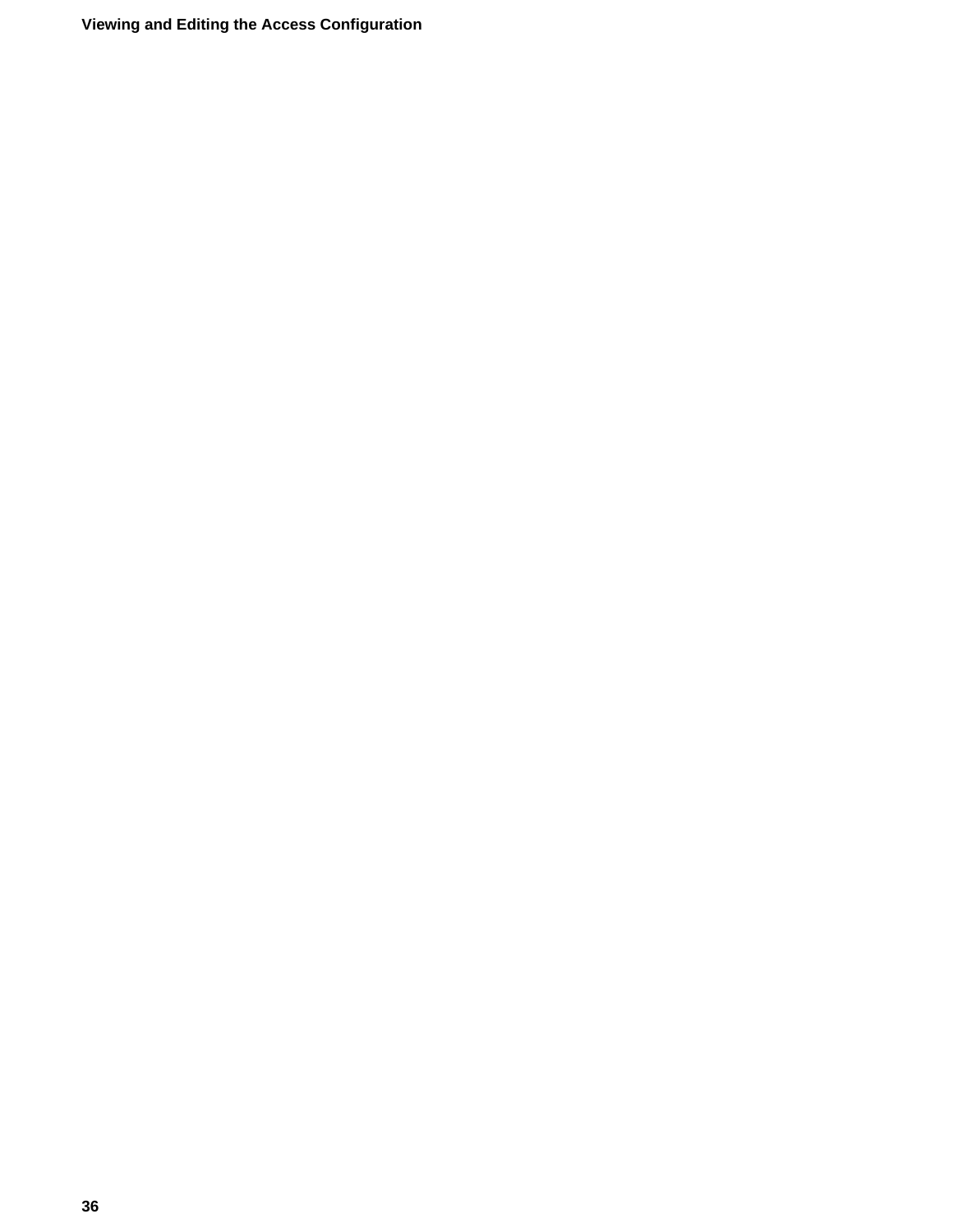### **About AAA server support**

Access in BIG-IQ<sup>®</sup> Centralized Management interacts with authentication, authorization, and accounting (AAA) servers that contain user information. Access supports the following AAA servers:

- RADIUS (authentication and accounting)
- LDAP (authentication and query)
- Active Directory (authentication and query)
- SecurID
- HTTP
- Oracle Access Manager
- OCSP Responder
- CRLDP
- TACACS+ (authentication and accounting)
- Kerberos (authentication and authorization)

A typical configuration includes:

- An AAA server configuration object that specifies information about the external AAA server.
- An access policy that includes a logon item to obtain credentials and an authentication item that uses the credentials to authenticate against a specific AAA server.

*Note: For more information, refer to the BIG-IP Access Policy Manager: Authentication and Single Sign-On guide.*

## **About RADIUS authentication**

 $BIG-IQ^®$  Access supports authenticating and authorizing the client against external RADIUS servers. When a client connects with the user name and password, BIG-IQ Access authenticates against the external server on behalf of the client, and authorizes the client to access resources if the credentials are valid.

### **Configure a RADIUS AAA server**

You create a RADIUS AAA server to authenticate and authorize a client with a valid user name and password.

- **1.** Log in to the BIG-IQ system with your user name and password.
- **2.** At the top of the screen, select **Configuration**, then on the left side of the screen, click **ACCESS** > **Access Groups**.
- **3.** Click the name of the Access group that interests you. A new screen displays the group's properties.
- **4.** Expand **Authentication** and click **RADIUS**.
- **5.** From either RADIUS (Shared) or RADIUS (Device-Specific), click **Create**. The New RADIUS screen displays
- **6.** In the **Name** field, type a unique name for the authentication server.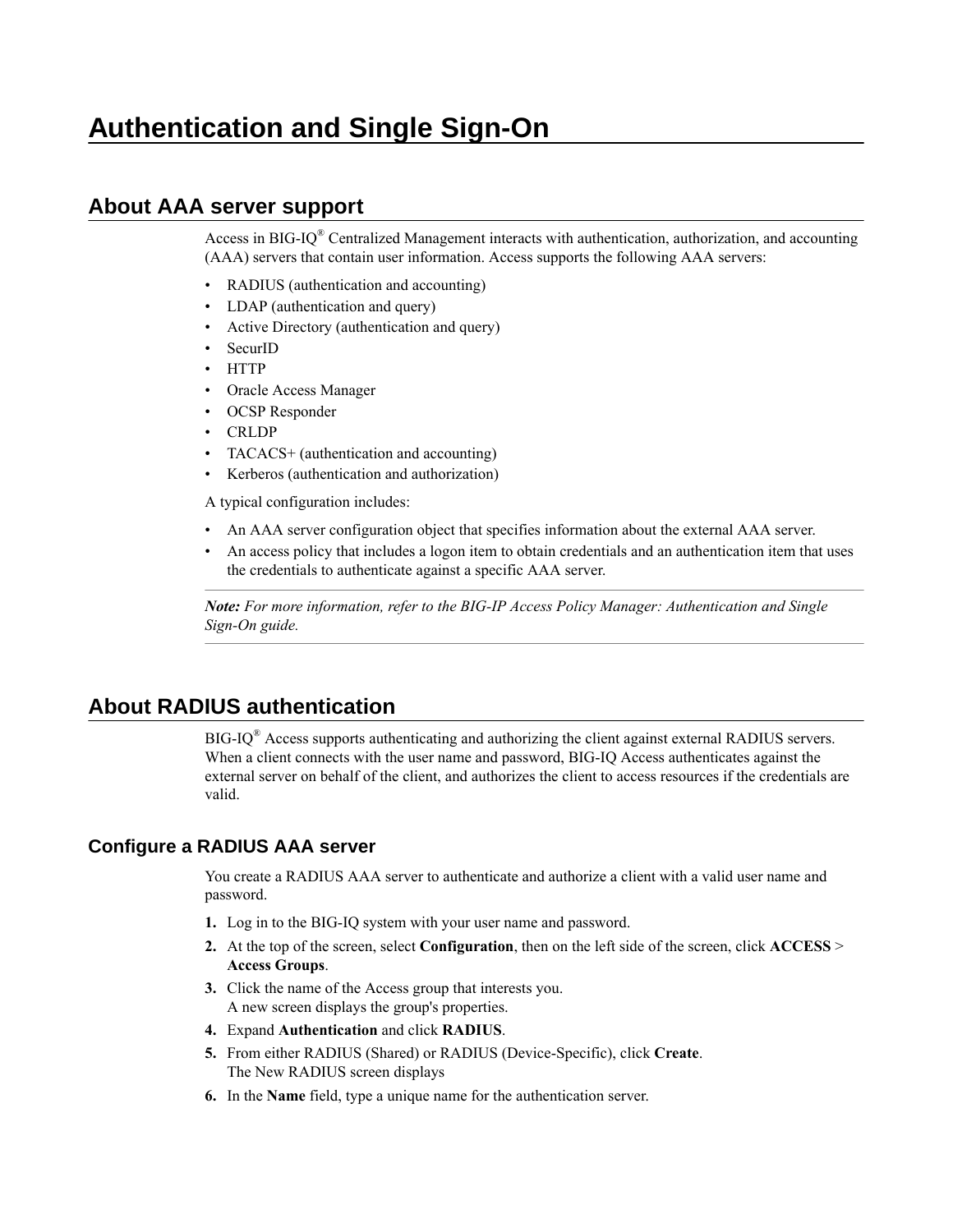- **7.** From **Device**, select the associated BIG-IP device. This only displays when you create a devicespecific RADIUS server.
- **8.** For the **Mode** setting, select **Authentication**, **Accounting**, or **Authentication & Accounting**.
- **9.** For **Authentication Service Port**, type the authentication port number of your server. The default is 1812.

**10.**For the **Server Connection** setting, select one of these options:

- Select Use **Pool** to set up high availability for the AAA server.
- Select **Direct** to set up the AAA server for standalone functionality.
- **11.** If you selected **Use Pool**, type a name in the **Server Pool Name** field.

You create a pool of servers on this screen.

- **12.**Provide the addresses required for your server connection:
	- If you selected **Direct**, type an IP address in the **Server Address** field.
	- If you selected **Use Pool**, for each pool member you want to add, type an IP address in the **Server Addresses** field and click **Add**.

*Note: When you configure a pool, you have the option to type the server address in route domain format: IPAddress%RouteDomain.*

- **13.**From the **Server Pool Monitor** dropdown menu, select a monitor to track the health of your AAA RADIUS server.
- **14.** In the **Secret** field, type the shared secret password of the server.
- **15.** In the **Confirm Secret** field, re-type the shared secret password of the server.
- **16.**For **NAS IP Address**, type an an IP address as a RADIUS attribute 4, NAS-IP-address, that you can configure without changing the source IP address in the IP header of the RADIUS packets.
- **17.**For **NAS IPV6 Address**, type an IPV6 address as a RADIUS attribute 4, NAS-IP-address, that you can configure without changing the source IP address in the IP header of the RADIUS packets.
- **18.**For **NAS Identifier**, type a string that identifies the NAS that originates the Access-Request.
- **19.**For **Timeout**, type the interval of time, in seconds, to wait for a response from the RADIUS AAA server before timing out. The default is 5.
- **20.**For **Retries**, type the number of times the BIG-IP system tries to make a connection to the RADIUS AAA server after the first attempt fails. The default is 3.
- **21.**From the **Character Set** dropdown menu, select the character encoding for the username and password.
	- **Windows-1252** APM RADIUS Auth agent decodes the username and password into CP-1252 before sending it to the RADIUS server. This is the default.
	- **UTF-8** RADIUS Auth sends the username and password unmodified.
- **22.**From the **Service Type** dropdown menu, select the type of service used for the RADIUS server. f you retain **Default**, the service type is set to **Authenticate Only**.
- **23.** Click **Save**.

The new AAA server displays on the RADIUS list.

### **About LDAP authentication**

Use BIG-IQ Access to configure an LDAP AAA server You can use LDAPS in place of LDAP when the authentication messages between BIG-IP APM and the LDAP server must be secured with encryption. However, there are instances where you will not need LDAPS and the security it provides. For example, authentication traffic happens on the internal side of Access, and might not be subject to observation by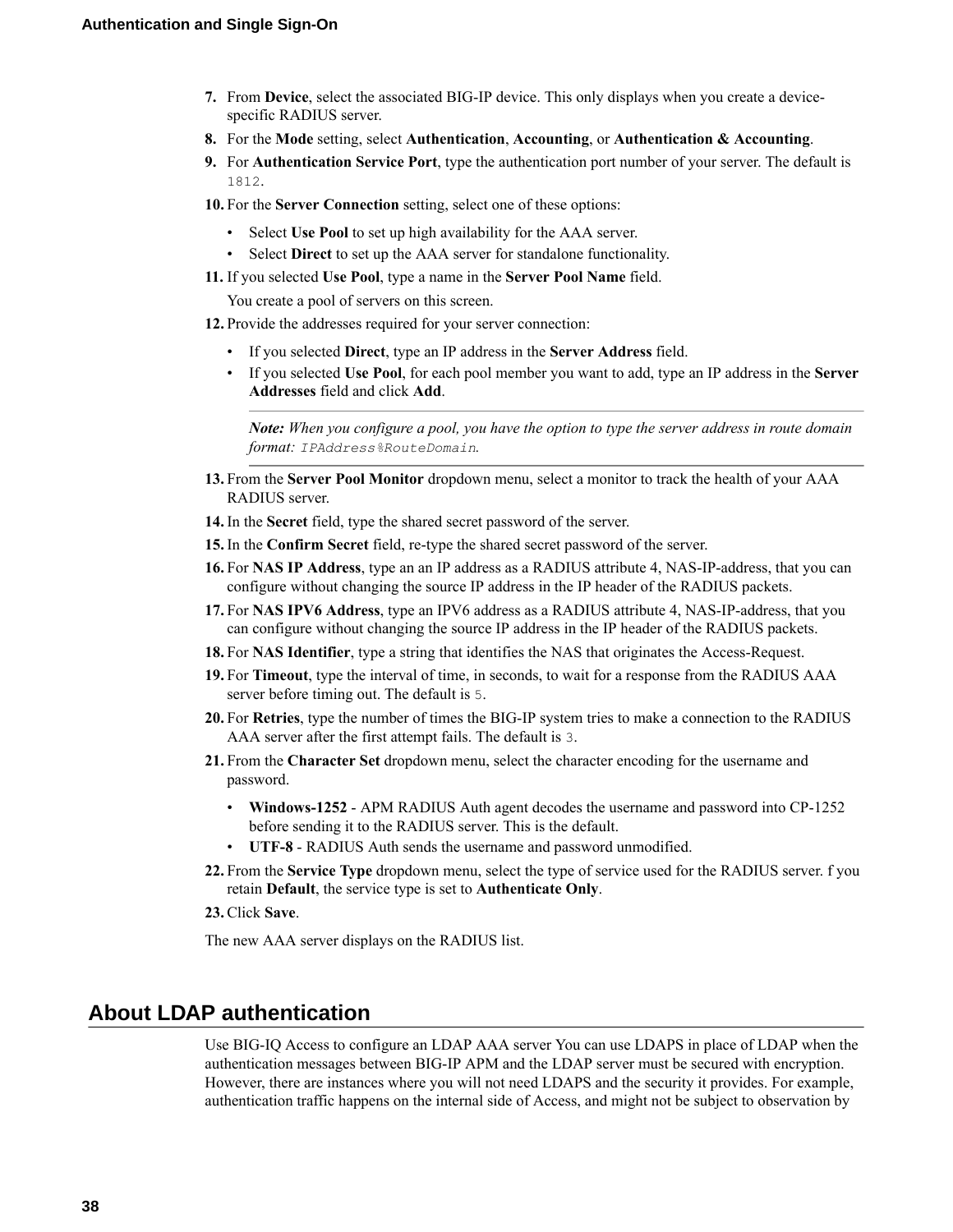unauthorized users. Another example of when not to use LDAPS is when authentication is used on separate VLANs to ensure that the traffic cannot be observed by unauthorized users.

LDAPS is achieved by directing LDAP traffic over a virtual server that uses server side SSL to communicate with the LDAP server. Essentially, the system creates an LDAP AAA object that has the address of the virtual server. That virtual server (with server SSL) directs its traffic to a pool, which has as a member that has the address of the LDAP server.

#### **Configure an LDAP AAA server**

You create an LDAPS AAA server when you need to encrypt authentication messages between Access and the LDAP server.

- **1.** Log in to the BIG-IQ system with your user name and password.
- **2.** At the top of the screen, select **Configuration**, then on the left side of the screen, click **ACCESS** > **Access Groups**.
- **3.** Click the name of the Access group that interests you. A new screen displays the group's properties.
- **4.** Expand **Authentication** and click **LDAP**.
- **5.** From either LDAP (Shared) or LDAP (Device-Specific), click **Create**. The New LDAP screen displays
- **6.** In the **Name** field, type a unique name for the authentication server.
- **7.** From **Device**, select the associated BIG-IP device. This only displays when you create a devicespecific LDAP server.
- **8.** For the **Server Connection** setting, select one of these options:
	- Select **Use Pool** to set up high availability for the AAA server.
	- Select **Direct** to set up the AAA server for standalone functionality.
- **9.** If you selected **Use Pool**, type a name in the **Server Pool Name** field. You create a pool of servers on this screen.
- **10.**Provide the addresses required for your server connection:
	- If you selected **Direct**, type an IP address in the **Server Address** field.
	- If you selected **Use Pool**, for each pool member you want to add, type an IP address in the **Server Addresses** field and click **Add**.

*Note: When you configure a pool, you have the option to type the server address in route domain format: IPAddress%RouteDomain.*

- **11.** From the **Server Pool Monitor** dropdown menu, select a monitor to track the health of your AAA RADIUS server.
- **12.**For the **Mode** setting, select **LDAP** or **LDAPS**.
- **13.**For the **Service Port** setting, accept the default or type the port number of your AAA server. The default is 389 for LDAP and 636 for LDAPS.
- **14.**For **Base Search DN**, type a base distinguished name from which to search.

**15.** In the **Admin DN** field, type the distinguished name (DN) of the user with administrator rights. Type the value in this format:

CN=administrator,CN=users,DC=sales,DC=mycompany,DC=com.

- **16.** In the **Admin Password** field, type the administrative password for the server.
- **17.** In the **Verify Admin Password** field, re-type the administrative password for the server.
- **18.**For **Group Cache Lifetime**, type the lifetime of a group cache. The default lifetime is 30 days.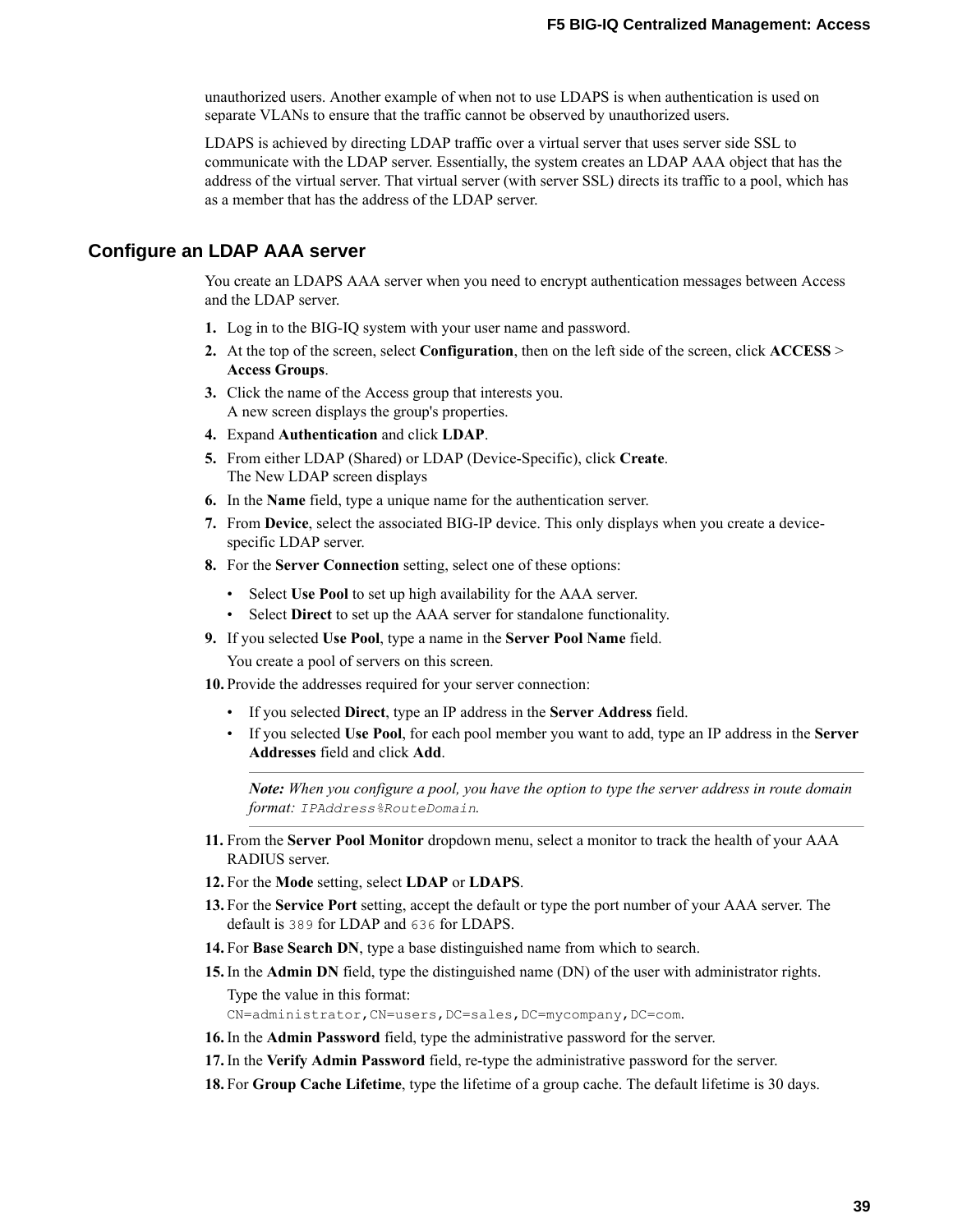- **19.**For **SSL Profile (Server)**, select your SSL server profile from the list. LDAPS is achieved by directing LDAP traffic over a virtual server that uses a server side SSL to communicate with the LDAP server. This only displays for LDAPS.
- **20.**For **Timeout**, type the number of seconds to reach the LDAP server initially. Accept the default (15) or type a number.
- **21.** To save your changes, click the **Save & Close** button at the bottom of the screen.

The new AAA server displays on the LDAP servers list.

### **About Active Directory authentication**

Use BIG-IQ Access to configure an Active Directory AAA server. You can authenticate using Active Directory authentication with BIG-IQ Access, which supports using Kerberos-based authentication through Active Directory.

#### **Configure an Active Directory AAA server**

You configure an Active Directory AAA server to specify domain controllers for Access to use for authenticating users.

- **1.** Log in to the BIG-IQ system with your user name and password.
- **2.** At the top of the screen, select **Configuration**, then on the left side of the screen, click **ACCESS** > **Access Groups**.
- **3.** Click the name of the Access group that interests you. A new screen displays the group's properties.
- **4.** Expand **Authentication** and click **Active Directory**.
- **5.** From either Active Directory (Shared) or Active Directory (Device-Specific), click **Create**. The New Active Directory screen displays
- **6.** In the **Name** field, type a unique name for the authentication server.
- **7.** From **Device**, select the associated BIG-IP device. This only displays when you create a devicespecific Active Directory server.
- **8.** In the **Domain Name** field, type the name of the Windows domain.
- **9.** For the **Server Connection** setting, select one of these options:
	- Select Use Pool to set up high availability for the AAA server.
	- Select **Direct** to set up the AAA server for standalone functionality.
- **10.** If you selected **Direct**, type a name in the **Domain Controller** field.
- **11.** If you selected **Use Pool**, configure the pool:
	- a) Type a name in the **Domain Controller Pool Name** field.
	- b) Specify the **Domain Controllers** in the pool by typing the IP address and host name for each, and clicking the **+** button.
	- c) To monitor the health of the AAA server, you have the option of selecting a health monitor. You can select it from the **Server Pool Monitor** list.
- **12.** In the **Admin Name** field, type a case-sensitive name for an administrator who has Active Directory administrative permissions.

An administrator name and password are required for an AD Query access policy item to succeed when it includes particular options. Credentials are required when a query includes an option to fetch a primary group (or nested groups), to prompt a user to change password, or to perform a complexity check for password reset.

**13.** In the **Admin Password** field, type the administrator password associated with the Domain Name.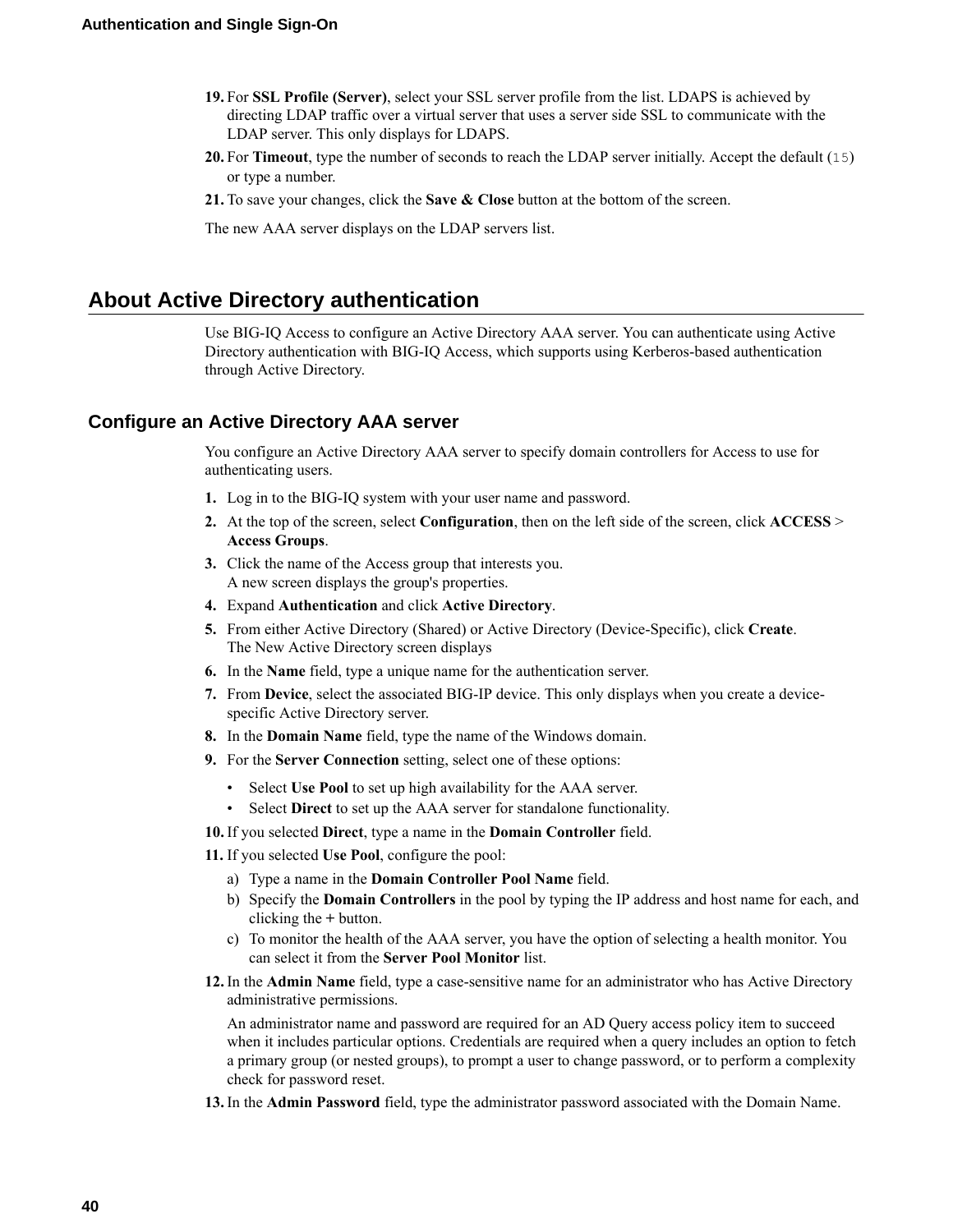- **14.** In the **Verify Admin Password** field, retype the administrator password associated with the **Domain Name** setting.
- **15.** In the **Group Cache Lifetime** field, type the number of days.

The default lifetime is 30 days.

- **16.** In the **Password Security Object Cache Lifetime** field, type the number of days. The default lifetime is 30 days.
- **17.**From the **Kerberos Preauthentication Encryption Type** list, select an encryption type.

The default is **None**. If you specify an encryption type, the BIG-IP<sup>®</sup> system includes Kerberos preauthentication data within the first authentication service request (AS-REQ) packet.

**18.** In the **Timeout** field, accept the default value or type a number of seconds.

The timeout specifies the number of seconds to reach the AAA Active Directory server initially. After the connection is made, the timeout for subsequent operations against the AAA Active Directory server is 180 seconds and is not configurable.

**19.** Click **Save**.

The new AAA server displays on the Active Directory servers list.

### **About SecurID authentication**

RSA SecurID is a two-factor authentication mechanism based on a one-time passcode (OTP) that is generated by using a token code provided by a software or hardware authenticator. A token is a one-time authentication code generated every 60 seconds by an authenticator (hardware or software) assigned to the user.

#### **Configure a SecurID AAA server**

You create a SecurID server for AAA authentication to request RSA SecurID authentication from an RSA Manager authentication server.

- **1.** Log in to the BIG-IQ system with your user name and password.
- **2.** At the top of the screen, select **Configuration**, then on the left side of the screen, click **ACCESS** > **Access Groups**.
- **3.** Click the name of the Access group that interests you. A new screen displays the group's properties.
- **4.** Expand **Authentication** and click **SecurID**.
- **5.** Click **Create**.

The New SecurID screen displays

- **6.** In the **Name** field, type a unique name for the authentication server.
- **7.** From **Device**, select the associated BIG-IP device.
- **8.** In the Configuration area, for the **Agent Host IP Address (must match the IP address in SecurID Configuration File)** setting, select an option as appropriate:
	- **Select from Self IP List**: Choose this when there is no NAT device between APM and the RSA Authentication Manager. Select an IP from the list of those configured on the BIG-IP® system (in the Network area of the Configuration utility).
	- **Other**: Choose this when there is a NAT device in the network path between Access Policy Manager and the RSA Authentication Manager server. If selected, type the address as translated by the NAT device.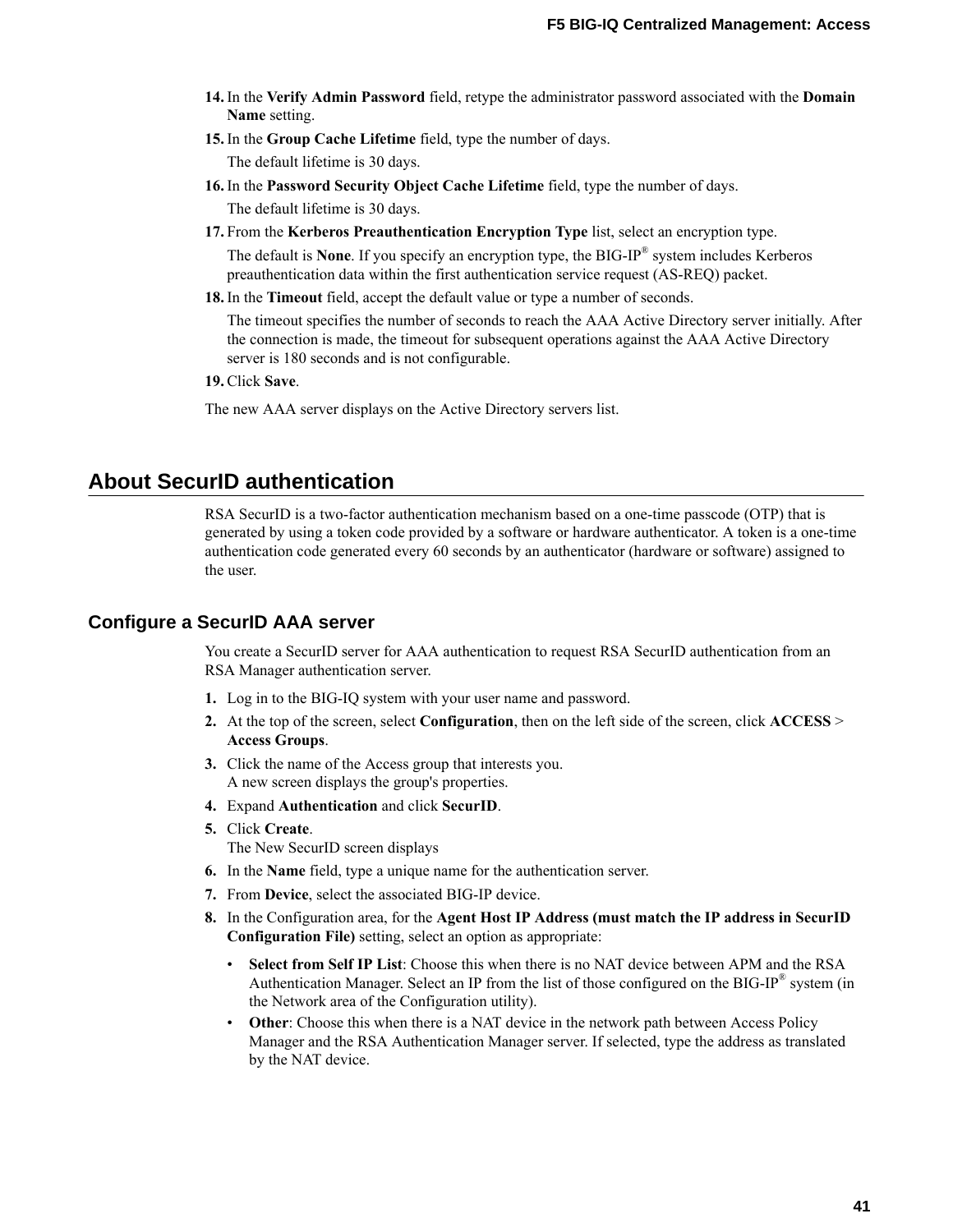*Note: This setting does not change the source IP address of the packets that are sent to the RSA SecurID server. (Layer 3 source addresses remain unchanged.) The agent host IP address is used only in Layer 7 (application layer) information that is sent to the RSA SecurID server.*

**9.** For **File Name**, browse to upload the configuration file from the RSA SecurID console. Consult your RSA Authentication Manager administrator to generate this file for you.

**10.** Click **Save**.

The new AAA server displays on the SecurID servers list.

## **About HTTP authentication**

An HTTP AAA server directs users to an external web-based server to validate credentials. BIG-IQ Access supports these HTTP authentication types:

- HTTP form-based authentication Directs users to a form action URL and provides the specified form parameters
- HTTP basic authentication Directs users to a URI
- HTTP NTLM authentication Directs users to a URI
- HTTP custom post Directs users to a POST URL, a submit URL, or a relative URL and provides the specified content

*Tip: Use HTTPS instead of HTTP authentication for improved security, because HTTP authentication passes user credentials as clear text.*

### **Configuring an HTTP server for form-based authentication**

You create a form-based HTTP AAA configuration to use HTTP form-based authentication from an access policy.

- **1.** Log in to the BIG-IQ system with your user name and password.
- **2.** At the top of the screen, select **Configuration**, then on the left side of the screen, click **ACCESS** > **Access Groups**.
- **3.** Click the name of the Access group that interests you. A new screen displays the group's properties.
- **4.** Expand **Authentication** and click **HTTP**.
- **5.** From either HTTP (Shared) or HTTP (Device-Specific), click **Create**. The New HTTP screen displays
- **6.** In the **Name** field, type a unique name for the authentication server.
- **7.** From **Device**, select the associated BIG-IP device. This only displays when you create a devicespecific HTTP server.
- **8.** For **Authentication Type**, select Form-Based.
- **9.** In the **Start URI** field, type the complete URI that returns the logon form.

The URI resource must respond with a challenge to a non-authenticated request.

**10.** Click **Save**.

The new HTTP server, configured for form-based authentication, displays on the HTTP servers list.

To put this authentication into effect, add this AAA server to an HTTP Auth action in an access policy.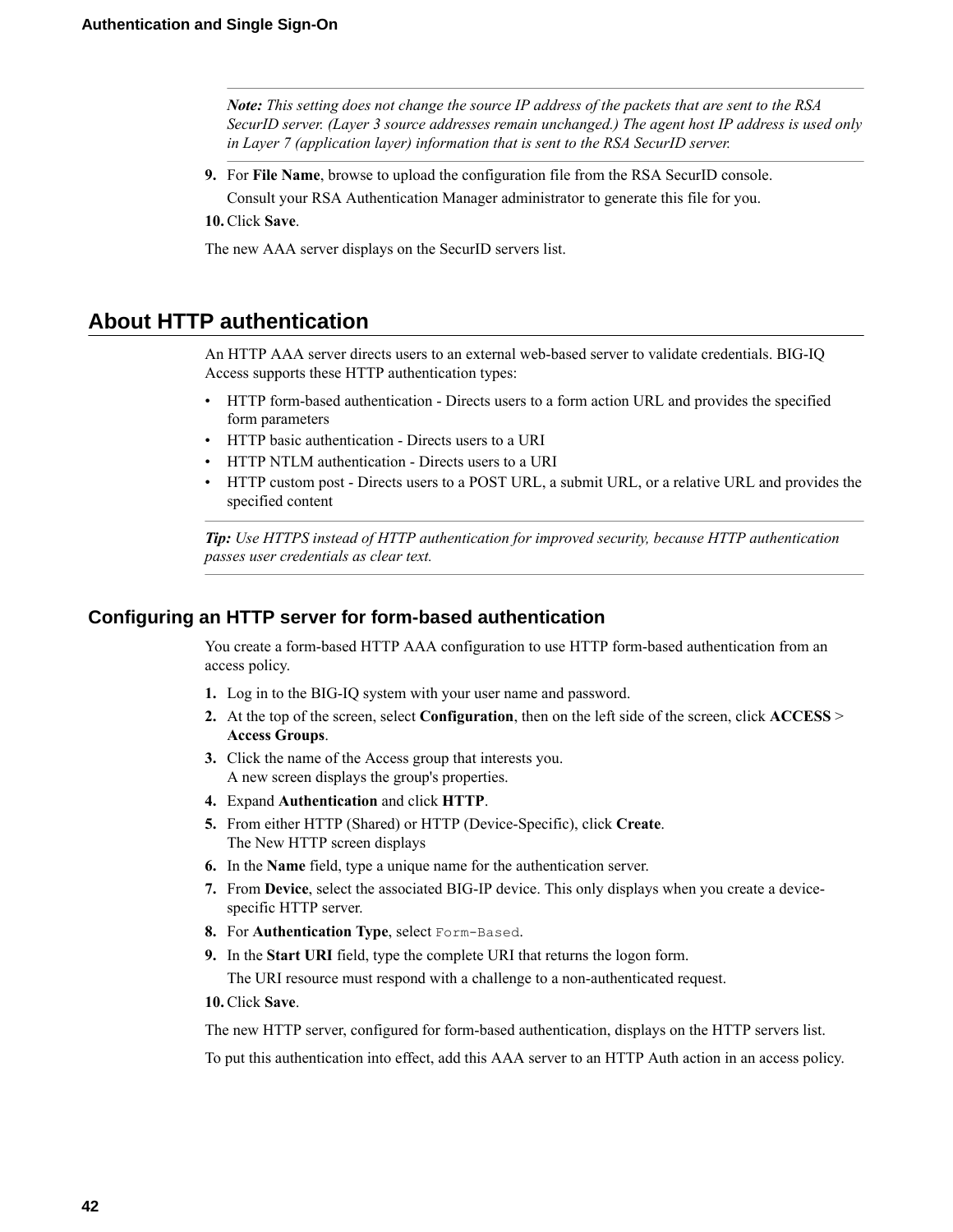#### **Configuring an HTTP server for Basic/NTLM authentication**

You configure an HTTP AAA server when you want to use Basic/NTLM authentication.

- **1.** Log in to the BIG-IQ system with your user name and password.
- **2.** At the top of the screen, select **Configuration**, then on the left side of the screen, click **ACCESS** > **Access Groups**.
- **3.** Click the name of the Access group that interests you. A new screen displays the group's properties.
- **4.** Expand **Authentication** and click **HTTP**.
- **5.** From either HTTP (Shared) or HTTP (Device-Specific), click **Create**. The New HTTP screen displays
- **6.** In the **Name** field, type a unique name for the authentication server.
- **7.** From **Device**, select the associated BIG-IP device. This only displays when you create a devicespecific HTTP server.
- **8.** For **Authentication Type**, select Basic/NTLM.
- **9.** (Optional) In the **Start URI** field, type a URI, for example, http:// plum.tree.lab2.sp.companynet.com/.

This resource must respond with a challenge to a non-authenticated request.

*Note: This field is optional. If you type a URI in this field and you type a relative URL in the Form Action field, Access Policy Manager® (APM® ) uses the value of the Start URI as the base URL; APM uses the base URL to resolve the relative URL and produce the final URL for HTTP POST.*

**10.**From the **Form Method** list, select either **GET** or **POST**.

If you specify **GET**, the authentication request converts as HTTP GET.

- **11.** In the **Form Action** field, type a URL that specifies where to process the form and perform formbased authentication. If you specified a **Start URI**, you can type a relative URL, otherwise you must type an absolute URL:
	- relative URL When specified, form-based authentication is performed after the URL is resolved using the base URL that is specified in the **Start URI** field.
	- absolute URL -When specified, form-based authentication is performed at this URL.
- **12.** In the **Form Parameter For User Name** and **Form Parameter For Password** fields, type the parameter name and password used by the form to which you are sending the POST request.
- **13.** In the **Hidden Form Parameters/Values** field, type the hidden form parameters required by the authentication server logon form at your location.

You must provide hidden form parameters and values if there are any. When present, these values are required by the authentication server logon form at your location.

Specify a parameter name, a space, and the parameter value, if any. Start each parameter on a new line. If you use a session variable as a value, format it as shown in this example: % {session.client.platform}.

- **14.** In the **Number Of Redirects To Follow** field, type how far from the landing page, in pages, the request should travel before failing.
- **15.**For the **Successful Logon Detection Match Type** setting, select the method your authenticating server uses, and type the option definition in the **Successful Logon Detection Match Value** field.
- **16.** Click **Save**.

The new HTTP server, configured for Basic/NTLM authentication, displays on the HTTP servers list.

To put this authentication into effect, add this AAA server to an HTTP Auth action in an access policy.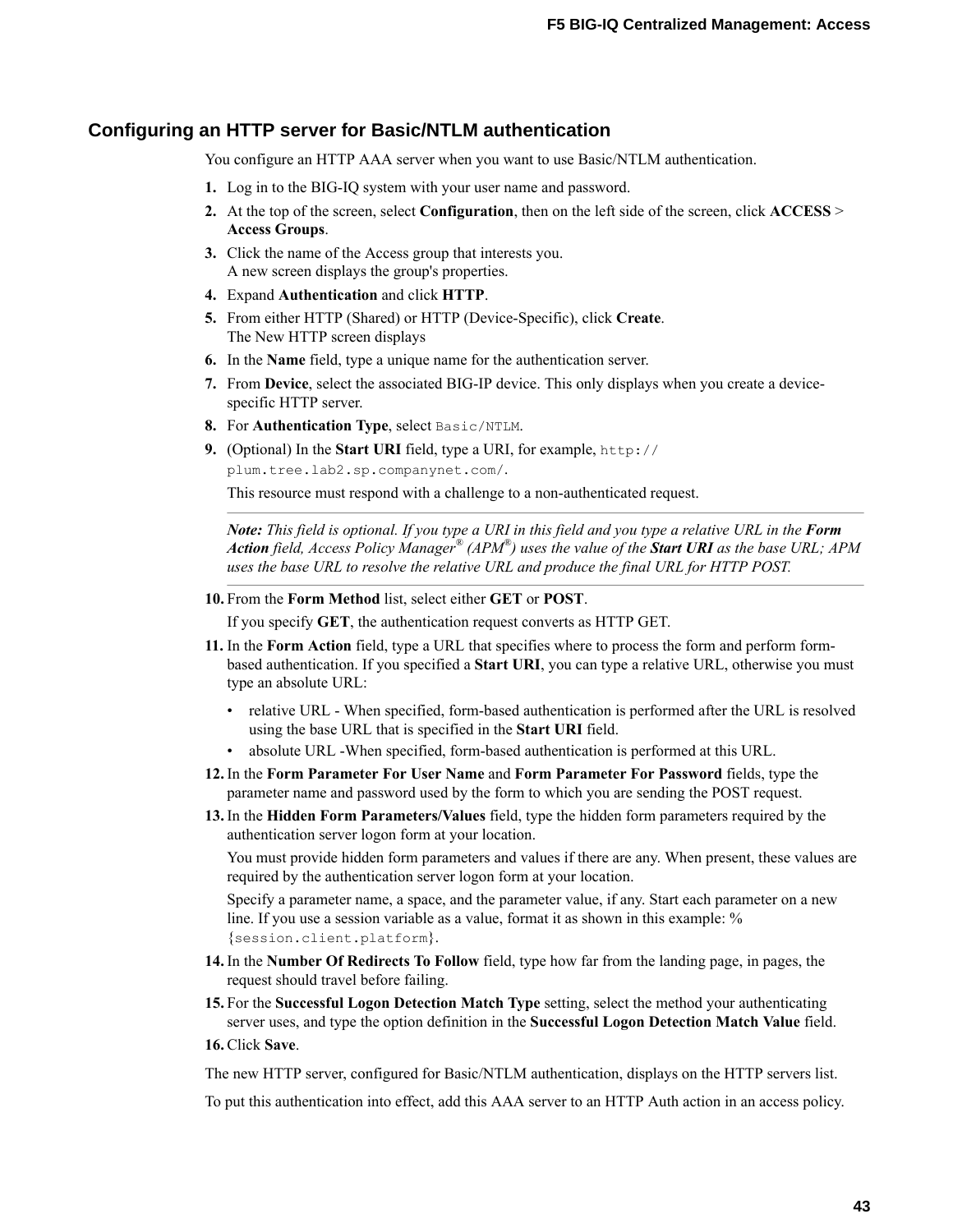#### **Configure an HTTP server for custom post authentication**

You create a custom post configuration when there is no form and when body encoding is different from form encoding. (This can happen when POST is generated by JavaScript or ActiveX.) Using a custom post, you can specify the entire post body and any non-default HTTP headers.

- **1.** Log in to the BIG-IQ system with your user name and password.
- **2.** At the top of the screen, select **Configuration**, then on the left side of the screen, click **ACCESS** > **Access Groups**.
- **3.** Click the name of the Access group that interests you. A new screen displays the group's properties.
- **4.** Expand **Authentication** and click **HTTP**.
- **5.** From either HTTP (Shared) or HTTP (Device-Specific), click **Create**. The New HTTP screen displays
- **6.** In the **Name** field, type a unique name for the authentication server.
- **7.** From **Device**, select the associated BIG-IP device. This only displays when you create a devicespecific HTTP server.
- **8.** For **Authentication Type**, select Custom Post.
- **9.** In the **Start URI** field, type in a URL resource, for example, http:// plum.tree.lab2.sp.companynet.com/.

If you do not specify a Start URI, Access Policy Manager® will likely detect that the absolute URI based on the Form Action parameter should be used for HTTP POST. If you specify a Start URI, Access Policy Manager uses both the Start URI and the Form Action parameters as the final URL for HTTP POST.

- **10.** In the **Form Action** field, type the POST URL, the submit URL, or a relative URL.
- **11.** For the **Successful Logon Detection Match Type** setting, select the method that the authenticating server uses.
- **12.**For the **Successful Logon Detection Match Value**, type a value depending on the **Successful Logon Detection Match Type** that you selected:
	- **By Resulting Redirect URL** Specify a URL if you selected this type.
	- **By Presence of Specific String in Cookie** Specify a single string if you selected this type.

*Note: With this option, when APM® receives a duplicate cookie, it adds it to the existing cookie list. As a result, multiple cookies with the same name, domain, and path can exist and can be searched.*

• **By Presence of Cookie That Exactly Matches** - Specify the exact key fields (name, path, and domain) that are present in the HTTP response cookie if you select this type. Failure to supply the exact number of keys and the exact values for the HTTP response cookie results in a No matching cookie found error.

*Note: This option supports cookie merge functionality. When APM receives a cookie that has the same name, domain, and path as an existing cookie, it merges it into the existing cookie.*

- **By Specific String in Response** Specify a string if you select this option.
- **13.** In the **Number Of Redirects To Follow** field, type how far from the landing page, in pages, the request should travel before failing.
- **14.**From the **Content Type** list, select an encoding for the HTTP custom post.

The default setting is **XML UTF-8**.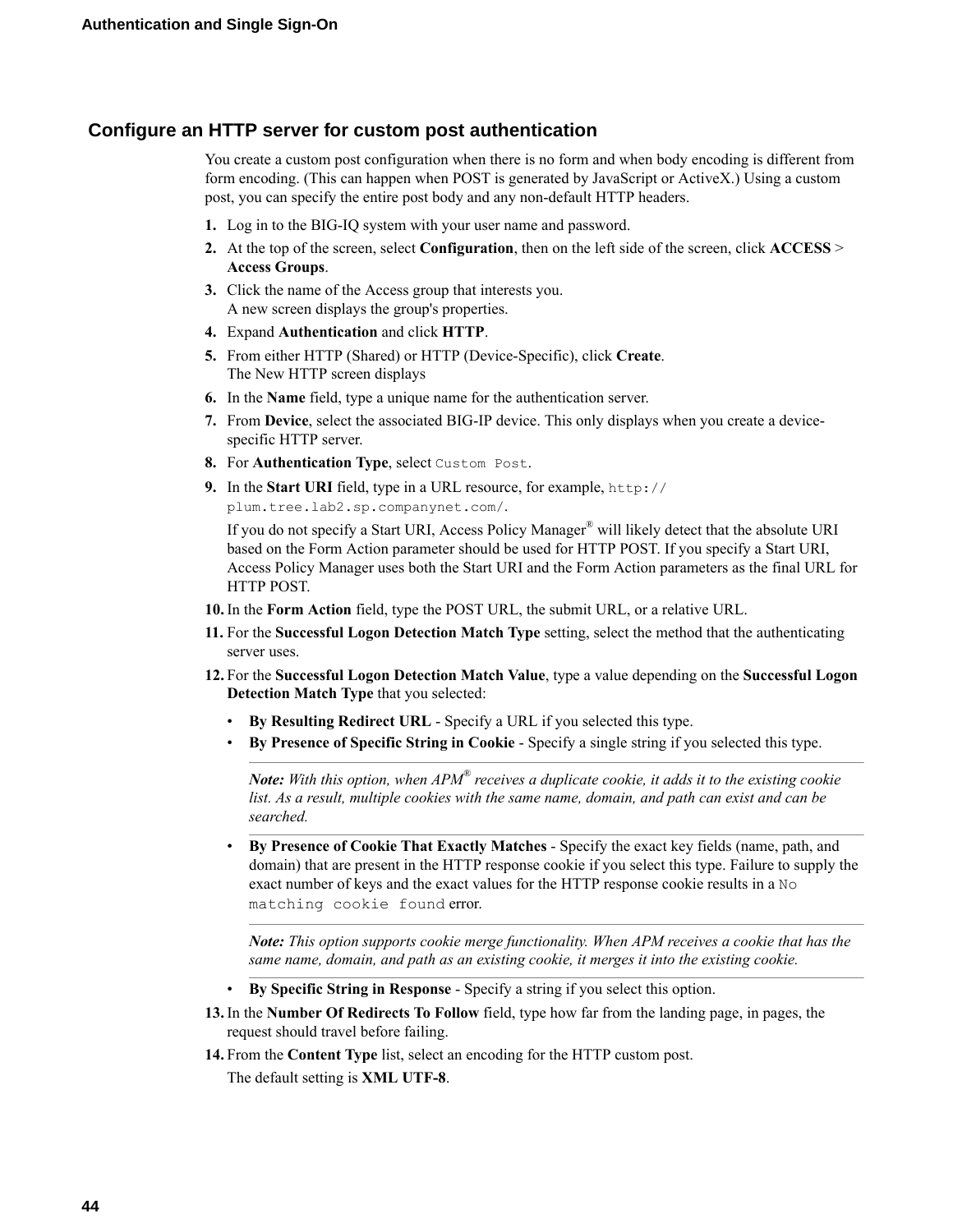*Note: If you select None, you must add a header in the Custom Headers setting and you must apply your own encoding through an iRule.*

**15.** In the **Custom Body** field, specify the body for the HTTP custom post.

**16.**For **Custom Headers**, specify names and values for header content to insert in the HTTP custom post.

**17.** Click **Save**.

The new HTTP server, configured for custom post authentication, displays on the HTTPs servers list.

To put this authentication into effect, add this AAA server to an HTTP Auth action in an access policy.

### **About Oracle Access Manager integration with Access**

You can configure only one AAA Oracle Access Manager (OAM) server, but it can support multiple AccessGates from the same Access server. When you create a AAA OAM server, its transport security mode must match the setting in the OAM access server.

#### **Configure an OAM AAA server**

You create an OAM server for AAA authentication to deploy Access in place of OAM 10g WebGates.

- **1.** Log in to the BIG-IQ system with your user name and password.
- **2.** At the top of the screen, select **Configuration**, then on the left side of the screen, click **ACCESS** > **Access Groups**.
- **3.** Click the name of the Access group that interests you. A new screen displays the group's properties.
- **4.** Expand **Authentication** and click **Oracle Access Manager**.
- **5.** From either Oracle Access Manager (Shared) or Oracle Access Manager (Device-Specific), click **Create**.

The New Oracle Access Manager screen displays

- **6.** In the **Name** field, type a unique name for the authentication server.
- **7.** From **Device**, select the associated BIG-IP device. This only displays when you create a devicespecific Oracle Access Manager server.
- **8.** For **Access Server Name**, type the name that was configured in Oracle Access System for the access server.

For the access server name, open the OAM Access System Console and select **Access system configuration** > **Access Server Configuration**.

- **9.** For **Access Server Hostname**, type the fully qualified DNS host name for the access server system.
- **10.**For **Access Server Port**, accept the default 6021, or type the port number.

For earlier versions of OAM, the default server port is 6021. For later versions, the default server port is 5575.

**11.** For **Admin Id**, type the admin ID.

Admin Id and Admin Password are the credentials that are used to retrieve host identifier information from OAM. Usually, these are the credentials for the administrator account of both Oracle Access Manager and Oracle Identity Manager.

- **12.**For **Admin Password**, type the admin password.
- **13.**For **Verify Password**, retype the password.
- **14.**For **Retry Count**, accept the default 0, or enter the number of times an AccessGate should attempt to contact the access server.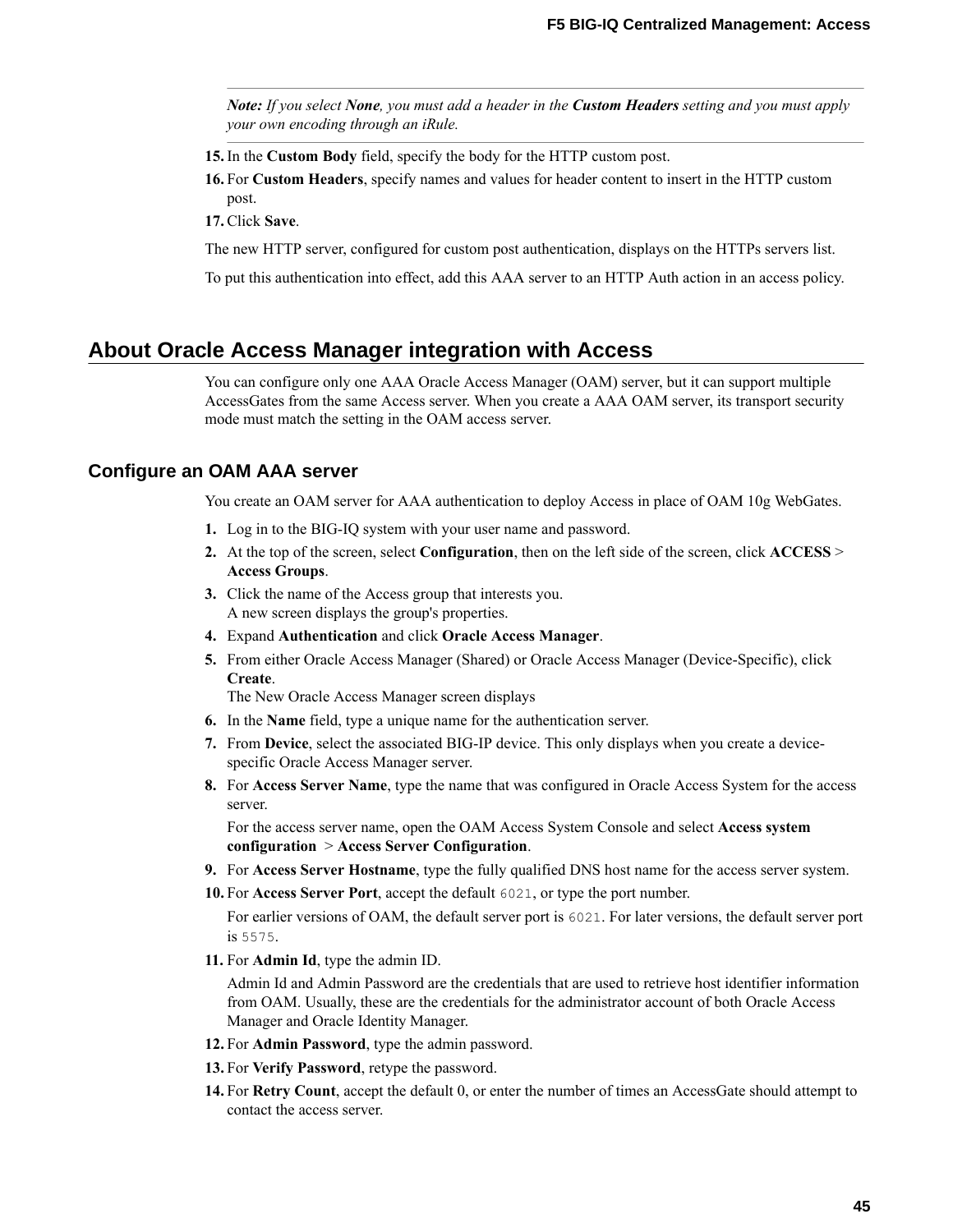- **15.**For **Transport Security Mode**, select the mode (open, simple, or cert) that is configured for the access server in Oracle Access System.
- **16.** If Transport Security Mode is set to simple, type and re-type a **Global Access Protocol Passphrase**; it must match the global passphrase that is configured for the access server in OAM.
- **17.**For **AccessGate Name**, type the name of an AccessGate; it must match the name of an AccessGate that is configured on the OAM access server.
- **18.**For **AccessGate Password** and **Verify Password**, type the password; it must match the password that is configured for it on the OAM access server.
- **19.** If transport security mode is set to cert, select the **Certificate**, **Key**, and **CA Certificate** that you imported for this particular AccessGate.
- **20.** If transport security mode is set to cert and if a sign key passphrase is needed, type a **Sign Key Passphrase** and re-type it to verify it.
- **21.** Click **Save**.

This adds the new AAA server to the AAA Servers list.

Add any other AccessGates that are configured for the OAM access server to this Oracle Access Manager AAA server. Then, for each AccessGate, configure a virtual server and enable OAM support on it for native integration with OAM.

## **About OCSP authentication**

BIG-IQ Centralized Management supports authenticating a client using Online Certificate Status Protocol (OCSP). OCSP is a mechanism used to retrieve the revocation status of an X.509 certificate by sending machine or user certificate information to a remote OCSP responder. This responder maintains up-to-date information about the certificate's revocation status. OCSP ensures that the BIG-IQ system always obtains real-time revocation status during the certificate verification process.

#### **Configure an OCSP responder**

You create an OCSP responder for AAA authentication when you want to obtain revocation status for a user or machine certificate as part of your access control strategy.

- **1.** Log in to the BIG-IQ system with your user name and password.
- **2.** At the top of the screen, select **Configuration**, then on the left side of the screen, click **ACCESS** > **Access Groups**.
- **3.** Click the name of the Access group that interests you. A new screen displays the group's properties.
- **4.** Expand **Authentication** and click **OCSP Responder** .
- **5.** From either OCSP Responder (Shared) or OCSP Responder (Device-Specific), click **Create**. The New OCSP Responder screen displays
- **6.** In the **Name** field, type a unique name for the authentication server.
- **7.** From **Device**, select the associated BIG-IP device. This only displays when you create a devicespecific OCSP Responder server.
- **8.** From the **Configuration** list, select **Basic** or **Advanced**.
- **9.** In the **URL** field, type the URL used to contact the OCSP service on the responder.

You can skip this step if you did not select the **Ignore AIA** check box and all users have certificates with the correct AIA structure. (The **Ignore AIA** option is available when you select **Advanced** from the **Configuration** list; it is disabled by default.)

- **10.** (Optional) From the **Certificate Authority File** list, select an SSL certificate.
- **11.** If you selected **Advanced** from the **Configuration** list, do the following steps.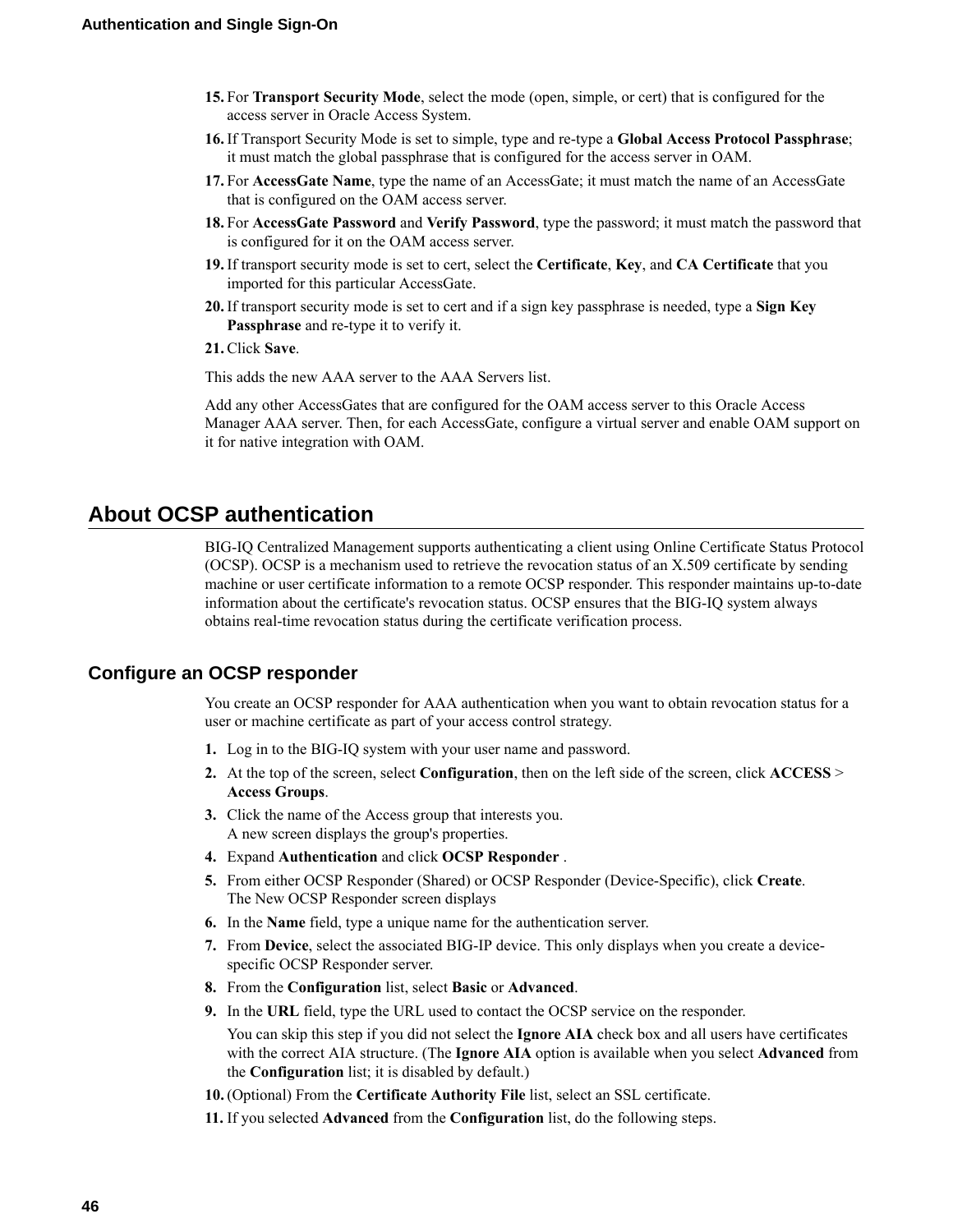- **12.**From the **Verify Other** list, select the name of the file to use to search for an OCSP response signing certificate when the certificate has been omitted from the response.
- **13.**From the **VA File** list, select the name of the file that contains explicitly-trusted responder certificates. This parameter is required in the event that the responder is not covered by the certificates already loaded into the responder's CA store.
- **14.**From the **Signer** list, select the name of the certificate used to sign an OCSP request and then from the Sign Key list, select the key used to sign an OCSP request, and, in the Sign Key Pass Phrase and Verify Sign Key Pass Phrase fields, type the key used to sign an OCSP request.

If you specify a certificate, but not a key, the system reads the private key from the same file as the certificate. However, if you specify neither the certificate nor the key, then the request is not signed. Lastly, if you do not specify the certificate and you specify the key, then the configuration is considered to be invalid.

**15.**From the **CertID Digest** list select an algorithm to use to convert the client certificate and its issuer certificate to an OCSP cert ID.

The cert ID is added to the OCSP request.

- **16.** Click **Save**.
- **17.** In the **Validity Period** field, type the number of seconds for the BIG-IP system to use in specifying an acceptable error range.

The BIG-IP system uses this setting when the OCSP responder clock and a client clock are not synchronized to prevent a certificate status check from failing.

**18.** In the **Status Age** field, type the number of seconds to compare to the notBefore field of a status response.

The system uses this parameter when the status response does not include the notAfter field.

**19.** To save your changes, click the **Save & Close** button at the bottom of the screen.

This adds the new OCSP responder to the OCSP list.

You can select this OCSP responder from an OCSP Auth access policy item.

### **About CRLDP authentication**

BIG-IQ Centralized Management supports retrieving Certificate Revocation Lists (CRLs) from network locations (distribution points). A Certificate Revocation List Distribution Point (CRLDP) AAA server defines how to access a CRL file from a distribution point. A distribution point is either an LDAP Uniform Resource Identifier (URI), a directory path that identifies the location where the CRLs are published, or a fully qualified HTTP URL.

### **Configure a CRLDP AAA server**

You create a CRLDP server for AAA authentication to determine how to access certificate revocation lists (CRLs).

- **1.** Log in to the BIG-IQ system with your user name and password.
- **2.** At the top of the screen, select **Configuration**, then on the left side of the screen, click **ACCESS** > **Access Groups**.
- **3.** Click the name of the Access group that interests you. A new screen displays the group's properties.
- **4.** Expand **Authentication** and click **CRLDP**.
- **5.** From either CRLDP (Shared) or CRLDP (Device-Specific), click **Create**. The New CRLDP screen displays
- **6.** In the **Name** field, type a unique name for the authentication server.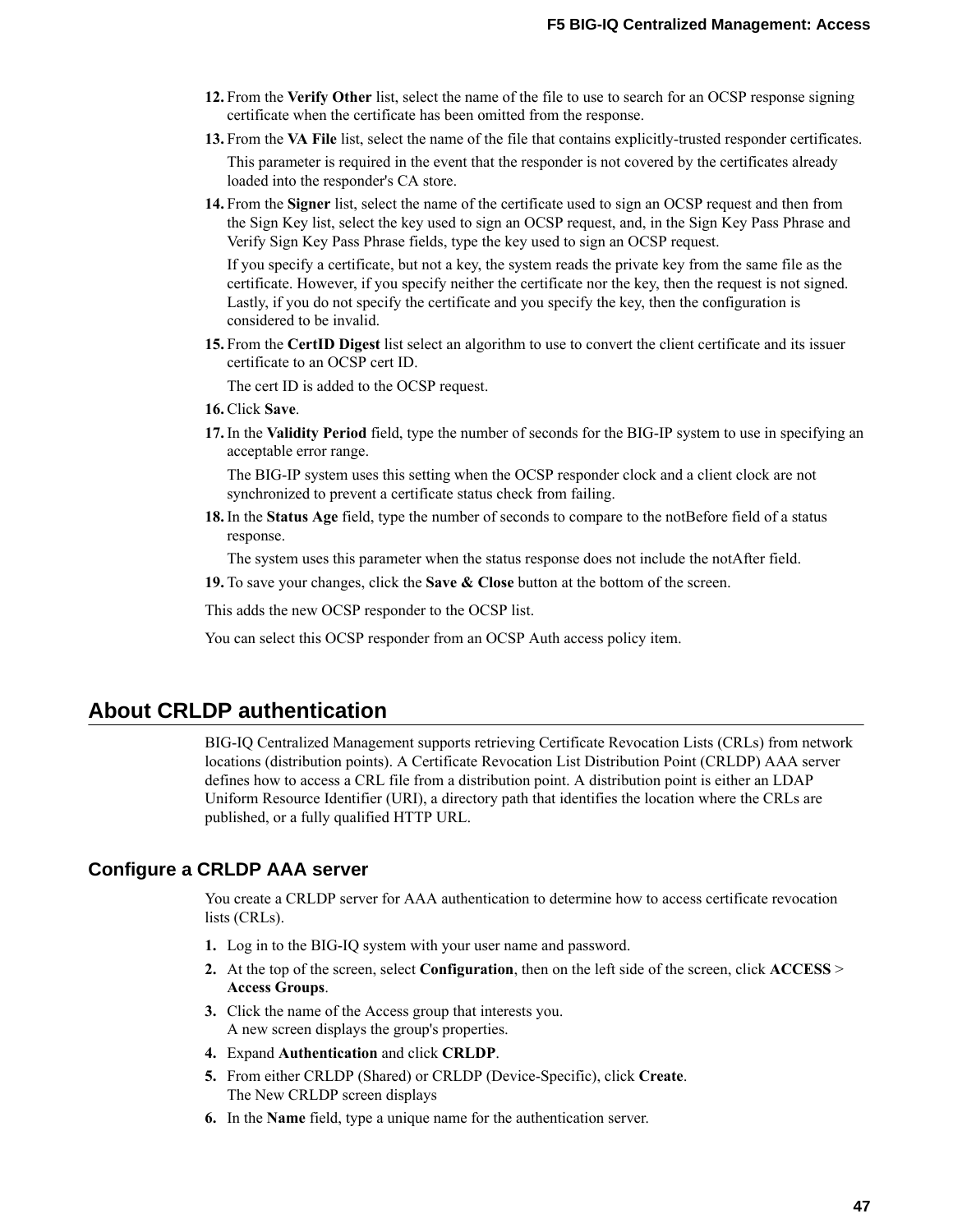- **7.** From **Device**, select the associated BIG-IP device. This only displays when you create a devicespecific CRLDP server.
- **8.** For the **Server Connection** setting, select one of these options:
	- Select **Use Pool** to set up high availability for the AAA server.
	- Select **Direct** to set up the AAA server for standalone functionality.
	- Select **No Server** to use a fully qualified HTTP URL as the CRL location.

*Note: The ® BIG-IP system uses the URI from the user's certificate.*

*Note: When you select No Server, the screen updates to omit the fields that are not necessary, such as Server Addresses, Server Port, and so on.*

**9.** If you selected **Use Pool**, type a name in the **Server Pool Name** field.

You create a pool of servers on this screen.

**10.**Provide the addresses required for your server connection:

- If you selected **Direct**, type an IP address in the **Server Address** field.
- If you selected **Use Pool**, for each pool member you want to add, type an IP address in the **Server Addresses** field and click **Add**.

*Note: When you configure a pool, you have the option to type the server address in route domain format: IPAddress%RouteDomain.*

- **11.** If you selected **Use Pool**, you have the option to select a **Server Pool Monitor** to track the health of the server pool.
- **12.** If you specified **Use Pool** or **Direct** for the server connection, the **Base DN** field displays; type a CRLDP base distinguished name into it.

This setting applies for certificates that specify the CRL distribution point in directory name (dirName) format. Access Policy Manager® uses the Base DN when the value of the X509v3 attribute, crlDistributionPoints, is of type dirName. In this case, Access Policy Manager tries to match the value of the crlDistributionPoints attribute to the Base DN value. An example of a Base DN value is  $cn=1$ xxx,  $dc=f5$ ,  $dc=com$ .

*Note: If the client certificate includes the distribution point extension in LDAP URI format, the IP address, Base DN, and Reverse DN settings configured on the agent are ignored; they are specific to directory-based CRLDP. All other settings are applicable to both LDAP URI and directory-based CRL DPs.*

**13.** Click **Save**.

This adds the new CRLDP server to the CRLDP Servers list.

A CRLDP AAA server is available for use in a CRLDP Auth agent in an access policy.

### **About TACACS+ authentication**

BIG-IQ Centralized Management supports authenticating and authorizing the client against Terminal Access Controller Access Control System (TACACS+) servers. TACACS+ is a mechanism used to encrypt the entire body of the authentication packet. If you use TACACS+ authentication, user credentials are authenticated on a remote TACACS+ server. If you use the TACACS+ Accounting feature, the accounting service sends start and stop accounting records to the remote server.

The Access feature of BIG-IQ supports TACACS+ authentication with the TACACS+ Auth access policy item and supports TACACS+ accounting with the TACACS+ Acct access policy item.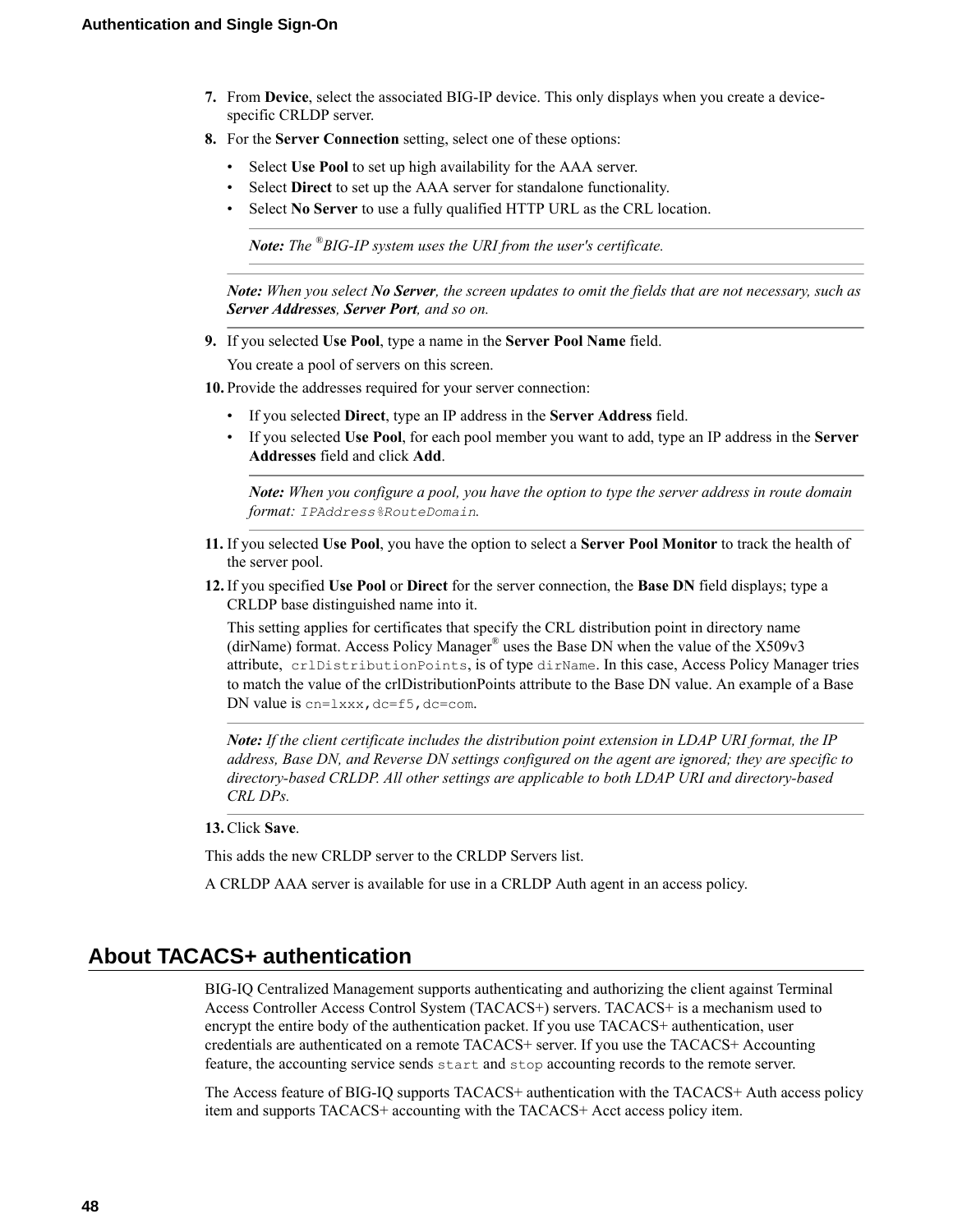*Note: The BIG-IQ system must include a TACACS+ server configuration for every TACACS+ server that exists.*

#### **Configure a TACACS+ AAA server**

You create a TACACS+ AAA server to authenticate user credentials on a remote TACACS+ server.

- **1.** Log in to the BIG-IQ system with your user name and password.
- **2.** At the top of the screen, select **Configuration**, then on the left side of the screen, click **ACCESS** > **Access Groups**.
- **3.** Click the name of the Access group that interests you. A new screen displays the group's properties.
- **4.** Expand **Authentication** and click **TACACS+**.
- **5.** From either TACACS+ (Shared) or TACACS+ (Device-Specific), click **Create**. The New TACACS+ screen displays
- **6.** In the **Name** field, type a unique name for the authentication server.
- **7.** From **Device**, select the associated BIG-IP device. This only displays when you create a devicespecific TACACS+ server.
- **8.** For the **Server Connection** setting, select one of these options:
	- Select **Use Pool** to set up high availability for the AAA server.
	- Select **Direct** to set up the AAA server for standalone functionality.
- **9.** If you selected **Use Pool**, type a name in the **Server Pool Name** field.

You create a pool of servers on this screen.

**10.**Provide the addresses required for your server connection:

- If you selected **Direct**, type an IP address in the **Server Address** field.
- If you selected **Use Pool**, for each pool member you want to add, type an IP address in the **Server Addresses** field and click **Add**.

*Note: When you configure a pool, you have the option to type the server address in route domain format: IPAddress%RouteDomain.*

- **11.** If you selected **Use Pool**, you have the option to select a **Server Pool Monitor** to track the health of the server pool.
- **12.** In the **Service Port** field, type a TACACS+ service port or select one from the list. The default is 49.
- **13.** In the **Secret** field, type a secret key to use to encrypt and decrypt packets sent or received from the server, and then re-type the secret key in the **Confirm Secret** field.
- **14.**For the **Service** setting, select the name of the service for the user who is being authenticated to use. Identifying the service enables the TACACS+ server to behave differently for different types of authentication requests.
- **15.**From the **Protocol** list, select the protocol associated with the value in the Service setting.
- **16.**From the **Privilege Level** list, select the level of privilege to request.
- **17.**From the **Authentication Type** and **Authentication Service** lists, select from the provided values.

**18.** To save your changes, click the **Save & Close** button at the bottom of the screen.

This adds the new TACACS+ server to the TACACS+ list.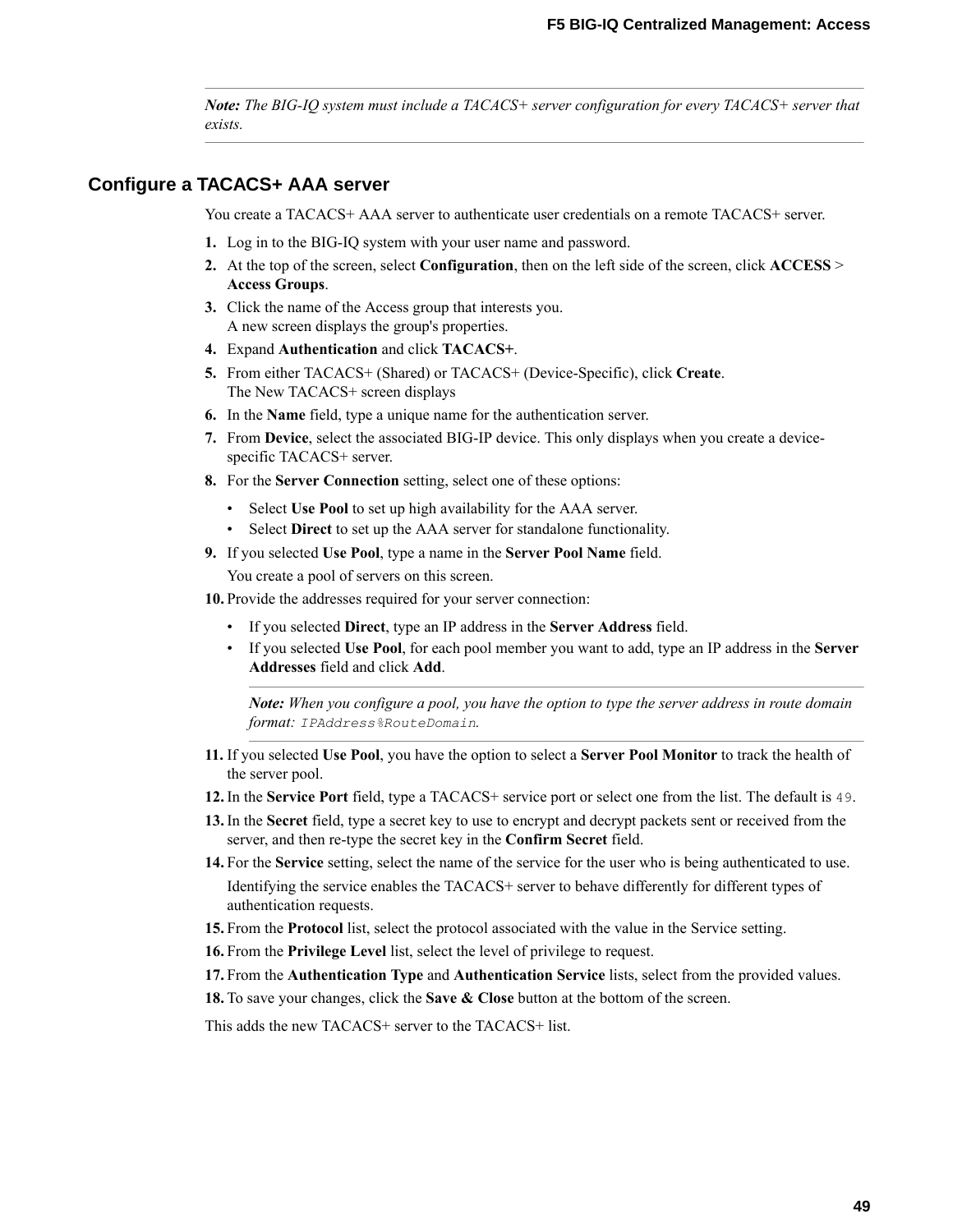### **About Kerberos authentication**

BIG-IQ<sup>®</sup> Centralized Management<sup>®</sup> provides an alternative to the form-based login authentication method. Instead, an HTTP 401 (unauthorized) or HTTP 407 (proxy authentication required) response triggers a browser login screen to collect credentials.

This option is useful when a user is already logged in to the local domain and you want to avoid submitting an HTTP form for collecting user credentials. The browser automatically submits credentials to the server and bypasses the login box to collect the credentials again.

*Note: Because SPNEGO/Kerberos is a request-based authentication feature, the authentication process is different from other authentication methods, which run at session creation time. SPNEGO/Kerberos authentication can occur at any time during the session.*

The benefits of this feature include:

- Provides flexible login mechanism instead of restricting you to use only the form-based login method.
- Eliminates the need for domain users to explicitly type login information again to log in to BIG-IQ.
- Eliminates the need for user password transmission with Kerberos method.

*Important: Administrators should not turn off the KeepAlive setting on the web server because turning that setting off might interfere with Kerberos authentication.*

### **Configure a Kerberos AAA server**

.

Configure a Kerberos AAA server so that you can add it to a Kerberos authentication action in an access policy.

- **1.** Log in to the BIG-IQ system with your user name and password.
- **2.** At the top of the screen, select **Configuration**, then on the left side of the screen, click **ACCESS** > **Access Groups**.
- **3.** Click the name of the Access group that interests you. A new screen displays the group's properties.
- **4.** Expand **Authentication** and click **Kerberos**.
- **5.** Click **Create**. The New Kerberos screen opens.
- **6.** In the **Name** field, type a unique name for the authentication server.
- **7.** From **Device**, select the associated BIG-IP device.
- **8.** In the **Auth Realm** field, type a Kerberos authentication realm name (administrative name), such as LAB.COMANYNET.

Type the realm name all uppercase; it is case-sensitive.

- **9.** In the **Service Name** field, type a service name; for example, HTTP.
- **10.** In the **File name** area, click **Choose File** to locate and upload a keytab file.

A keytab file contains Kerberos encryption keys (these are derived from the Kerberos password).

**11.** To save your changes, click the **Save & Close** button at the bottom of the screen.

The new AAA server displays on the Kerberos list.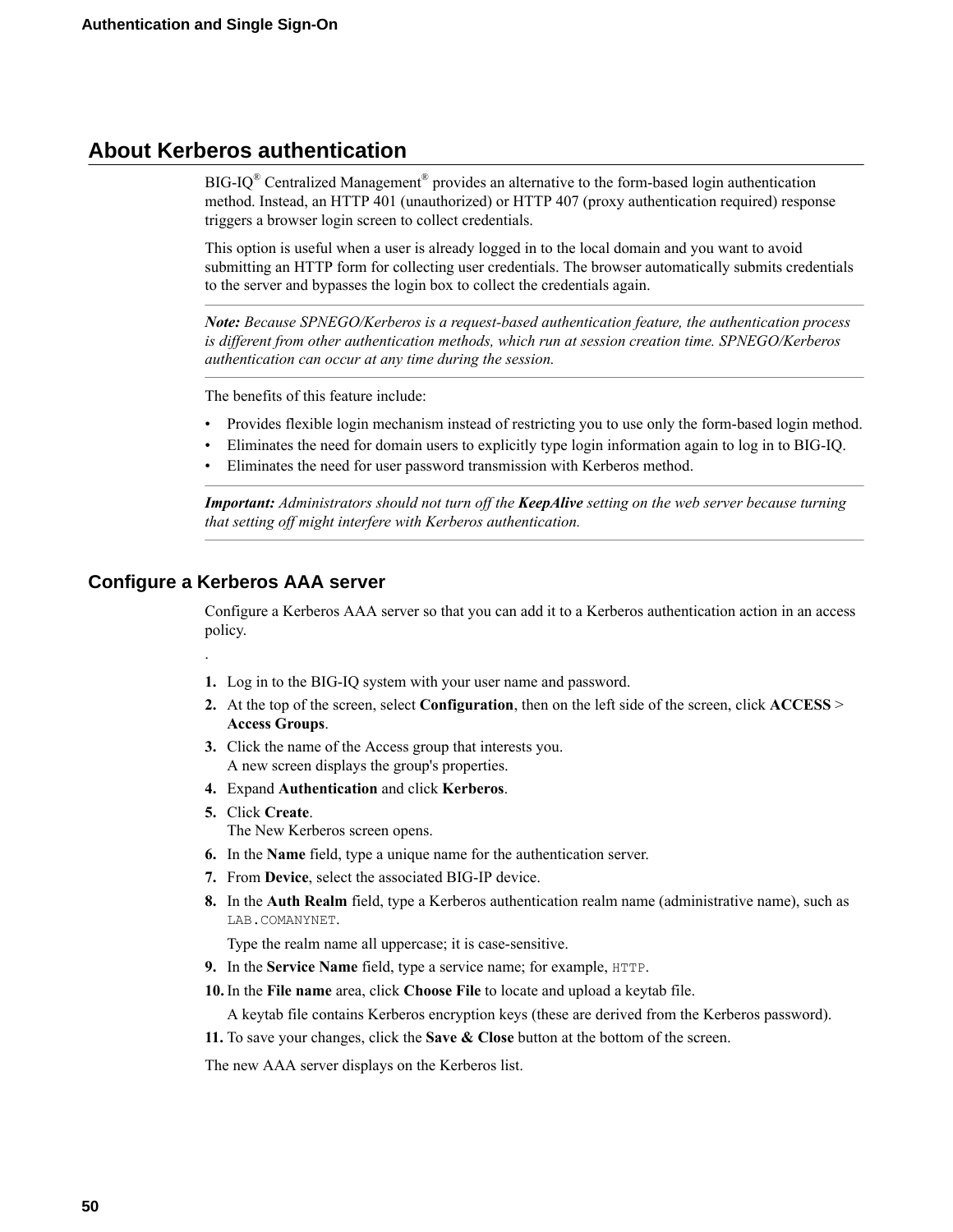### **About SSO profiles**

SAML 2.0 in BIG-IQ<sup>®</sup> Centralized Management<sup>®</sup> specifies an SSO profile that involves exchanging information among an identity provider (IdP), a service provider (SP), and a user. The IdP can be any SSO service offering SAML authentication services

#### **Configure an SSO profile**

.

Configure an SSO profile to configure the BIG-IQ system for single sign-on.

- **1.** Log in to the BIG-IQ system with your user name and password.
- **2.** At the top of the screen, select **Configuration**, then on the left side of the screen, click **ACCESS** > **Access Groups**.
- **3.** Click the name of the Access group that interests you. A new screen displays the group's properties.
- **4.** Expand **Single Sign-On** and click **SSO Profiles**.
- **5.** Click **Create**. The New Profile screen opens.
- **6.** In the **Name** field, type a name for this SSO profile. You cannot change the name if you are editing an exising profile.
- **7.** From the **Scope** list, select the scope that is applicable for this SSO profile.
- **8.** From the **SSO Configuration** list, select an existing SSO configuration.
- **9.** Under **Log Settings**, move log settings from the Available list to the Active list.

**10.** To save your changes, click the **Save & Close** button at the bottom of the screen.

The new SSO profile displays.

## **Configure BIG-IQ for device posture checks with endpoint management systems**

When you check the device posture of a mobile device from your endpoint management system, before allowing access to the corporate network, you can configure BIG-IQ Centralized Management to verify the mobile device posture. The verification comes from the endpoint management system before allowing access from the access policy. An endpoint management system also controls the corporate data on mobile devices. Edge Client establishes a VPN connection with BIG-IP<sup>®</sup> APM<sup>®</sup> and an endpoint management system (Airwatch, Maas360, or Microsoft Intune ) manages and sends device details to APM.

#### **Configure an endpoint management system**

You can create an endpoint management system on BIG-IP APM with either Airwatch, MaaS360, or Microsoft Intune.

An endpoint system management system connector object on BIG-IQ Centralized Managemetn is an object that stores information about the device management server, such as IP addresses and API credentials. You can configure more than one endpoint management system profile on the same system.

**1.** Log in to the BIG-IQ system with your user name and password.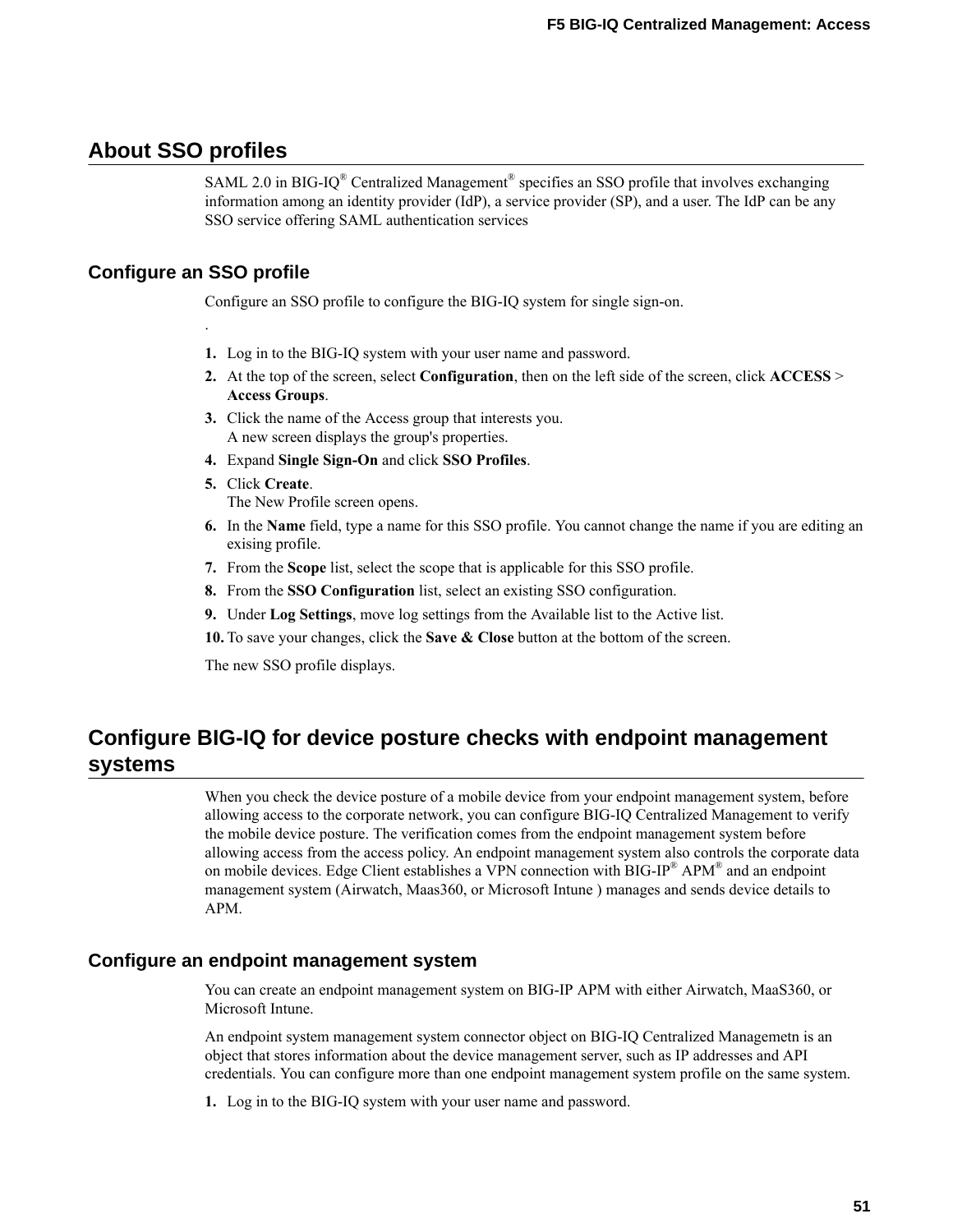- **2.** At the top of the screen, select **Configuration**, then on the left side of the screen, click **ACCESS** > **Access Groups**.
- **3.** Click the name of the Access group that interests you. A new screen displays the group's properties.
- **4.** Expand **Authentication** and click **Endpoint Management Systems**.
- **5.** From either Endpoint Management Systems (Shared) or Endpoint Management Systems (Device-Specific), click **Create**.
	- The New Endpoint Management Systems screen opens.
- **6.** For **Name**, type the name for the endpoint management system. You cannot change the name if you are editing an existing configuration.
- **7.** For **Type**, select **AirWatch**,**IBM Maas360**, or **Microsoft Intune**.
- **8.** From **Server SSL Profile**, select a profile.
- **9.** For **Update Interval (minutes)** type a number.

This is the number of minutes between the start of periodic polling that APM performs to obtain enrollment and compliance information from the endpoint management system.

To set up API credentials for an Airwatch endpoint management system, do these steps.

- **10.** In the **Username** and **Password** fields, type the user name for the administrator of the endpoint management system and the password that the administrator uses to log in.
- **11.** For **API Token**, type the API token of the application.

To set up API credentials for an IBM Mass360 endpoint management system, do these steps.

- **12.** In the **Username** and **Password** fields, type the user name for the administrator of the endpoint management system and the password that the administrator uses to log in.
- **13.**For **Billing ID**, type the billing ID for the user's IBM Maas360 account.
- **14.**For **Application ID**, type the application ID that you got from IBM Maas360.
- **15.**For **Access Key**, type the access key that you got from IBM Maas360.
- **16.**For **Platform**, type the platform version of the IBM Maas360 console.
- **17.**For **App Version**, type the current version number of the application that corresponds to the account.

To set up API credentials for a Microsoft Intune endpoint management system, do these steps.

- **18.**For **Tenant Id**, type the tenant ID that comes with a Microsoft Intune subscription, the domain name for the logon name.
- **19.**For **Client Id**, type the client ID that becomes available after creating a web application
- **20.**For **Client Secret**, type the client secret that becomes available after creating a web application.
- **21.** To save your changes, click the **Save & Close** button at the bottom of the screen.

You have configured an endpoint management system.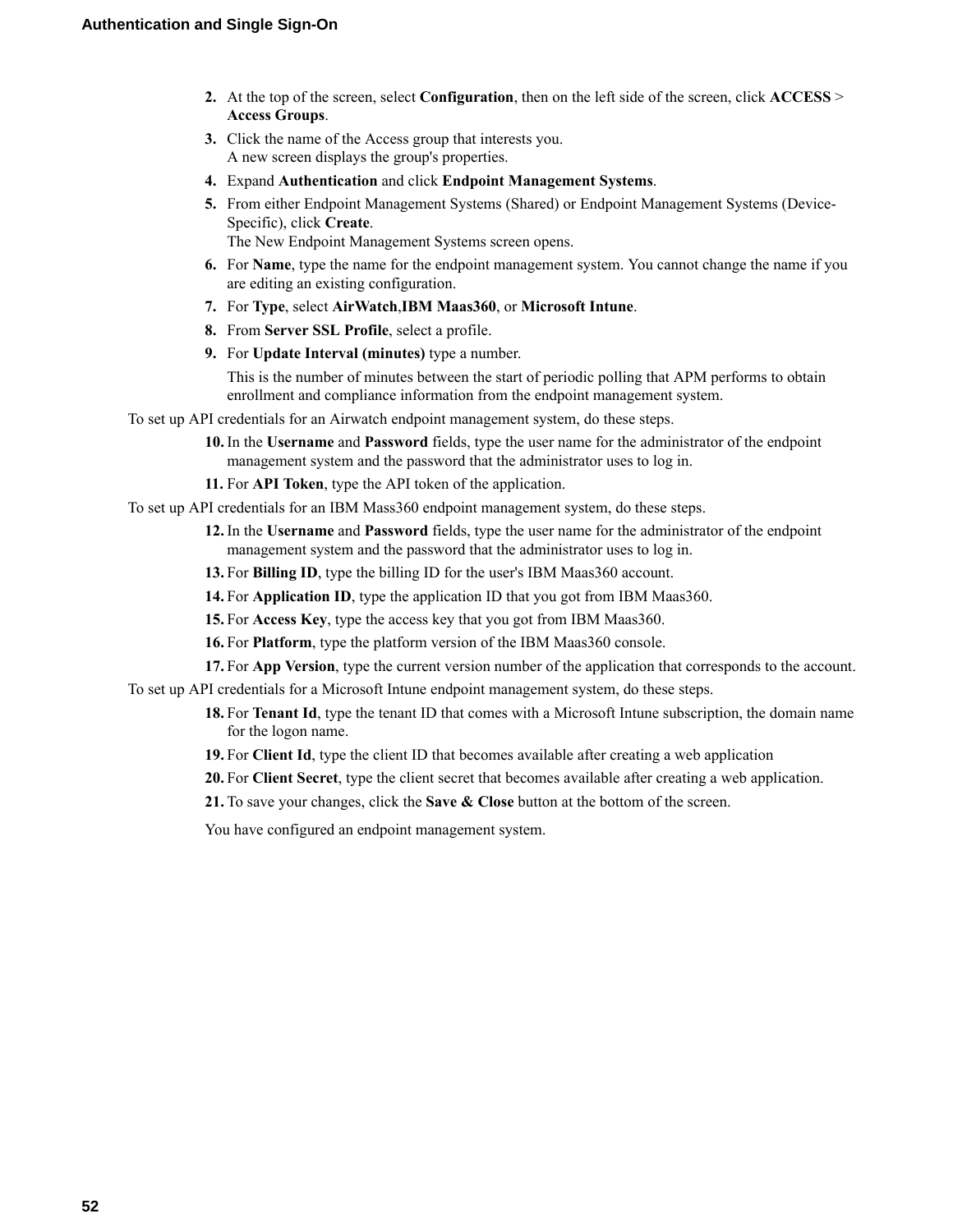## **Configure Access as an OAuth 2.0 authorization server**

You can configure a BIG-IQ® Centralized Management with Access to act as an OAuth authorization server. OAuth client applications and resource servers can register to have Access authorize requests.

#### **Registering a client application for OAuth services**

For a client application to obtain OAuth tokens and OAuth authorization codes from the BIG-IO<sup>®</sup> Centralized Management, you must register it with Access.

- **1.** Log in to the BIG-IQ system with your user name and password.
- **2.** At the top of the screen, select **Configuration**, then on the left side of the screen, click **ACCESS** > **Access Groups**.
- **3.** Click the name of the Access group that interests you. A new screen displays the group's properties.
- **4.** Expand **Federation** and click **OAuth Authorization Server** > **Client Application**.
- **5.** Click **Create**. The New Client Application screen opens.
- **6.** In the **Name** field, type a name for the object.
- **7.** In the **Application Name** field, type the application name.
- **8.** In the Customization Settings for English area in the **Caption** field, type a caption.

Access displays this caption as the name of the application on an Authorization screen if you choose to display one.

- **9.** In the Security Settings area, for **Authentication Type**, select one of the options:
	- **None** This is typically used in conjunction with the Implicit grant type, which does not use a secret or a certificate. For grant types other than **Implicit**, the other options provide better security.
	- **Secret** This is the default setting. If this is selected, Access generates this secret for the client and you can request that Access regenerate the secret.
	- **Certificate** Uses the client certificate. If this is selected, the **Client Certificate Distinguished Name** field displays.

#### **10.** If the **Client Certificate Distinguished Name** field displays, leave it blank or type a name.

If you leave it blank, Access accepts any valid client certificate. If you specify a name, Access accepts only the specific valid client certificate with the specified Distinguished Name.

This is a sample Distinguished Name for the client certificate: emailAddress=w.smith@f5.com,CN=OAuth AS Project Client2 Cert,OU=Product Development, O=F5 Networks, ST=CA, C=US

**11.** For **Scope**, select one or more and move them to the **Selected** field.

**12.**From **Grant Type**, select one or more of the options:

- **Authorization Code** The client must authenticate with the authorization server (Access) to get a token.
- **Implicit** The client gets a token from the authorization server (Access) without authenticating to it. (Refresh tokens are not available with this grant type.)
- **Resource Owner Password Credentials** The client goes directly to the authorization server and uses the resource owner credentials to obtain a token.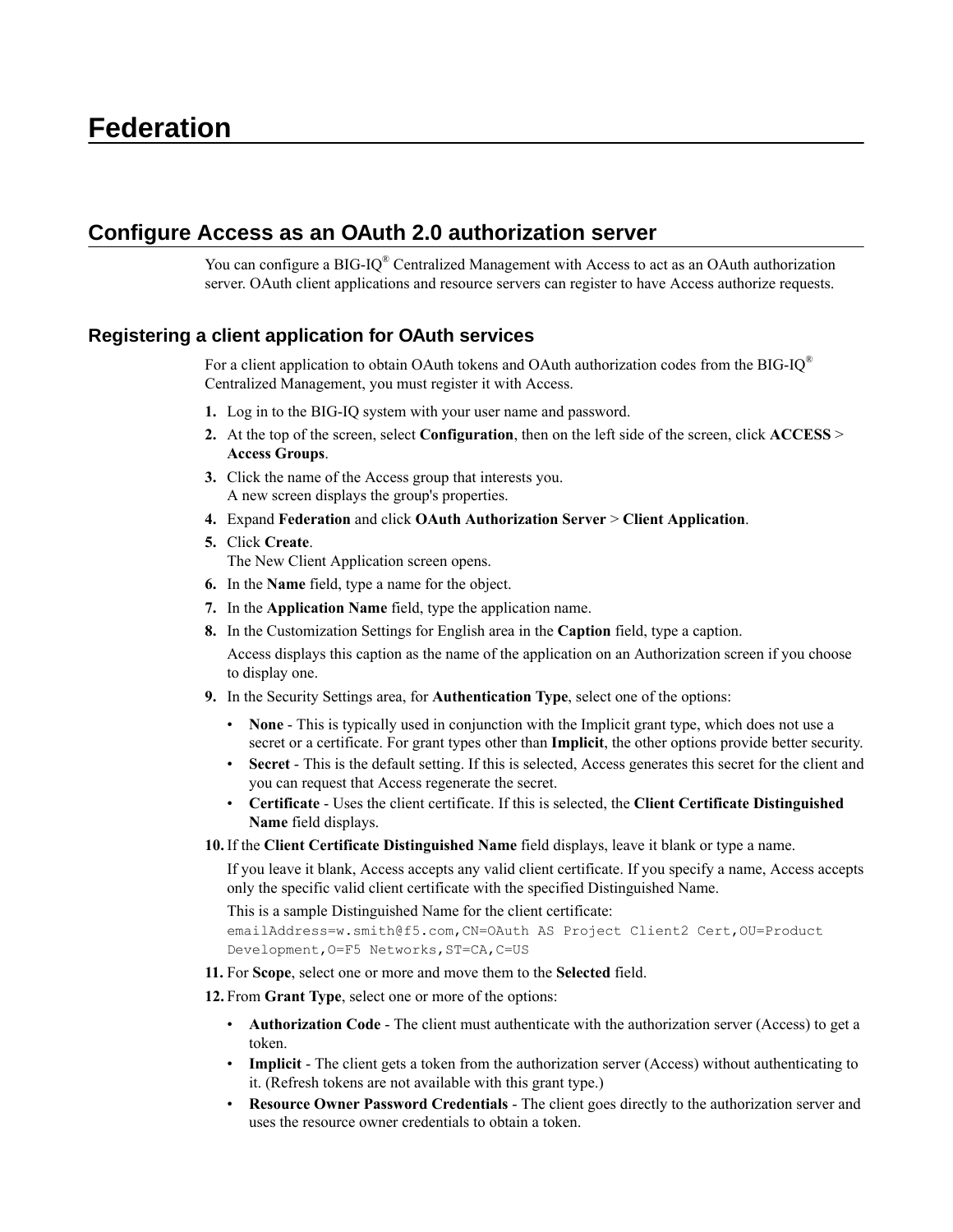- **13.**For **Redirect URI(s)** (if displayed), type a fully qualified URI, click **Add**, and repeat as needed. Redirect URI(s) form a list of URIs to which the OAuth authorization server can redirect the resource owner's user agent after authorization is obtained for an authorization code or implicit grant type.
- **14.** To apply the token management settings from an OAuth profile, perform these substeps:
	- a) In the Token Management Configuration area, retain selection of the **Enabled** check box. The token management configuration settings in an OAuth profile apply to client applications assigned to that profile except when this setting is disabled.
	- b) Skip to step 13.
- **15.** To manage tokens in a manner that is distinct for this client application, perform these substeps:
	- a) In the Token Management Configuration area, clear the **Enabled** check box. Additional fields display.
	- b) Update any of the additional fields.

#### **16.** Click **Save**.

Access generates a client ID for the application. If the **Authentication Type** is set to **Secret**, Access generates a secret. The application displays on the Client Application screen.

#### **Registering a resource server for OAuth services**

For Access in BIG-IQ<sup>®</sup> Centralized Management as an OAuth authorization server to accept token introspection requests from a resource server for token validation, you must register the resource server with Access.

- **1.** Log in to the BIG-IQ system with your user name and password.
- **2.** At the top of the screen, select **Configuration**, then on the left side of the screen, click **ACCESS** > **Access Groups**.
- **3.** Click the name of the Access group that interests you. A new screen displays the group's properties.
- **4.** Expand **Federation** and click **OAuth Authorization Server** > **Resource Server**.
- **5.** Click **Create**. The New Resource Server screen opens.
- **6.** Click **Create**.
- **7.** In the **Name** field, type a name for the object.
- **8.** From **Device**, select the associated BIG-IP device.
- **9.** For **Authentication Type**, select one of these:
	- **None** This option requires no authentication when the resource server sends a token introspect request to the OAuth authorization server to get the token validated.
	- **Secret** For this option, Access generates this secret and you can request that Access regenerate the secret.
	- **Certificate** This is the default setting. If this is selected, **Resource Server Certificate Distinguished Name** field displays.
- **10.** If **Resource Server Certificate Distinguished Name** displays, leave it blank or type a name.

If you leave it blank, Access accepts any valid client certificate. If you specify a name, Access accepts only the specific valid client certificate with the specified Distinguished Name.

This is a sample Distinguished Name for the client certificate:

emailAddress=w.smith@f5.com,CN=OAuth AS Project Client2 Cert,OU=Product Development, O=F5 Networks, ST=CA, C=US

**11.** Click **Save**.

The new resource server displays on the list.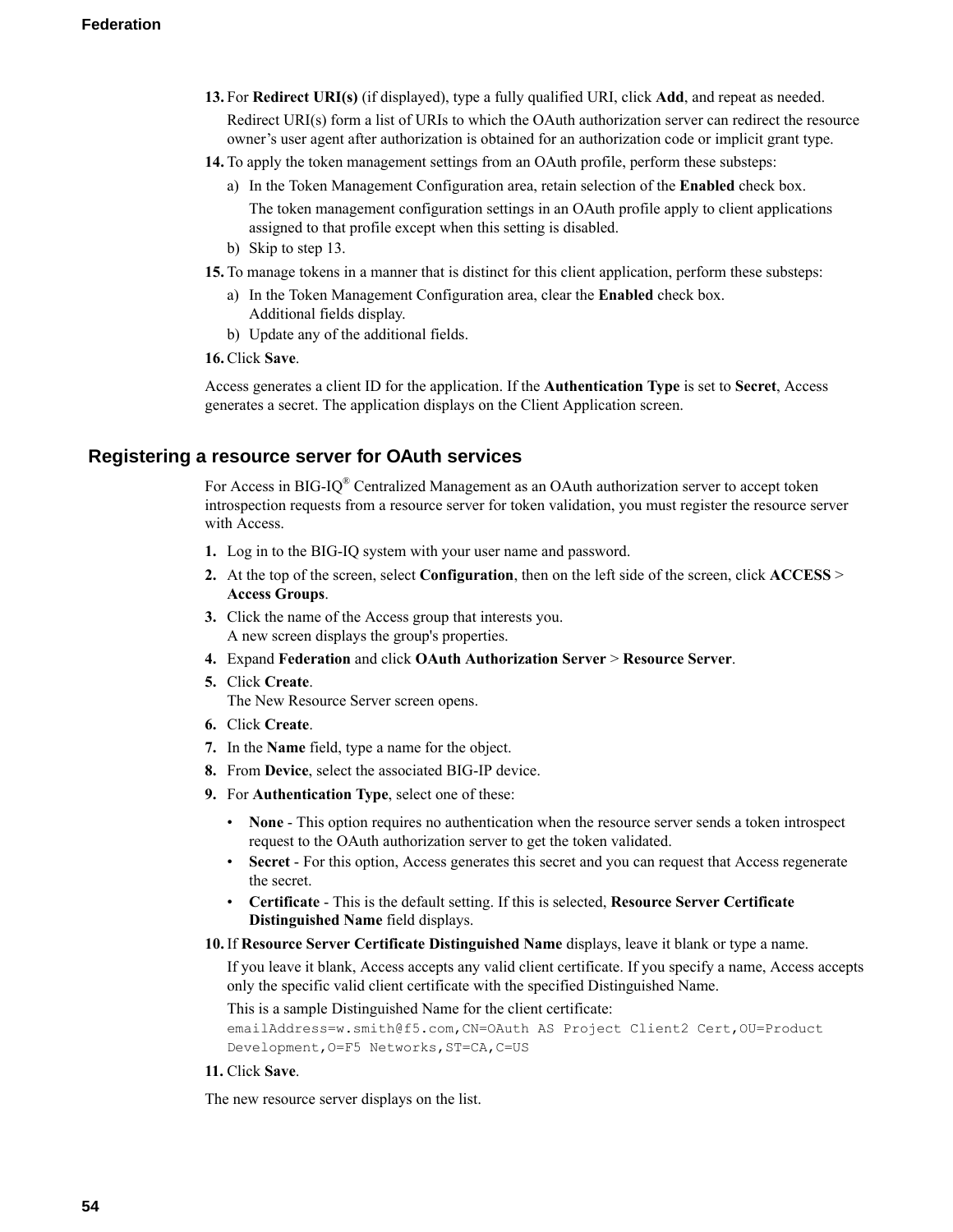#### **Configure an artifact resolution service**

Before you configure the artifact resolution service (ARS), you need to have configured a virtual server. That virtual server can be the same as the one used for the SAML Identity Provider (IdP), or you can create an additional virtual server.

*Note: F5® highly recommends that the virtual server definition include a server SSL profile.*

You configure an ARS so that a BIG-IQ $^{\circ}$  system that is configured as a SAML IdP can provide SAML artifacts in place of assertions. With ARS, the BIG-IQ system can receive Artifact Resolve Requests (ARRQ) from service providers, and provide Artifact Resolve Responses (ARRP) for them.

- **1.** Log in to the BIG-IQ system with your user name and password.
- **2.** At the top of the screen, select **Configuration**, then on the left side of the screen, click **ACCESS** > **Access Groups**.
- **3.** Click the name of the Access group that interests you. A new screen displays the group's properties.
- **4.** Expand **Federation** and click **SAML Identity Provider** > **Artifact Resolution Services**.
- **5.** Under Artifact Resolution Services (Shared) Artifact Resolution Services (Device-specific), click **Create**.

The Create New SAML Artifact Resolution Service popup screen opens, showing general settings.

- **6.** In the **Name** field, type a name for the artifact resolution service.
- **7.** In the **Description** field, type a new description.
- **8.** Click **Service Settings.**
- **9.** From the **Virtual Server** list, select the virtual server that you created previously.

ARS listens on the IP address and port configured on the virtual server.

**10.** In the **Artifact Validity (Seconds)** field, type the number of seconds for which the artifact remains valid. The default is 60 seconds.

The system deletes the artifact if the number of seconds exceeds the artifact validity number.

- **11.** For the **Send Method** setting, select the binding to use to send the artifact, either **POST** or **Redirect**.
- **12.** In the **Host** field, type the host name defined for the virtual server, for example **ars.siterequest.com**.
- **13.** In the **Port** field, type the port number defined in the virtual server. The default is 443.
- **14.** Click **Security Settings.**
- **15.** To require that artifact resolution messages from an SP be signed, select the **Sign Artifact Resolution Request** check box.
- **16.** To use HTTP Basic authentication for artifact resolution request messages, in the **User Name** field, type a name for the artifact resolution service request and in the **Password** field, type a password. These credentials must be present in all Artifact Resolve Requests sent to this ARS.
- **17.** Click **OK**.

The popup screen closes, leaving the Artifact Resolution Services list screen open.

The Artifact Resolution Service is ready to use.

#### **Configure an OAuth profile**

You configure an OAuth profile to specify the client applications, resource servers, token types, and authorization server endpoints that apply to the traffic that goes through a particular virtual server.

**1.** Log in to the BIG-IQ system with your user name and password.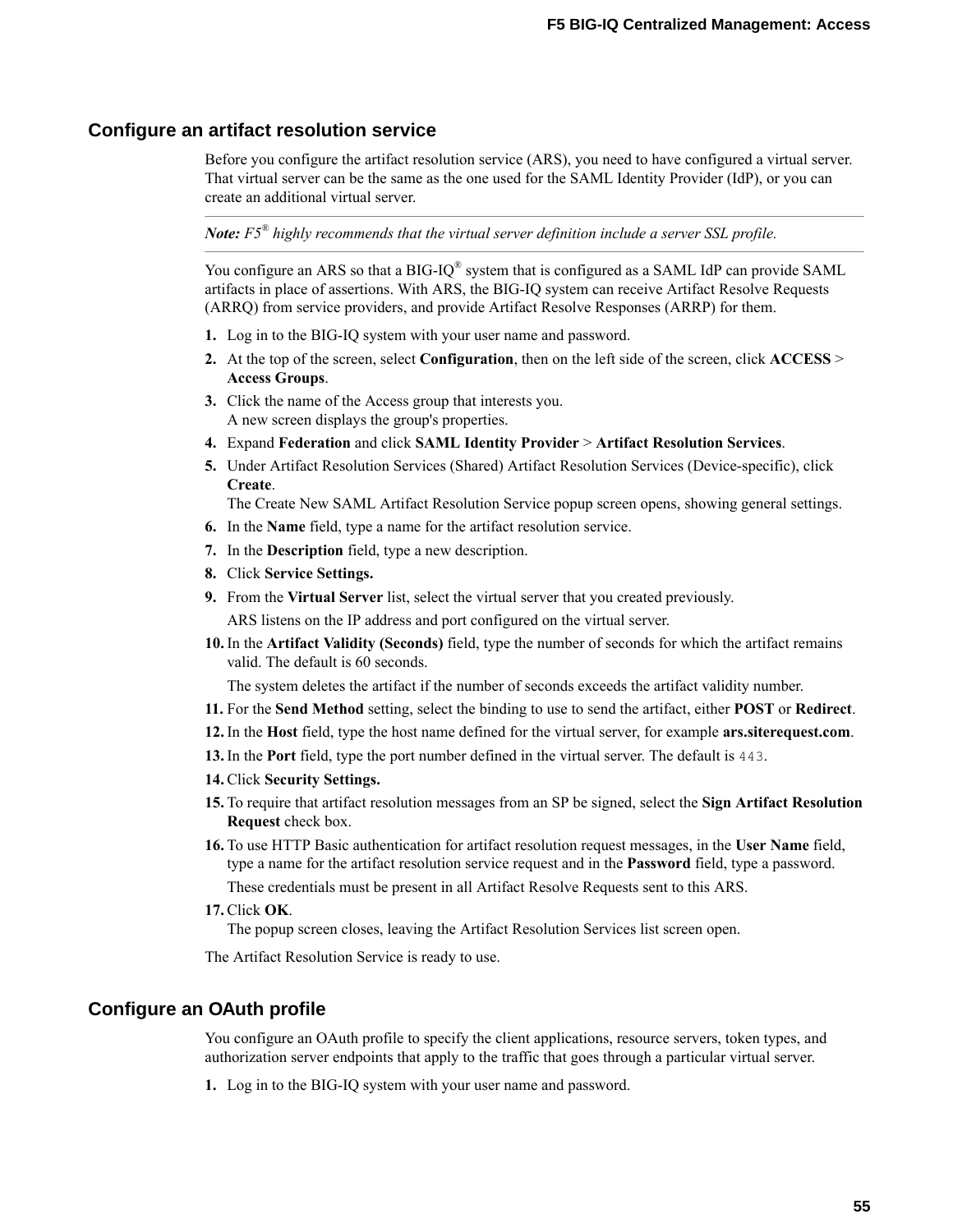- **2.** At the top of the screen, select **Configuration**, then on the left side of the screen, click **ACCESS** > **Access Groups**.
- **3.** Click the name of the Access group that interests you. A new screen displays the group's properties.
- **4.** Expand **Federation** and click **OAuth Authorization Server** > **OAuth Profile**.
- **5.** Click **Create**.
- **6.** In the **Name** field, type a name for the object.
- **7.** For **Device**, select the BIG-IP device attached to this application.
- **8.** For **Client Application**, select the applications from the **Available** list and move them to the **Active** list.
- **9.** For **Resource Server**, select the resource servers associated with this OAuth profile from the **Available** list and move them to the **Active** list.
- **10.** Under**Token Management Configuration**, configure the following steps:
	- a) For **Authorization Code Lifetime**, type a number.
		- This specifies the number of minutes an authorization code is considered valid.
	- b) For **Support Opaque Token**, select whether APM can issue opaque access tokens through this profile. The default setting is **Enabled**.
	- c) From the Database Instance list, select a database instance to store the opaque access tokens that APM issues.
	- d) For **Access Token Lifetime**, type a number.

This specifies the number of minutes an access token is considered valid.

e) For **Reuse Access Token**, select or clear the **Enabled** check box. If cleared, the server generates a new access token. If selected, the server extends the expiry time of the access token associated with the refresh token.

*Note: For an access token to be reused, the Enabled check box must be selected for Generate Refresh Token.*

- f) From the **Access Token Limit Per User** field, type the maximum number of active opaque access tokens the OAuth authorization server provides to client applications on behalf of this user.
- g) For **Generate Refresh Token**, select or clear the **Enabled** check box. If selected, the OAuth authorization server generates a refresh token in addition to the access token for authorization code and resource owner credential grants.
- h) For **Refresh Token Lifetime**, type a number.

This specifies the number of minutes that a refresh token is considered valid after it is generated.

- i) For **Reuse Refresh Token** select or clear the **Enabled** check box. When cleared and a new access token is obtained, the OAuth authorization server also generates a new refresh token value.
- j) For **Refresh Token Usage Limit**, type a number.

This specifies the number of times an access token can be obtained using the refresh token.

- k) For **Support JWT Token**, select whether BIG-IQ can issue JSON web tokens (JWTs) through this profile. **Enabled** is cleared by default.
- l) From the **Issuer** field, type the issuer of the JWT.

This must be a URI.

m) From the **Subject** field, type the subject of the JWT.

This value can be a string, URI, or session variable.

- n) From the **Trusted Certificate Authorities** list, select a certificate authority file stored on the BIG-IP device.
- o) For **Ignore Expired Certificate Validation,** enable to use the certificate for signing JWT access token even if it is expired.
- p) From the **Primary Key** list, select the primary signing key for the JWT.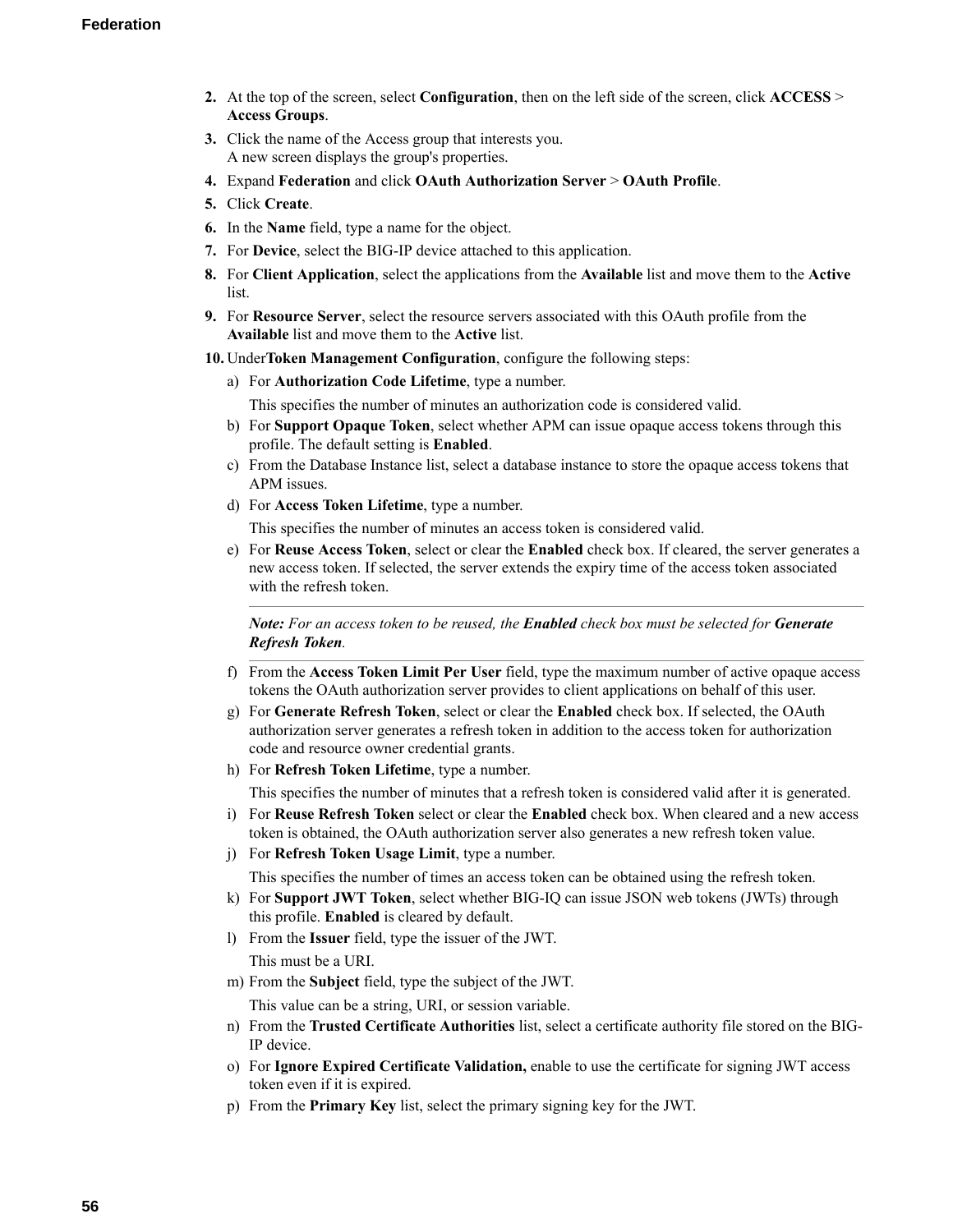- q) For **Rotation Keys**, select one or more JWK configurations that contain public keys used as rotation keys.
- r) For **Audience**, select the audience claim for which the JWT access token is intended.
- s) For **Claim**, select the list of claims that are part of the JWT access token.
- t) For **JWT Access Token Lifetime**, type a number.

This specifies the number of minutes a JWT access token is considered valid. In specifying this lifetime, consider that JWT access tokens cannot be revoked.

- u) For **JWT Generate Refresh Token**, select **Enabled** so the OAuth authorization server generates a refresh token in addition to the access token for authorization code and resource owner credential grants.
- v) For **JWT Refresh Token Lifetime**, type a number.

This specifies the number of minutes a refresh token is considered valid. In specifying this lifetime, consider that JWT refresh tokens cannot be revoked.

w) For the **JWT Refresh Token Encryption Secret** field, select the JWT refresh token encryption secret that is used to generate an encryption key.

BIG-IQ cannot import the JWT refresh token encryption from the BIG-IP device. After importing the BIG-IP device, reconfigure the encryption secret.

- **11.** Under**Authorization Server Endpoints**, configure the following steps:
	- a) For **Authorization Endpoint**, type the endpoint that the OAuth authorization server uses to authenticate the resource owner and obtain authorization.
	- b) For **Token Issuance Endpoint**, type the endpoint that the client uses to obtain an access token or a refresh token.
	- c) For **Token Revocation Endpoint**, type the endpoint for the client to use to revoke a previously obtained opaque access token or refresh token.
	- d) For **OpenID Connect Configuration Endpoint**, type the path of the OpenID Connect endpoint that returns OpenID Connect configuration.
	- e) For **JWKS Endpoint**, type the path of the JSON Web Key Set (JWKS) endpoint that returns public signing keys.
- **12.** To save your changes, click the **Save & Close** button at the bottom of the screen.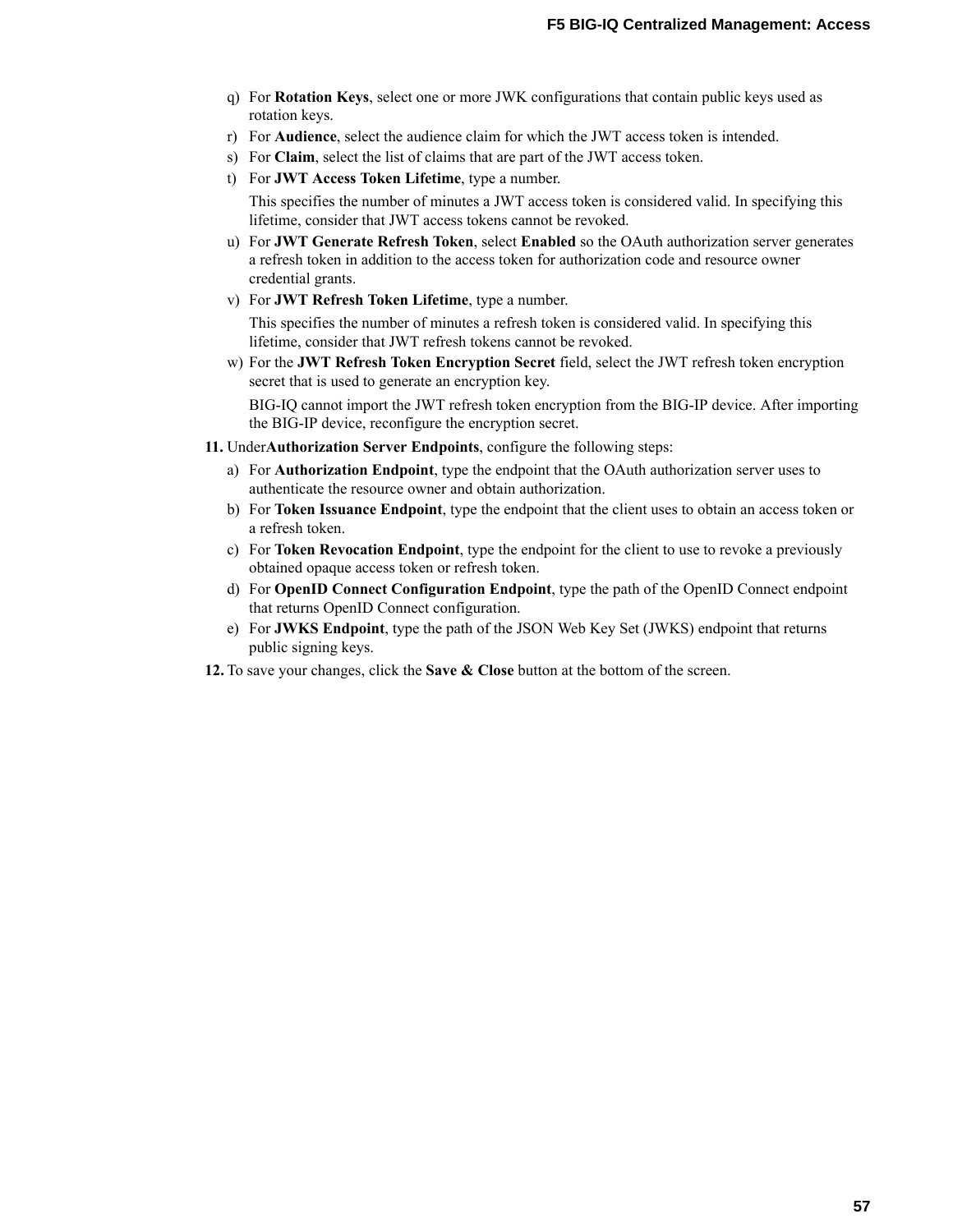**Federation**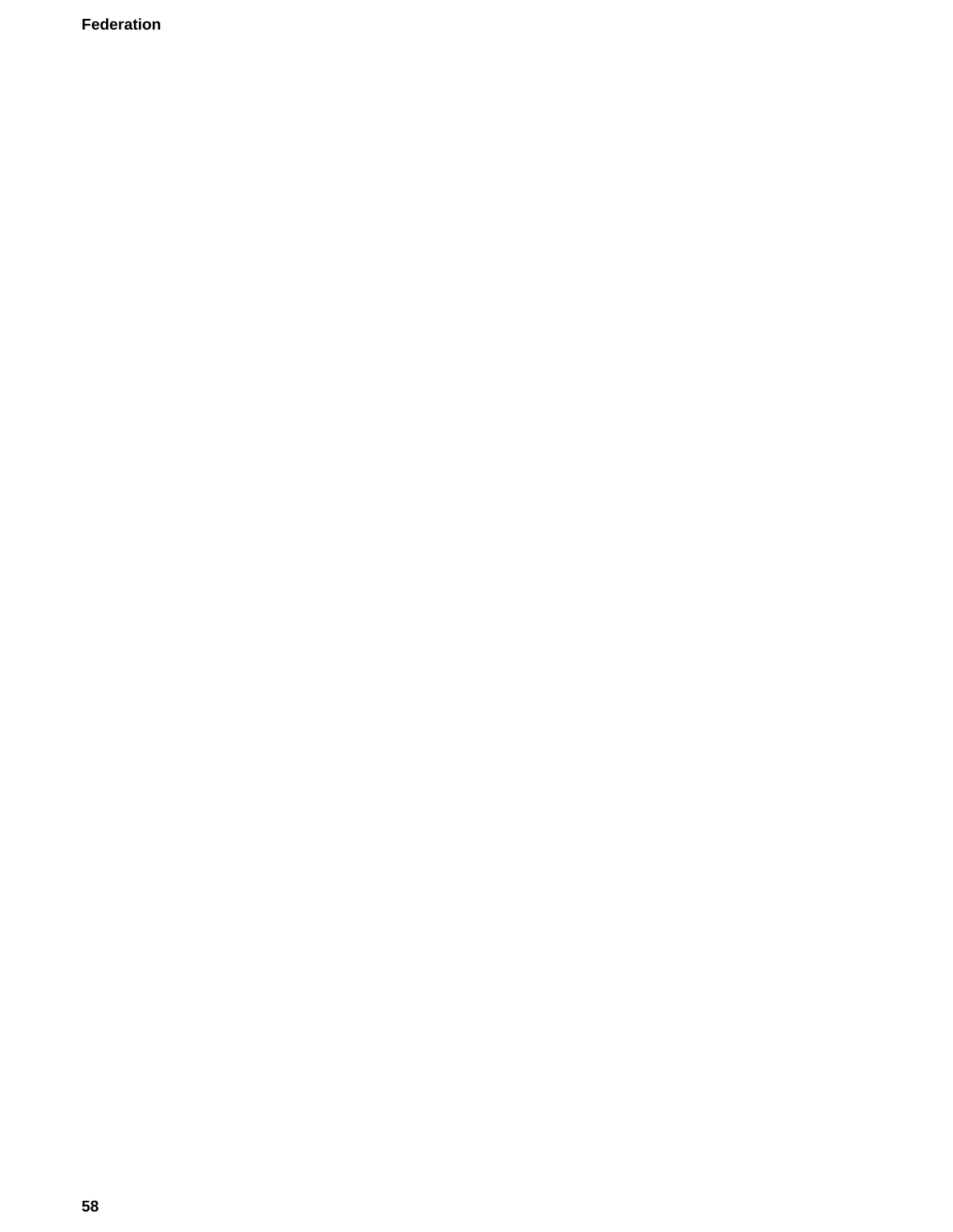# **Connectivity**

## **About connectivity profiles and Network Access**

A connectivity profile defines connectivity and client settings for a Network Access session.

A connectivity profile contains:

- Compression settings for network access connections and application tunnels
- Citrix client settings
- Virtual servers and DNS-location awareness settings for BIG-IP® Edge Client® for Windows, Mac, and Linux
- Password caching settings for BIG-IP Edge Client for Windows, Mac, and mobile clients
- Settings for mobile clients

A connectivity profile is also associated with customizable client download packages for Edge Client for Windows and Edge Client for Mac.

## **About a connectivity profile and traffic handling**

If a connectivity profile is assigned to a virtual server, it creates a secure connectivity (tunnel) interface. Traffic that is allowed through the tunnel is matched against any virtual servers enabled on the tunnel interface. If a matching virtual server is found, the traffic goes to the virtual server before going out to the network. Network access, portal access, iSession, and mobile app tunnel traffic are allowed through the tunnel and the same traffic handling is applied to all of them.

### **Creating a connectivity profile**

You create a connectivity profile to configure client connections.

- **1.** At the top of the screen, select **Configuration**, then on the left side of the screen, click **ACCESS** > **Access Groups**.
- **2.** Click the name of the Access group that interests you. A new screen displays the group's properties.
- **3.** Expand **Connectivity / VPN** and click **Connectivity** > **Profiles**.
- **4.** Click **Create**. The Create New Connectivity Profile screen opens and displays General Settings.
- **5.** Type a **Profile Name** for the connectivity profile.
- **6.** Select a Parent Profile from the list. Access for BIG-IQ provides a default profile, connectivity.
- **7.** To save your changes, click the **Save & Close** button at the bottom of the screen.

The connectivity profile displays in the list.

To provide functionality with a connectivity profile, you must add the connectivity profile and an access profile to a virtual server.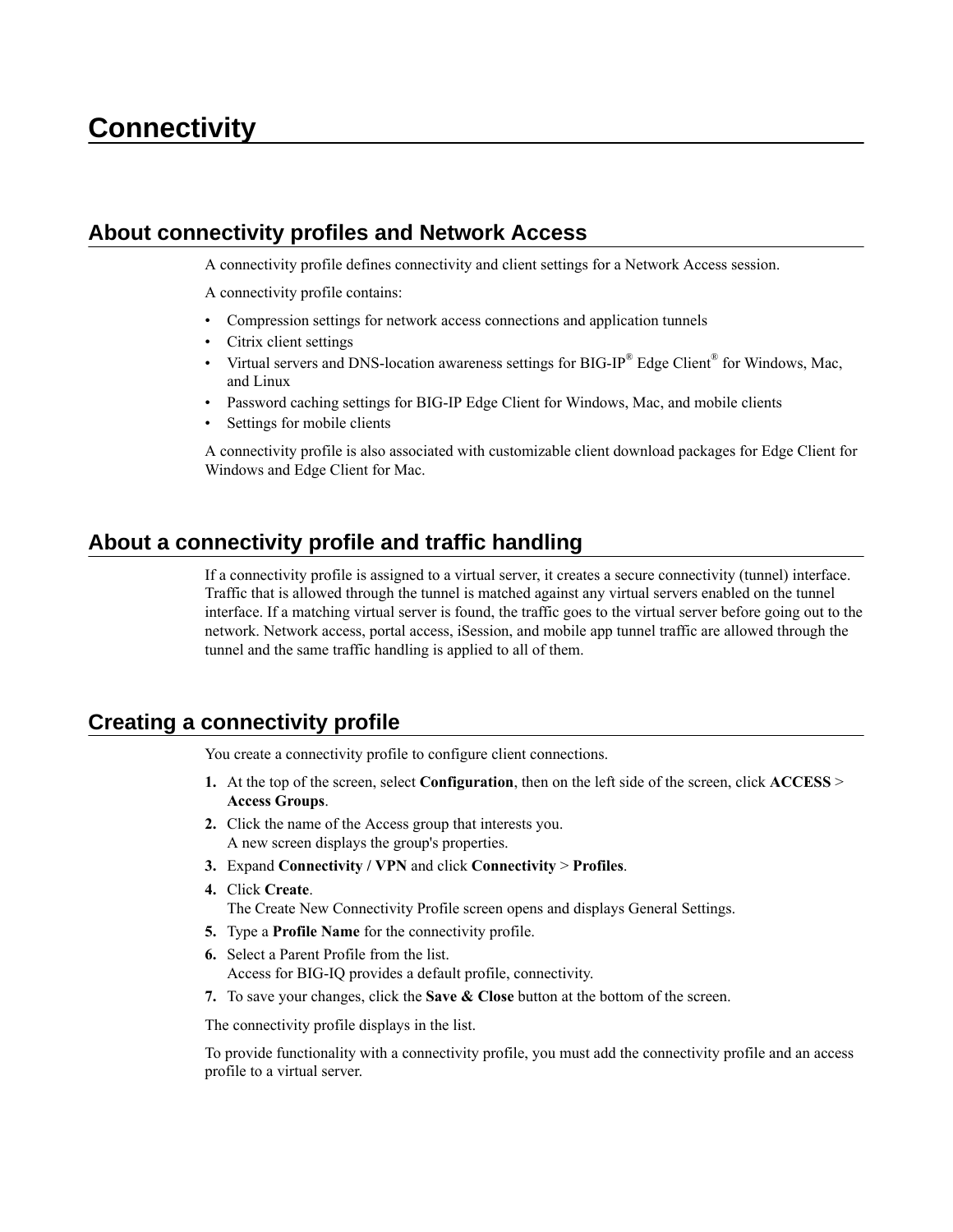## **Connectivity profile general settings**

| <b>Profile setting</b> | Value                                                                     | <b>Description</b>                                                                                                                              |
|------------------------|---------------------------------------------------------------------------|-------------------------------------------------------------------------------------------------------------------------------------------------|
| <b>Profile Name</b>    | Text.                                                                     | Text specifying name of the connectivity profile.                                                                                               |
|                        | <b>Parent Profile</b>   A connectivity profile, selected  <br>from a list | A profile inherits settings from its parent profile.                                                                                            |
| <b>FEC</b> Profile     | A forward error correcting<br>(FEC) profile, selected from a<br>list.     | A FEC profile applies to a network access tunnel.<br><b>Note:</b> FEC profiles might not be available on all<br>$BIG$ -IP <sup>®</sup> systems. |
| <b>Description</b>     | Text.                                                                     | Text description of the connectivity profile.                                                                                                   |

You can configure the following general settings in a connectivity profile.

## **Configuring a connectivity profile for Edge Client for Windows**

A connectivity profile automatically contains settings for BIG-IP<sup>®</sup> Edge Client<sup>®</sup> for Windows clients. You should configure the settings to fit your situation.

- **1.** At the top of the screen, select **Configuration**, then on the left side of the screen, click **ACCESS** > **Access Groups**.
- **2.** Click the name of the Access group that interests you. A new screen displays the group's properties.
- **3.** Expand **Connectivity / VPN** and click **Connectivity** > **Profiles**.
- **4.** Select the connectivity profile that you want to update from the list. The Edit Connectivity Profile popup screen opens and displays General Settings.
- **5.** Select **Win/Mac Edge Settings** in the left pane. Settings for the Windows Edge Client display in the right pane.
- **6.** Set Edge Client action settings:
	- a) Retain the default (selected) or clear the **Save Servers Upon Exit** check box.

Specifies whether Edge Client maintains a list of recently used user-entered APM® servers. Edge Client always lists the servers that are defined in the connectivity profile, and sorts them by most recent access, whether this option is selected or not.

b) To enable the client to try to use the Windows logon session for an APM session also, select the **Reuse Windows Logon Session** check box.

This is cleared by default.

c) To enable the client to try to use the credentials that they typed for Windows logon in an APM session also, select the **Reuse Windows Logon Credentials** check box.

This is cleared by default.

*Note: To support this option, you must also include the User Logon Credentials Access Service in the Windows client package for this connectivity profile and you must ensure that the access policy includes an uncustomized Logon Page action.*

**7.** To support automatic reconnection without the need to provide credentials again, allow password caching.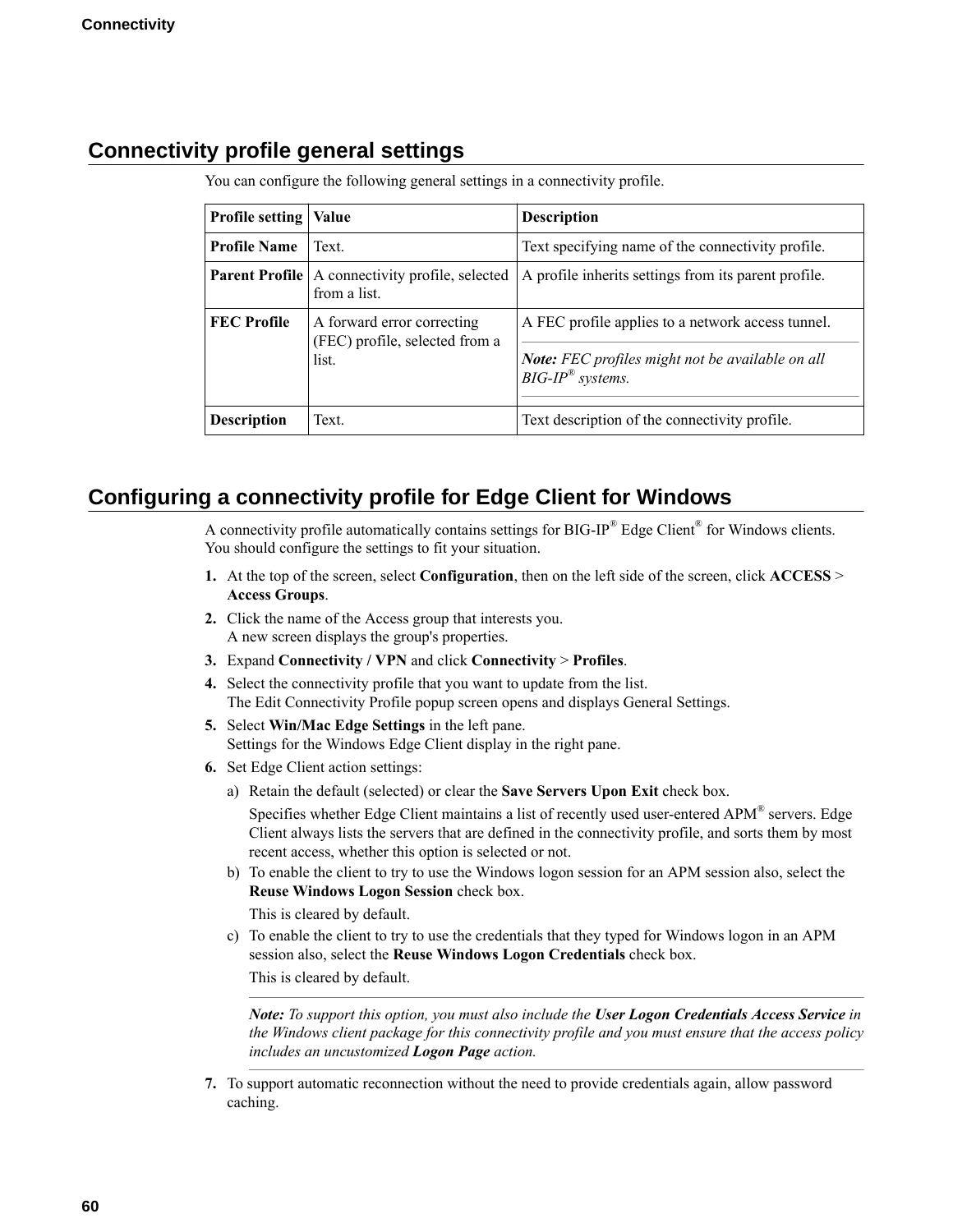a) Select the **Allow Password Caching** check box.

This check box is cleared by default.

The remaining settings on the screen become available.

b) To require device authentication to unlock the saved password, select **Require Device Authentication.**

This option links the option to use a saved password to a device authentication method. Supported device authentication methods include PIN, passphrase, and biometric (fingerprint) authentication on iOS and Android. Android devices also support pattern unlocking.

c) From the **Save Password Method** list, select **disk** or **memory**.

If you select **disk**, Edge Client caches the user's password (in encrypted form) securely on the disk where it is persisted even after the system is restarted or Edge Client is restarted.

If you select **memory**, Edge Client caches the user's password within the BIG-IP Edge Client application for automatic reconnection purposes.

If you select **memory**, the **Password Cache Expiration (minutes)** field displays with a default value of 240.

- d) If the **Password Cache Expiration (minutes)** field displays, retain the default value or type the number of minutes to save the password in memory.
- **8.** To enable automatic download and update of client packages, from the **Component Update** list, select **yes** (default).

If you select **yes**, APM® updates Edge Client software automatically on the client system when newer versions are available. This option applies to updates for theses components only: BIG-IP Edge Client, component installer service, DNS relay proxy service, and user logon credentials access service.

**9.** Specify DNS suffixes that are considered to be in the local network.

Providing a list of DNS suffixes for the download package enables Edge Client to support the autoconnect option. With **Auto-Connect** selected, Edge Client uses the DNS suffixes to automatically connect when a client is not on the local network (not on the list) and automatically disconnect when the client is on the local network.

- a) From the left pane of the popup screen, select **Location DNS List**. Location DNS list information is displayed in the right pane.
- b) Click **Add**.

An update row becomes available.

c) Type a name and click **Update**.

Type a DNS suffix that conforms to the rules specified for the local network.

The new row displays at the top of the table.

d) Continue to add DNS names and when you are done, click **OK**.

**10.** To save your changes, click the **Save & Close** button at the bottom of the screen.

You have now configured the security settings for BIG-IP Edge Client for Windows clients.

## **Configuring a connectivity profile for Edge Client for Mac**

A connectivity profile automatically contains settings for BIG-IP<sup>®</sup> Edge Client<sup>®</sup> for Mac clients. You should configure the settings to fit your situation.

- **1.** At the top of the screen, select **Configuration**, then on the left side of the screen, click **ACCESS** > **Access Groups**.
- **2.** Click the name of the Access group that interests you. A new screen displays the group's properties.
- **3.** Expand **Connectivity / VPN** and click **Connectivity** > **Profiles**.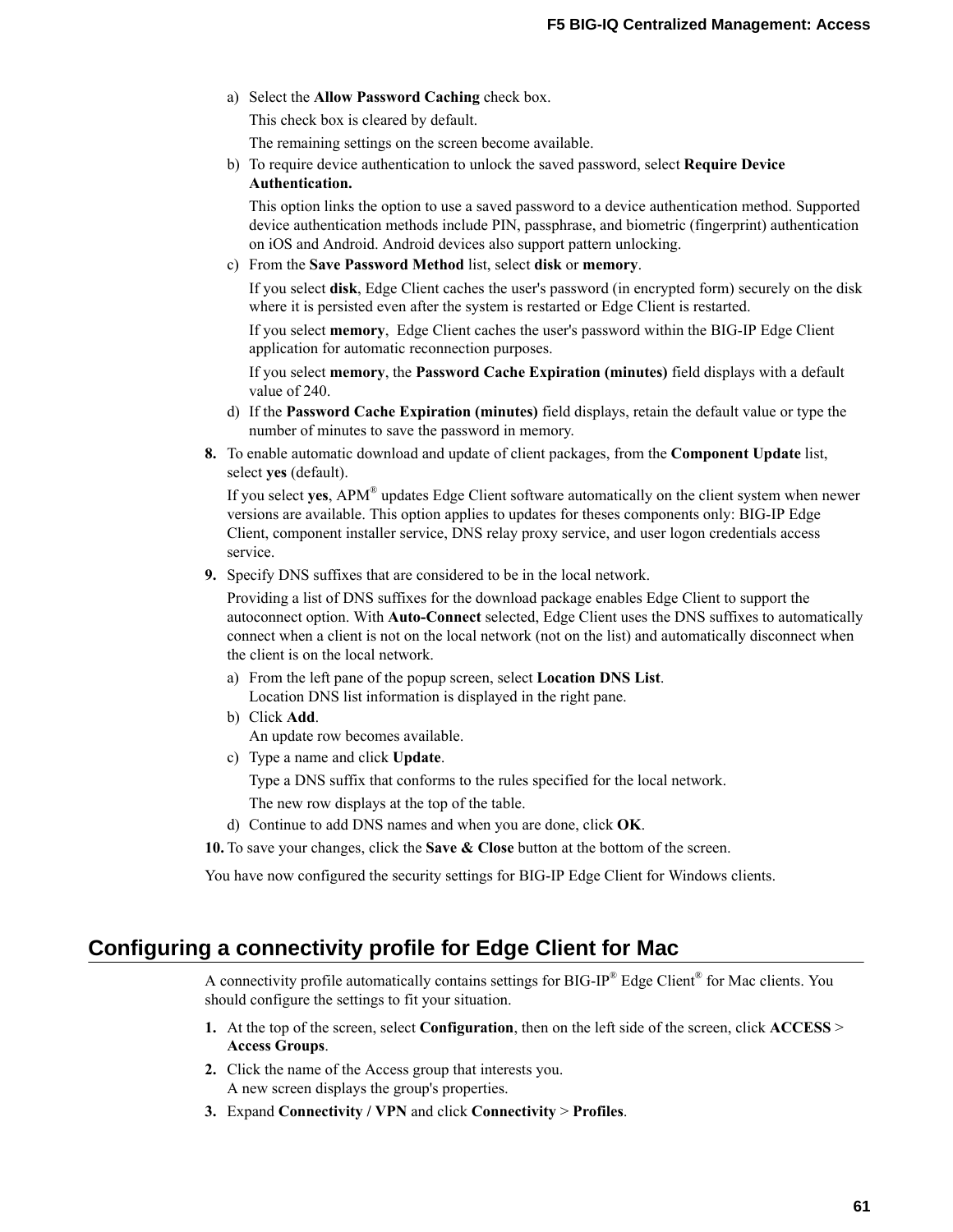- **4.** Select the connectivity profile that you want to update from the list. The Edit Connectivity Profile popup screen opens and displays General Settings.
- **5.** Select **Win/Mac Edge Settings** in the left pane. Settings for the Mac Edge Client display in the right pane.
- **6.** Set Edge Client action settings:
	- a) Retain the default (selected) or clear the **Save Servers Upon Exit** check box.

Specifies whether Edge Client maintains a list of recently used user-entered APM® servers. Edge Client always lists the servers that are defined in the connectivity profile, and sorts them by most recent access, whether this option is selected or not.

b) To enable the client to try to use the Mac logon session for an APM session also, select the **Reuse Mac Logon Session** check box.

This is cleared by default.

c) To enable the client to try to use the credentials that they typed for Mac logon in an APM session also, select the **Reuse Mac Logon Credentials** check box.

This is cleared by default.

*Note: To support this option, you must also include the User Logon Credentials Access Service in the Mac client package for this connectivity profile and you must ensure that the access policy includes an uncustomized Logon Page action.*

- **7.** To support automatic reconnection without the need to provide credentials again, allow password caching.
	- a) Select the **Allow Password Caching** check box.

This check box is cleared by default.

The remaining settings on the screen become available.

b) To require device authentication to unlock the saved password, select **Require Device Authentication.**

This option links the option to use a saved password to a device authentication method. Supported device authentication methods include PIN, passphrase, and biometric (fingerprint) authentication on iOS and Android. Android devices also support pattern unlocking.

c) From the **Save Password Method** list, select **disk** or **memory**.

If you select **disk**, Edge Client caches the user's password (in encrypted form) securely on the disk where it is persisted even after the system is restarted or Edge Client is restarted.

If you select **memory**, Edge Client caches the user's password within the BIG-IP Edge Client application for automatic reconnection purposes.

If you select **memory**, the **Password Cache Expiration (minutes)** field displays with a default value of 240.

- d) If the **Password Cache Expiration (minutes)** field displays, retain the default value or type the number of minutes to save the password in memory.
- **8.** To enable automatic download and update of client packages, from the **Component Update** list, select **yes** (default).

If you select **yes**, APM® updates Edge Client software automatically on the client system when newer versions are available. This option applies to updates for theses components only: BIG-IP Edge Client, component installer service, DNS relay proxy service, and user logon credentials access service.

**9.** Specify DNS suffixes that are considered to be in the local network.

Providing a list of DNS suffixes for the download package enables Edge Client to support the autoconnect option. With **Auto-Connect** selected, Edge Client uses the DNS suffixes to automatically connect when a client is not on the local network (not on the list) and automatically disconnect when the client is on the local network.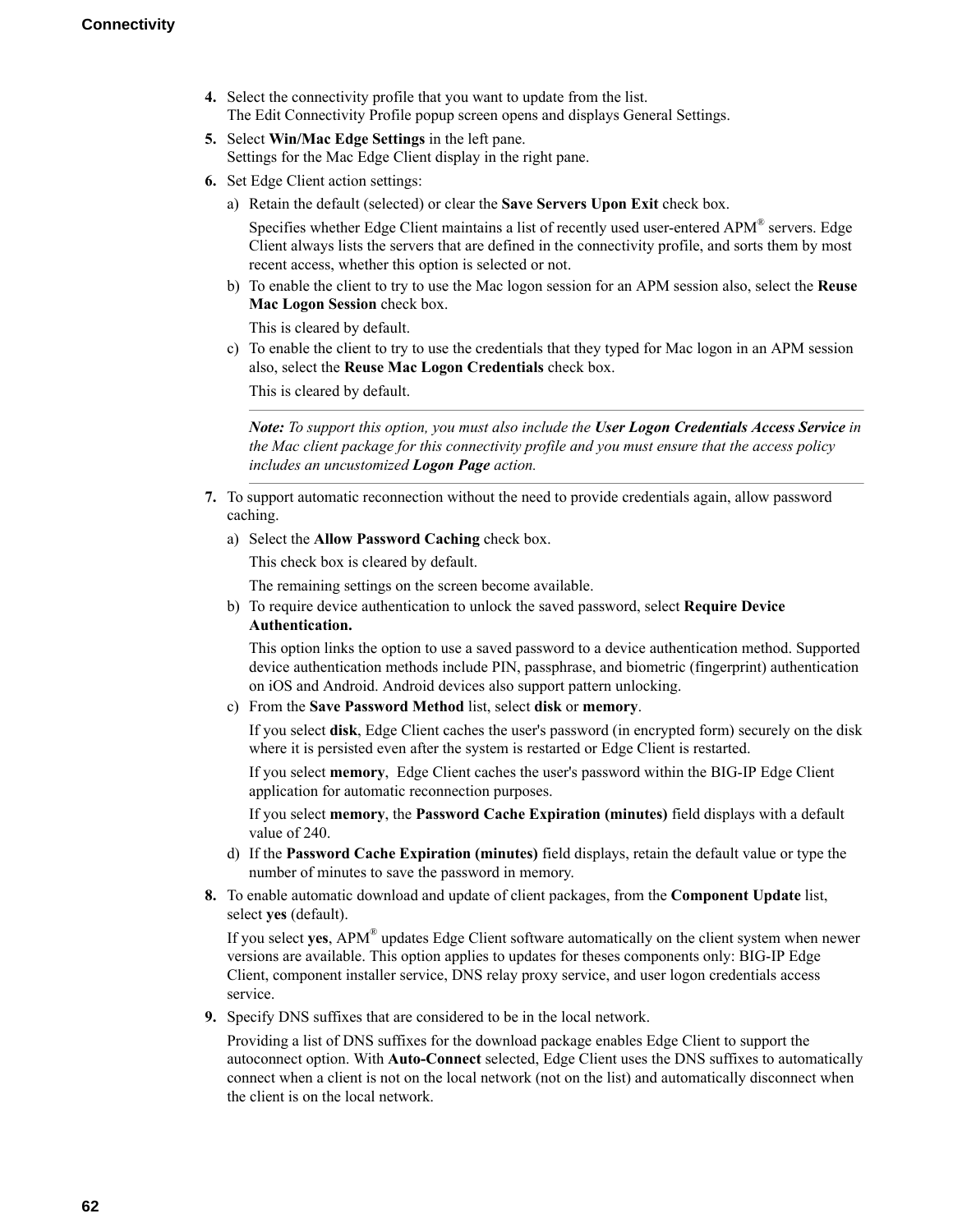- a) From the left pane of the popup screen, select **Location DNS List**. Location DNS list information is displayed in the right pane.
- b) Click **Add**. An update row becomes available.
- c) Type a name and click **Update**.

Type a DNS suffix that conforms to the rules specified for the local network.

The new row displays at the top of the table.

d) Continue to add DNS names and when you are done, click **OK**.

**10.** To save your changes, click the **Save & Close** button at the bottom of the screen.

You have now configured the security settings for BIG-IP Edge Client for Mac clients.

## **Configuring a connectivity profile for Edge Client for Android**

A connectivity profile automatically contains settings for BIG-IP® Edge Client® for Android clients. You should configure the settings to fit your situation.

- **1.** At the top of the screen, select **Configuration**, then on the left side of the screen, click **ACCESS** > **Access Groups**.
- **2.** Click the name of the Access group that interests you. A new screen displays the group's properties.
- **3.** Expand **Connectivity / VPN** and click **Connectivity** > **Profiles**.
- **4.** Select the connectivity profile that you want to update from the list. The Edit Connectivity Profile popup screen opens and displays General Settings.
- **5.** Select **Mobile Client Settings** in the left pane. Settings for the Android Edge Client display in the right pane.
- **6.** To enable users to save their passwords for reconnection purposes within a specified time period, select the **Allow Password Caching** check box. The additional fields in the area become available.
- **7.** For **Save Password Method**, specify how to perform password caching:
	- To allow the user to save the encrypted password on the device without a time limit, select **disk**.
	- To specify that the user password is cached in the application on the user's device for a configurable period of time, select **memory**.

If you select **memory**, the **Password Cache Expiration (minutes)** field becomes available.

- **8.** If the **Password Cache Expiration (minutes)** field displays, type the number of minutes you want the password to be cached in memory.
- **9.** To enhance security on the client, retain the selection of the **Enforce Device Lock** check box (or clear the check box).

This check box is selected by default. Edge Portal® and Edge Client support password locking, but do not support pattern locking. If you clear this check box, the remaining settings in the area become unavailable.

- **10.**For **Device Lock Method**, retain the default **numeric**, or select a different method from the list.
- **11.** For **Minimum Passcode Length**, retain the default 4, or type a different passcode length.
- **12.**For **Maximum Inactivity Time (minutes)**, retain the default 5, or type a different number of minutes.
- **13.** To force the app to use a selected logon mode and prevent users from changing it:
	- a) Select the **Enforce Logon Mode** check box.
	- b) From the **Logon Method** list, select **web** or **native**.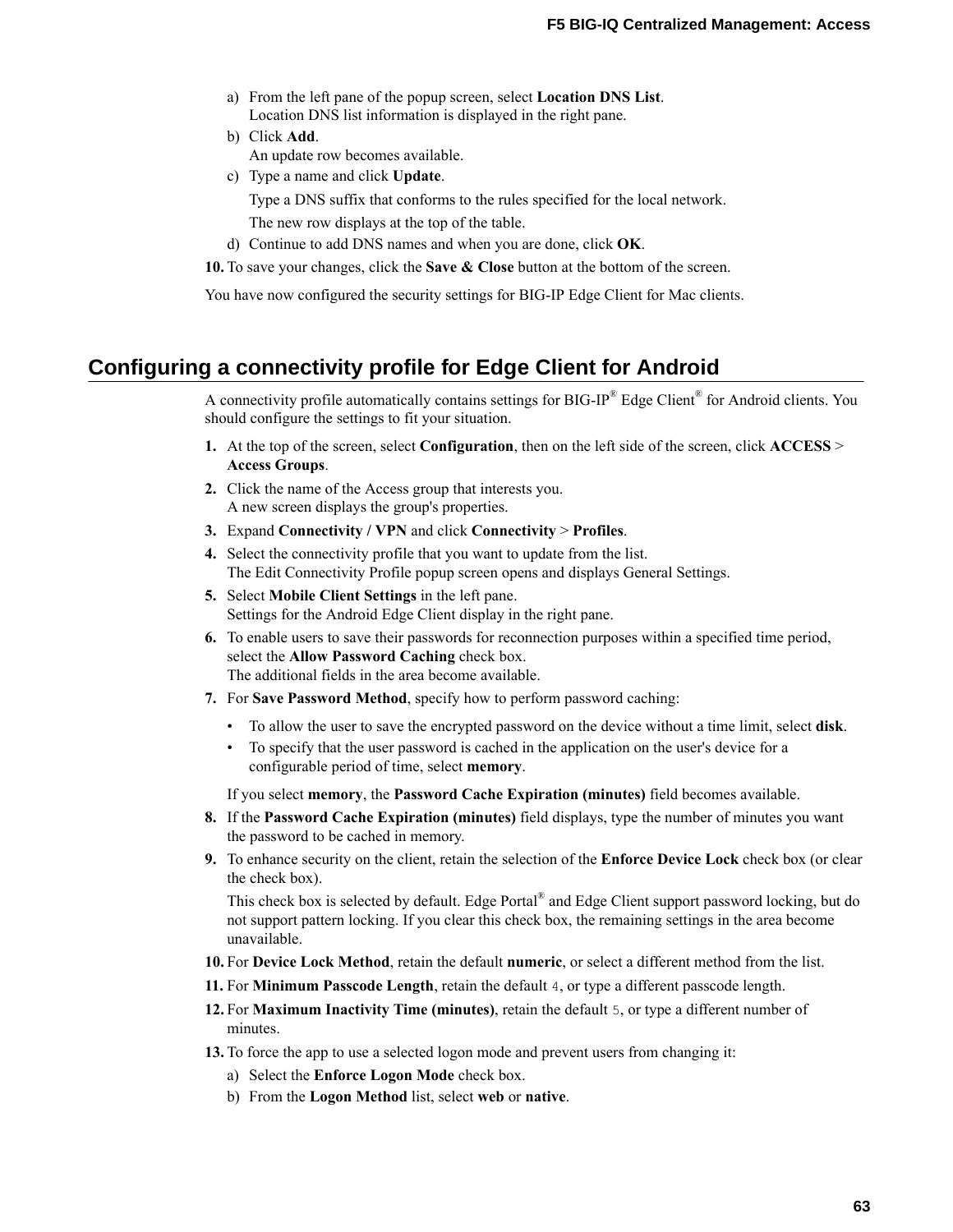*Note: Support for this feature will be announced in release notes for the individual Edge Apps (BIG-IP Edge Client for iOS, Edge Client for Android, Edge Portal for iOS, and Edge Portal for Android). Check the release notes for the Edge Apps to determine whether it is supported.*

**14.** To save your changes, click the **Save & Close** button at the bottom of the screen.

You have now configured the security settings for BIG-IP Edge Client for Android clients.

### **Configuring a connectivity profile for Edge Portal for Android**

A connectivity profile automatically contains settings for BIG-IP® Edge Portal® for Android clients. You should configure the settings to fit your situation.

- **1.** At the top of the screen, select **Configuration**, then on the left side of the screen, click **ACCESS** > **Access Groups**.
- **2.** Click the name of the Access group that interests you. A new screen displays the group's properties.
- **3.** Expand **Connectivity / VPN** and click **Connectivity** > **Profiles**.
- **4.** Select the connectivity profile that you want to update from the list. The Edit Connectivity Profile popup screen opens and displays General Settings.
- **5.** Select **Mobile Client Settings** in the left pane. Settings for the Android Edge Portal display in the right pane.
- **6.** To enable users to save their passwords for reconnection purposes within a specified time period, select the **Allow Password Caching** check box. The additional fields in the area become available.
- **7.** For **Save Password Method**, specify how to perform password caching:
	- To allow the user to save the encrypted password on the device without a time limit, select **disk**.
	- To specify that the user password is cached in the application on the user's device for a configurable period of time, select **memory**.

If you select **memory**, the **Password Cache Expiration (minutes)** field becomes available.

- **8.** If the **Password Cache Expiration (minutes)** field displays, type the number of minutes you want the password to be cached in memory.
- **9.** To enhance security on the client, retain the selection of the **Enforce Device Lock** check box (or clear the check box).

This check box is selected by default. Edge Portal® and Edge Client support password locking, but do not support pattern locking. If you clear this check box, the remaining settings in the area become unavailable.

- **10.**For **Device Lock Method**, retain the default **numeric**, or select a different method from the list.
- **11.** For **Minimum Passcode Length**, retain the default 4, or type a different passcode length.
- **12.**For **Maximum Inactivity Time (minutes)**, retain the default 5, or type a different number of minutes.
- **13.** To force the app to use a selected logon mode and prevent users from changing it:
	- a) Select the **Enforce Logon Mode** check box.
	- b) From the **Logon Method** list, select **web** or **native**.

*Note: This feature is supported with F5 Access for iOS and F5 Access for Android.*

**14.** To save your changes, click the **Save & Close** button at the bottom of the screen.

You have now configured the security settings for BIG-IP Edge Portal for Android clients.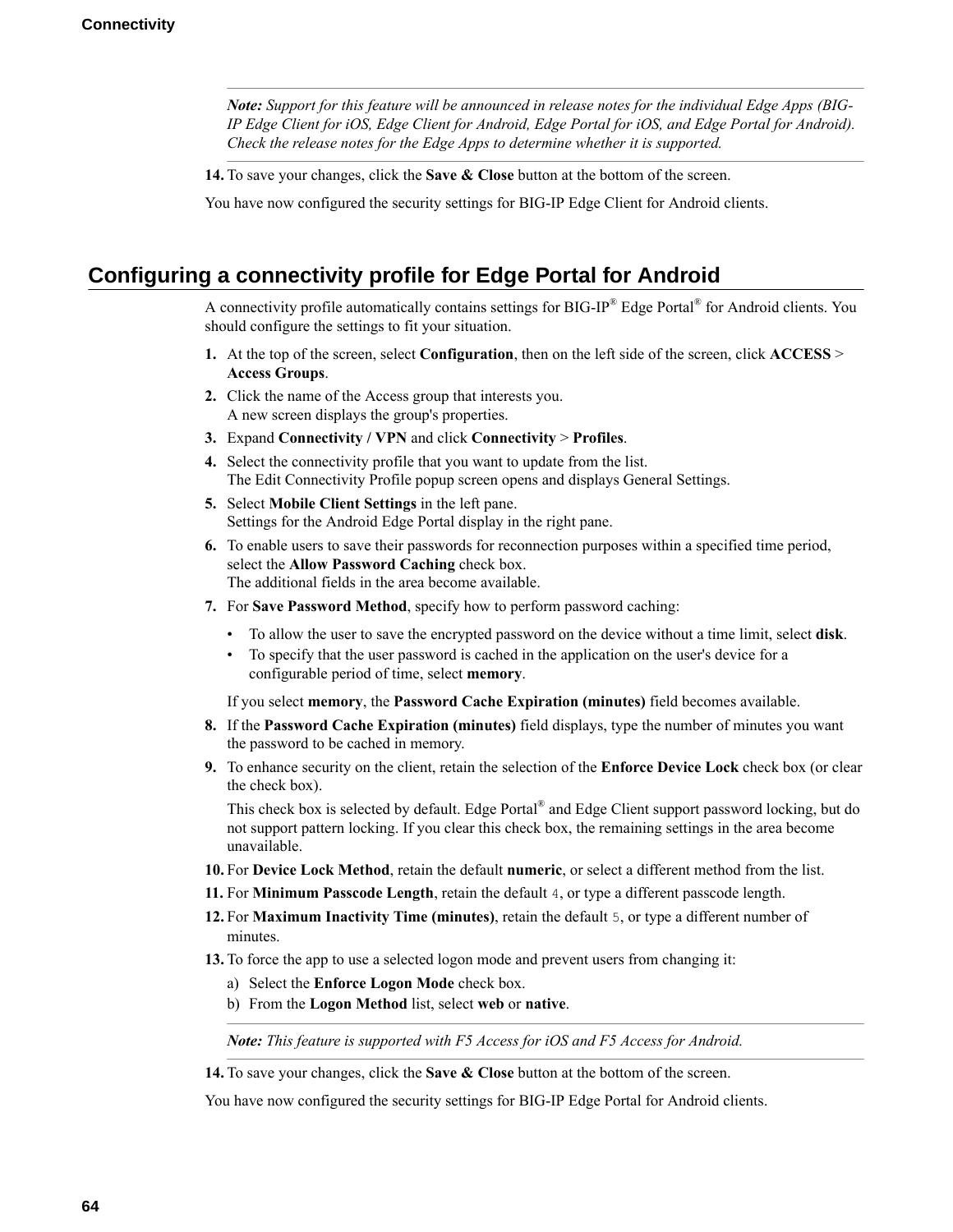## **Configuring a connectivity profile for Edge Client for iOS**

A connectivity profile automatically contains settings for BIG-IP® Edge Client® for iOS clients. You should configure the settings to fit your situation.

- **1.** At the top of the screen, select **Configuration**, then on the left side of the screen, click **ACCESS** > **Access Groups**.
- **2.** Click the name of the Access group that interests you. A new screen displays the group's properties.
- **3.** Expand **Connectivity / VPN** and click **Connectivity** > **Profiles**.
- **4.** Select the connectivity profile that you want to update from the list. The Edit Connectivity Profile popup screen opens and displays General Settings.
- **5.** Select **Mobile Client Settings** in the left pane. Settings for the iOS Edge Client display in the right pane.
- **6.** To enable users to save their passwords for reconnection purposes within a specified time period, select the **Allow Password Caching** check box. The additional fields in the area become available.
- **7.** To enable device authentication on the client, select **Require Device Authentication**.
- **8.** For **Save Password Method**, specify how to perform password caching:
	- To allow the user to save the encrypted password on the device without a time limit, select **disk**.
	- To specify that the user password is cached in the application on the user's device for a configurable period of time, select **memory**.

If you select **memory**, the **Password Cache Expiration (minutes)** field becomes available.

- **9.** If the **Password Cache Expiration (minutes)** field displays, type the number of minutes you want the password to be cached in memory.
- **10.** In the **On Demand Disconnect Timeout (minutes)** field, retain the default 2, or type a different number of minutes before VPN on demand times out.
- **11.** To force the app to use a selected logon mode and prevent users from changing it:
	- a) Select the **Enforce Logon Mode** check box.
	- b) From the **Logon Method** list, select **web** or **native**.

*Note: This feature is supported with F5 Access for iOS and F5 Access for Android.*

**12.** To save your changes, click the **Save & Close** button at the bottom of the screen.

You have now configured the security settings for BIG-IP Edge Client for iOS clients.

### **Configuring a connectivity profile for Edge Portal for iOS**

A connectivity profile automatically contains settings for BIG-IP® Edge Portal® for iOS clients. You should configure the settings to fit your situation.

- **1.** At the top of the screen, select **Configuration**, then on the left side of the screen, click **ACCESS** > **Access Groups**.
- **2.** Click the name of the Access group that interests you. A new screen displays the group's properties.
- **3.** Expand **Connectivity / VPN** and click **Connectivity** > **Profiles**.
- **4.** Select the connectivity profile that you want to update from the list.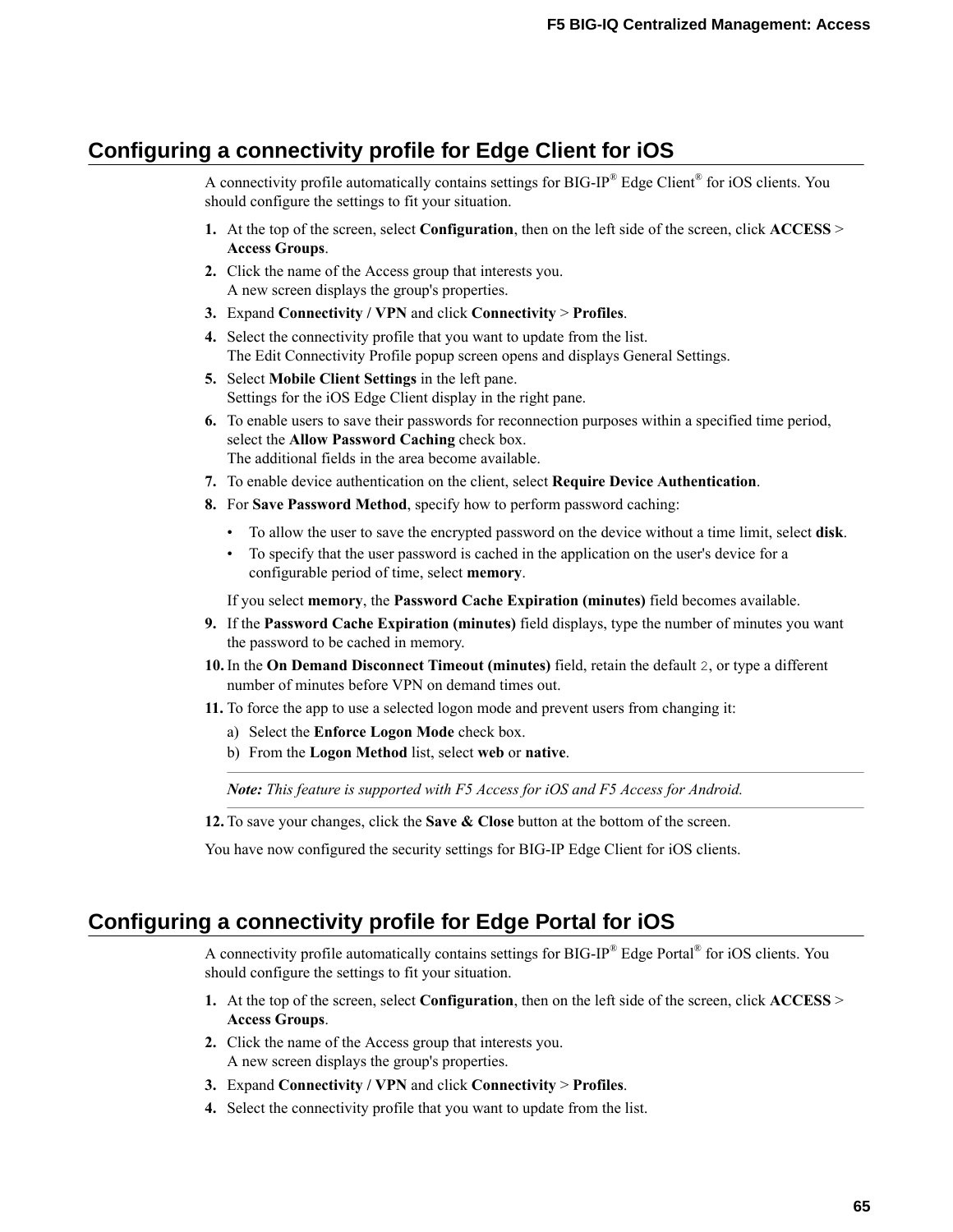The Edit Connectivity Profile popup screen opens and displays General Settings.

- **5.** Select **Mobile Client Settings** in the left pane. Settings for the iOS Edge Portal display in the right pane.
- **6.** To enable users to save their passwords for reconnection purposes within a specified time period, select the **Allow Password Caching** check box. The additional fields in the area become available.
- **7.** To enable users to save their passwords for reconnection purposes within a specified time period, select the **Allow Password Caching** check box. The additional fields in the area become available.
- **8.** For **Save Password Method**, specify how to perform password caching:
	- To allow the user to save the encrypted password on the device without a time limit, select **disk**.
	- To specify that the user password is cached in the application on the user's device for a configurable period of time, select **memory**.

If you select **memory**, the **Password Cache Expiration (minutes)** field becomes available.

- **9.** If the **Password Cache Expiration (minutes)** field displays, type the number of minutes you want the password to be cached in memory.
- **10.**Specify security by keeping **Enforce PIN Lock** set to **Yes**.

Edge Portal supports PIN locking, but does not support pattern locking.

- **11.** For **Maximum Grace Period (minutes)**, retain the default 2, or type a different number of minutes.
- **12.** To force the app to use a selected logon mode and prevent users from changing it:
	- a) Select the **Enforce Logon Mode** check box.
	- b) From the **Logon Method** list, select **web** or **native**.

*Note: Support for this feature will be announced in release notes for the individual Edge Apps (BIG-IP Edge Client for iOS, Edge Client for Android, Edge Portal for iOS, and Edge Portal for Android). Check the release notes for the Edge Apps to determine whether it is supported.*

**13.** To save your changes, click the **Save & Close** button at the bottom of the screen.

### **Configuring a connectivity profile for F5 Access for Chrome OS**

A connectivity profile automatically contains default settings for F5<sup>®</sup> Access for Chrome OS. You should configure the connectivity profile settings to fit your situation.

- **1.** At the top of the screen, select **Configuration**, then on the left side of the screen, click **ACCESS** > **Access Groups**.
- **2.** Click the name of the Access group that interests you. A new screen displays the group's properties.
- **3.** Expand **Connectivity / VPN** and click **Connectivity** > **Profiles**.
- **4.** Select the connectivity profile that you want to update from the list. The Edit Connectivity Profile popup screen opens and displays General Settings.
- **5.** Select **Mobile Client Settings** in the left pane. Settings for F5 Access for Chrome OS display in the right pane.
- **6.** To enable users to save their passwords for reconnection purposes within a specified time period, select the **Allow Password Caching** check box. The additional fields in the area become available.
- **7.** For **Save Password Method**, specify how to perform password caching:
	- To allow the user to save the encrypted password on the device without a time limit, select **disk**.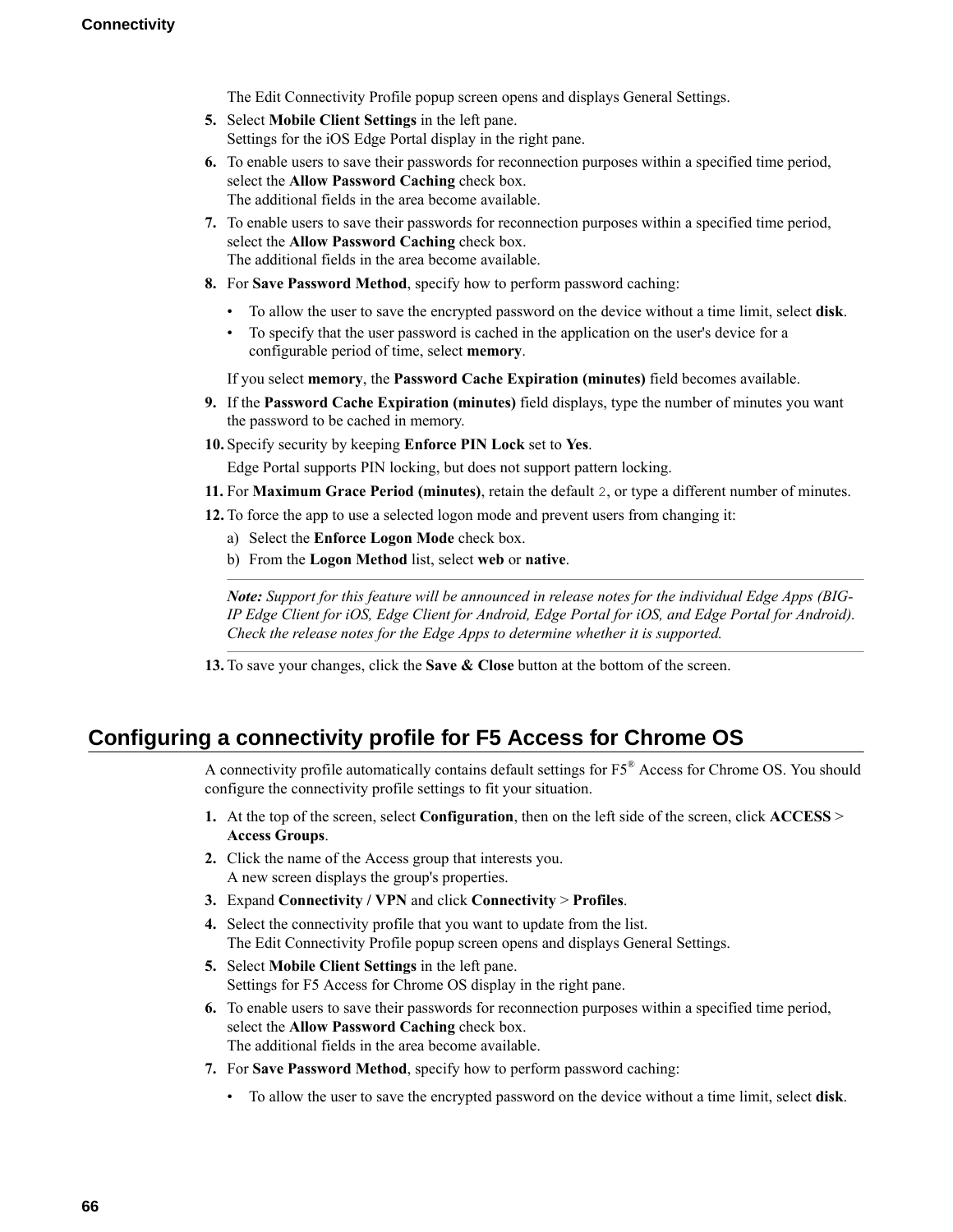• To specify that the user password is cached in the application on the user's device for a configurable period of time, select **memory**.

If you select **memory**, the **Password Cache Expiration (minutes)** field becomes available.

- **8.** If the **Password Cache Expiration (minutes)** field displays, type the number of minutes you want the password to be cached in memory.
- **9.** To force the app to use a selected logon mode and prevent users from changing it:
	- a) Select the **Enforce Logon Mode** check box.
	- b) From the **Logon Method** list, select **web** or **native**.

*Note: Support for this feature will be announced in release notes for the individual Mobile and App Store apps (BIG-IP® Edge Client® for iOS, Edge Client for Android, F5 Access for Chrome OS, Edge Portal for iOS, and Edge Portal for Android). Check the release notes for the Apps to determine whether it is supported.*

**10.** To save your changes, click the **Save & Close** button at the bottom of the screen.

You have now configured the security settings for F5 Access for Chrome OS.

## **Configuring a connectivity profile for F5 Access for Mac OS**

A connectivity profile automatically contains default settings for F5® Access for Mac OS. You should configure the connectivity profile settings to fit your situation.

- **1.** At the top of the screen, select **Configuration**, then on the left side of the screen, click **ACCESS** > **Access Groups**.
- **2.** Click the name of the Access group that interests you. A new screen displays the group's properties.
- **3.** Expand **Connectivity / VPN** and click **Connectivity** > **Profiles**.
- **4.** Select the connectivity profile that you want to update from the list. The Edit Connectivity Profile popup screen opens and displays General Settings.
- **5.** Select **Mobile Client Settings** in the left pane. Settings for F5 Access for Mac OS display in the right pane.
- **6.** To enable users to save their passwords for reconnection purposes within a specified time period, select the **Allow Password Caching** check box. The additional fields in the area become available.
- **7.** For **Save Password Method**, specify how to perform password caching:
	- To allow the user to save the encrypted password on the device without a time limit, select **disk**.
	- To specify that the user password is cached in the application on the user's device for a configurable period of time, select **memory**.

If you select **memory**, the **Password Cache Expiration (minutes)** field becomes available.

- **8.** If the **Password Cache Expiration (minutes)** field displays, type the number of minutes you want the password to be cached in memory.
- **9.** To force the app to use a selected logon mode and prevent users from changing it:
	- a) Select the **Enforce Logon Mode** check box.
	- b) From the **Logon Method** list, select **web** or **native**.

*Note: Support for this feature will be announced in release notes for the individual Mobile and App Store apps (BIG-IP® Edge Client® for iOS, Edge Client for Android, F5 Access for Chrome OS, Edge Portal for iOS, and Edge Portal for Android). Check the release notes for the Apps to determine whether it is supported.*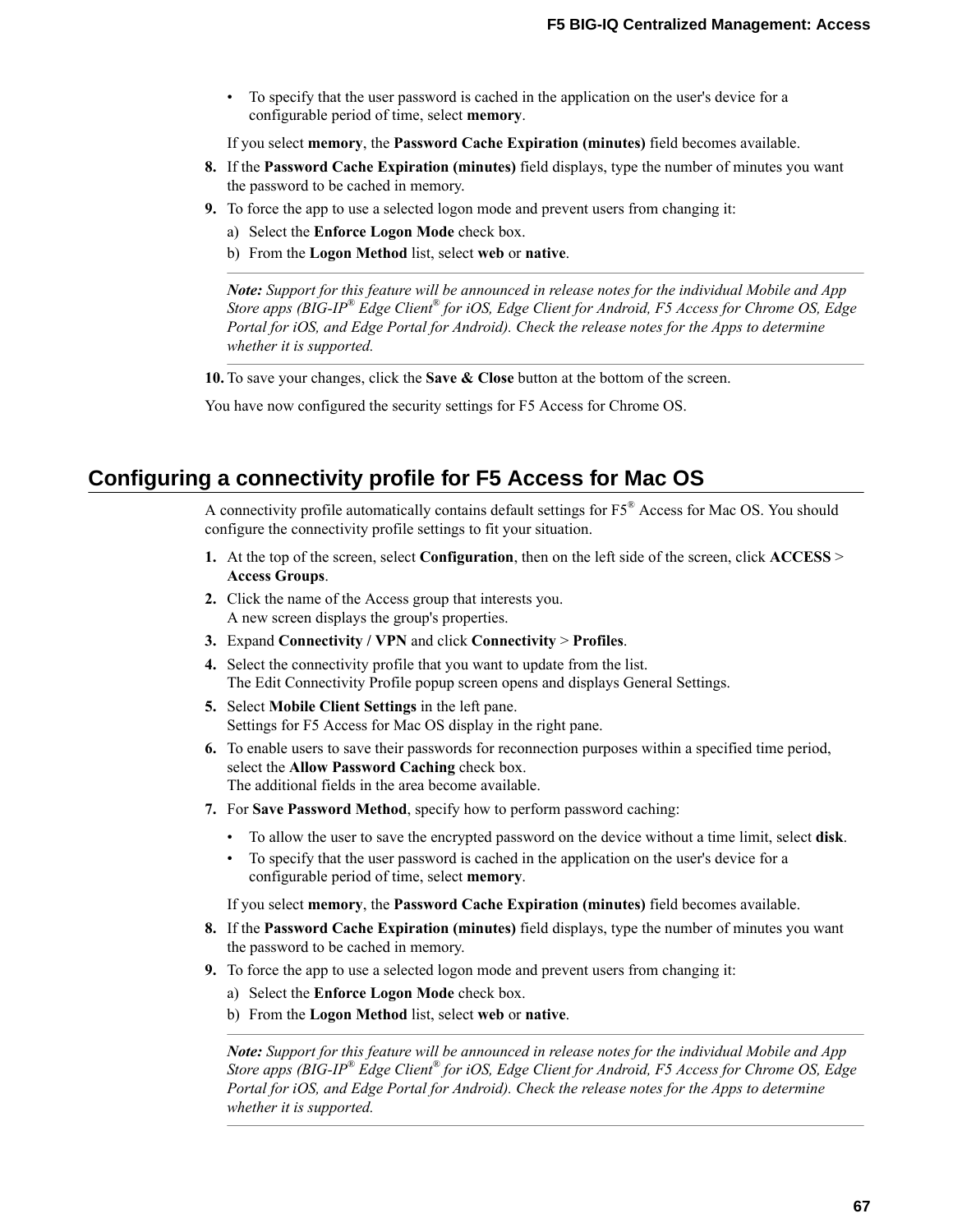**10.** To save your changes, click the **Save & Close** button at the bottom of the screen.

## **Configuring a connectivity profile for Edge Client for Windows**

A connectivity profile automatically contains settings for BIG-IP® Edge Client® for Windows clients. You should configure the settings to fit your situation.

- **1.** At the top of the screen, select **Configuration**, then on the left side of the screen, click **ACCESS** > **Access Groups**.
- **2.** Click the name of the Access group that interests you. A new screen displays the group's properties.
- **3.** Expand **Connectivity / VPN** and click **Connectivity** > **Profiles**.
- **4.** Select the connectivity profile that you want to update from the list. The Edit Connectivity Profile popup screen opens and displays General Settings.
- **5.** Select **Win/Mac Edge Settings** in the left pane. Settings for the Windows Edge Client display in the right pane.
- **6.** Set Edge Client action settings:
	- a) Retain the default (selected) or clear the **Save Servers Upon Exit** check box.

Specifies whether Edge Client maintains a list of recently used user-entered APM® servers. Edge Client always lists the servers that are defined in the connectivity profile, and sorts them by most recent access, whether this option is selected or not.

b) To enable the client to try to use the Windows logon session for an APM session also, select the **Reuse Windows Logon Session** check box.

This is cleared by default.

c) To enable the client to try to use the credentials that they typed for Windows logon in an APM session also, select the **Reuse Windows Logon Credentials** check box.

This is cleared by default.

*Note: To support this option, you must also include the User Logon Credentials Access Service in the Windows client package for this connectivity profile and you must ensure that the access policy includes an uncustomized Logon Page action.*

- **7.** To support automatic reconnection without the need to provide credentials again, allow password caching.
	- a) Select the **Allow Password Caching** check box.

This check box is cleared by default.

The remaining settings on the screen become available.

b) To require device authentication to unlock the saved password, select **Require Device Authentication.**

This option links the option to use a saved password to a device authentication method. Supported device authentication methods include PIN, passphrase, and biometric (fingerprint) authentication on iOS and Android. Android devices also support pattern unlocking.

c) From the **Save Password Method** list, select **disk** or **memory**.

If you select **disk**, Edge Client caches the user's password (in encrypted form) securely on the disk where it is persisted even after the system is restarted or Edge Client is restarted.

If you select **memory**, Edge Client caches the user's password within the BIG-IP Edge Client application for automatic reconnection purposes.

If you select **memory**, the **Password Cache Expiration (minutes)** field displays with a default value of 240.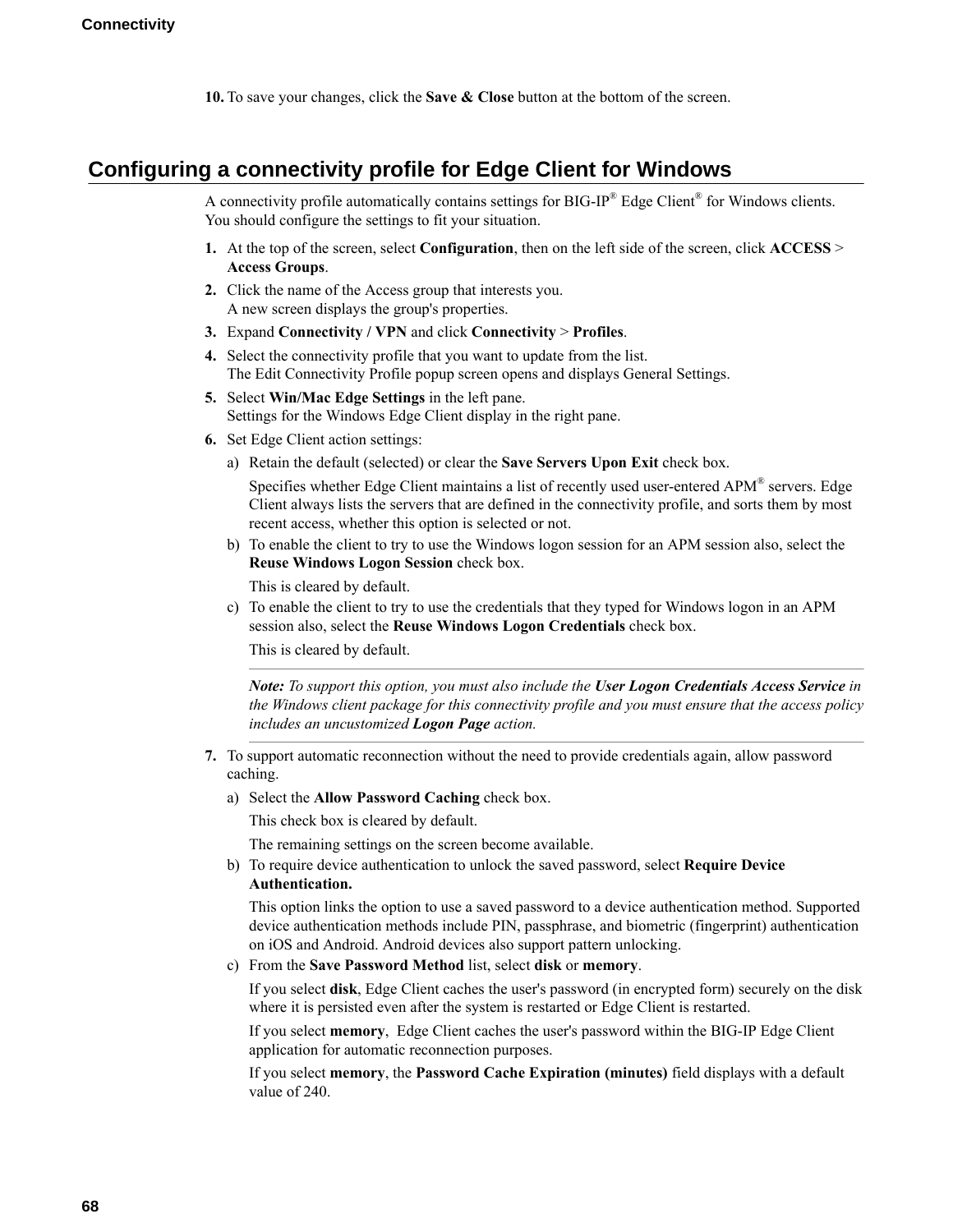- d) If the **Password Cache Expiration (minutes)** field displays, retain the default value or type the number of minutes to save the password in memory.
- **8.** To enable automatic download and update of client packages, from the **Component Update** list, select **yes** (default).

If you select **yes**, APM® updates Edge Client software automatically on the client system when newer versions are available. This option applies to updates for theses components only: BIG-IP Edge Client, component installer service, DNS relay proxy service, and user logon credentials access service.

**9.** Specify DNS suffixes that are considered to be in the local network.

Providing a list of DNS suffixes for the download package enables Edge Client to support the autoconnect option. With **Auto-Connect** selected, Edge Client uses the DNS suffixes to automatically connect when a client is not on the local network (not on the list) and automatically disconnect when the client is on the local network.

- a) From the left pane of the popup screen, select **Location DNS List**. Location DNS list information is displayed in the right pane.
- b) Click **Add**.

An update row becomes available.

c) Type a name and click **Update**.

Type a DNS suffix that conforms to the rules specified for the local network.

The new row displays at the top of the table.

d) Continue to add DNS names and when you are done, click **OK**.

**10.** To save your changes, click the **Save & Close** button at the bottom of the screen.

You have now configured the security settings for BIG-IP Edge Client for Windows clients.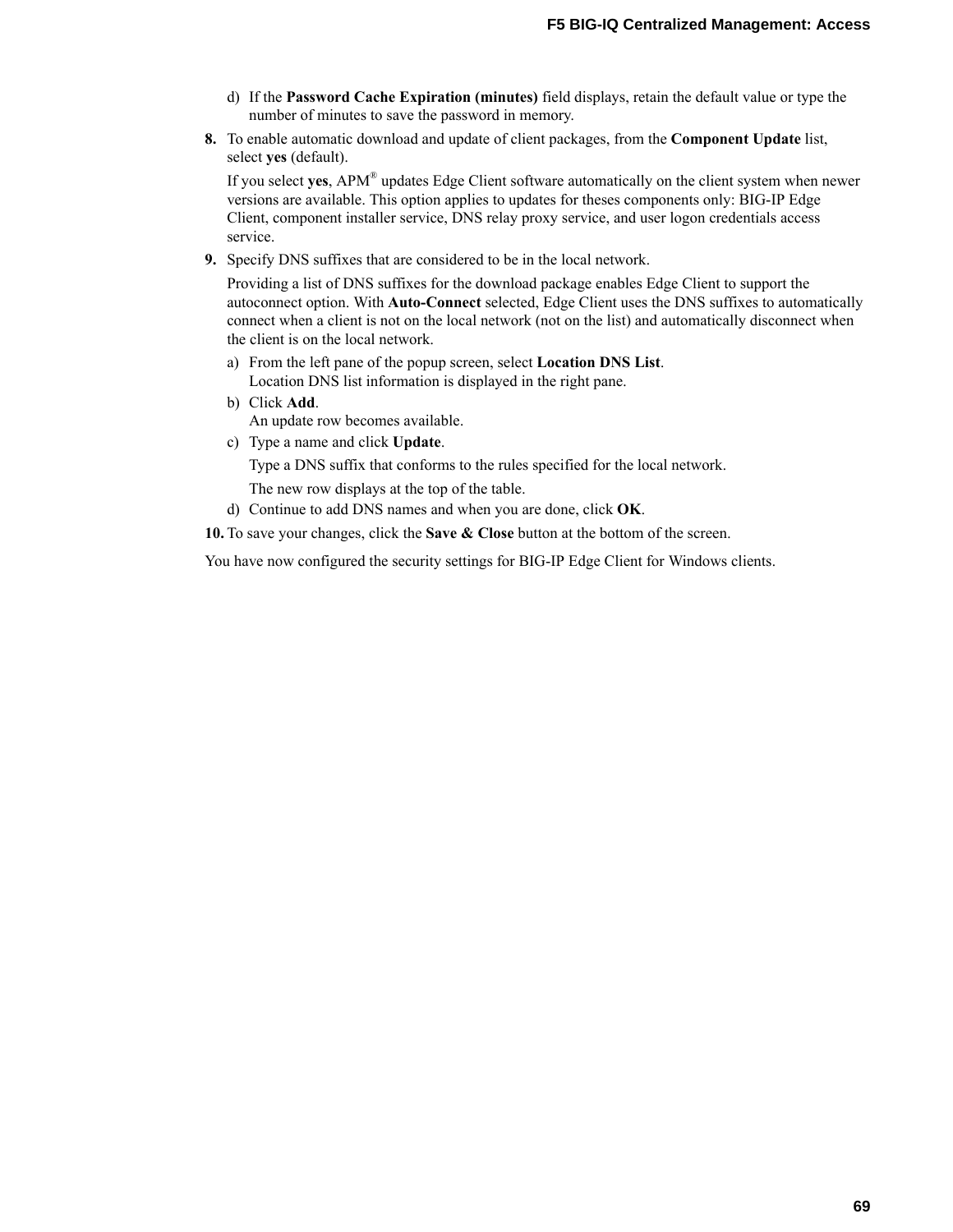**Connectivity**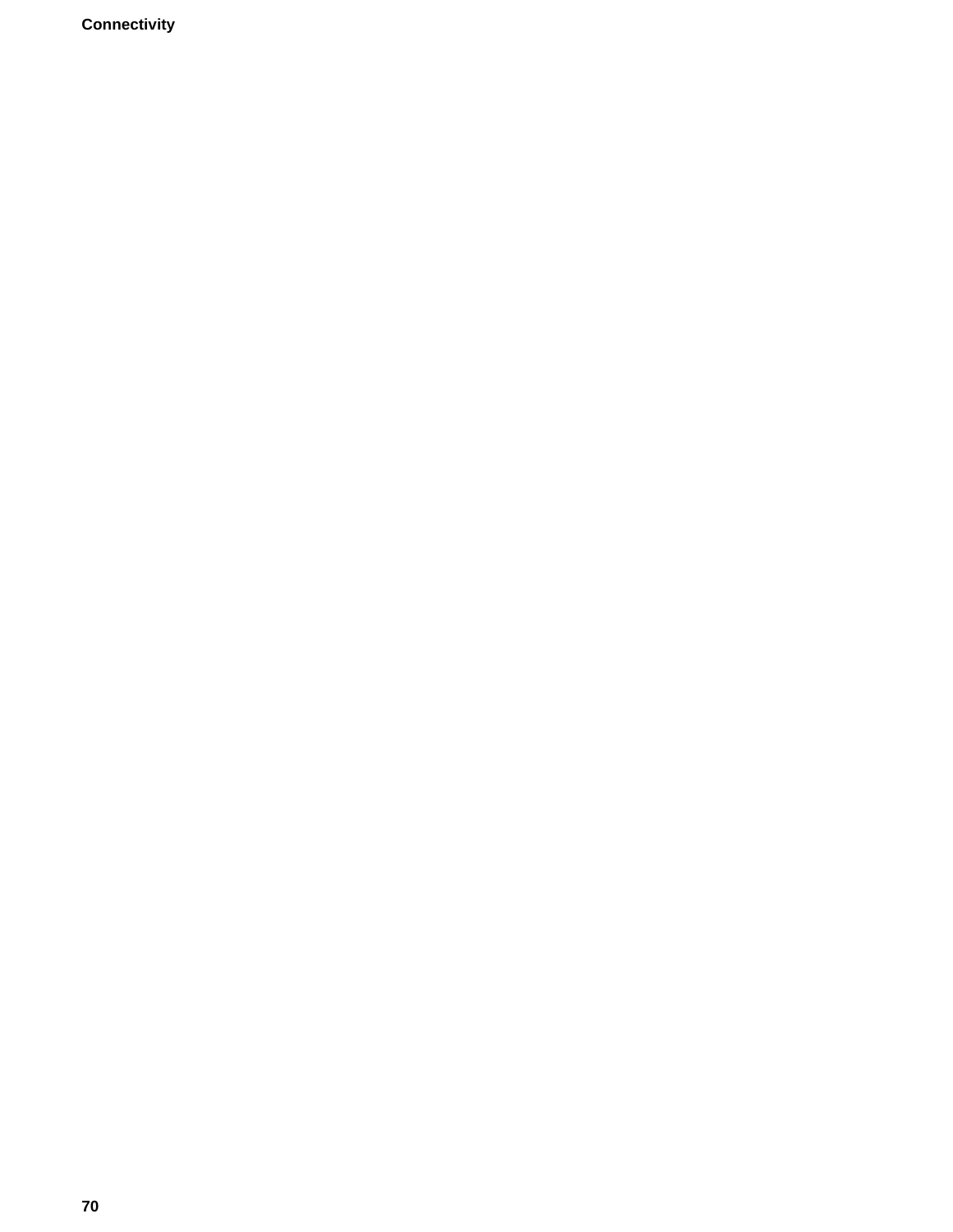## **Configuring Lease Pools**

#### **What is a lease pool?**

A *lease pool* specifies a group of IPv4 or IPv6 IP addresses as a single object. You can use a lease pool to associate that group of IP addresses with a network access resource. When you assign a lease pool to a network access resource, network access clients are automatically assigned unallocated IP addresses from the pool during the network access session.

*Important: Network access with IPv6 alone is not supported. An IPv6 tunnel requires a simultaneous IPv4 tunnel, which is automatically established when you assign IPv4 and IPv6 lease pools, and set the version to IPv4&IPv6.*

#### **Create an IPv4 lease pool**

Create a lease pool to provide internal network addresses for network access tunnel users.

- **1.** Log in to the BIG-IQ system with your user name and password.
- **2.** At the top of the screen, select **Configuration**, then on the left side of the screen, click **ACCESS** > **Access Groups**.
- **3.** Click the name of the Access group that interests you. A new screen displays the group's properties.
- **4.** Expand **Connectivity / VPN** and click **Network Access** > **IPV4 Lease Pools**.
- **5.** Click the **Create** button.
- **6.** In the **Name** field, type a name for the resource.
- **7.** Add IPv4 addresses to the lease pool.
	- To add a single IP address, in the Member List area, select **IP Address** for the type. In the **IP Address** field, type the IP address.
	- To add a range of IP addresses, in the Member List area, select **IP Address Range** for the type. In the **Start IP Address** field, type the first IP address, and in the **End IP Address** field, type the last IP address.
- **8.** To save your changes, click the **Save & Close** button at the bottom of the screen.

A lease pool is created with the IP address or IP address range you specified.

To delete an IP address or IP address range, select the IP address or IP address range in the member list, and click the **Delete** button.

#### **Create an IPv6 lease pool**

Create a lease pool to provide internal network addresses for network access tunnel users.

- **1.** Log in to the BIG-IQ system with your user name and password.
- **2.** At the top of the screen, select **Configuration**, then on the left side of the screen, click **ACCESS** > **Access Groups**.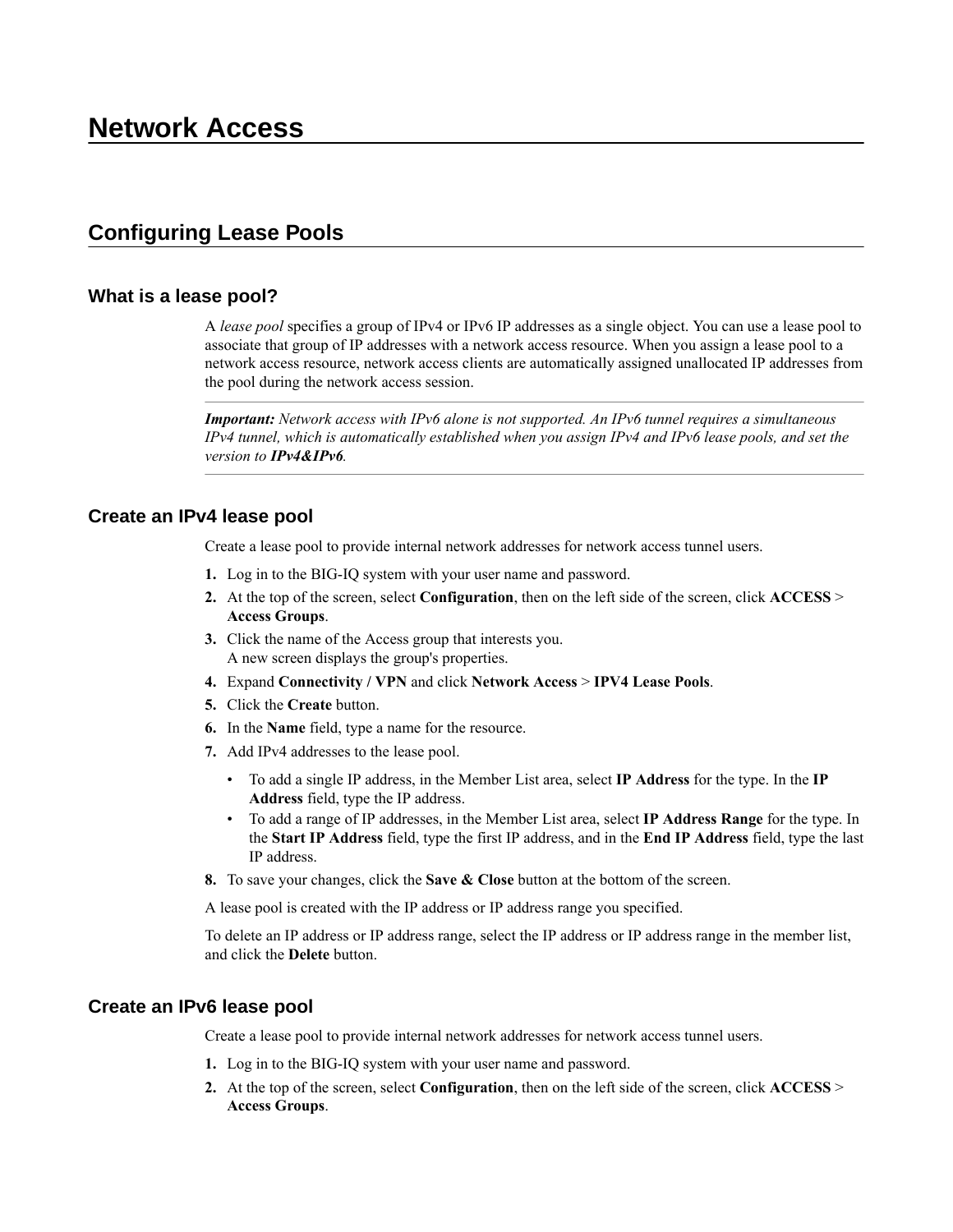- **3.** Click the name of the Access group that interests you. A new screen displays the group's properties.
- **4.** Expand **Connectivity / VPN** and click **Network Access** > **IPV6 Lease Pools**.
- **5.** Click the **Create** button.
- **6.** In the **Name** field, type a name for the resource.
- **7.** Add IPv4 addresses to the lease pool.
	- To add a single IP address, in the Member List area, select **IP Address** for the type. In the **IP Address** field, type the IP address.
	- To add a range of IP addresses, in the Member List area, select **IP Address Range** for the type. In the **Start IP Address** field, type the first IP address, and in the **End IP Address** field, type the last IP address.
- **8.** To save your changes, click the **Save & Close** button at the bottom of the screen.

A lease pool is created with the IP address or IP address range you specified.

To delete an IP address or IP address range, select the IP address or IP address range in the member list, and click the **Delete** button.

### **About Windows client traffic shaping**

Used together, client traffic classifiers and client rate classes provide client-side traffic shaping features on Windows® network access client connections. You configure a *client traffic classifier*, which defines source and destination IP addresses or networks, and can also specify a protocol. The client traffic classifier is then associated with a *client rate class*, which defines base and peak rates for traffic to which it applies, and other traffic shaping features. A client traffic classifier is assigned in a network access resource.

*Important: Client traffic classifiers support IPv4 addresses only.*

#### **Configuring client traffic shaping**

Client rate shaping allows you to shape client-side traffic from Windows® client systems, based on traffic parameters.

- **1.** Create a client rate class.
- **2.** Create a client traffic classifier.

When you create the client traffic classifier, you select the previously created client rate class.

Together, the client rate class and client traffic classifier work to provide client-side traffic control to Windows clients to which the traffic control is applied.

Select the client traffic classifier in the **Network Settings** configuration of a network access resource. The client traffic classifier is then applied to Windows clients, for client-side traffic on the VPN tunnels defined by that network access resource.

#### **Creating a client traffic classifier**

You must create at least one client rate class before you create a client traffic classifier. You select client rate classes to define rules in the client traffic classifier.

Create a client traffic classifier to define traffic control rules for the virtual and physical network interfaces on a network access tunnel.

**1.** Log in to the BIG-IQ system with your user name and password.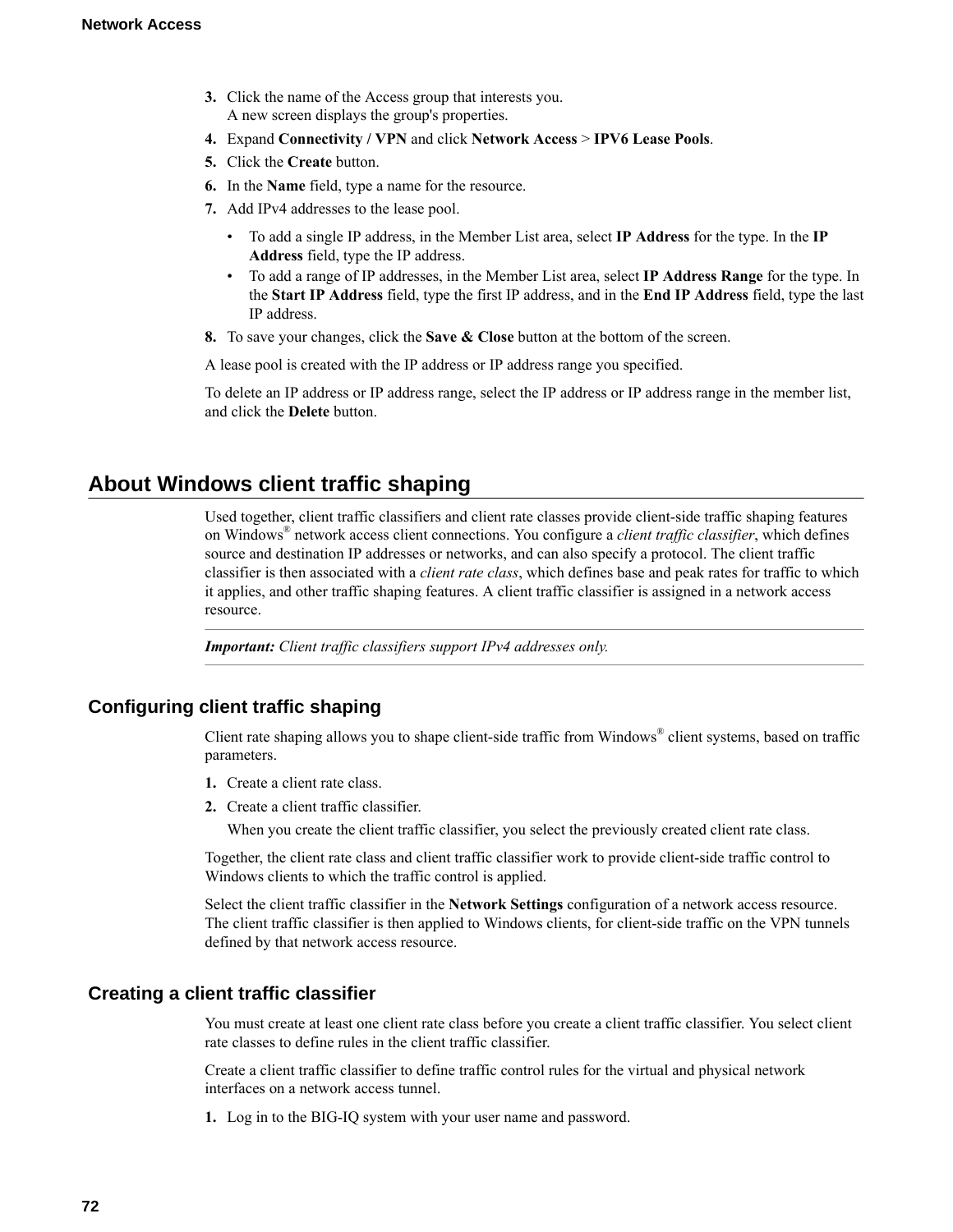- **2.** At the top of the screen, select **Configuration**, then on the left side of the screen, click **ACCESS** > **Access Groups**.
- **3.** Click the name of the Access group that interests you. A new screen displays the group's properties.
- **4.** Expand **Connectivity / VPN** and click **Network Access** > **Client Traffic Classifiers**.
- **5.** Click **Create**. The New Client Traffic Classifier screen opens.
- **6.** In the **Name** box, type a name for the client traffic classifier, and click **Save & Close**. The Client Traffic Classifiers list screen opens.
- **7.** Click the name of the client traffic classifier you just created.
- **8.** Add rules for the appropriate interface.

| <b>Rule type</b>                                                                 | <b>Description</b>                                                         |
|----------------------------------------------------------------------------------|----------------------------------------------------------------------------|
| <b>Rules for Virtual Network</b>                                                 | Add a rule to this section to apply the traffic shaping control only to    |
| <b>Access Interface</b>                                                          | traffic on the virtual network access interface.                           |
| <b>Rules for Local Physical</b>                                                  | Add a rule to this section to apply the traffic shaping control only to    |
| <b>Interfaces</b>                                                                | traffic on the client computer's local physical interfaces.                |
| <b>Rules for Virtual Network</b>                                                 | Add a rule to this section to apply the traffic shaping control to traffic |
| <b>Access and Local Physical</b>                                                 | on both the virtual Network Access interface and the client's local        |
| <b>Interfaces</b>                                                                | physical interfaces.                                                       |
| To save your abanges, glight the Rays & Class button at the bottom of the sergen |                                                                            |

**9.** To save your changes, click the **Save & Close** button at the bottom of the screen.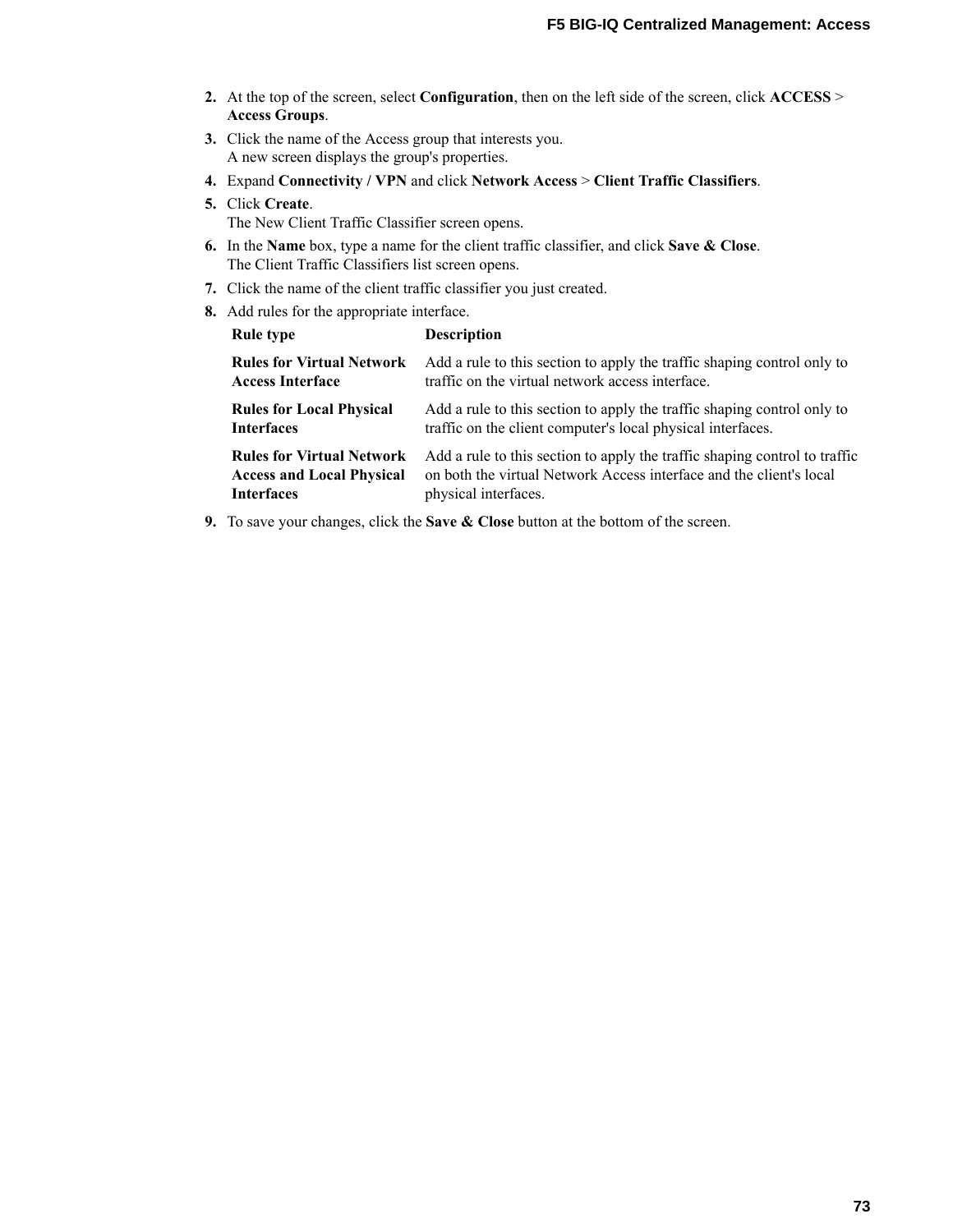**Network Access**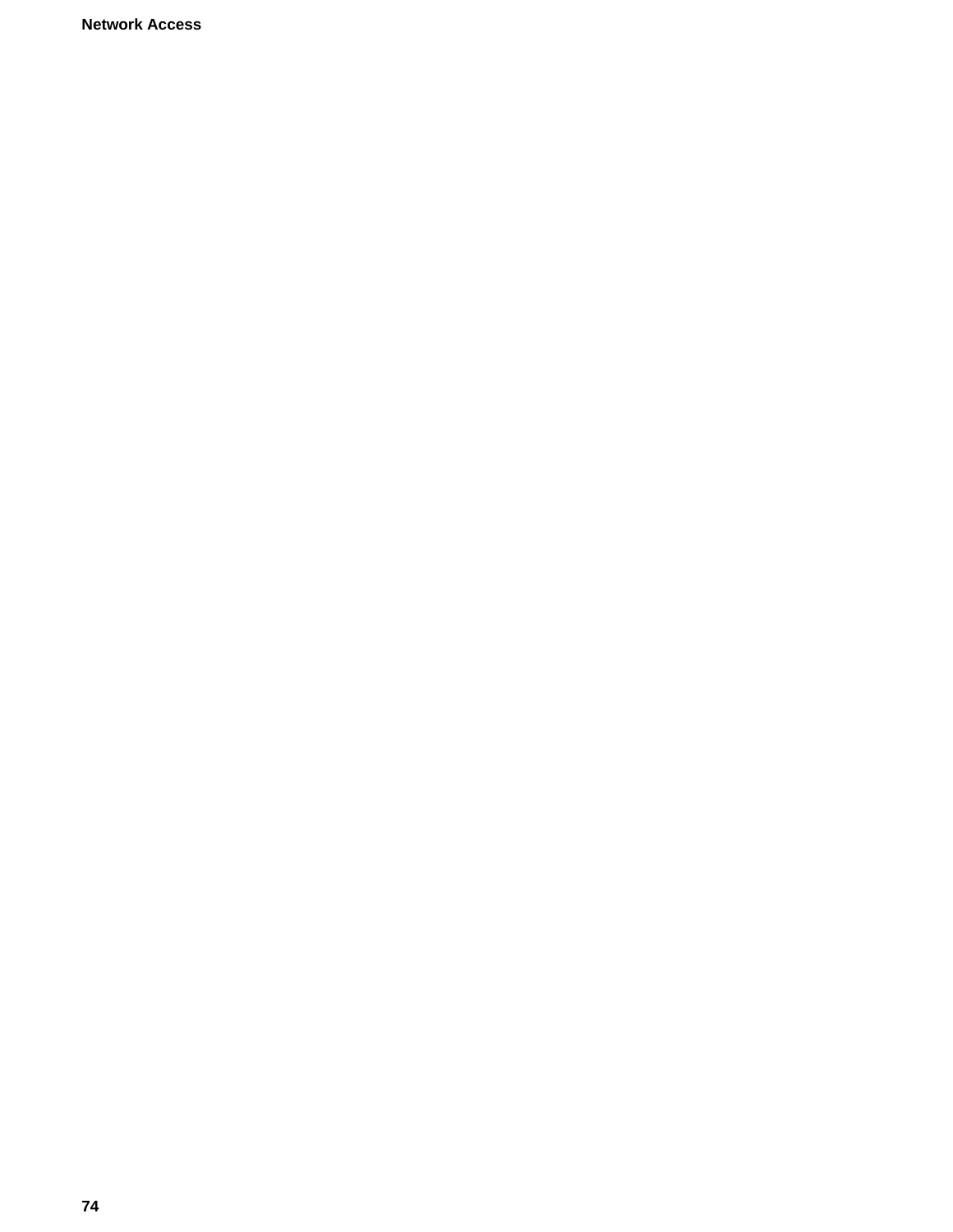### **What are app tunnels?**

An *app tunnel* (application tunnel) provides secure, application-level TCP/IP connections from the client to the network. App tunnels are particularly useful for users with limited privileges who attempt to access particular web applications, as app tunnels do not require that the user has administrative privileges to install.

Additionally, optimization is available for app tunnels. With compression settings for app tunnels, you can specify the available compression codecs for client-to-server connections. The server compares the available compression types configured with the available compression types on the server, and chooses the most effective mutual compression setting. You configure compression for the server in the connectivity profile.

*Note: Because app tunnels do not require administrative rights, some features of Network Access and Optimized Application tunnels are not available with app tunnels. For example, the application tunnel cannot easily resolve domain names in applications without a client-side DNS redirector, or modification of the system hosts file.*

*Important: For tunnels that access backend servers by using DNS resolution, use Optimized Application Tunnels in the Network Access menus instead. Optimized Applications require administrative rights on the local system.*

### **Configuring an app tunnel object**

When you create an app tunnel object, that object becomes a simple container that holds app tunnel resources. Once you specify those resources from within the app tunnel resource, you can then assign the resource to an access policy.

- **1.** Log in to the BIG-IQ system with your user name and password.
- **2.** At the top of the screen, select **Configuration**, then on the left side of the screen, click **ACCESS** > **Access Groups**.
- **3.** Click the name of the Access group that interests you. A new screen displays the group's properties.
- **4.** Expand **Connectivity / VPN** and click **App Tunnels**.
- **5.** Click **Create**. The New App Tunnel screen opens.
- **6.** Type a name and description for your app tunnel.
- **7.** Although an ACL is automatically created for your application object, you can choose to determine the order of your ACL as it appears in the ACL list. Use the **ACL Order** list to select the placement you want.
- **8.** Under Default Customization Settings, type a **Caption** for the app tunnel.

This caption identifies the app tunnel and enables it to appear on a full webtop.

**9.** To save your changes, click the **Save & Close** button at the bottom of the screen.

You have just created an app tunnel object.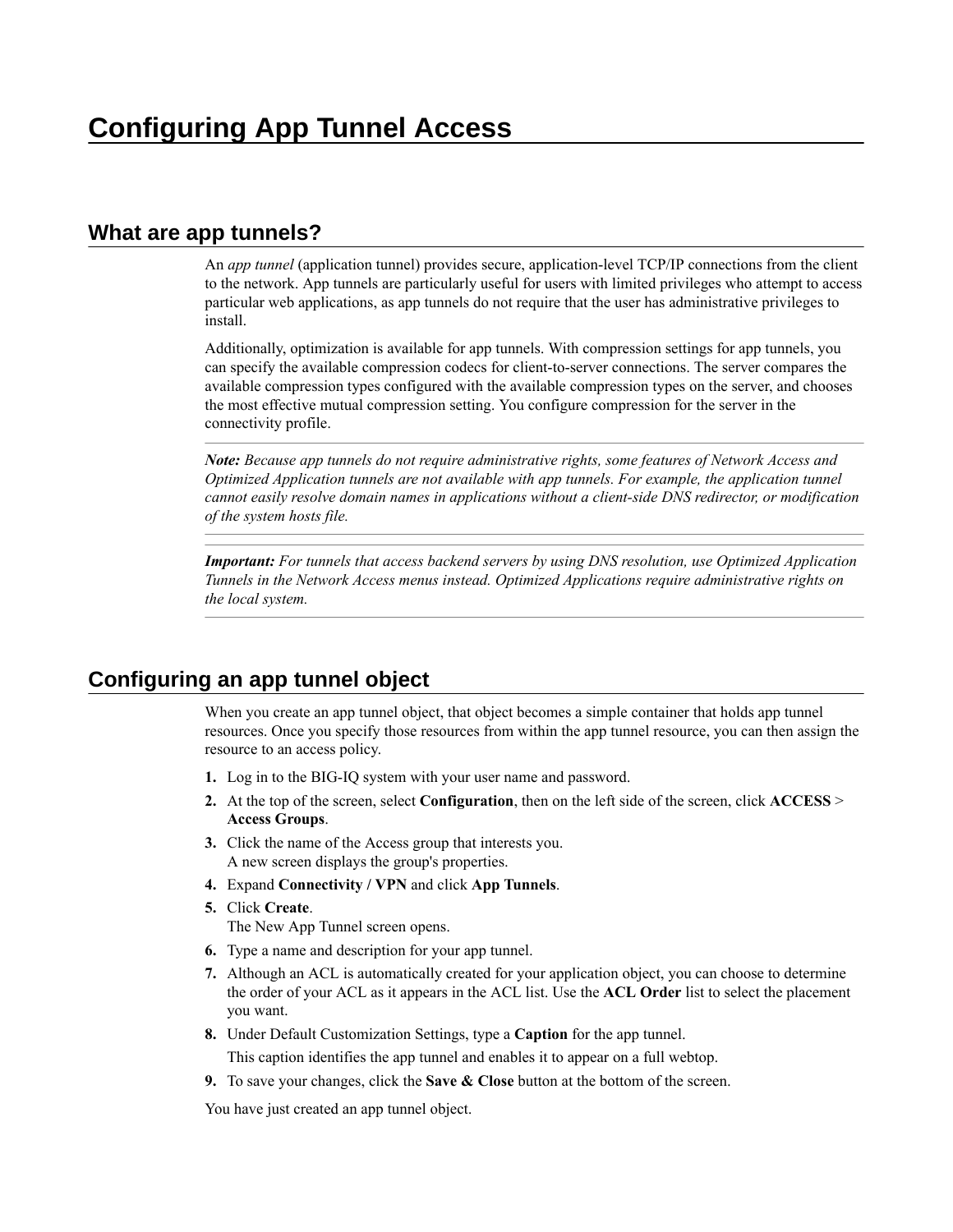#### **Resource Item properties**

The application resource item specifies how to create a particular tunnel. The application field serves as a hint to the BIG-IQ system for special handling of specific protocols. Compression settings specify which compression codecs the tunnels can use, while the Launch Applications section allows you to define an application that will run after you establish the resource tunnel.

- **1.** Log in to the BIG-IQ system with your user name and password.
- **2.** At the top of the screen, select **Configuration**, then on the left side of the screen, click **ACCESS** > **Access Groups**.
- **3.** Click the name of the Access group that interests you. A new screen displays the group's properties.
- **4.** Expand **Connectivity / VPN** and click **App Tunnels**.
- **5.** From the App Tunnels list, select an existing app tunnel.
- **6.** On the left side of the new screen, select **Resource Items**.
- **7.** Click **Add**.

The New Resource Item screen opens.

- **8.** In the **Description** field, type a description of the application access resource.
- **9.** For the **Destination** setting, specify whether the application destination **Type** is a host or an IP address.

You cannot use the fully qualified domain name to connect to an application resource that is configured with an IP address destination type.

If you specify a hostname, make sure that it is DNS-resolvable. After the application tunnel is assigned to a full webtop in an access policy, the application tunnel does not appear on the full webtop if the hostname is not DNS-resolvable.

- **10.**Specify your port or port range for the application.
- **11.** From the **Application Protocol** list, select the application protocol.

| Option                                         | <b>Description</b>                                                              |
|------------------------------------------------|---------------------------------------------------------------------------------|
| <b>None</b>                                    | Specifies that the app tunnel resource uses neither RPC or FTP<br>protocols.    |
| <b>Microsoft RPC</b>                           | Specifies that the resource uses the Microsoft <sup>®</sup> RPC protocol.       |
| <b>Microsoft Exchange</b><br><b>RPC</b> Server | Specifies that the resource uses the Microsoft Exchange RPC Server<br>protocol. |
| <b>FTP</b>                                     | Specifies that the resource uses FTP protocol.                                  |

- **12.**From the **Log** list, select **Packet** to log activity to the packet log, or **None** to disable logging for the app tunnel.
- **13.**From the **Operating System** list, select the platform on which a Java-based resource runs.

The resource runs only on the platform that you select. This setting is applicable when Java Tunnel is enabled on the application tunnel.

- **14.**From the **Compression** list, select **Enabled** to display compression types and enable or disable them.
- **15.**From the **Deflate** list, select **Enabled** to enable Deflate compression. Deflate compression uses the least CPU resources, but compresses the least effectively.
- **16.**From the **LZO** list, select **Enabled** to enable LZO compression. LZO compression offers a balance between CPU resources and compression ratio, compressing more than deflate, but with less CPU resources than Bzip2.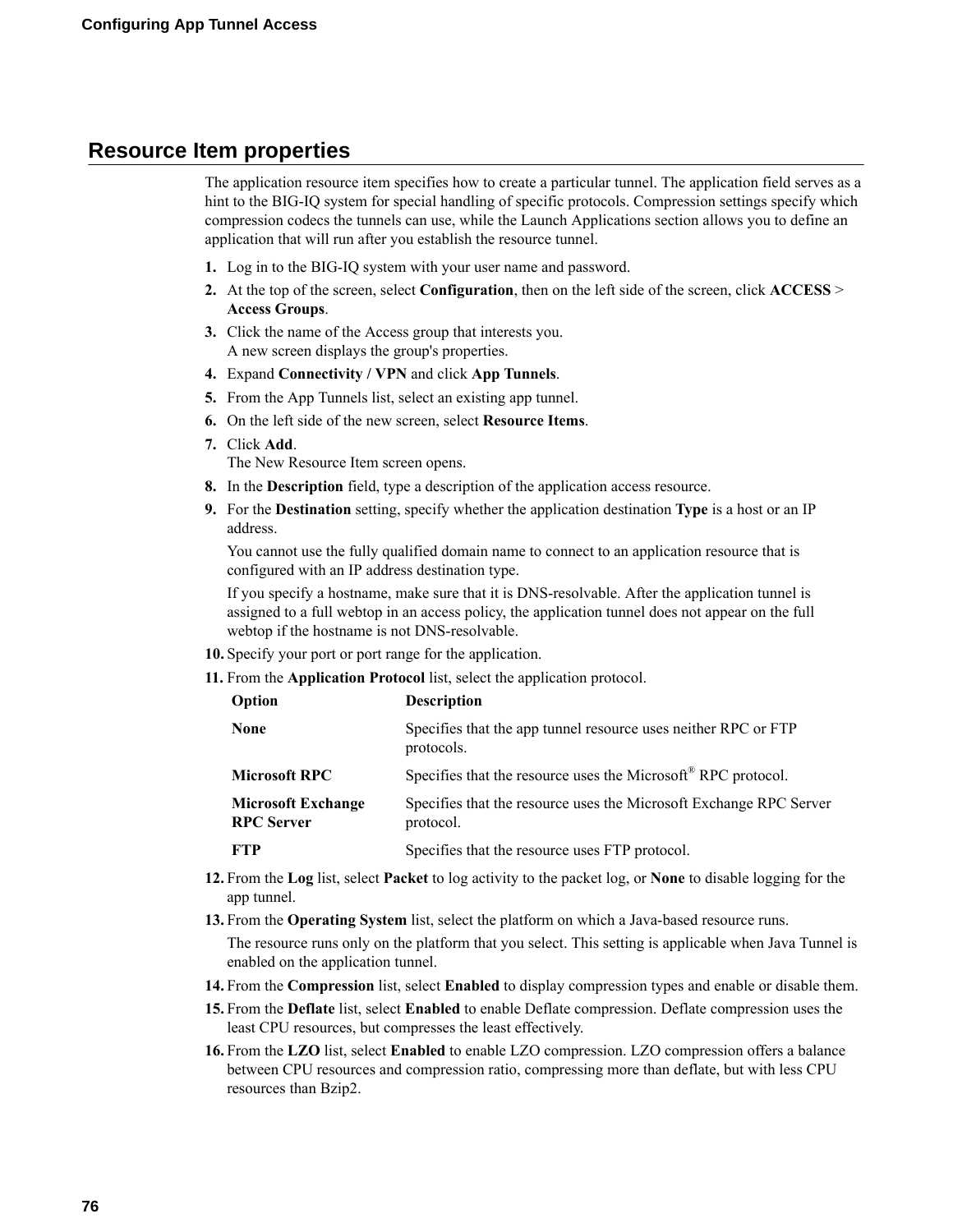- **17.**From the **Bzip2** list, select **Enabled** to enable Bzip2 compression. Bzip2 compression uses the most CPU resources, but compresses the most effectively.
- **18.**From the **Adaptive** list, select **Enabled** to enable adaptive compression. Adaptive compression automatically selects the compression type based on network and traffic characteristics.
- **19.**For the **Application Path** setting, optionally specify a path for an application to start after the application access tunnel is established.
- **20.**For the **Parameters** setting, specify any parameters associated with the application that starts with the **Application Path**. The parameters you can add are:
	- $\&$  host $\&$  This is substituted with the loopback host address, for example http:// $\&$ host $\frac{1}{2}$ / application/.
	- & port & The loopback port. Use this if the original local port has changed due to conflicts with other software.
- **21.** To save your changes, click the **Save & Close** button at the bottom of the screen.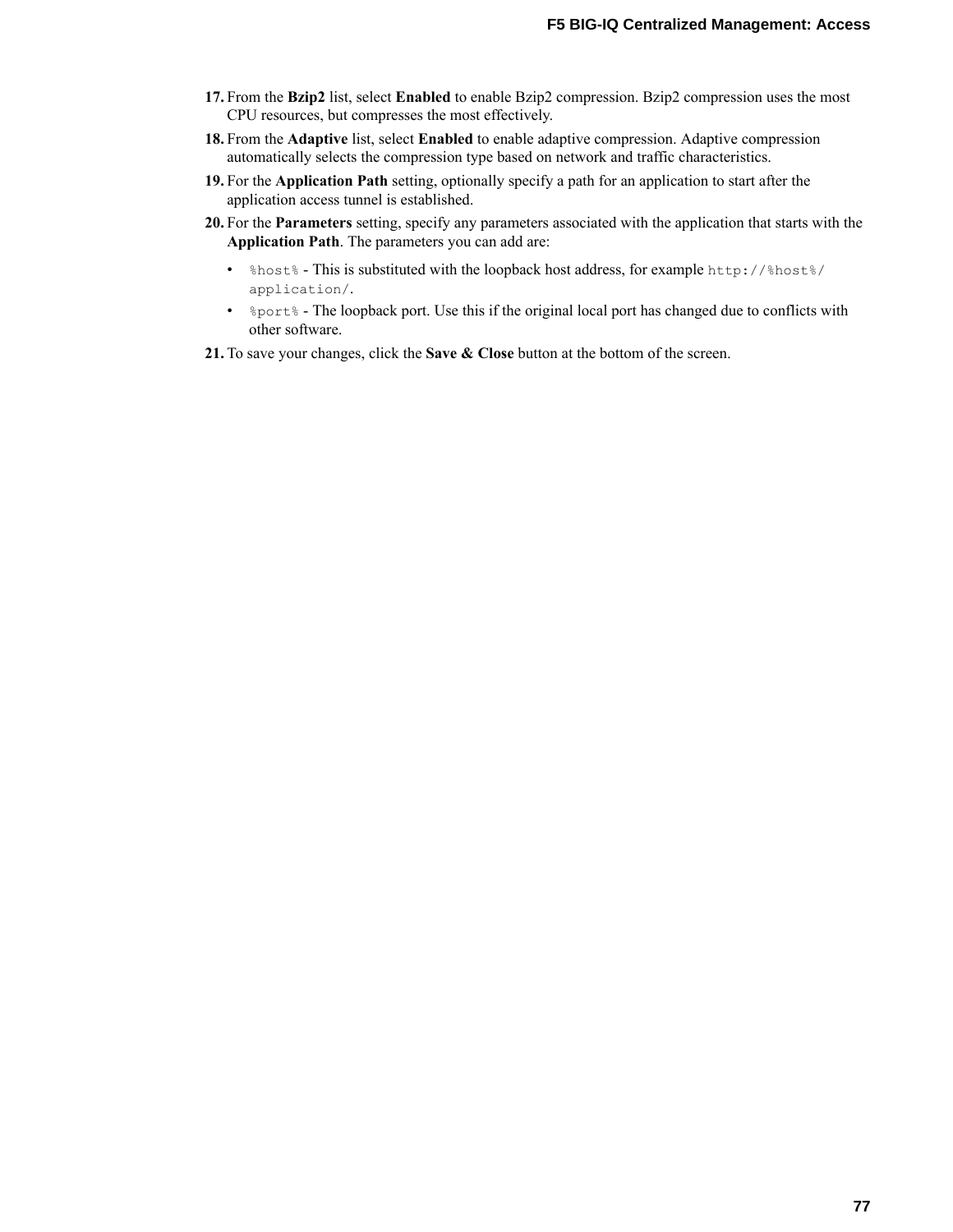**Configuring App Tunnel Access**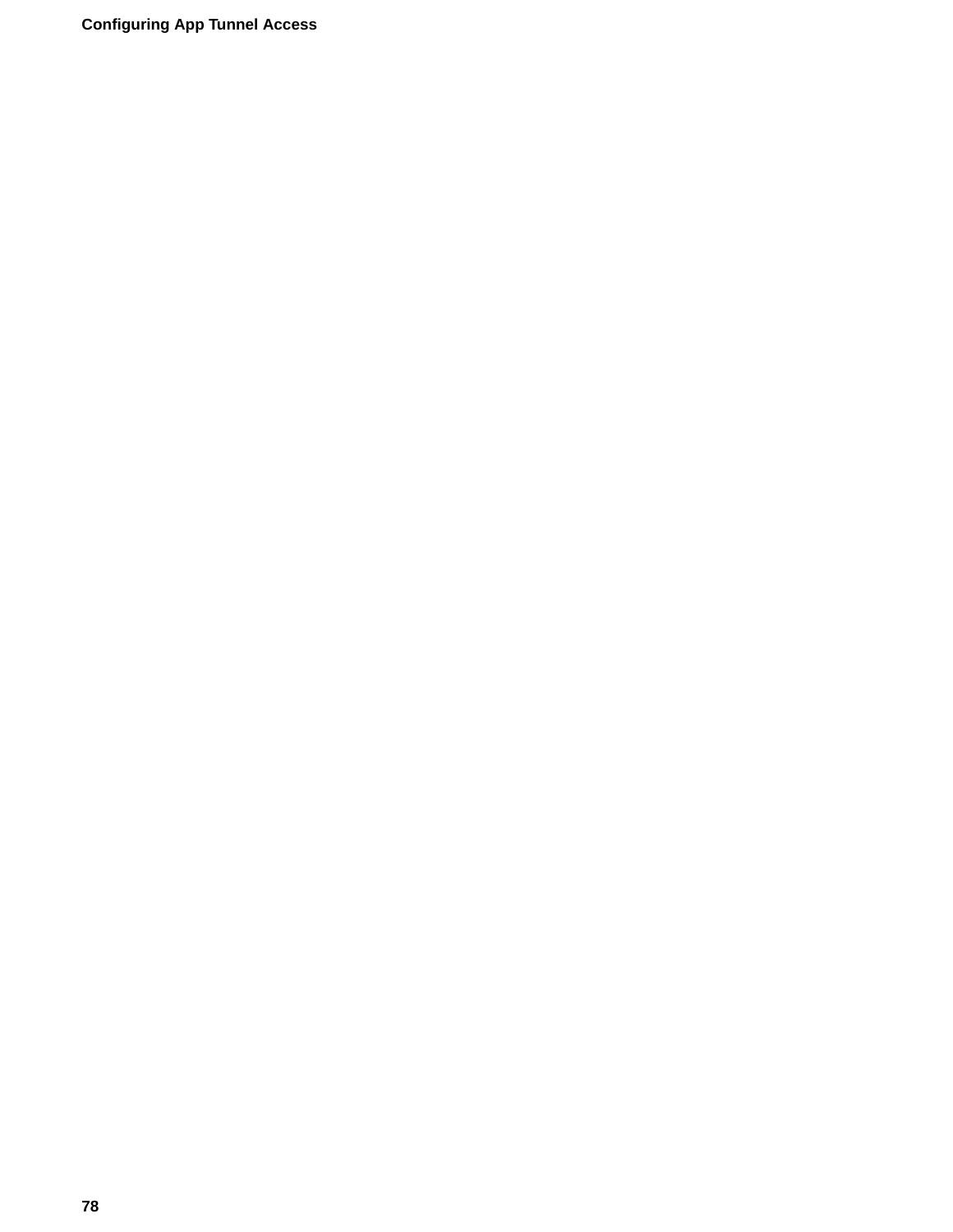# **What are remote desktops?**

Remote desktops allow users to access the following types of internal servers in virtual desktop sessions:

- Microsoft® Remote Desktop servers
- Citrix<sup>®</sup> servers
- VMware View Connection servers

You can configure remote desktops by name or by their internal IP addresses, and grant or deny users the ability to set up their own favorites.

# **Configuring a resource for remote desktops**

You can configure BIG-IQ so users can access internal servers in virtual desktop sessions. Refer to the online help for more information about the parameters you can configure for remote desktops.

- **1.** Log in to the BIG-IQ system with your user name and password.
- **2.** At the top of the screen, select **Configuration**, then on the left side of the screen, click **ACCESS** > **Access Groups**.
- **3.** Click the name of the Access group that interests you. A new screen displays the group's properties.
- **4.** Expand **Connectivity / VPN** and click **VDI / RDP** > **Remote Desktops**.
- **5.** Click **Create**. The New Remote Desktops List screen opens.
- **6.** In the **Name** field, type a name for this desktop resource.
- **7.** From the **Type** list, select **Citrix**, **RDP**, or **VMware View**.
- **8.** For **Destination**, select a destination **Type** (**Host Name**, **IP Address**, or **Pool**) then specify destination servers for Citrix, Microsoft RDP, or VMware View:
	- **Host Name** Type the host name and, in the **Port** field, type a port number.

*Note: For Citrix and VMware View, the standard port is 80 and for Microsoft RDP, the standard port is 3389.*

- **IP Address** Type the IP address and, in the **Port** field, type a port number.
- **Pool** Select, or create and then select, a pool of Citrix XML Brokers or View Connection servers.
- **9.** To provide SSL capabilities between the BIG-IP system and the Citrix or the VMware View destination servers, for **Server Side SSL** select **Enable**.
- **10.**From the **ACL Order** list, select **Last**, **After**, or **Specify**.

This specifies where to add the ACL. Selecting **After** or **Specify** displays an additional list to select from.

- **11.** To enable the system to log packets sent from any of the destination servers, from the **Log** list, select **Packet**.
- **12.** To enable the first application from Citrix to run automatically, select the **Auto Launch** check box.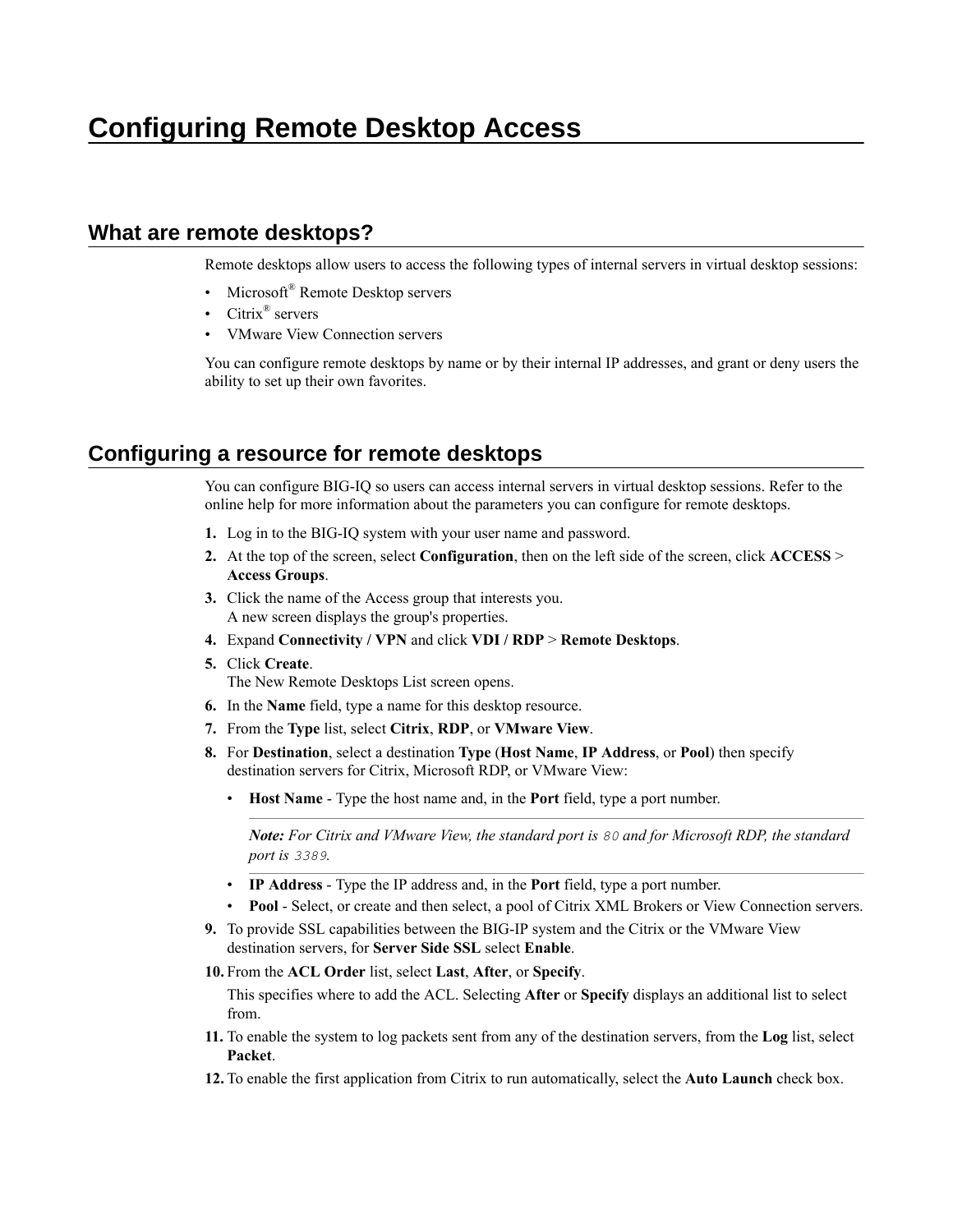**13.** To open a cross-platform Java client for a Microsoft RDP connection, select the **Java Client** check box.

When Java Client is enabled, Windows, Mac, and Linux clients can use RDP connections through the same connection. Also, these areas are disabled: Access to Local Resources and User Experience, and 32-bit color depth is disabled from Screen Properties.

**14.** To specify custom settings that affect the rendering of certain features for Citrix or Microsoft RDP, type text in the **Custom Parameters** field .

The format of the value for each terminal resource is different.

Custom parameters example for Citrix: [Section1]Name1=Value1 Name2=Value2[Section2] Custom parameters example for Microsoft RDP: screen mode id:i:1use multimon:i: 0desktopwidth:i:1440desktopheight:i:900session bpp:i:32

- Use these steps to enable Single Sign-On.
	- **15.** To configure Single Sign-On, for **Enable SSO** select **Enable**.
	- **16.**For RDP or VMware View remote desktop types, specify the **Username Source**, **Password Source**, and **Domain Source** fields.
	- **17.**For a Citrix remote desktop type, select from the **SSO Method** list and specify values for any additional fields that display.

Use these steps to configure additional settings for an RDP remote desktop resource type.

- **18.** In the Application Properties area, to specify an **Application to Start**, type the full path to the application on the target server and prefix the application name with a pound  $(\#)$  sign for published applications. For example, type #app\_name.
- **19.** In the Customization Settings for English area, in the **Caption** field type a caption for the remote desktop resource.
- **20.** To save your changes, click the **Save & Close** button at the bottom of the screen.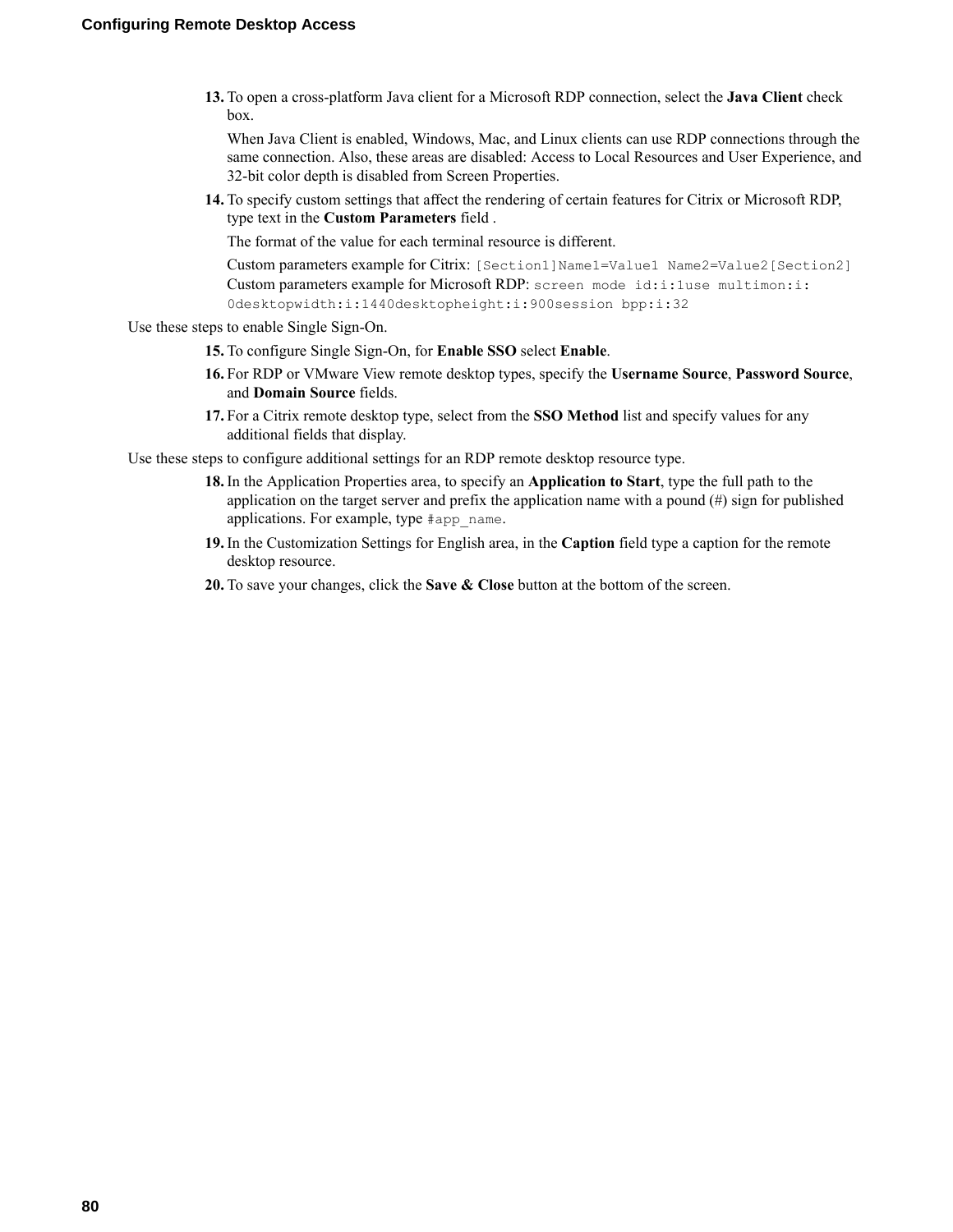# **Overview: What is portal access?**

Portal access allows end users access to internal web applications with a web browser from outside the network. With portal access, the BIG-IP system managed by BIG-IQ communicates with back-end servers, and rewrites links in application web pages so that further requests from the client browser are directed back to the Access Policy Manager server. With portal access, the client computer requires no specialized client software other than a web browser.

Portal access provides clients with secure access to internal web servers, such as Microsoft OutlookWeb Access (OWA), Microsoft SharePoint, and IBM Domino Web Access. Using portal access functionality, you can also provide access to most web-based applications and internal web servers.

Portal access differs from network access, which provides direct access from the client to the internal network. Network access does not manipulate or analyze the content being passed between the client and the internal network. The portal access configuration gives the administrator both refined control over the applications that a user can access through Access Policy Manager, and content inspection for the application data. The other advantage of portal access is security. Even if a workstation might not meet requirements for security for full network access, such a workstation can be passed by the access policy to certain required web applications, without allowing full network access. In a portal access policy, the client computer itself never communicates directly with the end-point application. That means that all communication is inspected at a very high level, and any attacks originating on the client computer fail because the attack cannot navigate through the links that have been rewritten by the portal access engine.

### **Creating a portal access configuration**

- **1.** At the top of the screen, select **Configuration**, then on the left side of the screen, click **ACCESS** > **Access Groups**.
- **2.** Click the name of the Access group that interests you. A new screen displays the group's properties.
- **3.** Expand **Connectivity / VPN** and click **Portal Access** > **Portal Access Lists**.
- **4.** Click **Create**. The New Portal Access screen opens.
- **5.** Type the name and an optional description.
- **6.** From the **ACL Order** list, specify the placement for the resource.

#### **Option Description**

- Last Select this option to place the new portal access resource last in the ACL list.
- **After** Select this option to select, from the list of configured ACLs, the ACL that this portal access resource should follow in sequence.

**Specify** Select this option to specify an order number, for example, 0 or 631for the ACL.

**7.** From **Configuration**, select **Basic** or **Advanced**.

The **Advanced** option provides additional settings so you can configure a proxy host and port.

**8.** For the **Match Case for Paths** setting, select **Yes** to specify that portal access matches alphabetic case when matching paths in the portal access resource.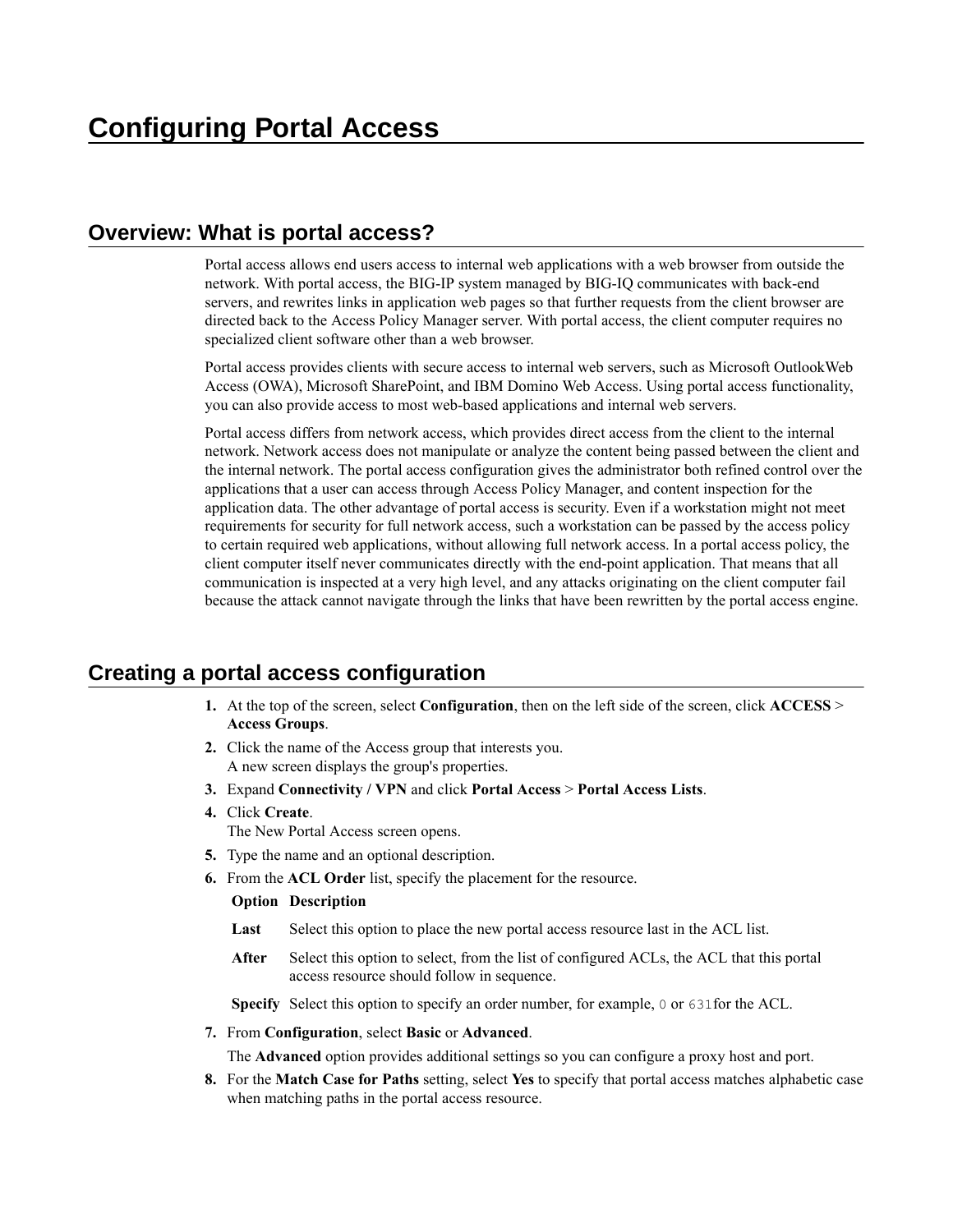- **9.** From the **Patching Type** list, select the patching type for the web application. For both full and minimal patching types, you can select or clear patching methods specific to your selection.
- **10.** If you selected **Minimal Patching** and the **Host Patching** option, type a host search string, or multiple host search strings separated with spaces, and the host replace string, which must be the Access Policy Manager® virtual server IP address or fully qualified domain name.
- **11.** To publish a link for the web application on the full webtop, or to use hosted content files, for the **Publish on Webtop** setting, select the **Enable** check box.

*Important: Do not enable the Publish on Webtop setting if you are configuring the portal access resource for minimal patching.*

- **12.** If you enabled **Publish on Webtop**, select whether the **Link Type** is an application URI or a file uploaded to the hosted content repository.
	- **Application URI:** This is the main URI used to start this portal access resource. You can configure other URIs with specific caching and compression settings by adding resource items to the portal access resource, after the main resource is configured.
	- **Hosted Content:** Use content uploaded to the hosted content repository to present on the webtop. When you select a hosted content file (typically a web-browser readable file), that file becomes the main destination for this webtop link.

*Note: In the Resource Items area, you must add all resources that you have uploaded to the hosted content repository that apply to this particular hosted content link.*

**13.** In the Customization Settings for English area, in the **Caption** field, type a caption.

The caption appears on the full webtop, and is required. This field is required even if you do not select the **Publish on webtop** option.

- **14.** Optionally, in the **Detailed Description** field type a description for the web application.
- **15.** In the **Image** field, specify an icon for the web application link. Click the **View/Hide** link to show the current icon.
- **16.** If your application is behind a proxy server, to specify a proxy host and port, you must select **Advanced** for the configuration to display additional fields, and type the proxy host and proxy port.

*Important: Portal access does not support forwarding HTTPS requests through the HTTPS proxy. If you specify the HTTPS scheme in the Application URI field and specify a proxy host, portal access does not forward the requests.*

**17.** To save your changes, click the **Save & Close** button at the bottom of the screen.

This completes the portal access resource configuration.

Add resource items to the portal access resource to provide functionality for your web applications.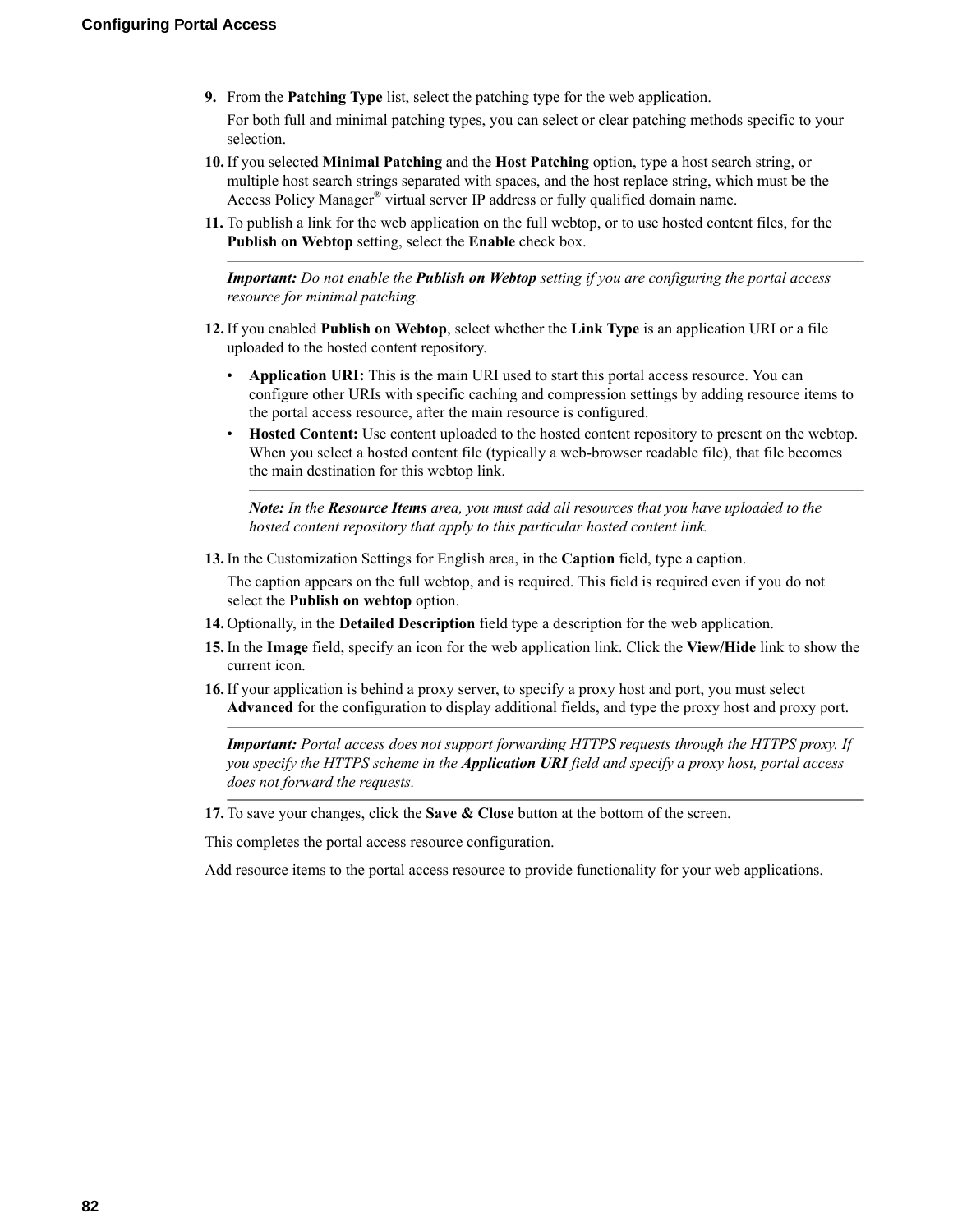## **About webtops**

There are three webtop types you can define on the Access module for BIG-IQ. You can define a network access only webtop, a portal access webtop, or a full webtop.

*Important: Do not assign a webtop for a portal access connection configured for minimal patching mode. This configuration does not work.*

- A network access webtop provides a webtop for an access policy branch to which you assign only a network access resource for starting a network access connection that provides full network access.
- A portal access webtop provides a webtop for an access policy branch to which you assign only portal access resources. When a user selects a resource, the BIG-IP device managed by BIG-IQ communicates with back-end servers and rewrites links in application web pages so that further requests from the client browser are directed back to the BIG-IP device managed by BIG-IQ.
- A full webtop provides an access policy ending for an access policy branch to which you can optionally assign portal access resources, app tunnels, remote desktops, and webtop links, in addition to network access tunnels. Then, the full webtop provides your clients with a web page on which they can choose resources, including a network access connection to start.

*Note: If you add a network access resource with Auto launch enabled to the full webtop, the network access resource starts when the user reaches the webtop. You can add multiple network access resources to a webtop, but only one can have Auto launch enabled.*

#### **Creating a webtop link**

You can create and customize links that you can assign to full webtops. In this context, *links* are defined applications and websites that appear on a webtop, and can be clicked to open a web page or application. You can customize these links with descriptions and icons.

- **1.** At the top of the screen, select **Configuration**, then on the left side of the screen, click **ACCESS** > **Access Groups**.
- **2.** Click the name of the Access group that interests you. A new screen displays the group's properties.
- **3.** Expand **Webtops** and click **Webtop Links**.
- **4.** Click **Create**.

The New Webtop Links screen opens.

- **5.** From the **Link Type** list, select whether the link is a URI or hosted content.
	- If you selected **Application URI**, in the **Application URI** field, type the application URI.
	- If you selected **Hosted Content**, select the hosted file to use for the webtop link.
- **6.** In the **Caption** field, type a descriptive caption.

The **Caption** field is pre-populated with the text from the **Name** field. Type the link text that you want to appear on the web link.

- **7.** If you want to add a detailed description, type it in the **Detailed Description** field.
- **8.** To specify an icon image for the item on the webtop, click in the **Image** field and choose an image, or click the **Browse** button.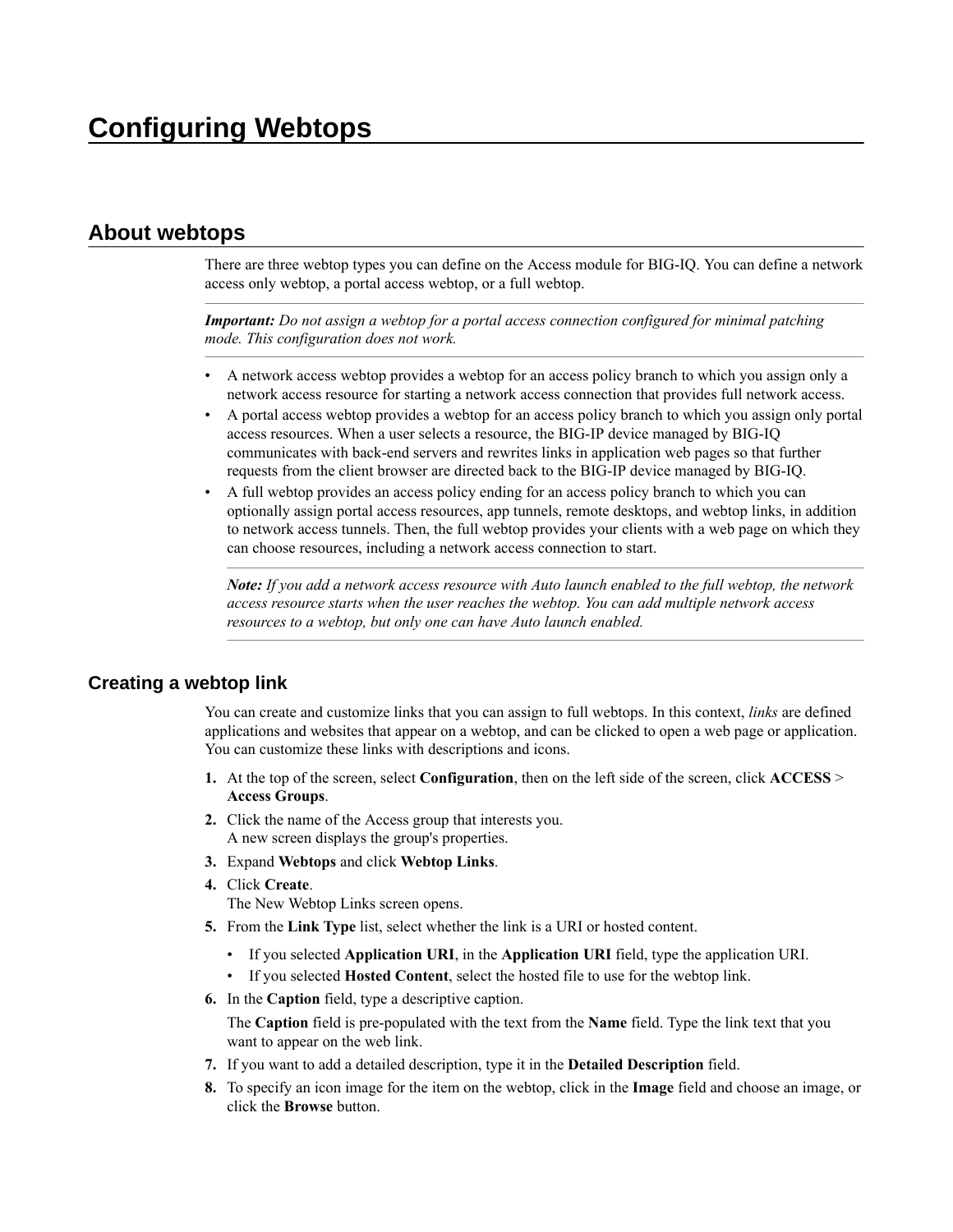Click the **View/Hide** link to show or hide the currently selected image.

**9.** To save your changes, click the **Save & Close** button at the bottom of the screen.

The webtop link is now configured, and appears in the list, and on a full webtop assigned with the same action. You can edit the webtop link further, or assign it to an access policy.

Before you can use this webtop link, it must be assigned to an access policy with a full webtop, using either an advanced resource assign action or a webtop, links and sections assign action.

#### **Creating a webtop section**

Create a webtop section to specify a caption to display on a full webtop for a list of resources. Specify the order of the webtop section relative to other webtop sections.

- **1.** At the top of the screen, select **Configuration**, then on the left side of the screen, click **ACCESS** > **Access Groups**.
- **2.** Click the name of the Access group that interests you. A new screen displays the group's properties.
- **3.** Expand **Webtops** and click **Webtop Sections**.
- **4.** Click **Create**. The New Webtop Sections screen opens.
- **5.** In the **Name** field, type a name for the webtop section.
- **6.** From the **Display Order** list, select one the options.

Specify the display order of this webtop section relative to others on the webtop.

- **First:** Places this webtop section first.
- **After**: When selected, an additional list displays; select a webtop section from it to place this webtop section after it in order.
- **Specify:** When selected, an additional field displays. Type an integer in it to specify the absolute order for this webtop section.
- **7.** From the **Initial State** list, select the initial display state:
	- **Expanded**: Displays the webtop section with the resource list expanded.
	- **Collapsed**: Displays the webtop section with the resource list collapsed.

**8.** To save your changes, click the **Save & Close** button at the bottom of the screen.

The webtop section is created.

Specify resources for this webtop section.

### **About uploading custom files to Access**

You can upload custom files to the Access module of BIG-IQ® Centralized Management® to provide resources directly to users.

For example, you can upload BIG-IP Edge Client® installers, antivirus or firewall update packages, or Citrix receiver files for your users to download. You can upload custom images, web pages, Java archives, JavaScript files, CSS files, archive files, and many other types of files as well.

Optionally, you can compress and upload multiple files as a single ZIP archive file. When you upload an archive file, you can choose to either upload the compressed file, or upload and extract the compressed file.

#### **Upload Only**

Select this option to upload an archived file that must remain in archive format. For example, you can upload a ZIP file for a user to download, containing a package of documents, or an application and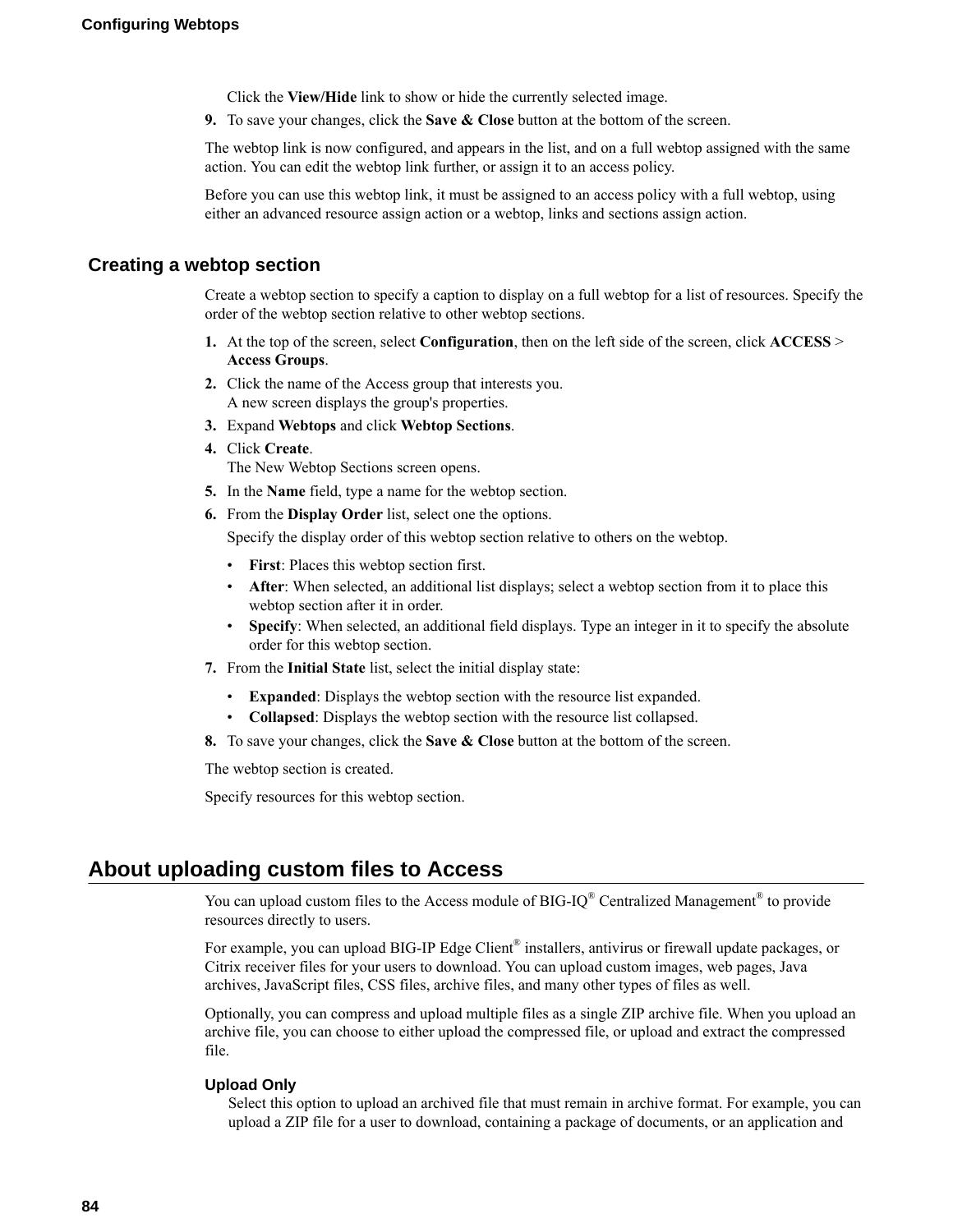related files. Some applications also use archived files; for example, you will upload a JAR file without extracting it.

#### **Upload and Extract**

Select this option to upload an archived file and extract it to the specified location. The folder hierarchy of the extracted file is preserved when you use this action. Select this option when you are uploading a collection of files that must be separated on the server for use by the end user; for example, to upload a web application that includes top-level HTML files, and subdirectories containing scripts, images, CSS, and other files.

#### **Uploading files to Access**

Before you upload multiple files to Access module of BIG-IQ® Centralized Management®, you can compress and combine the files into a ZIP archive file. Then, you can upload and extract the files in one step.

You can upload files to Access to provide content for public viewing, to provide pages and content to Portal Access connections, or to provide customized webtop links.

- **1.** At the top of the screen, select **Configuration**, then on the left side of the screen, click **ACCESS** > **Access Groups**.
- **2.** Click the name of the Access group that interests you. A new screen displays the group's properties.
- **3.** Expand **Webtops** and click **Hosted Content** > **Manage Files**.
- **4.** Click the **Upload** button. Click the **New Hosted Content Configuration** screen opens.
- **5.** For the **Select File** setting, click the **Browse** button and select the file to upload.
	- To upload each file separately, select the first file, then repeat this step for all remaining files.
	- To upload all files at once from a compressed file, select the compressed file.

The **Select File** and **File Name** fields are populated with the file name.

- **6.** If you are uploading a compressed file that you want to extract, from the **File Action** list, select **Upload and Extract**.
- **7.** To save your changes, click the **Save & Close** button at the bottom of the screen. The file appears in the Managed Files list.

You must associate any access profiles that will access hosted content with the hosted content repository.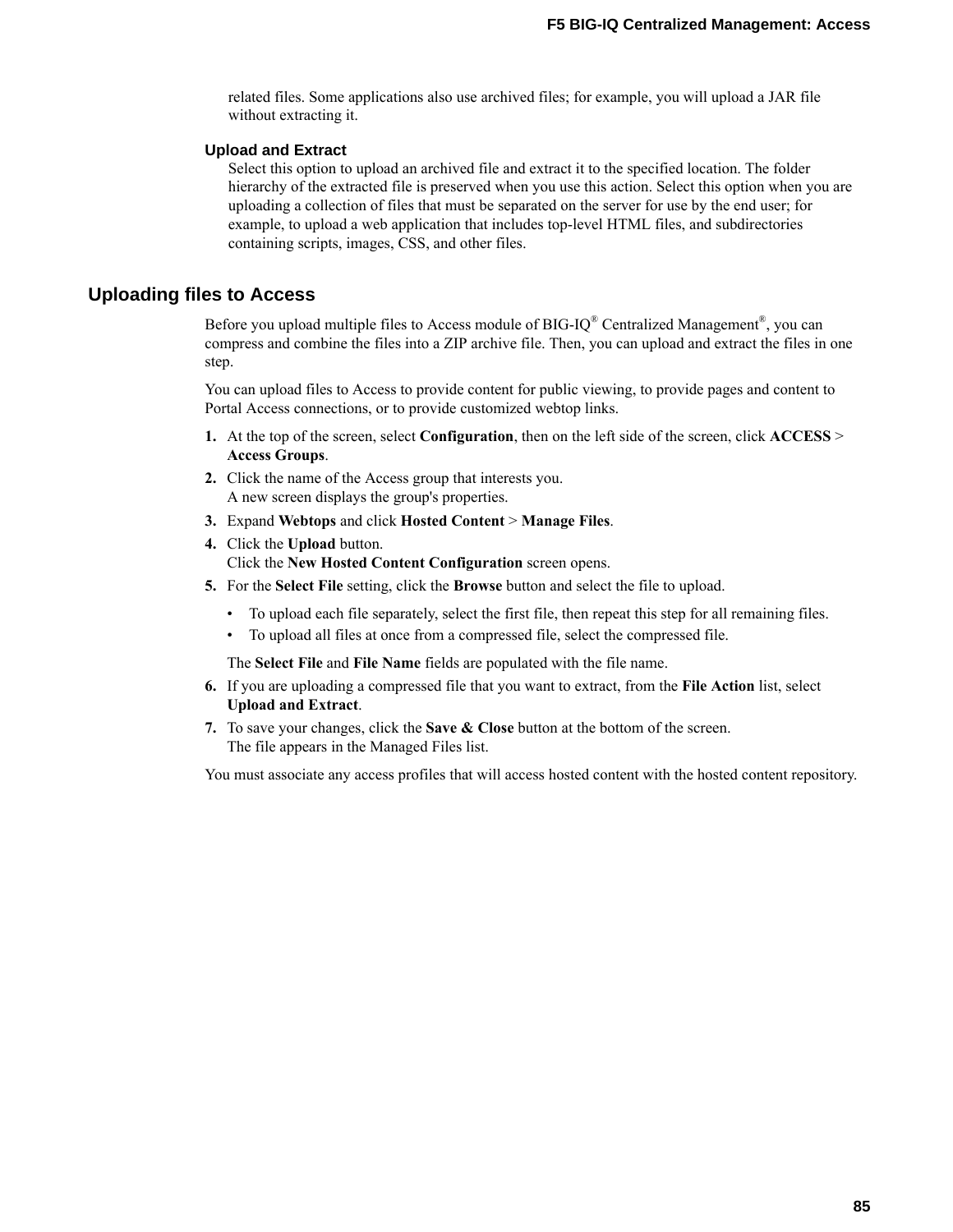**Configuring Webtops**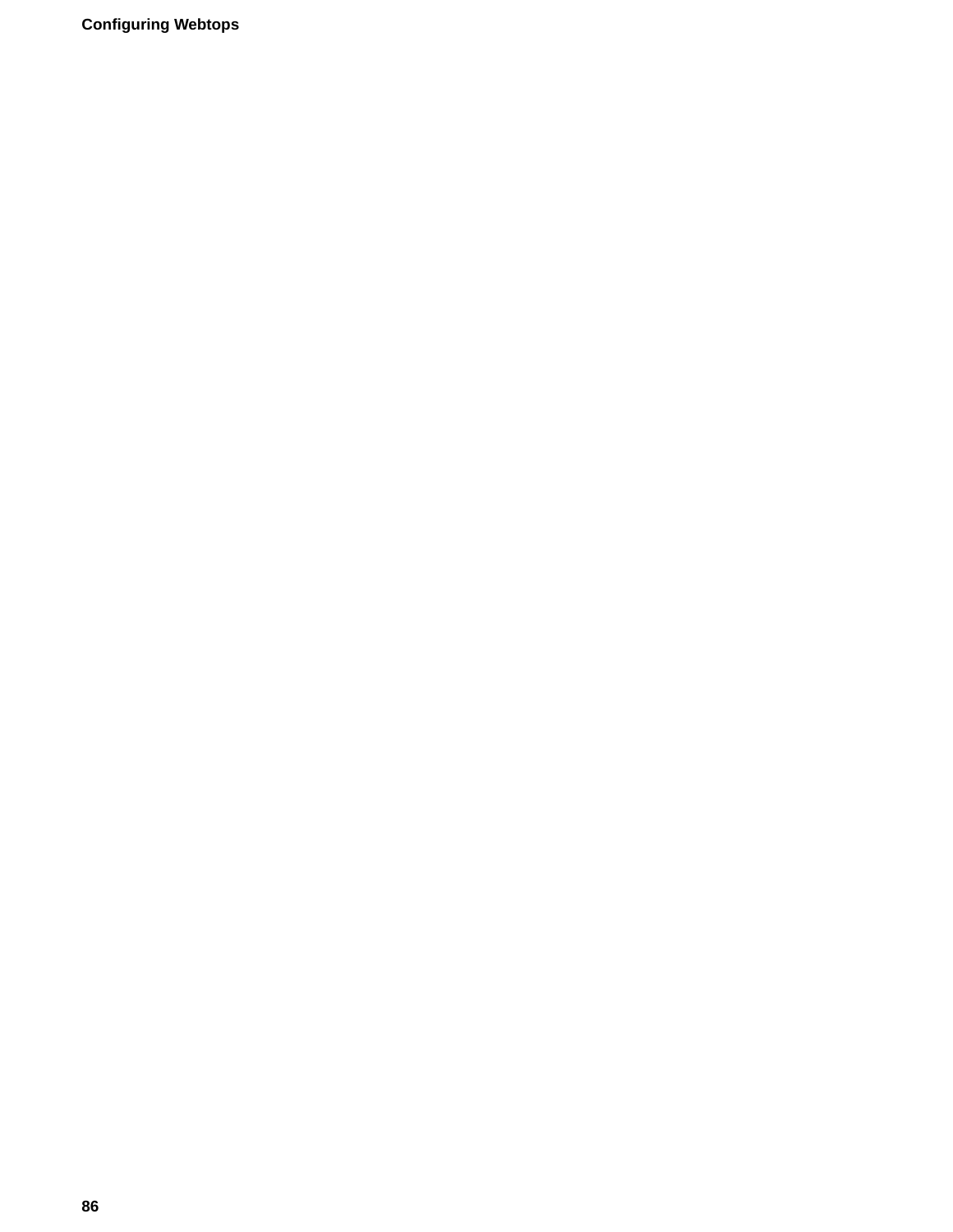# **Managing Ongoing Change**

# **How to manage ongoing configuration change**

If you make changes on a BIG-IP® device before you have deployed the configuration from the BIG-IQ® system, configuration conflicts can occur. If conflicts do exist, when you deploy the configuration from the BIG-IQ system, you will have to choose between the configuration on the BIG-IQ or on the BIG-IP. You cannot keep both.



#### **Figure 1: Ongoing change**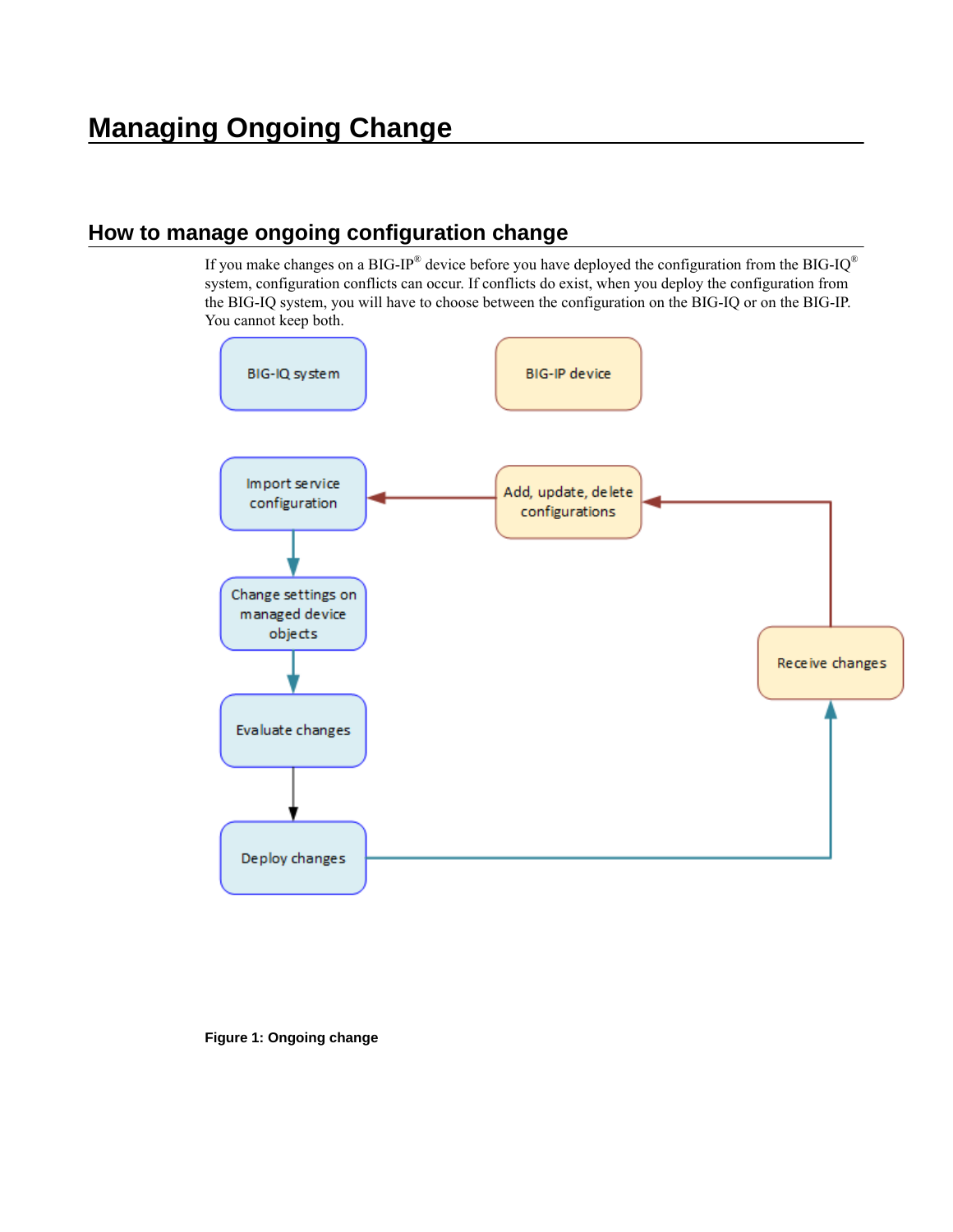# **How does re-import impact the device-specific resources?**

When you re-import the  $APM^{\circledast}$  service configuration, the process adds and deletes any device-specific resources that were added and deleted on the device for the Access group. The process, however, does not overwrite any existing device-specific resources on the BIG-IQ<sup>®</sup> system.

Device-specific resources are processed like this whether you import the APM service configuration from the Device Management user interface.

# **Guidelines for making changes to the Access configuration**

These are general guidelines for updating the configuration:

- You should make any needed change that you can from the Access user interface.
- If you still need to make changes, you should make them on the BIG-IP<sup>®</sup> device.

See the table for more specific guidelines.

| <b>Resource</b>                          | <b>Description</b>                                                                                                                                                                                                                                                                                                                                                    |
|------------------------------------------|-----------------------------------------------------------------------------------------------------------------------------------------------------------------------------------------------------------------------------------------------------------------------------------------------------------------------------------------------------------------------|
| Access: Device-specific resource         | Modify device-specific resources on the BIG-<br>$IQ^{\circledR}$ system and deploy the changes.<br>Add or delete device-specific resources on the<br>device; then re-import the service configuration<br>into the BIG-IQ system.                                                                                                                                      |
| Access: Shared resource                  | Add, modify, and delete shared resources on the<br>device. Then re-import the service configuration<br>into the BIG-IQ system.                                                                                                                                                                                                                                        |
| Access: Pools and pool members           | You can add and update pools and pool members<br>when you configure some AAA servers in Access.<br>Any changes you make are immediately available<br>in ADC. To deploy these changes, you must<br>deploy ADC before you deploy APM.                                                                                                                                   |
| ADC: Pools and pool members              | If you use ADC to add, update, or delete pools or<br>pool members, you can create conflicts with the<br>Access configuration. If you make changes in<br>ADC, they are not available from Access.                                                                                                                                                                      |
| ADC: Route domains and self-IP addresses | To add or edit route domains and self-IP addresses,<br>do so in ADC. To make the changes available in<br>Access, deploy the LTM® working configuration<br>and then reimport the LTM configuration to the<br>BIG-IQ system,                                                                                                                                            |
| <b>ADC:</b> Virtual servers              | Access configuration objects do not refer to virtual<br>servers; however, you probably want to know how<br>to configure them. You can add and edit virtual<br>servers in ADC, but you can configure Access-<br>specific settings, such as specifying an access<br>profile, only on the BIG-IP system. You can add or<br>edit virtual servers in either of these ways: |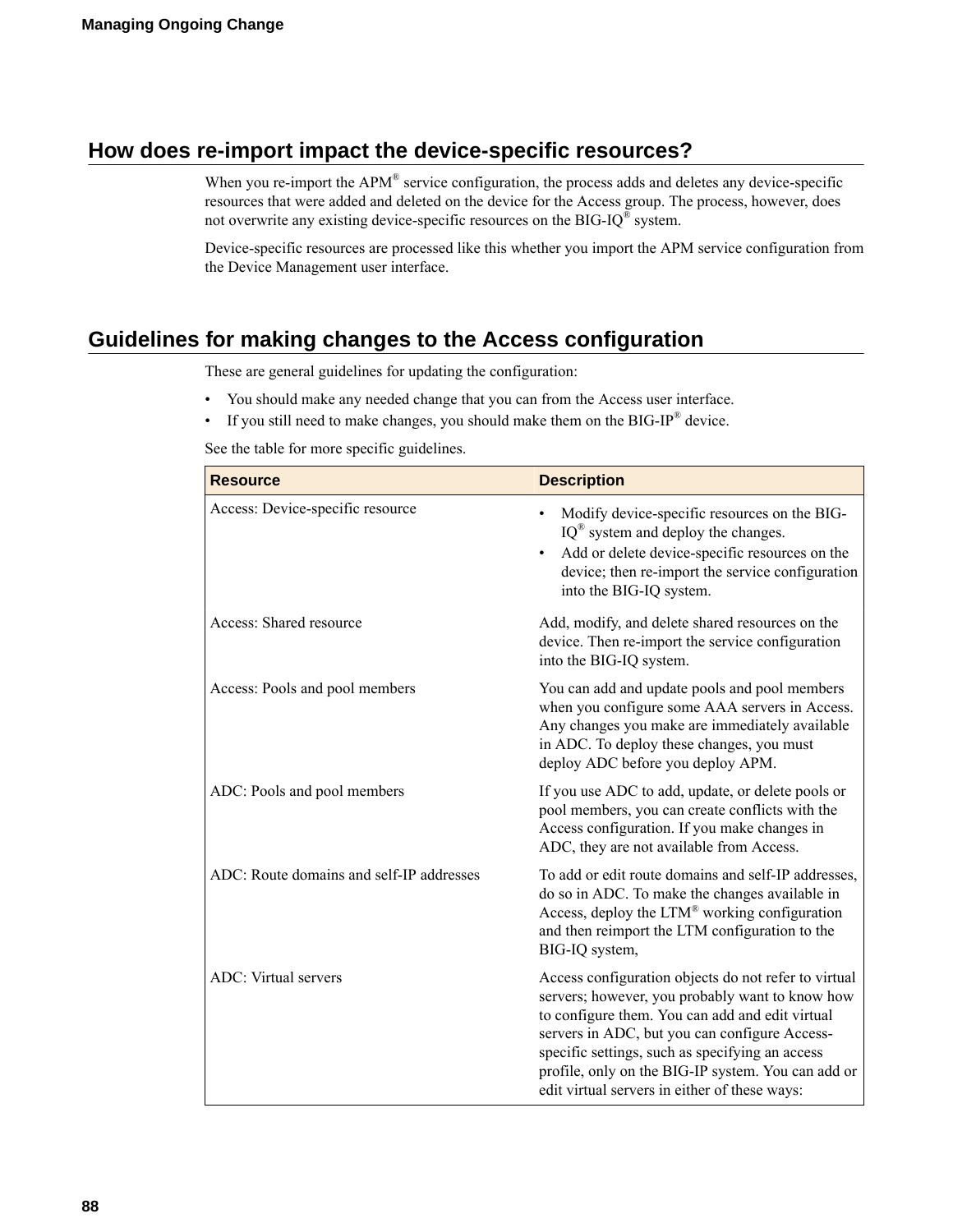| <b>Resource</b>                                                       | <b>Description</b>                                                                                                                                                                                                                                                                                                        |
|-----------------------------------------------------------------------|---------------------------------------------------------------------------------------------------------------------------------------------------------------------------------------------------------------------------------------------------------------------------------------------------------------------------|
|                                                                       | Add or edit virtual servers in ADC. Deploy the<br>$\bullet$<br>LTM configuration to one or more devices.<br>Edit Access-specific settings on the BIG-IP<br>systems. Reimport the LTM configuration to<br>the BIG-IQ system.<br>Add or edit a virtual server on the BIG-IP<br>٠<br>system. Reimport the LTM configuration. |
| ADC: iRule, nodes, interfaces, routes, VLANs,<br><b>DNS</b> resolvers | Access configuration objects do not refer to these<br>objects directly. You do not need to worry about<br>conflicts in the Access configuration.                                                                                                                                                                          |

# **Re-discovering and re-importing the APM service configuration**

You can move any changes made to the Access Policy Manager® (APM®) service configuration on the device into the working configuration for the BIG-IQ® system.

*Note: When you use the Reimport option for an Access group, it re-discovers and re-imports the APM service configuration. It also detects whether changes were made to the LTM® service configuration and displays a message if you need to re-discover and re-import LTM first.*

- **1.** At the top of the screen, select **Configuration**, then on the left side of the screen, click **ACCESS** > **Access Groups**.
- **2.** In the Access Groups list on the right, click the name of the Access group. The Properties screen displays.
- **3.** Click **Reimport**.

A confirmation message displays.

*Important: Reimporting can cause major changes to the working configuration.*

**4.** To continue with re-discovery and re-import, click **Continue**.

The APM service configuration is imported. Importing the APM service configuration can change objects in the ADC configuration.

# **Re-discovering and re-importing the LTM service configuration**

You can move any changes made to the Local Traffic Manager<sup>™</sup> (LTM<sup>®</sup>) service configuration on the device into the working configuration for the BIG-IQ<sup>®</sup>system. You just re-discover and re-import the LTM service configuration.

*Note: If changes made to Local Traffic configuration objects in ADC dictate that you deploy LTM first, the system displays a message telling you to do that.*

- **1.** At the top of the screen, click **Devices**.
- **2.** Click the name of the device you want to discover a service configuration from.
- **3.** On the left, click **Services**.
- **4.** For Local Traffic (LTM), click **Re-discover**. If the current configuration on the BIG-IQ is different than the one on the BIG-IP<sup>®</sup> device, BIG-IQ displays a screen for you to resolve the conflicts.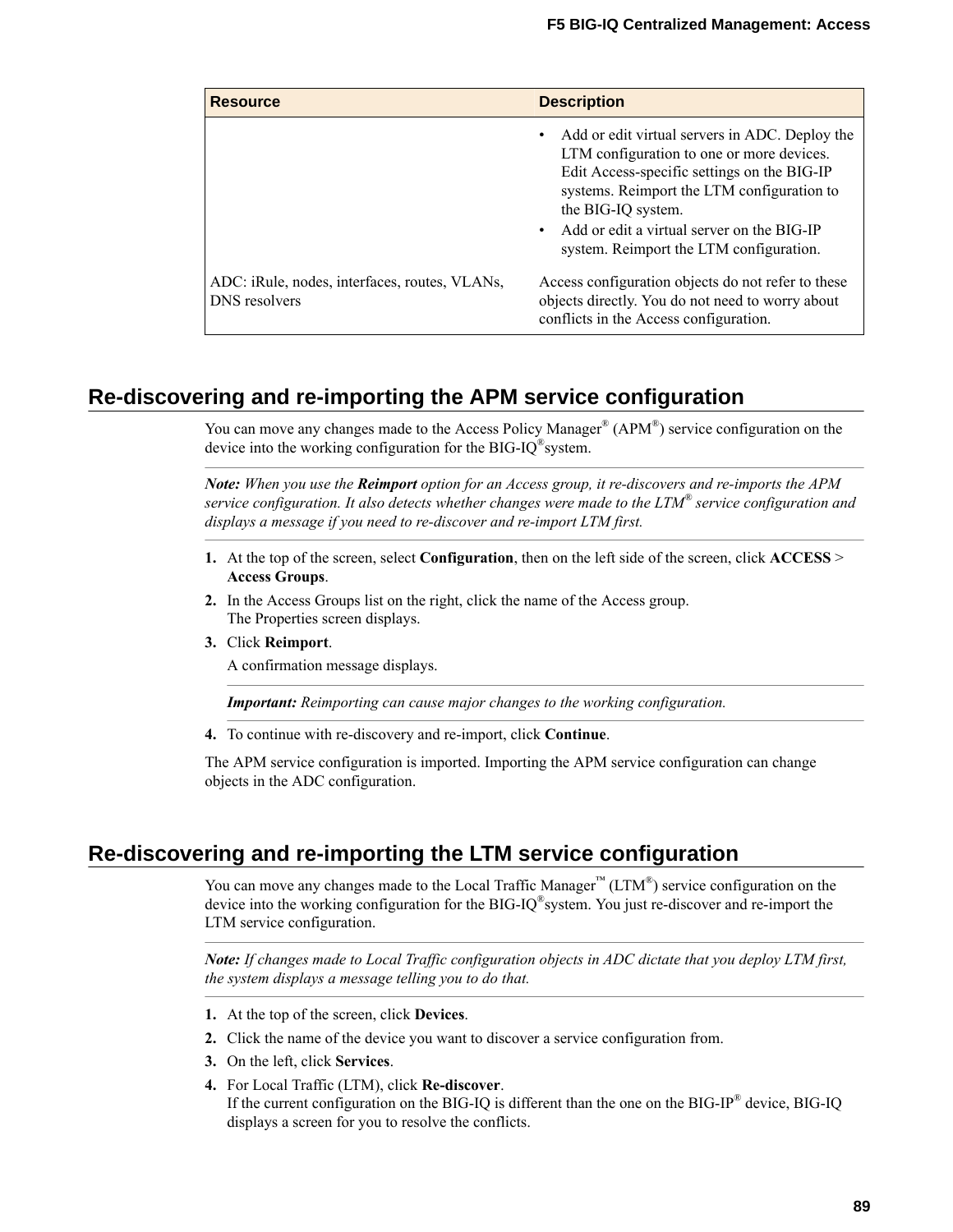- **5.** If there are conflicts, select one of the following options for each object that is different, and then click the **Continue** button:
	- **Use BIG-IQ** to use the configuration settings stored on BIG-IQ.
	- **Use BIG-IP** to override the configuration setting stored on BIG-IQ with the settings from the BIG-IP device.
- **6.** For Local Traffic (LTM), select the **Create a snapshot of the current configuration before importing.** check box to save a copy of the device's current configuration.

You're not required to create a snapshot, but it is a good idea in case you have to revert to the previous configuration for any reason.

**7.** For Local Traffic (LTM), click **Re-import**.

The LTM service configuration is imported.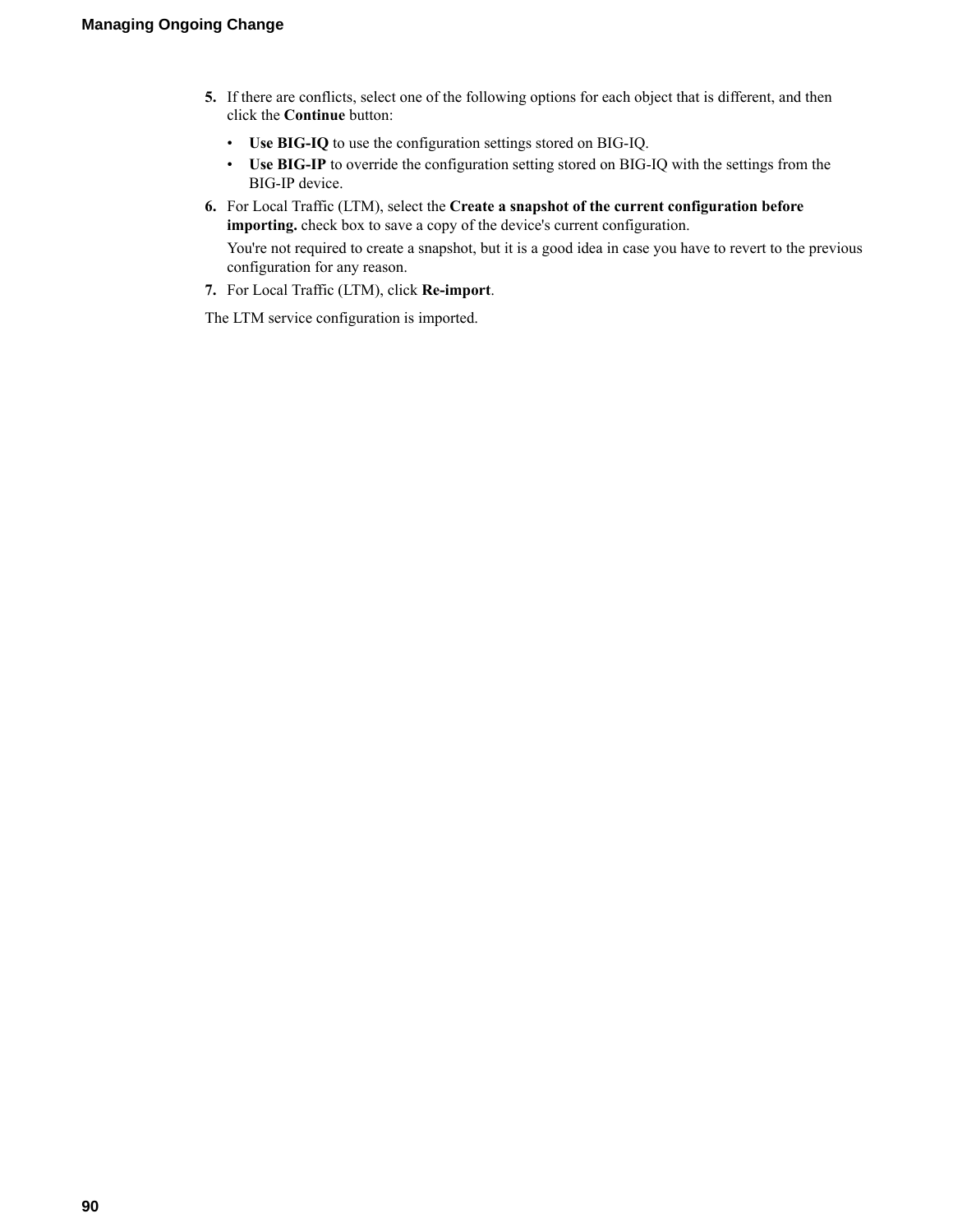# **About audit logs**

You use audit logs to review changes in the BIG-IQ® system. All BIG-IQ system roles have read-only access to the audit log, and can view and filter entries. Any user with the appropriate privileges can initiate an action.

All API traffic on the BIG-IQ system, and every REST service command for all licensed modules, is logged in a separate, central audit log (restjavad-audit.n.log) which is located in  $/\text{var}/\text{log}$  on the BIG-IQ system.

#### **Considerations when using the audit log**

When using the audit log, consider the following:

- The audit log does not record an entry for every generation of a task. It only records an entry when the task status changes.
- When an object is deleted and then recreated with the same name, partition, and other information, the difference between those objects may show the deleted object as being the previous generation of the new object.
- By default, not all columns are displayed by the audit log to conserve space. To review what columns are displayed, click the gear icon in the upper right of the Audit Logging screen.

# **Actions and objects that generate audit log entries in Access**

BIG-IQ<sup>®</sup> Centralized Management records in the audit log all user-initiated changes that occur on the management system. A change is defined as when certain objects are modified, when certain tasks change state, or when certain user actions are performed. For example, when the admin account is used to log in to the BIG-IQ system, the audit log records the time, the user (admin), the action (New) and the object type (Login). The log does not include changes that occurred on BIG-IP<sup>®</sup> devices that were imported.

Changes to working-configuration objects generate audit log entries. In addition, these actions generate log entries:

- Creating or deleting a user account.
- Users logging in and logging out, including when the user is logged out due to inactivity.
- Creating or cancelling a device discovery or a device reimport.
- Adding a new device to an access group.
- Creating or deleting an access group.
- Removing all services.
- Reimporting a device.
- Saving a configurable property in an existing device object.
- Stopping a session.
- Deleting a previously discovered device.
- Creating or deleting a deployment task.
- Creating a difference task.
- Creating, restoring, or deleting a snapshot.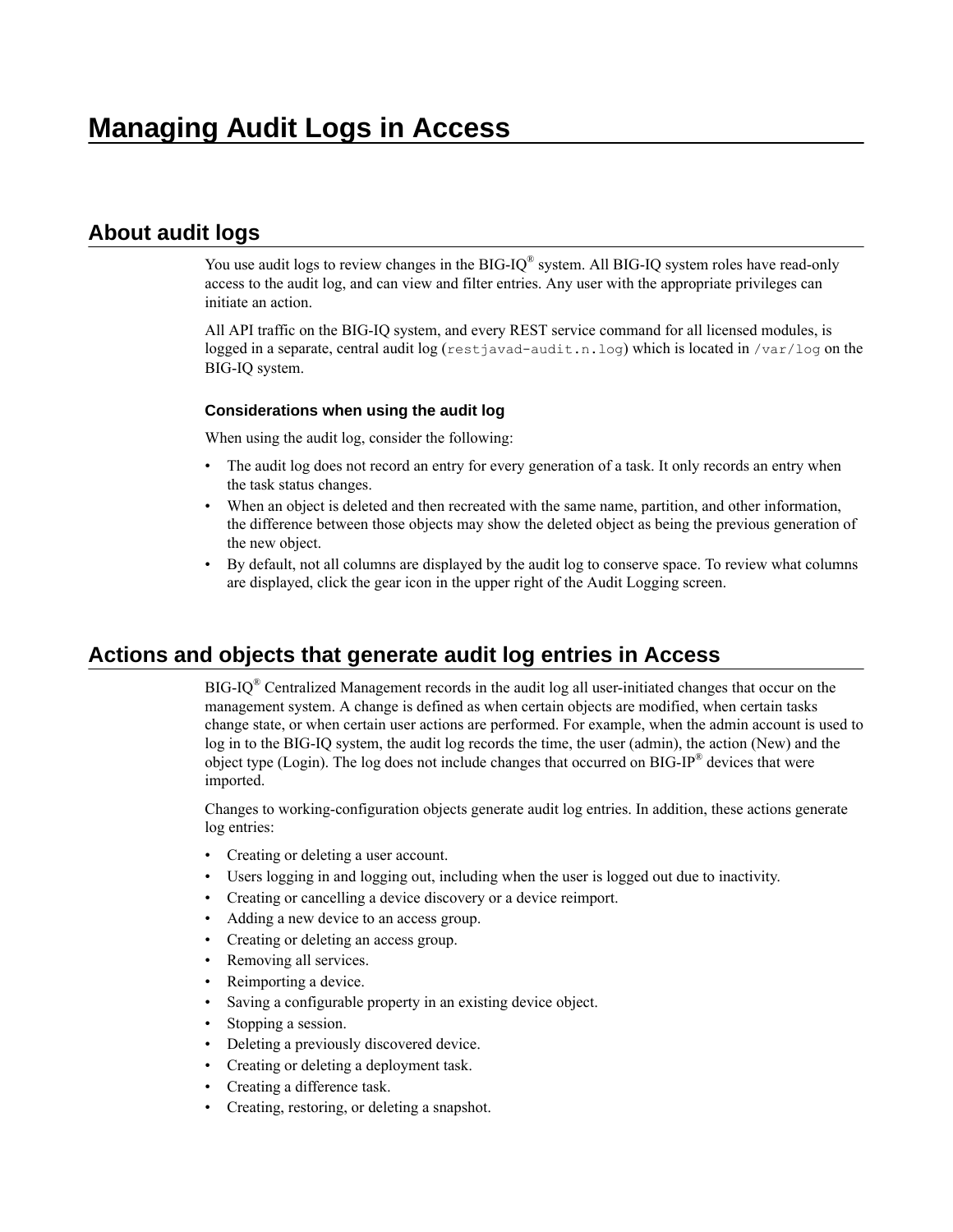• Editing some system information (such as editing a host name, a root password, a DNS entry, or an SNMP entry).

# **Audit log entry properties**

The audit log displays the following properties for each log entry.

| <b>Property</b> | <b>Description</b>                                                                                                                                                                                                                                                                                                                     |
|-----------------|----------------------------------------------------------------------------------------------------------------------------------------------------------------------------------------------------------------------------------------------------------------------------------------------------------------------------------------|
| Source          | IP address of the client machine that made the change.                                                                                                                                                                                                                                                                                 |
|                 | This property is blank for actions that were initiated by an internal process. For<br>example, when a user invokes a deployment action, the deployment action then<br>invokes a difference task to find the differences between the current configuration<br>and the one to be deployed. The difference task has no Source IP address. |
| Time            | Time that the event occurred. The time is the BIG-IQ system local time and is<br>expressed in the format: mmm dd, yyyy hh:mm:ss (time zone); for example: Apr<br>19, 2016 13:09:03 (EDT).                                                                                                                                              |
| User            | Name of the account that initiated the action, such as an account named Admin for<br>an administrative account.                                                                                                                                                                                                                        |
| Action          | Type of modification. For operation changes, the action types include New, Delete,<br>and Modify. For task changes, the action types include Start, Finish, Failed, and<br>Cancelled.                                                                                                                                                  |
| Object Name     | Object identified by a user-friendly name; for example: newRule1, deploy-<br>test, or Common/global. When the name RootNode is listed, that indicates that<br>the object is associated with a BIG-IP device. Root Node is typically seen when<br>creating, deleting or updating log profiles, service policies, or firewall policies.  |
| Changes         | Indicates whether there was a change in the object. If View occurs in this column,<br>there is a change to the object. To view the detailed differences of the change, click<br>View.                                                                                                                                                  |
| Object Type     | Classification for this action. When the type Root Node is listed, that indicates<br>that the object is associated with a BIG-IP device. Root Node is typically seen<br>when creating, deleting or updating log profiles, service policies, or firewall<br>policies.                                                                   |
| Parent Type     | Class or group of the parent object.                                                                                                                                                                                                                                                                                                   |

# **Viewing audit entry differences**

In the audit log, when potential changes to an object are logged, the **View** link is shown in the Changes column for that entry. You can click **View** to examine the differences between generations of that object.

- **1.** At the top of the screen, click **Monitoring**.
- **2.** On the left, expand **LOGS**, then expand **Audit Logs**, and then , click the component that you want to view audit entries for.
- **3.** To display differences for an object, click **View** in the Changes column.

A popup screen opens, showing two columns that compare the differences between the two generations of the object in JSON. In these columns, additions to an object generation are highlighted in green, and differences are highlighted in gold.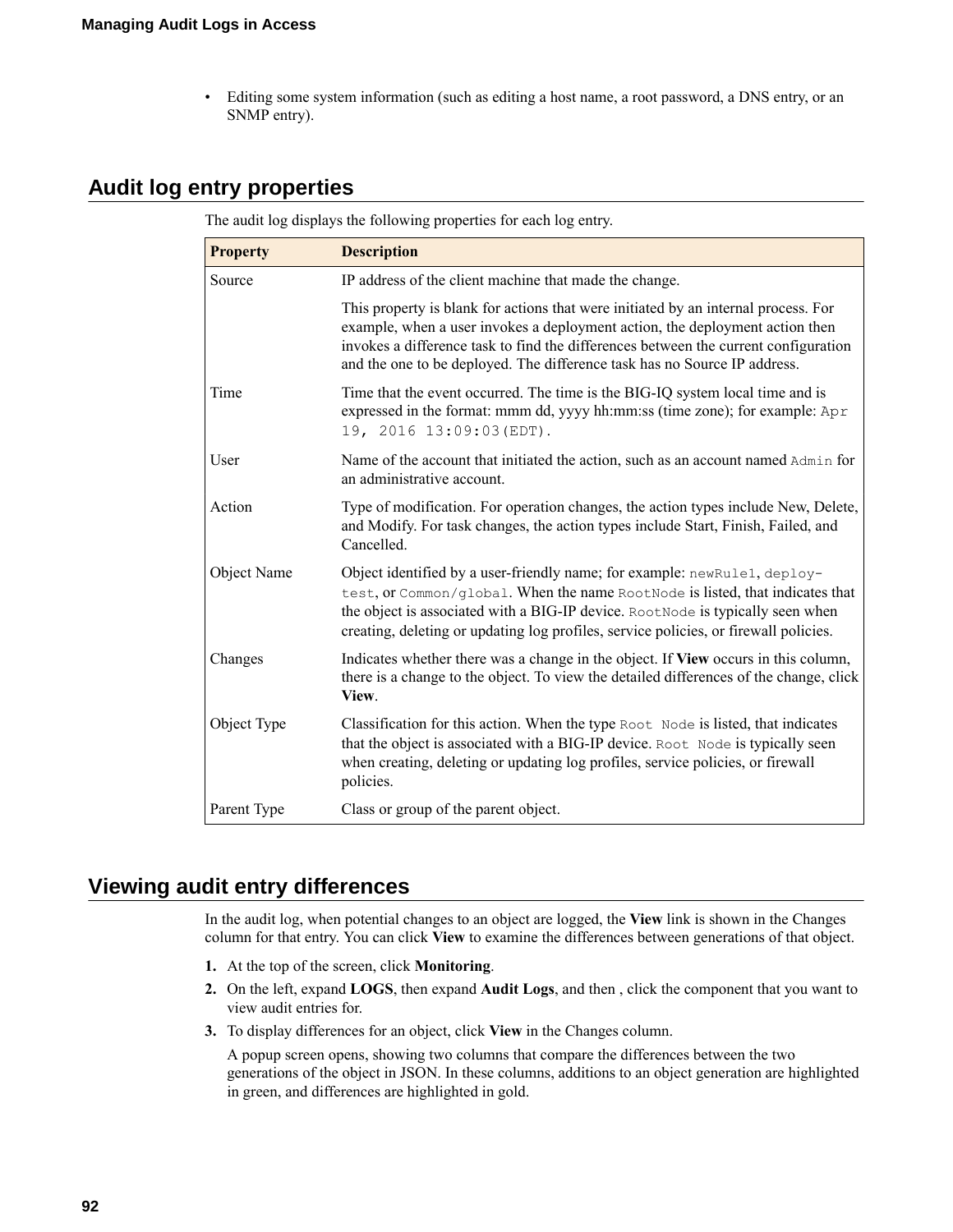If the system cannot retrieve a generation of an object, the column displays either Generation Not Available or Generation No previous generation. Object information may not be available if it has been automatically purged from the system to conserve disk space, or if it has been deleted.

The JSON difference displayed for a delete entry in the audit log shows the JSON difference from the previous operation because the generation identifier is not incremented when an object is deleted.

**4.** When you are finished, click **Close** on the popup screen to return to the Audit Logging screen.

### **Filtering entries in the audit log**

You can use the Filter field at the top right of the Audit Logging screen to rapidly narrow the scope displayed, and to more easily locate an entry in the audit log.

- Filtering is text-based.
- Filtering is not case-sensitive.
- You can use wild cards, or partial text.
- All BIG-IQ<sup>®</sup> Centralized Management roles can filter entries.
- To clear the filter, click the **X** to the right of the search string in the **Filtered by** field on the left.
- **1.** At the top of the screen, click **Monitoring**.
- **2.** On the left, expand **LOGS**, then expand **Audit Logs**, and then , click the component that you want to view audit entries for.
- **3.** Use the Filter field in the upper right corner to narrow your search:
	- a) Select the field that you want to specify filter options for.
	- b) Type the information specific to the object you want to filter on.
	- c) Select **Exact** if you want to view only logs that completely match the filtering content you typed. Or, if you want to view any logs that include the filtering content, select **Contains**.
	- d) Press **Enter**.

#### **Option Description**

**All** Specifies that all objects should be filtered using the filter text. When this option is used, both the user-visible and the underlying data are searched for a match, so you may see matches to your filter text which do not appear to match it.

**Client Address** For **Filter**, type the IP address of the device that generates the logs. Log entries from devices with a different IP address will not be displayed.

**Time** Type both a date and a time. Displayed times are given in the local time of the BIG-IQ system. Supported time formats are highly Web browser-dependent. Time formats other than those listed might appear to filter successfully but are not supported. Entering a single date and time results in a filter displaying all entries from the specified date and time to the current date and time.

> For time formats that use letters and numbers, enter the date time in one of the following formats:

- mmm dd yyyy hh:mm:ss. Example: Jan 7 2014 8:30:00
- mmm dd, yyyy hh:mm:ss (time zone). Example: Apr 28, 2016 13:09:03(EDT)
- mmm dd, yyyy. Example: Apr 28, 2016
- mmm dd, yyyy hh:mm:ss. Example: Apr 28, 2016 16:09:06
- ddd mmm dd yyyy hh:mm:ss. Example: Thu Jan 16 2014 11:13:50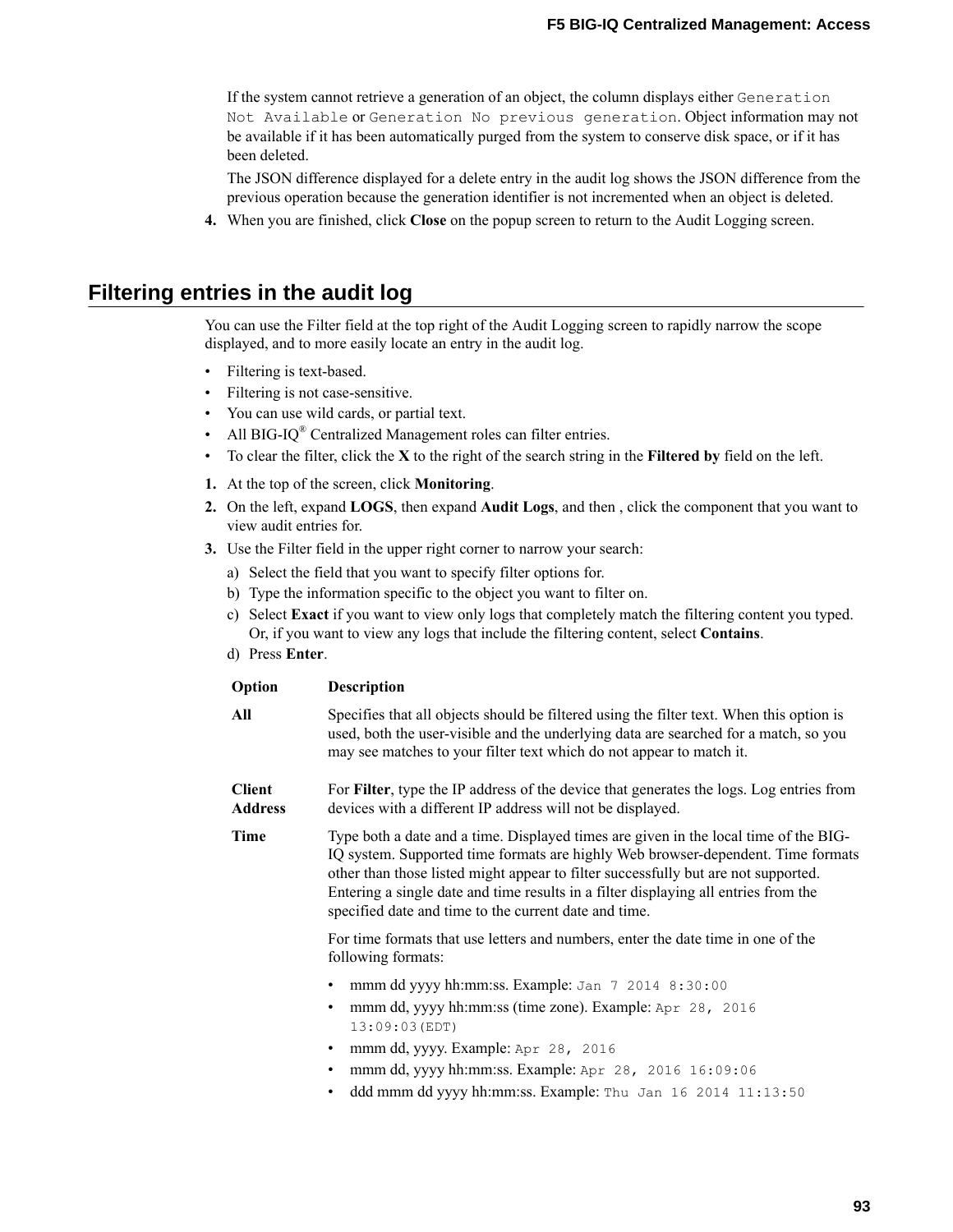| Option                               | Description                                                                                                                                                                                                                                                                                                                                                                                                                                                                                                                                                                                          |
|--------------------------------------|------------------------------------------------------------------------------------------------------------------------------------------------------------------------------------------------------------------------------------------------------------------------------------------------------------------------------------------------------------------------------------------------------------------------------------------------------------------------------------------------------------------------------------------------------------------------------------------------------|
|                                      | For time formats that use only numbers, enter the date time in one of the following<br>formats:                                                                                                                                                                                                                                                                                                                                                                                                                                                                                                      |
|                                      | mm/dd/yy hh:mm:ss. Example: 01/01/16 12:14:15<br>٠<br>m/d/yy hh:mm:ss. Example: 1/1/14 12:14:15<br>٠                                                                                                                                                                                                                                                                                                                                                                                                                                                                                                 |
|                                      | mm/dd/yyyy hh:mm:ss. Example: 1/1/2014 12:14:15<br>٠                                                                                                                                                                                                                                                                                                                                                                                                                                                                                                                                                 |
| <b>Node</b>                          | Type the node name in the filter.                                                                                                                                                                                                                                                                                                                                                                                                                                                                                                                                                                    |
| <b>User</b>                          | Type the user account name in the filter.                                                                                                                                                                                                                                                                                                                                                                                                                                                                                                                                                            |
| <b>Action:</b><br>Operation          | Type the operation action name in the filter. Operation actions include: New, Delete,<br>and Modify.                                                                                                                                                                                                                                                                                                                                                                                                                                                                                                 |
|                                      | Note: Search results for a search on values in the Action column may match<br>additional hidden values since the underlying metadata is being searched.                                                                                                                                                                                                                                                                                                                                                                                                                                              |
| <b>Action: Task</b><br><b>Status</b> | Type the task status action name in the filter. Task status actions include: Start,<br>Finish, Cancelled, and Failed.                                                                                                                                                                                                                                                                                                                                                                                                                                                                                |
|                                      | Note: Search results for a search on values in the Action column may match<br>additional hidden values since the underlying metadata is being searched.                                                                                                                                                                                                                                                                                                                                                                                                                                              |
| Object<br>Name                       | Type the full or partial name of the object in the filter. If a partition name is<br>displayed, do not include it in the filter. For example, Common/AddressList_4 would<br>be entered as AddressList 4. Because the device-specific object name includes<br>the BIG-IP <sup>®</sup> host name, you can enter a full or partial device name to get all objects<br>for a specific BIG-IP device.                                                                                                                                                                                                      |
| <b>Object Type</b>                   | Type the object type in the filter.                                                                                                                                                                                                                                                                                                                                                                                                                                                                                                                                                                  |
| Parent                               | Type the parent name in the filter. Only appears for rules to show the rule list,<br>firewall, or policy that contains the rule.                                                                                                                                                                                                                                                                                                                                                                                                                                                                     |
| <b>Parent Type</b>                   | Type the Parent Type name in the filter. Only appears when the Parent field contains<br>a value.                                                                                                                                                                                                                                                                                                                                                                                                                                                                                                     |
| Contains                             | Specifies that the filter text is contained within the object specified. When you select<br><b>Contains:</b>                                                                                                                                                                                                                                                                                                                                                                                                                                                                                         |
|                                      | If the filter text is a string, the filter text matches an entire string or only a part of<br>٠<br>a string.<br>If the filter text is an IP address, the filter text matches an IPV4 or IPV6 address<br>$\bullet$<br>that is the same as the filter text, or matches an IPV4 address range or subnet that<br>includes the filter text. IPV6 addresses can not be found within a range or subnet.<br>If the filter text is a port number, the filter text matches a port number that is the<br>$\bullet$<br>same as the filter text, or matches a port number range that includes the filter<br>text. |
| <b>Exact</b>                         | Specifies that the filter text is exactly contained within the object specified. When<br><b>Exact</b> is selected:                                                                                                                                                                                                                                                                                                                                                                                                                                                                                   |
|                                      | If the filter text is a string, the filter text matches only the entire string.<br>٠<br>If the filter text is an IP address, the filter text matches only an IPV4 or IPV6<br>٠<br>address that is the same as the filter text.<br>If the filter text is a port number, the filter text matches only a port number that is<br>٠<br>the same as the filter text.                                                                                                                                                                                                                                       |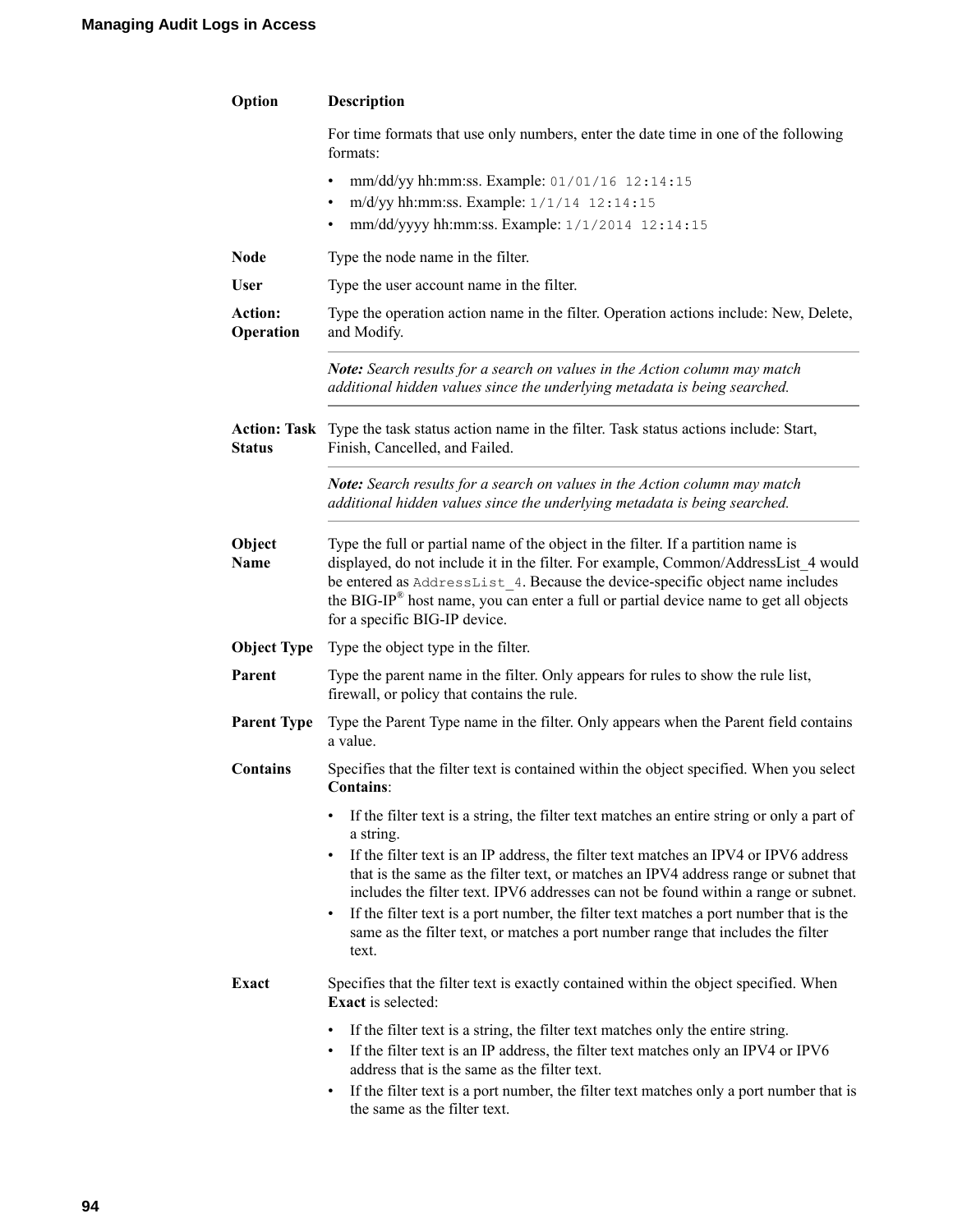The result of a search filter operation is a set of entries that match the filter criteria, sorted by time.

# **Customizing the audit log display**

You can customize the audit log display to assist you in locating information faster.

- To customize the order of columns displayed, click any column header and drag the column to the location you want.
- To sort by column, click the name of the column you want to sort. Not all columns can be sorted. When sorting items in the Object Name column, partition names are ignored. For example, the object name Common/rule1 would be sorted without the common partition name, as if it were named rule1.
- To resize columns, click the column side and drag it to the preferred location.
- To select what columns are displayed, click the gear icon in the upper right of the Audit Logging screen. In the popup screen, select columns you want to display and clear columns you do not want to display. Move your cursor away from the screen to dismiss it.

### **Managing audit log archive settings**

You can view or change the audit archive settings. The archived audit log files are stored in the /var/ config/rest/auditArchive/ **directory on the BIG-IQ** $^{\circledR}$  **system. You can view Access audit logs** based on the following Access roles:

- Deployer.
- Editor.
- Viewer
- Manager.

You can view and configure Access archive settings with only the Access Manager role. The roles Auditor, Deployer, and Viewer cannot view or edit archive settings.

- **1.** Log in to BIG-IQ Centralized Management system with Administrator or Security Manager credentials.
- **2.** Select **Audit Logging** from the BIG-IQ menu.
- **3.** Click the **Archive Settings** button in the upper left of the Audit Logging screen to display the audit log settings.
- **4.** Complete or review the properties and status settings, and click **Save**.

| <b>Property</b>       | <b>Description</b>                                                                                                                                                                                                                                                                           |
|-----------------------|----------------------------------------------------------------------------------------------------------------------------------------------------------------------------------------------------------------------------------------------------------------------------------------------|
| <b>Retain Entries</b> | Specifies the number of days after the audit log entries are archived.                                                                                                                                                                                                                       |
| <b>Weekly Update</b>  | Specifies which days of the week to update the audit log. Select the check box to<br>the left of each day that you want the audit log to be updated. The default is<br>every day.                                                                                                            |
| <b>Start Time</b>     | Specifies when the audit archiving should begin. The default is 12:00 am.                                                                                                                                                                                                                    |
| <b>Items Expired</b>  | Displays the read-only number of entries that have expired.                                                                                                                                                                                                                                  |
| <b>Last Error</b>     | If an error has occurred, displays the read-only error text for any errors found.                                                                                                                                                                                                            |
|                       | <b>Last Error Time</b> If an error has occurred, displays a read-only value that contains the time the last<br>error was found. The time in the field is the BIG-IQ system local time and is<br>expressed in the format: ddd mmm dd yyyy hh:mm:ss, for example, Fri Jan<br>17 2014 23:50:00. |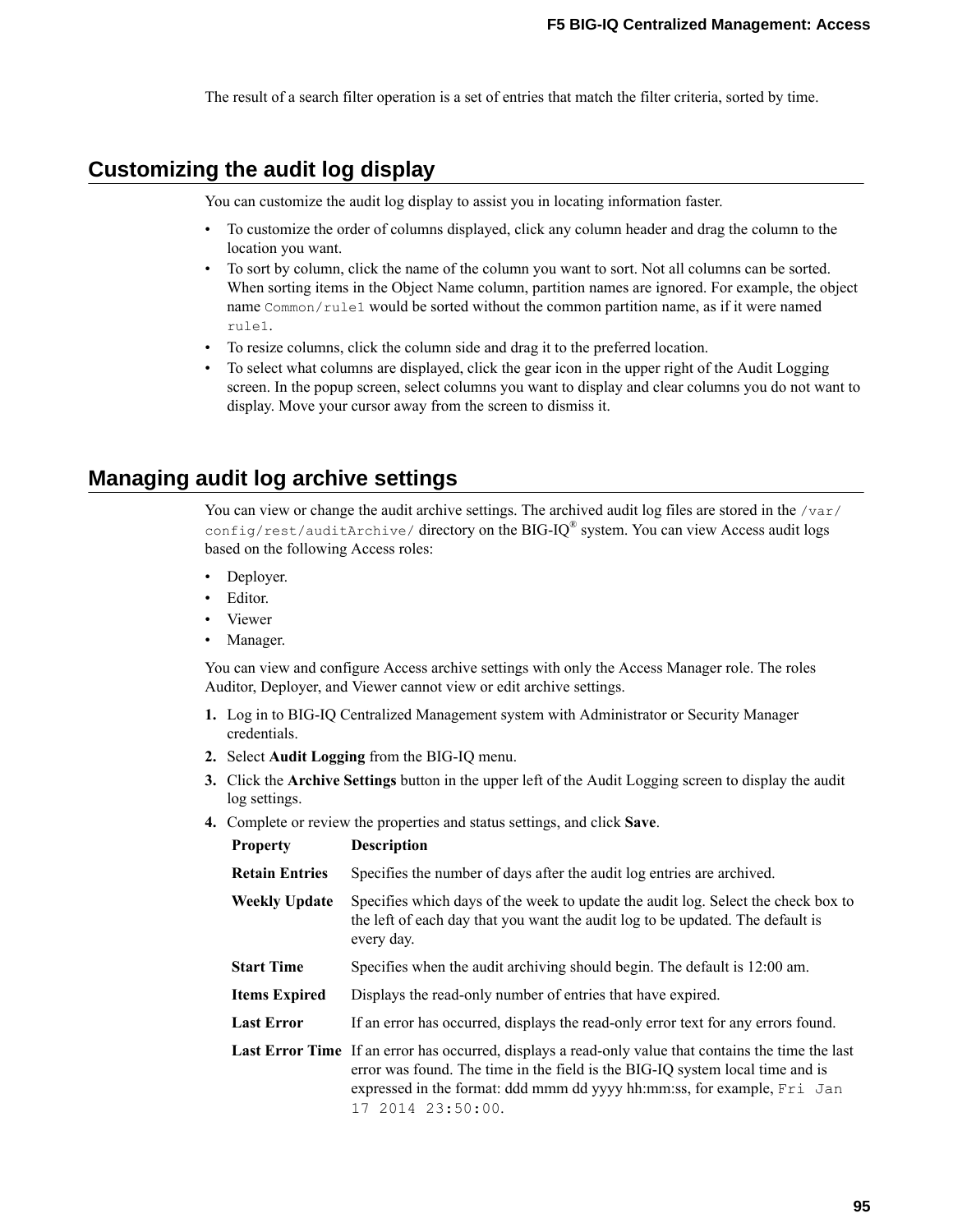# **About archived audit logs**

You can view or change how audit logs are archived by clicking the **Archive Settings** button on the Audit Logging screen.

Archived audit log files are stored in the archive-audit.n.txt file in the appropriate subdirectory of the /var/config/rest/auditArchive directory on the BIG-IQ® Centralized Management system:

- Network Security audit log: /var/config/rest/auditArchive/networkSecurity/
- Web Application Security audit log: /var/config/rest/auditArchive/webAppSecurity/
- Fraud Protection Service audit log: /var/config/rest/auditArchive/websafe/
- Local Traffic and Network audit log: /var/config/rest/auditArchive/adc/
- Device Management audit log: /var/config/rest/auditArchive/device/
- Access audit log:/var/config/rest/auditArchive/access/

Audit entries are appended to the archive-audit.0.txt file. When the archive-audit.0.txt file reaches approximately 800 MB, the contents are copied to archive-audit.1.txt, compressed into the archive-audit.1.txt.gz file, and a new empty archive-audit.0.txt file is created, which then has new audit entries appended to it.

Up to five compressed archived audit files can be created before those files begin to be overwritten to conserve space. The compressed audit log archive is named  $\alpha$ rchive-audit.n.txt.gz, where n is a number from 1 to 5. As the audit log archives are created and updated, the content of the archives is rotated so that the newest archive is always  $\arctan z$  and  $\arctan z$  and the oldest is always the highest numbered archive, typically, archive-audit.5.txt.gz.

The file content rotation occurs whenever archive-audit.0.txt is full. At that time, the content of each rchive-audit.n.txt.gz file is copied into the file with the next higher number, and the content of archive-audit.0.txt is copied into archive-audit.1.txt and then compressed to create archive-audit.1.txt.gz. If all five archive-audit.n.txt.gzfiles exist, during the rotation the contents of archive-audit.5.txt.gz are overwritten, and are no longer available.

### **About audit logs in high-availability configurations**

In high-availability (HA) configurations, there is a primary and secondary BIG-IQ<sup>®</sup> system. During failover, the audit log entries and the audit archive settings are copied from the primary to the secondary system before the secondary system becomes the new primary system.

However, archived audit logs are not copied from the primary to the secondary BIG-IQ system.

#### **About the REST API audit log**

The REST API audit log records all API traffic on the BIG-IQ® system. It logs every REST service command for all licensed modules in a central audit log (restjavad-audit.n.log) located on the system.

*Note: The current iteration of the log is named restjavad-audit.0.log. When the log reaches a certain user-configured size, a new log is created and the number is incremented. You can configure and edit settings in /etc/restjavad.log.conf.*

Any user who can access the BIG-IQ system console (shell) has access to this file.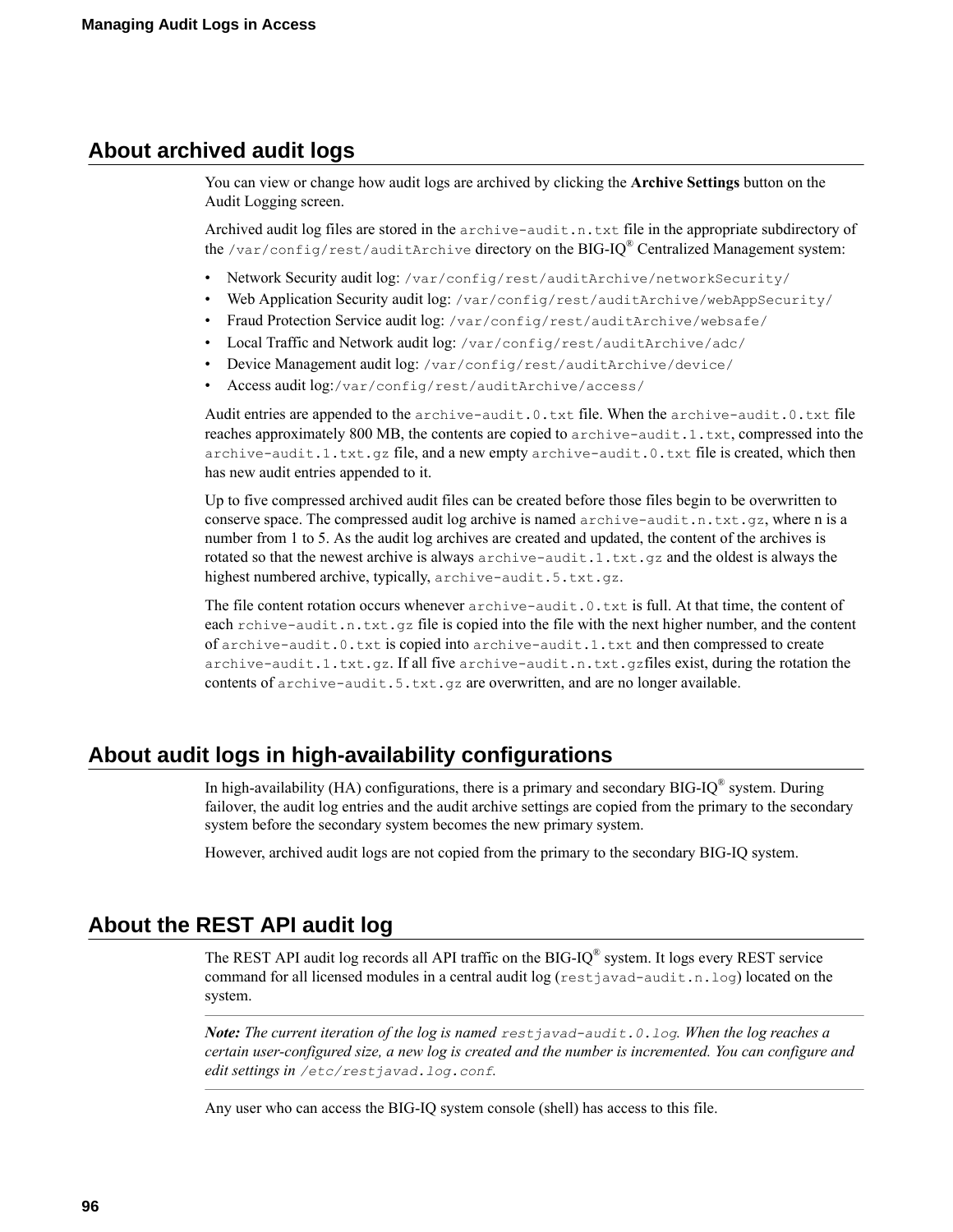# **Managing the REST API audit log**

The REST API audit log contains an entry for every REST API command processed by the BIG-IQ<sup>®</sup> system, and is an essential source of information about the modules licensed under the BIG-IQ system. It can provide assistance in compliance, troubleshooting, and record-keeping. With it, you can review log contents periodically, and save contents locally for off-device processing and archiving.

- **1.** Using SSH, log in to the BIG-IQ Access system with administrator credentials.
- **2.** Navigate to the restjavad log location: /var/log.
- **3.** Examine files with the naming convention: restjavad-audit.n.log. The letter *n* represents the log number.
- **4.** Once you have located it, you can view or save the log locally through a method of your choice.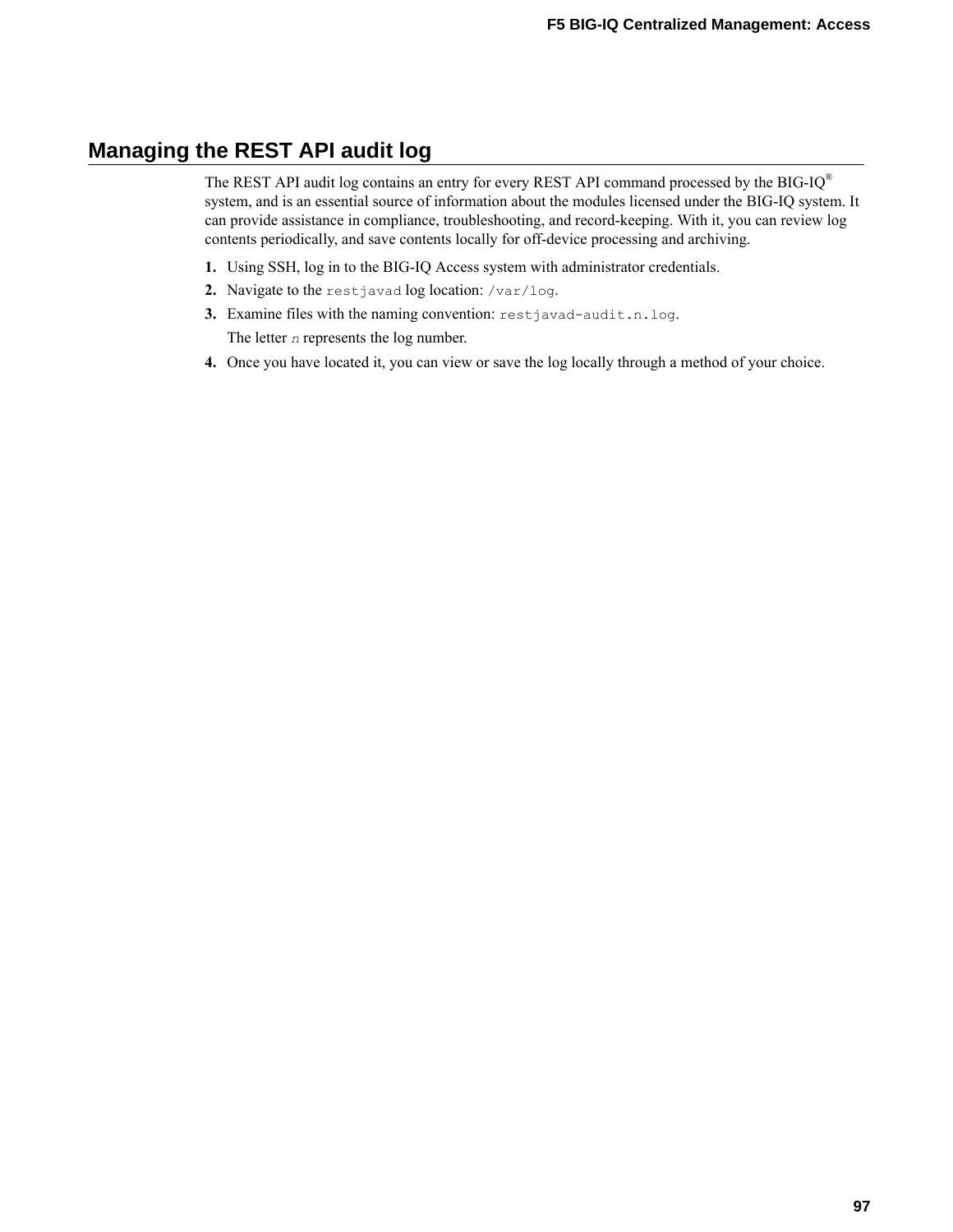**Managing Audit Logs in Access**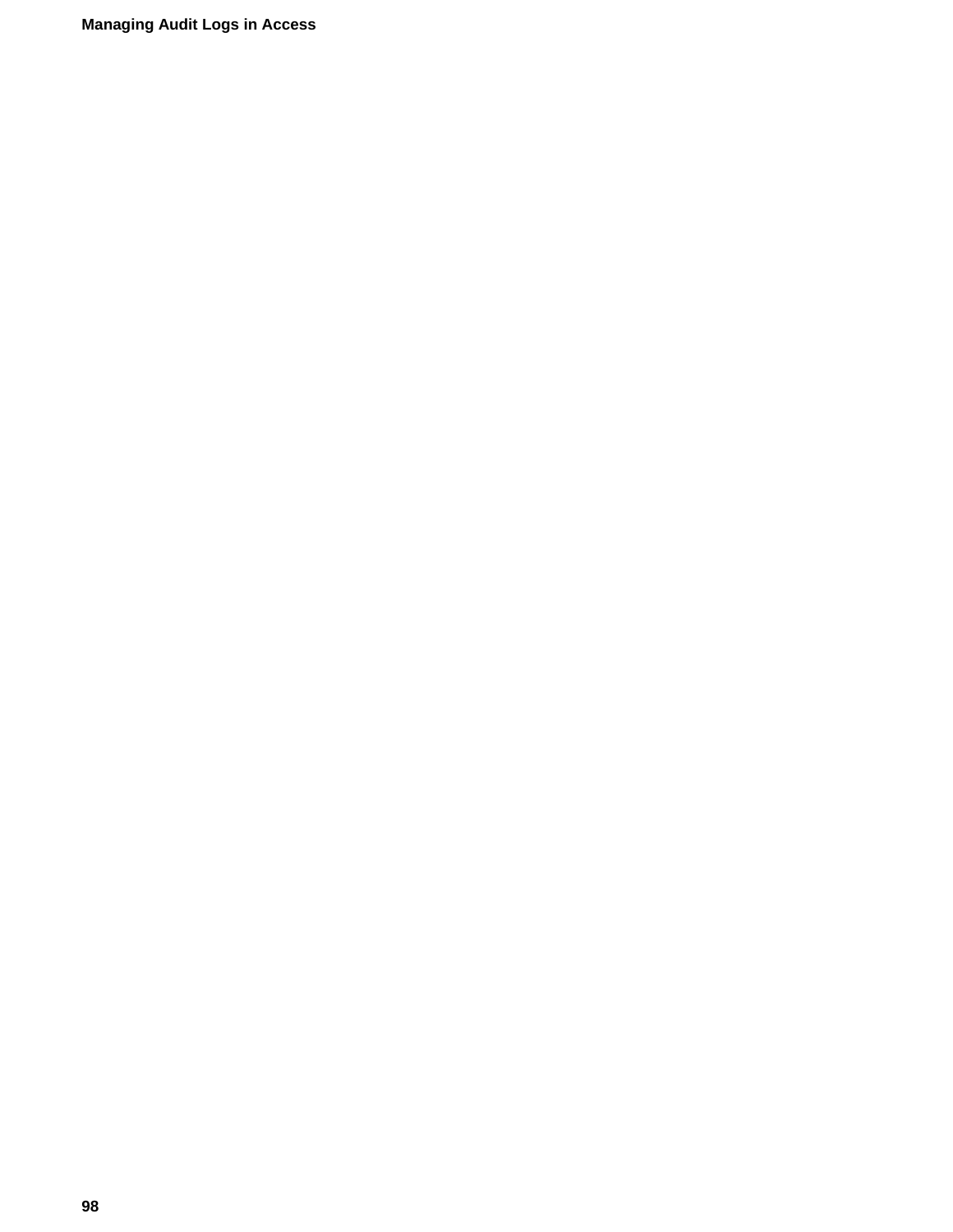# **What is object pinning?**

You *pin* an object, such as a logging profile, to a pinning policy to have it included in a deployment. The pinning policy is associated with a BIG-IP® device and has the same name as the BIG-IP device. You do not create pinning policies. Pinning policies always exist to contain objects that get pinned to a policy.

You pin an object to a pinning policy for a BIG-IP device to mark the object as being used by the BIG-IP device configuration, and to have it deployed with that configuration and not deleted from the device. When an object is pinned for deployment to a BIG-IP device that is part of a cluster, the object is deployed to the other member of the cluster as well.

You use the Pinning Policies screen to pin policy objects so that they are deployed to a BIG-IP device, or to view the objects that are already pinned to be deployed to a BIG-IP device. The objects that can be selected for pinning differ depending on which service is being used. For example, only the Network Security service allows you to pin firewall policy objects, and only the Local Traffic service allows you to pin SMTP server objects. You can pin objects to, or unpin objects from, multiple BIG-IP device pinning policies at once.

*Note: Both the system and users can pin an object. But users can unpin only objects that are labeled as user pinned. For easy identification, objects pinned by a user are listed with the User identifier in the Pin Source Tags column on the Pinning Policy Properties screen. Any user can unpin a user pinned object.*

# **Pin objects to a BIG-IP device pinning policy**

You pin objects, such as logging profiles, to BIG-IP<sup>®</sup>device pinning policies to ensure that the objects are deployed to BIG-IP devices. The process for pinning to a single BIG-IP device pinning policy differs from the process for pinning to several BIG-IP device pinning policies.

**1.** Open the Pinning Policies screen. How you access the screen depends on the service you are using.

- To pin Local Traffic service objects, click **Configuration** > **LOCAL TRAFFIC** > **Pinning Policies**.
- To pin Network Security service objects, click **Configuration** > **SECURITY** > **Network Security** > **Pinning Policies**.
- To pin Shared Security service objects, click **Configuration** > **SECURITY** > **Shared Security** > **Pinning Policies**.
- To pin Access service objects, click **Configuration** > **ACCESS** > **Access Groups** > **Pinning Policies**. An Access group must exist to see this menu item.
- **2.** Decide whether to pin to a single BIG-IP device pinning policy, or multiple BIG-IP device pinning policies.
	- Go to Step 3 to pin objects to a single BIG-IP device pinning policy.
	- Go to Step 4 to pin objects to multiple BIG-IP device pinning policies.
- **3.** To pin objects to a pinning policy for a single BIG-IP device:
	- a) Click the name of the BIG-IP device pinning policy to which you will pin objects. (It has the same name as the associated BIG-IP device.) The properties screen opens.
	- b) At the top of the area near the bottom of the screen, select the type of object to be pinned.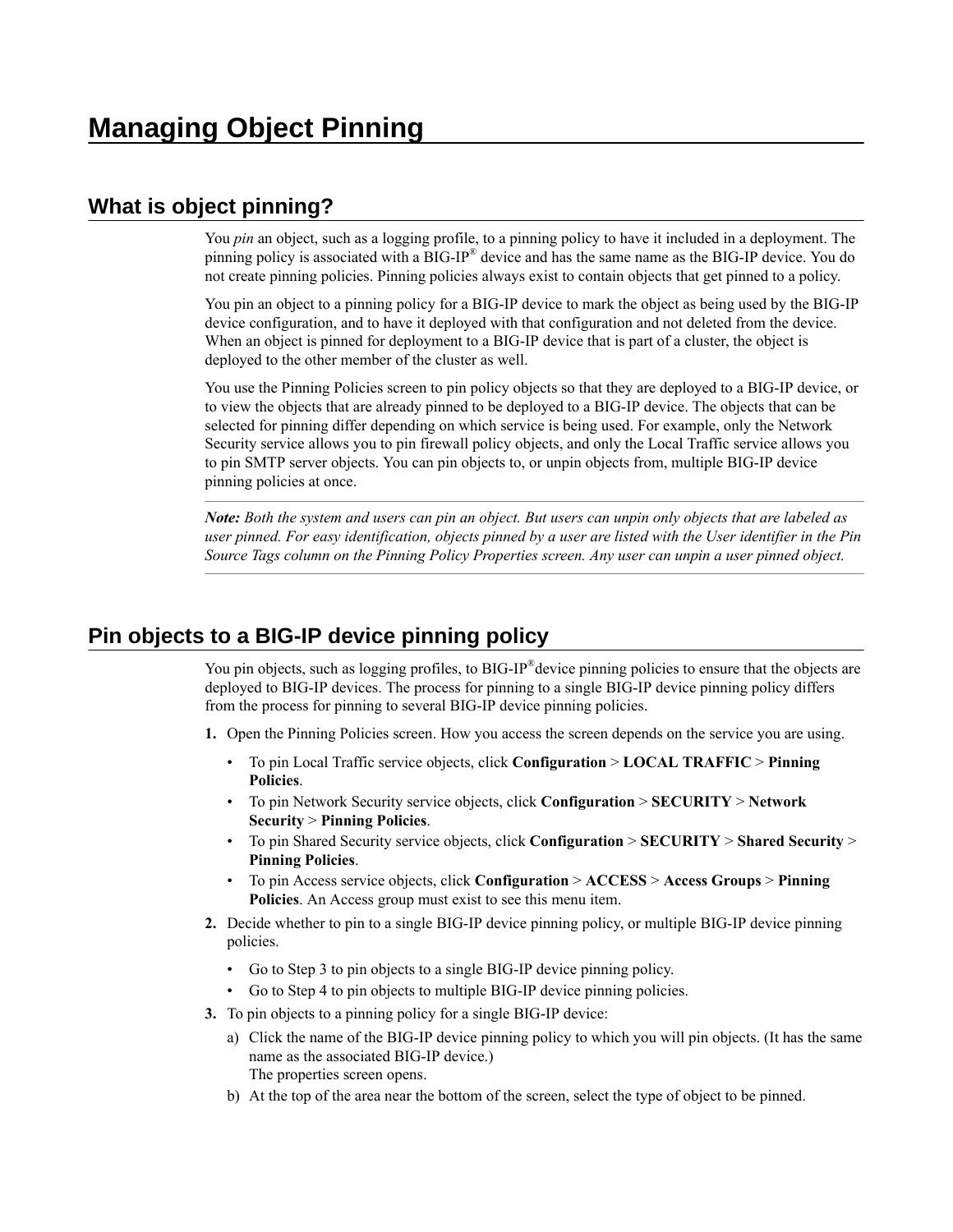The screen lists objects of the type you selected.

- c) Select the check box to the left of the objects to be pinned, and click **Add Selected**.
- **4.** To pin objects to multiple BIG-IP device pinning policies:
	- a) Select the check boxes for the BIG-IP device pinning policies to which to pin objects, and click **Pin to Multiple Policies**.
		- The properties screen opens and displays the selected BIG-IP device pinning policies.
	- b) In the area near the bottom of the screen, select the type of object to be pinned. The screen lists objects of the type you selected.
	- c) Select the check box for objects to be pinned and click **Add Selected**.
- **5.** Save your work.

A dialog box displays the success of the pinning operation. The object, or objects, are pinned to the pinning policy for the BIG-IP device, or devices, and will be deployed with them.

## **Unpin objects from a BIG-IP device pinning policy**

You unpin objects, such as logging profiles, from a BIG-IP<sup>®</sup> device pinning policy when they no longer need to be deployed with the BIG-IP device. The process for unpinning from a single BIG-IP device pinning policy differs from the process for unpinning from several BIG-IP device pining policies.

*Note: Both the system and users can pin an object. But users can unpin only objects that are labeled as user pinned. For easy identification, objects pinned by a user are listed with the User identifier in the Pin Source Tags column on the Pinning Policy Properties screen. Any user can unpin a user pinned object.*

- **1.** Open the Pinning Policies screen. How you access the screen depends on the service you are using.
	- To unpin Local Traffic service objects, click **Configuration** > **LOCAL TRAFFIC** > **Pinning Policies**.
	- To unpin Network Security service objects, click **Configuration** > **SECURITY** > **Network Security** > **Pinning Policies**.
	- To unpin Shared Security service objects, click **Configuration** > **SECURITY** > **Shared Security** > **Pinning Policies**.
	- To pin Access service objects, click **Configuration** > **ACCESS** > **Access Groups** > **Pinning Policies**. An Access group must exist to see this menu item.
- **2.** Decide whether to unpin from a single BIG-IP device pinning policy, or from multiple BIG-IP device pinning policies.
	- Go to Step 3 to unpin objects from a single BIG-IP device pinning policy.
	- Go to Step 4 to unpin objects from multiple BIG-IP device pinning policies.
- **3.** To unpin objects from a single BIG-IP device pinning policy:
	- a) Click the name of the BIG-IP device pinning policy from which to unpin objects. The properties screen opens.
	- b) In the Selected Resources area, expand the resource type of the object you want to unpin. The screen lists objects of the type you selected.
	- c) Select the check box for the objects to be unpinned and click **Remove**.

Both the system and users can pin an object. But users can unpin only objects that are labeled as user pinned. For easy identification, objects pinned by a user are listed with the User identifier in the Pin Source Tags column on the Pinning Policy Properties screen. Any user can unpin a user pinned object.

**4.** To unpin objects from multiple BIG-IP device pinning policies: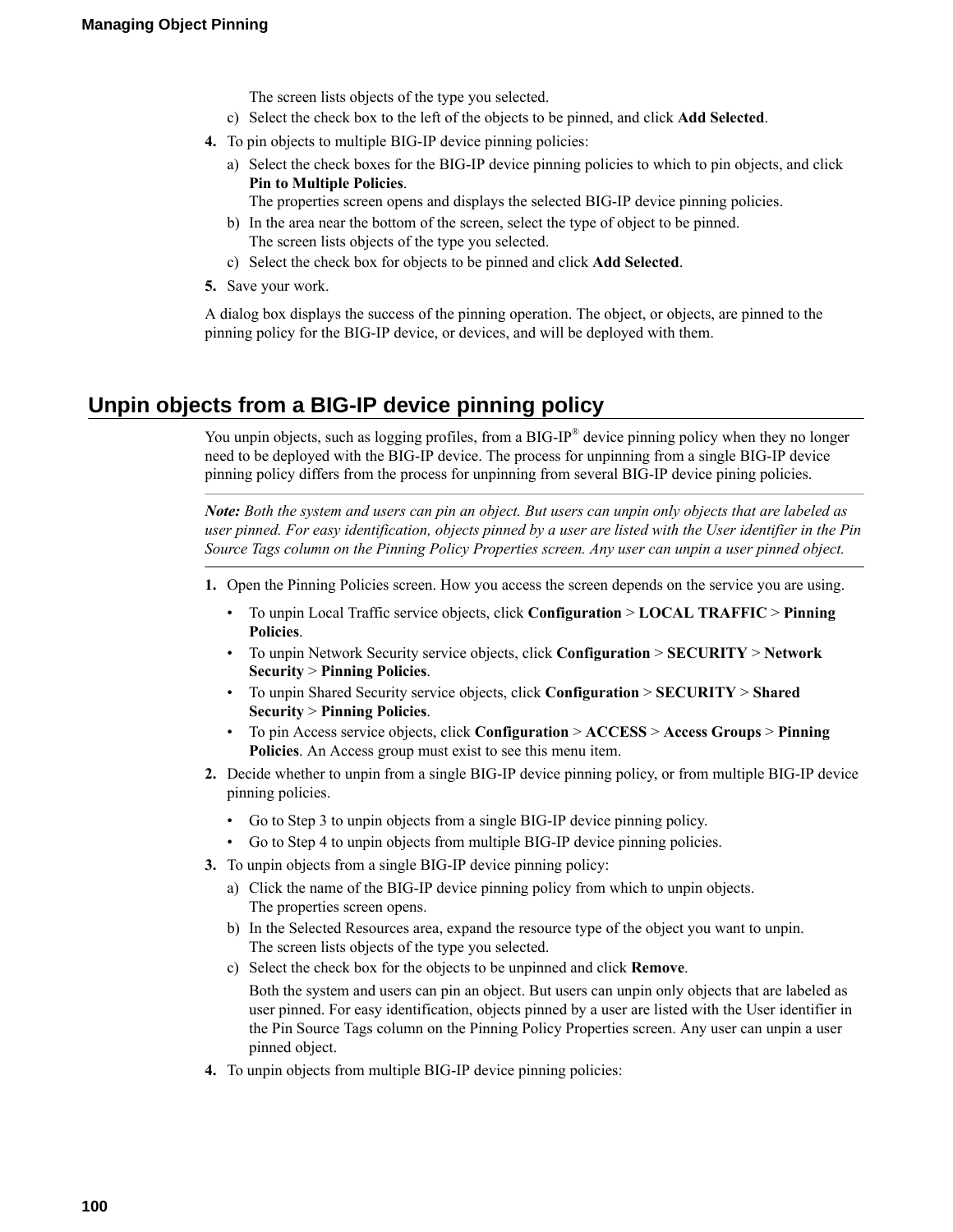a) Select the check boxes for the BIG-IP device pinning policies from which to unpin objects, and click **Unpin from Multiple Policies**.

The properties screen opens and displays the selected BIG-IP device pinning policies.

- b) In the lower area of the screen, select the type of object to be unpinned. The screen lists objects of the type you selected.
- c) Select the check box for the objects to unpin and click **Add Selected**.

The Selected Resources area lists the objects to be unpinned. Both the system and users can pin an object. But users can unpin only objects that are labeled as user pinned. For easy identification, objects pinned by a user are listed with the User identifier in the Pin Source Tags column on the Pinning Policy Properties screen. Any user can unpin a user pinned object.

**5.** Save your work.

A dialog box displays the success of the unpinning operation. The object or objects are unpinned from the BIG-IP device pinning policy and will no longer be deployed to it.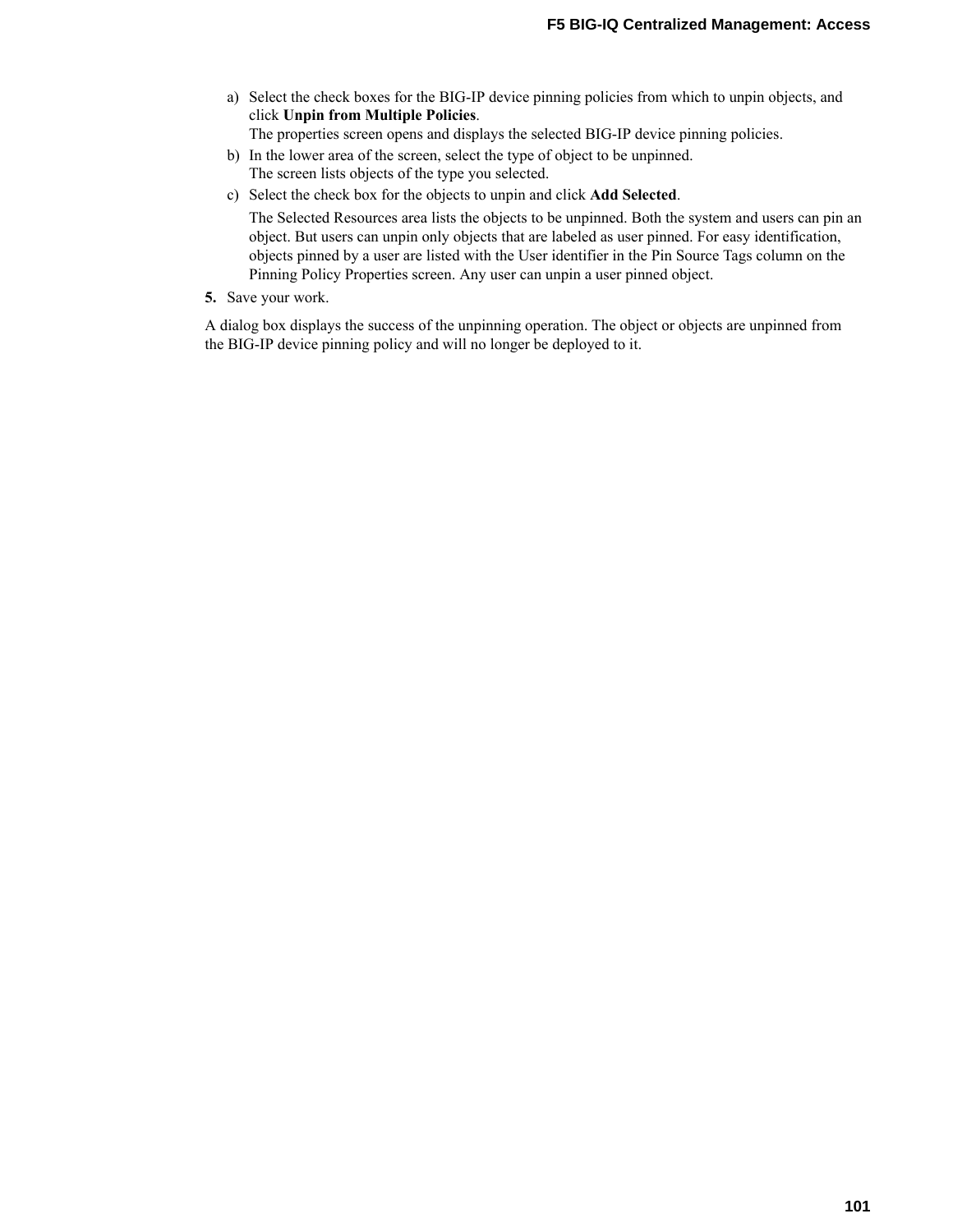**Managing Object Pinning**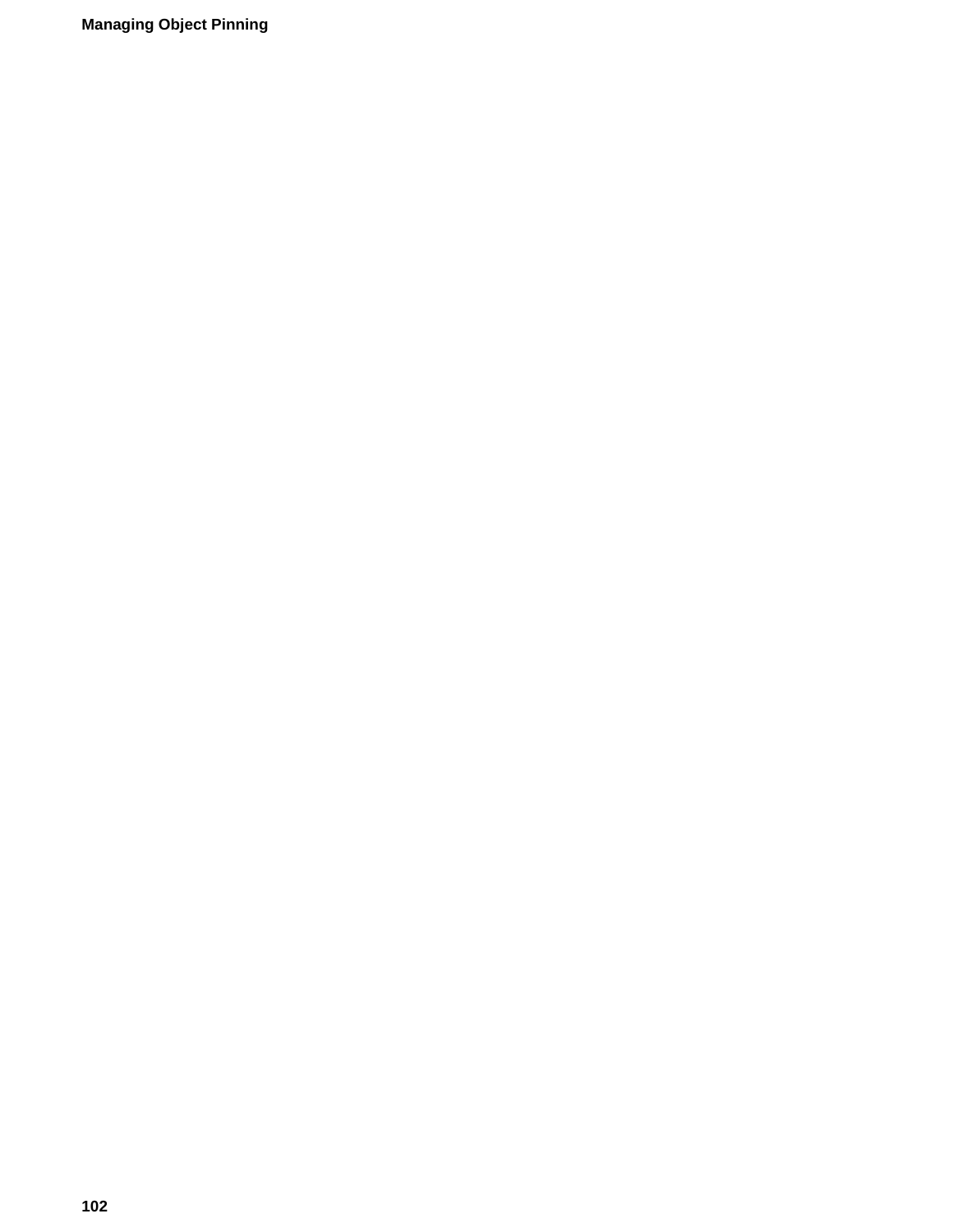# **About iApps and Access**

On a BIG-IP<sup>®</sup> system, a configuration that is created using an iApp can be updated only by using the same iApp. Access does not support iApps<sup>®</sup>. Access does not import, manage, or deploy resources that were created using an iApp.

# **Shared configuration resources**

The tables list configurations that are shared or can be made shared.

#### **Table 2: Access policies and related resources**

| <b>Resource</b>         | <b>Description</b>                         |
|-------------------------|--------------------------------------------|
| Policies                | Access policies                            |
| Profiles                | Properties for the session                 |
| CAPTCHA configurations  | Specifies the CAPTCHA service              |
| NTLM Auth Configuration | Used to authenticate Exchange applications |

#### **Table 3: AAA servers**

| <b>Resource</b>                         | <b>Description</b>                                                                    |
|-----------------------------------------|---------------------------------------------------------------------------------------|
| RADIUS*                                 | RADIUS accounting and RADIUS authentication                                           |
| $LDAP*$                                 | LDAP and LDAPs authentication; LDAP queries                                           |
| Active Directory*                       | Active Directory authentication and query                                             |
| <b>Active Directory Trusted Domains</b> | Authenticate users across all trusted domains or<br>forests for a customer            |
| $SecurID*$                              | RSA SecurID authentication                                                            |
| $HTTP*$                                 | HTTPS authentication; HTTP Basic/NTLM<br>authentication                               |
| Oracle Access Manager*                  | Native integration with Oracle Access Manager                                         |
| OCSP Responder*                         | Machine certificate revocation status; user<br>certificate revocation status          |
| CRLDP*                                  | Retrieve Certificate Revocation Lists from<br>network locations (Distribution Points) |
| TACACS+*                                | TACACS+ authentication and accounting                                                 |
| Kerberos*                               | Kerberos end-user login; basic or Kerberos<br>authentication                          |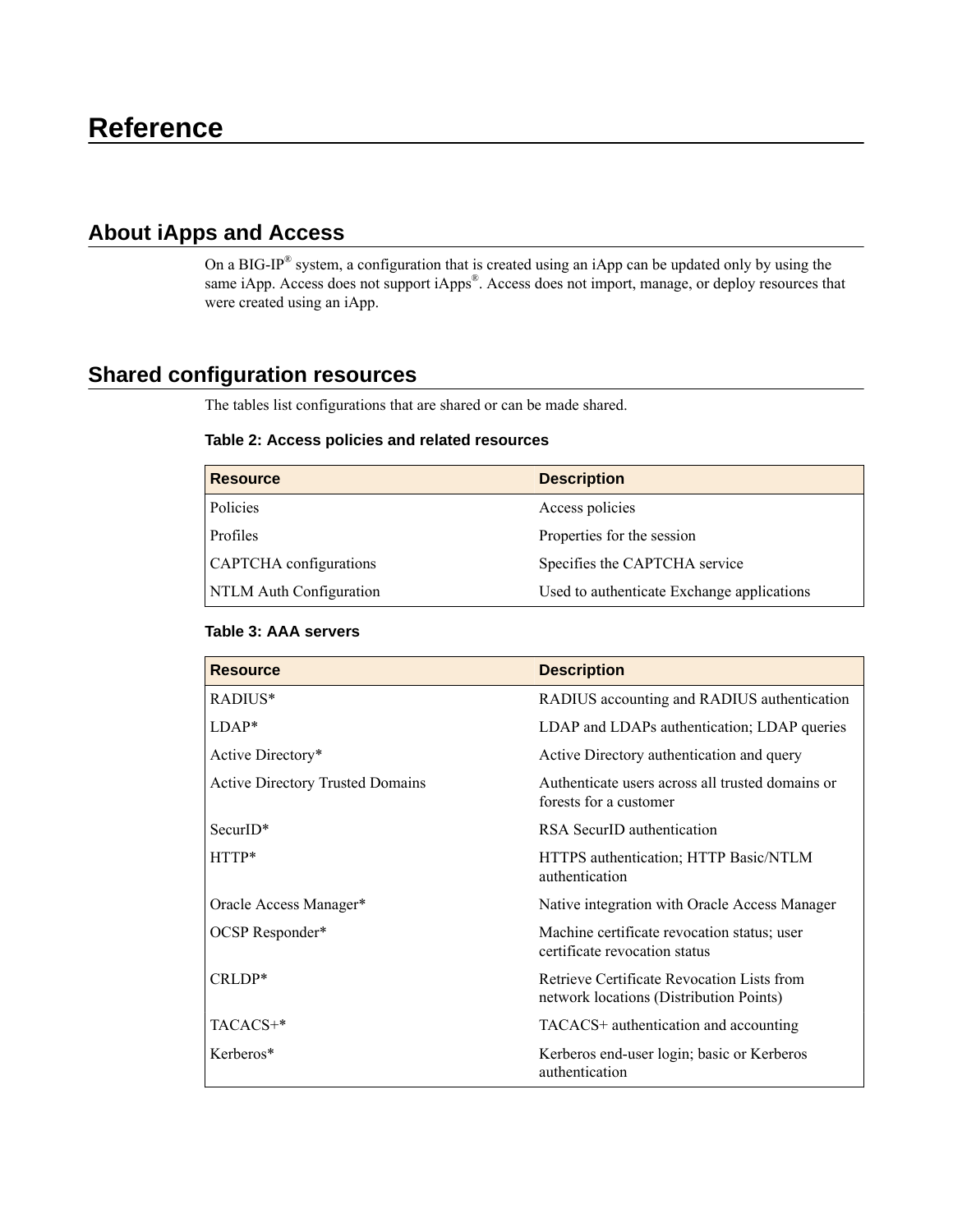| <b>Resource</b>              | <b>Description</b>                                                                                                        |
|------------------------------|---------------------------------------------------------------------------------------------------------------------------|
| $SAML^*$                     | External SAML Identity Provider for the BIG-IP <sup>®</sup><br>system, as a SAML service provider, to<br>communicate with |
| Endpoint Management Systems* | Server properties                                                                                                         |
|                              | *This resource is device-specific but can be made<br>shared                                                               |

#### **Table 4: ACLs**

| <b>Resource</b>    | <b>Description</b>                                          |
|--------------------|-------------------------------------------------------------|
|                    |                                                             |
| User-defined ACLs* | ACLs that users create                                      |
| All $ACLs^*$       | The order of system-defined and user-defined<br><b>ACLs</b> |
|                    | *This resource is device-specific but can be made<br>shared |

### **Table 5: SSO Configurations**

| <b>Resource</b>          | <b>Description</b>                                                                                                                                                            |
|--------------------------|-------------------------------------------------------------------------------------------------------------------------------------------------------------------------------|
| <b>HTTP</b> Basic        | Single sign-on (SSO) using cached user identity<br>and authorization header                                                                                                   |
| NTLMV1                   | Challenge-response; proves user identity without<br>sending password to server                                                                                                |
| NTLMV2                   | Challenge-response; proves user identity without<br>sending password to server                                                                                                |
| Kerberos                 | Transparent authentication of users to Windows<br>Web application servers (IIS) joined to Active<br>Directory domain                                                          |
| Forms                    | Detects start URL match and uses cached user<br>identity to construct and send HTTP form-based<br>post request on behalf of the user                                          |
| Forms - Client Initiated | Detects login page request, puts generated<br>JavaScript code into login page, and returns it to<br>client, where it is automatically submitted by the<br>inserted JavaScript |
| SAML                     | SAML local Identity Provider (IdP) service is a<br>type of SSO service that BIG-IP, configured as an<br>IdP, provides                                                         |

#### **Table 6: SAML**

| <b>Resource</b>                | <b>Description</b>                                                                     |
|--------------------------------|----------------------------------------------------------------------------------------|
| <b>Local SP Services</b>       | BIG-IP system as Service Provider (SP) provides<br>SP services                         |
| <b>External IdP Connectors</b> | BIG-IP system as SP relies on external Identity<br>Providers (IdPs) for authentication |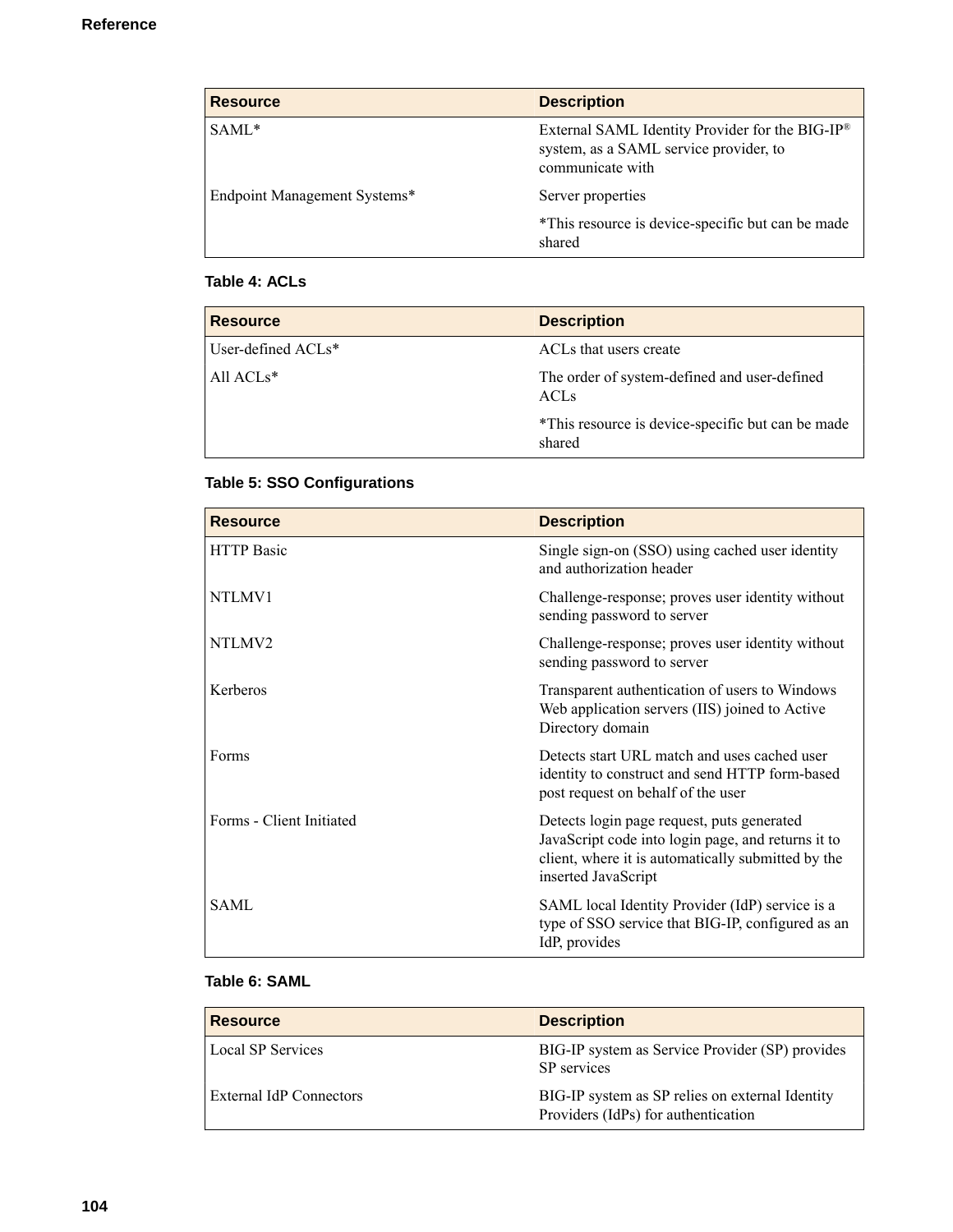| <b>Resource</b>               | <b>Description</b>                                                     |
|-------------------------------|------------------------------------------------------------------------|
| Local IdP Services            | BIG-IP system as IdP provides SSO authentication<br>services           |
| External SP Connectors        | BIG-IP system as IdP works with external SPs                           |
| Artifact Resolution Services* | Supports SAML artifacts on a BIG-IP system<br>configured as a SAML IdP |
| BIG-IP IdP Automation         | Supports configuration automation                                      |
| <b>SAML</b> Resources         | Resources to support the SAML configuration                            |
|                               | *This resource is device-specific but can be made<br>shared            |

#### **Table 7: Local User DB**

| ∣ Resource       | <b>Description</b>            |
|------------------|-------------------------------|
| Manage Instances | Local user database instances |

#### **Table 8: Hosted Content**

| <b>Resource</b>       | <b>Description</b>                                               |
|-----------------------|------------------------------------------------------------------|
| Manage Files          | Hosted content files                                             |
| Manage Profile Access | Access control for hosted content files using<br>access profiles |

### **Table 9: Webtops**

| <b>Resource</b>        | <b>Description</b>                             |
|------------------------|------------------------------------------------|
| Webtops                | Webtop used in Portal Access or Network Access |
| Webtop Links           | Links for inclusion on a webtop                |
| <b>Webtop Sections</b> | Sections to organize content on a webtop       |

#### **Table 10: Secure Web Gateway**

| <b>Resource</b>            | <b>Description</b>                                            |
|----------------------------|---------------------------------------------------------------|
| <b>URL</b> Categories      | URL categories                                                |
| <b>URL</b> Filters         | URL filters                                                   |
| Applications               | System-defined list of applications                           |
| <b>Application Filters</b> | User-defined application filters                              |
| <b>Report Settings</b>     | Sets up statistics (for use with SWG subscription<br>service) |

#### **Table 11: Network Access**

| <b>Resource</b>          | <b>Description</b>                                                                               |
|--------------------------|--------------------------------------------------------------------------------------------------|
| Network Access resource* | A Network Access resource allows user access to<br>the local network through a secure VPN tunnel |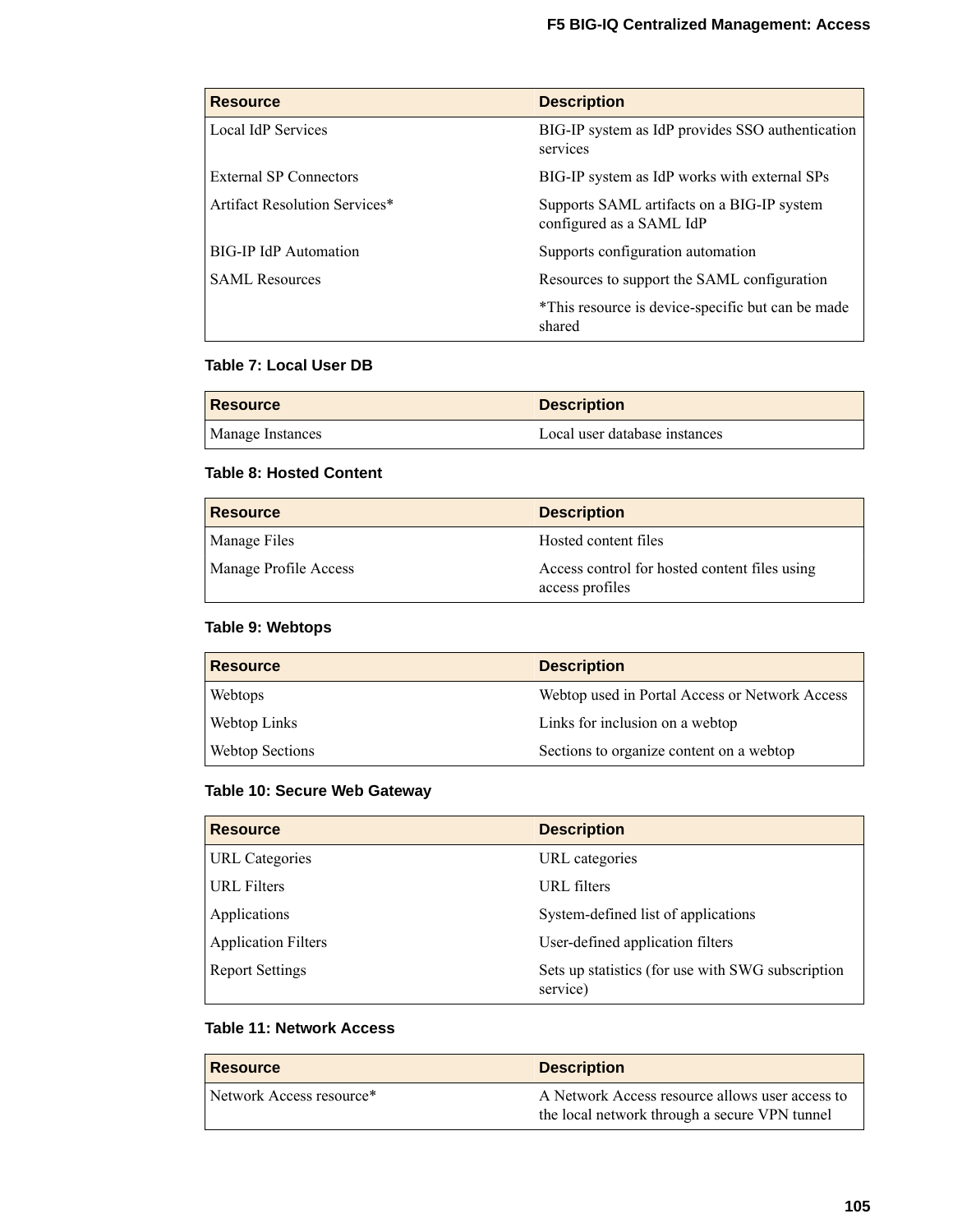| <b>Resource</b>             | <b>Description</b>                                                                           |
|-----------------------------|----------------------------------------------------------------------------------------------|
| Lease Pools*                | IPV4 or IPV6 lease pools associate a group of IP<br>addresses with a Network Access resource |
| Client Traffic Classifiers* | Used to shape traffic for Network Access client<br>connections from Windows                  |
| Client Rate Classes         | Base and peak rates for traffic; associated with a<br>client traffic classifier              |
|                             | *This resource is device-specific but can be made<br>shared                                  |

### **Table 12: Application Access**

| <b>Resource</b>    | <b>Description</b>                                                                                                                     |
|--------------------|----------------------------------------------------------------------------------------------------------------------------------------|
| App Tunnels*       | Provide secure, application-level TCP/IP<br>connections from a client to the network                                                   |
| Remote Desktops*   | Allow users to access internal servers (Citrix,<br>VMware View Connection, or Microsoft Remote<br>Desktop) in virtual desktop sessions |
| VDI Profiles       | Virtual desktop interface profile for a remote<br>desktop configuration                                                                |
| Citrix Bundles     | Hosted content used to deliver a Citrix Receiver<br>client to a user's Windows computer                                                |
| Microsoft Exchange | Profile for Microsoft Exchange application<br>authentication                                                                           |
|                    | *This resource is device-specific but can be made<br>shared                                                                            |

#### **Table 13: Portal Access**

| <b>Resource</b>          | <b>Description</b>                                                                              |
|--------------------------|-------------------------------------------------------------------------------------------------|
| Portal Access resources* | Provide user access to internal web applications<br>with a web browser from outside the network |
| Rewrite profiles         | An LTM profile treated as a shared resource                                                     |
|                          | *This resource is device-specific but can be made<br>shared                                     |

#### **Table 14: Resources that are not grouped in the user interface**

| <b>Resource</b>      | <b>Description</b>                                                    |
|----------------------|-----------------------------------------------------------------------|
| Per-Request Policies | Policies that run for requests made after a session<br>is established |
| Secure Connectivity  | Connectivity profile for remote access                                |
| Event Logs Settings  | Log settings for APM, components within APM,<br>and SWG               |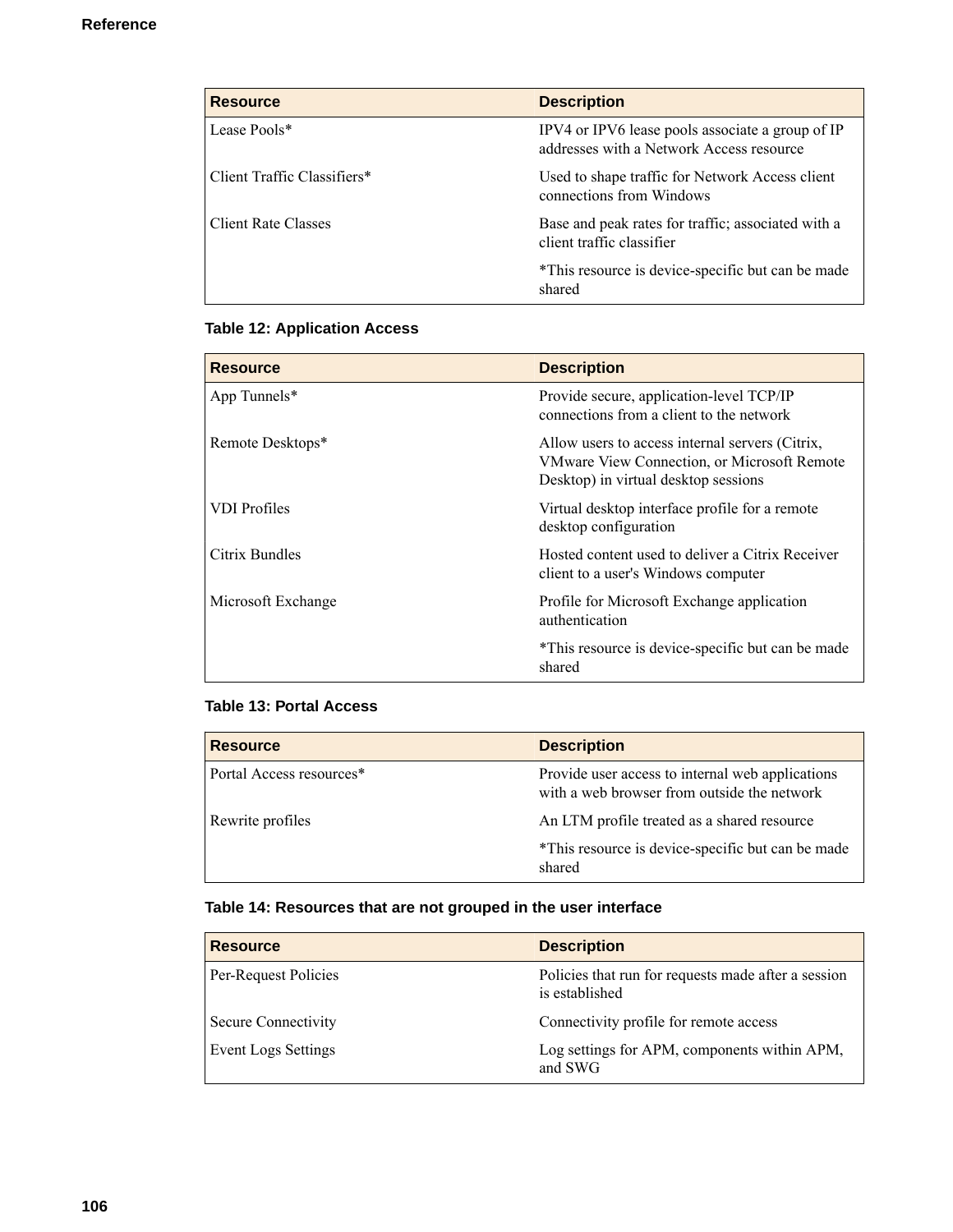| <b>Resource</b>        | <b>Description</b>                                                                                                 |
|------------------------|--------------------------------------------------------------------------------------------------------------------|
| Policies               | A resource configured outside of APM at the<br>system level and that is treated as a shared<br>resource in Access. |
| <b>Priority Groups</b> | A resource configured outside of APM at the<br>system level and that is treated as a shared<br>resource in Access. |

#### **Table 15: Bandwidth Controllers**

# **Device-specific configuration resources**

Theses tables list device-specific resources.

#### **Table 16: AAA servers**

| <b>Resource</b>              | <b>Description</b>                                                                                                        |
|------------------------------|---------------------------------------------------------------------------------------------------------------------------|
| RADIUS*                      | RADIUS accounting and RADIUS authentication                                                                               |
| $LDAP*$                      | LDAP and LDAPs authentication; LDAP queries                                                                               |
| Active Directory*            | Active Directory authentication and query                                                                                 |
| $Security*$                  | RSA SecurID authentication                                                                                                |
| HTTP*                        | HTTPS authentication; HTTP Basic/NTLM<br>authentication                                                                   |
| Oracle Access Manager*       | Native integration with Oracle Access Manager                                                                             |
| OCSP Responder*              | Machine certificate revocation status; user<br>certificate revocation status                                              |
| CRLDP*                       | Retrieve Certificate Revocation Lists from<br>network locations (Distribution Points)                                     |
| TACACS+*                     | TACACS+ authentication and accounting                                                                                     |
| Kerberos*                    | Kerberos end-user login; basic or Kerberos<br>authentication                                                              |
| $SAMI.*$                     | External SAML Identity Provider for the BIG-IP <sup>®</sup><br>system, as a SAML service provider, to<br>communicate with |
| Endpoint Management Systems* | Server properties                                                                                                         |
|                              | *This resource is device-specific but can be made<br>shared                                                               |

#### **Table 17: ACLs**

| <b>Resource</b>            | <b>Description</b>                                               |
|----------------------------|------------------------------------------------------------------|
| $\vert$ User-defined ACLs* | ACLs that users create                                           |
| $ $ All ACLs*              | The order of system-defined and user-defined<br>ACL <sub>s</sub> |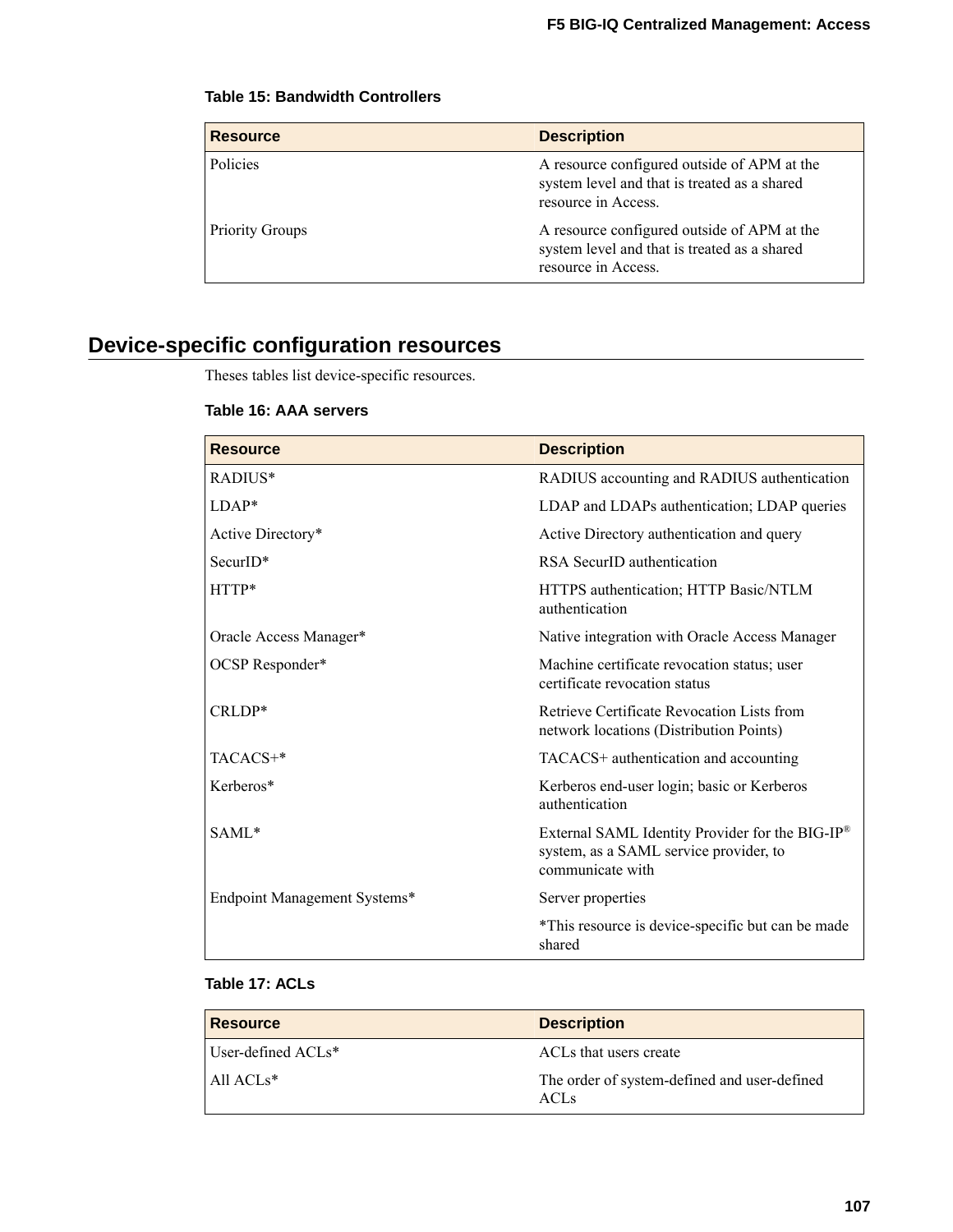| <b>Resource</b> | <b>Description</b>                                          |
|-----------------|-------------------------------------------------------------|
|                 | *This resource is device-specific but can be made<br>shared |

#### **Table 18: SAML**

| <b>Resource</b>               | <b>Description</b>                                                     |
|-------------------------------|------------------------------------------------------------------------|
| Artifact Resolution Services* | Supports SAML artifacts on a BIG-IP system<br>configured as a SAML IdP |
|                               | *This resource is device-specific but can be made<br>shared            |

#### **Table 19: Network Access**

| <b>Resource</b>             | <b>Description</b>                                                                               |
|-----------------------------|--------------------------------------------------------------------------------------------------|
| Network Access resource*    | A Network Access resource allows user access to<br>the local network through a secure VPN tunnel |
| Lease Pools*                | IPV4 or IPV6 lease pools associate a group of IP<br>addresses with a Network Access resource     |
| Client Traffic Classifiers* | Used to shape traffic for Network Access client<br>connections from Windows                      |
|                             | *This resource is device-specific but can be made<br>shared                                      |

### **Table 20: Application Access**

| <b>Resource</b>  | <b>Description</b>                                                                                                                     |
|------------------|----------------------------------------------------------------------------------------------------------------------------------------|
| App Tunnels*     | Provide secure, application-level TCP/IP<br>connections from a client to the network                                                   |
| Remote Desktops* | Allow users to access internal servers (Citrix,<br>VMware View Connection, or Microsoft Remote<br>Desktop) in virtual desktop sessions |
|                  | *This resource is device-specific but can be made<br>shared                                                                            |

#### **Table 21: Portal Access**

| <b>Resource</b>                      | <b>Description</b>                                                                              |
|--------------------------------------|-------------------------------------------------------------------------------------------------|
| Portal Access resources <sup>*</sup> | Provide user access to internal web applications<br>with a web browser from outside the network |
|                                      | *This resource is device-specific but can be made<br>shared                                     |

### **Table 22: Portal Access resources that can be device-specific or made shared**

| <b>Resource</b> | <b>Description</b>                                             |
|-----------------|----------------------------------------------------------------|
| Machine Account | For Microsoft Exchange clients that use NTLM<br>authentication |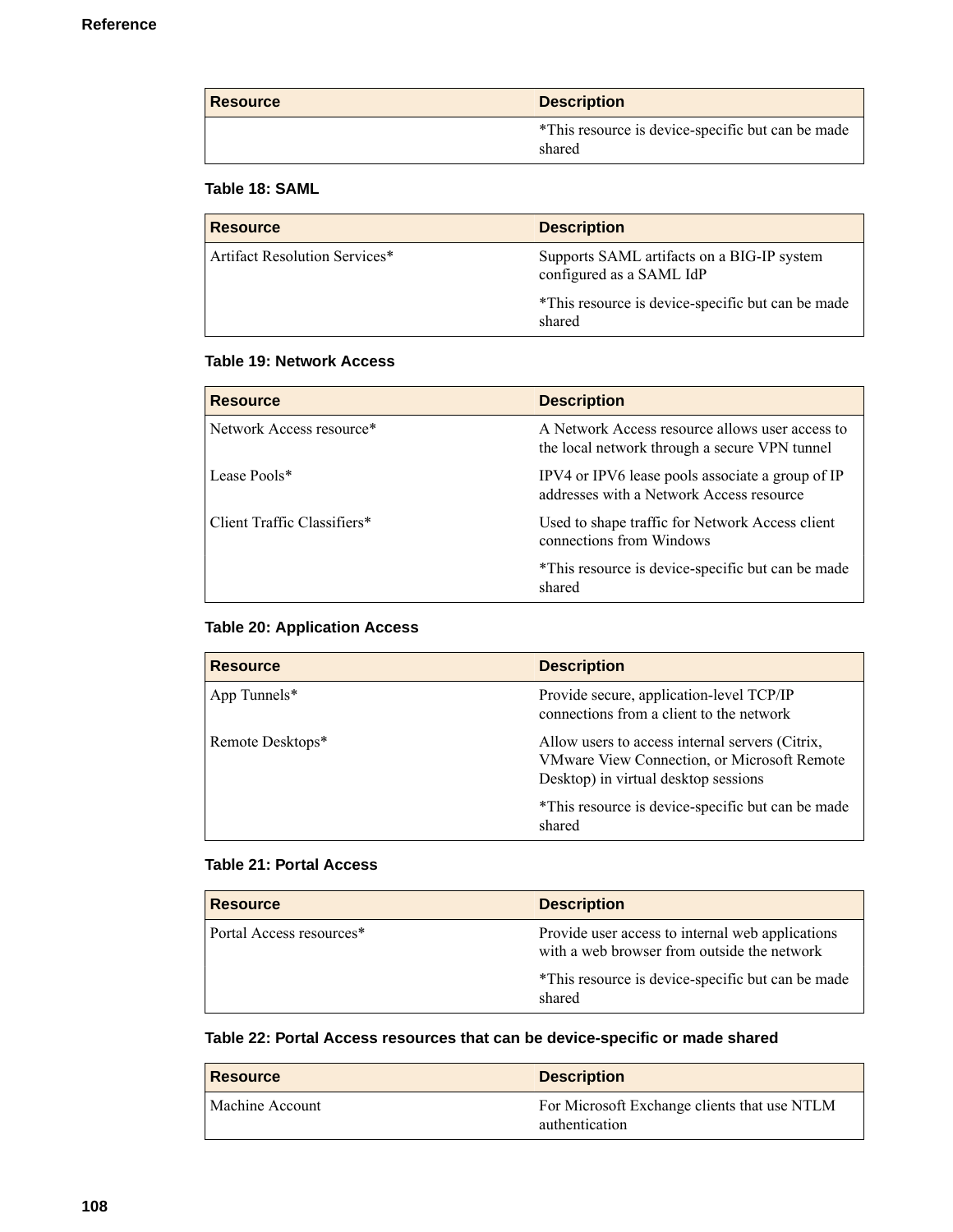# **Legal Notices**

### **Legal notices**

#### **Publication Date**

This document was published on December 27, 2017.

#### **Publication Number**

MAN-0615-04

#### **Copyright**

Copyright © 2017, F5 Networks, Inc. All rights reserved.

F5 Networks, Inc. (F5) believes the information it furnishes to be accurate and reliable. However, F5 assumes no responsibility for the use of this information, nor any infringement of patents or other rights of third parties which may result from its use. No license is granted by implication or otherwise under any patent, copyright, or other intellectual property right of F5 except as specifically described by applicable user licenses. F5 reserves the right to change specifications at any time without notice.

#### **Trademarks**

For a current list of F5 trademarks and service marks, see *[http://www.f5.com/about/guidelines-policies/](http://www.f5.com/about/guidelines-policies/trademarks/) [trademarks](http://www.f5.com/about/guidelines-policies/trademarks/)*.

All other product and company names herein may be trademarks of their respective owners.

#### **Patents**

This product may be protected by one or more patents indicated at: *[https://f5.com/about-us/policies/](https://f5.com/about-us/policies/patents) [patents](https://f5.com/about-us/policies/patents)*.

#### **Link Controller Availability**

This product is not currently available in the U.S.

#### **Export Regulation Notice**

This product may include cryptographic software. Under the Export Administration Act, the United States government may consider it a criminal offense to export this product from the United States.

#### **RF Interference Warning**

This is a Class A product. In a domestic environment this product may cause radio interference, in which case the user may be required to take adequate measures.

#### **FCC Compliance**

This equipment has been tested and found to comply with the limits for a Class A digital device pursuant to Part 15 of FCC rules. These limits are designed to provide reasonable protection against harmful interference when the equipment is operated in a commercial environment. This unit generates, uses, and can radiate radio frequency energy and, if not installed and used in accordance with the instruction manual, may cause harmful interference to radio communications. Operation of this equipment in a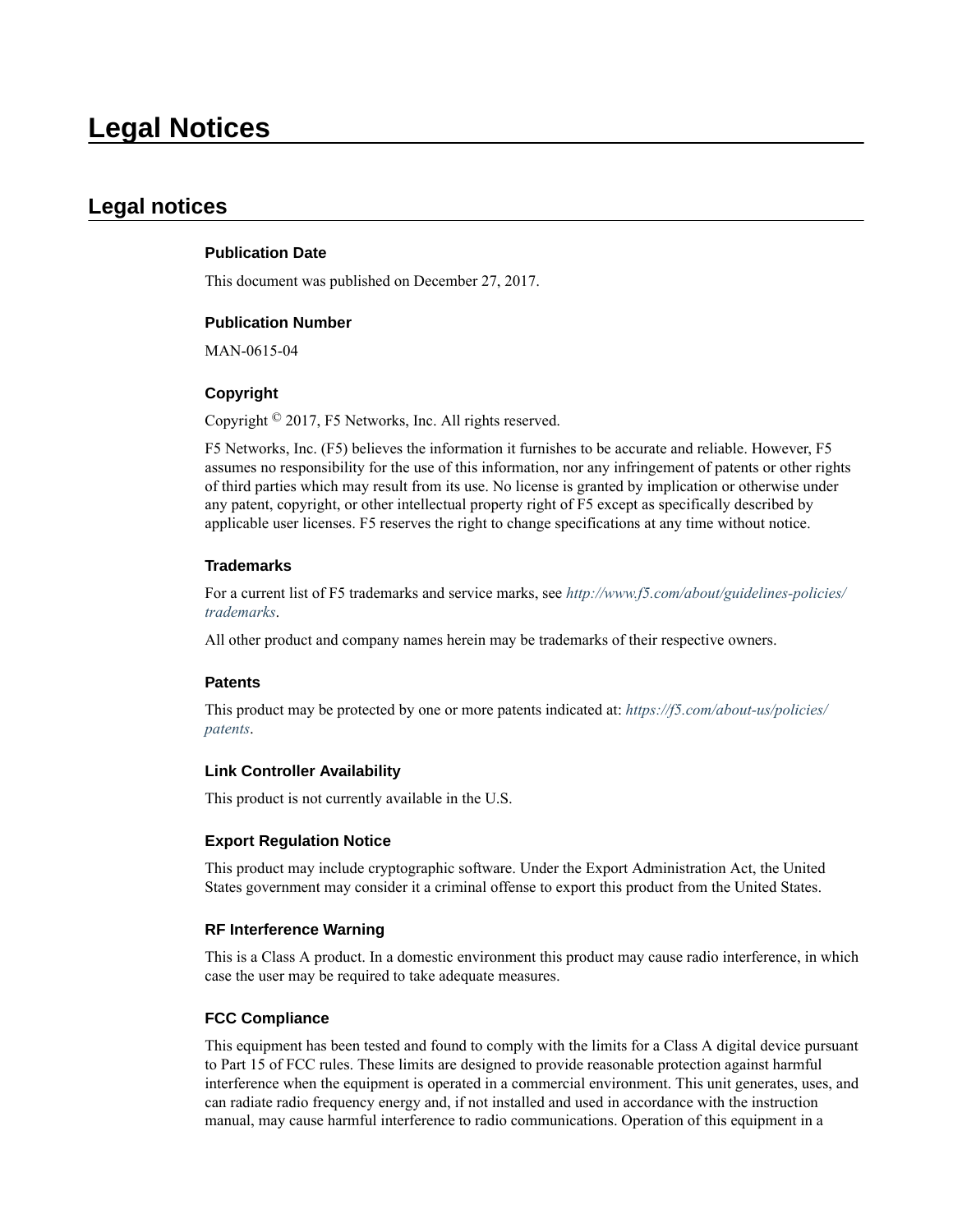residential area is likely to cause harmful interference, in which case the user, at his own expense, will be required to take whatever measures may be required to correct the interference.

Any modifications to this device, unless expressly approved by the manufacturer, can void the user's authority to operate this equipment under part 15 of the FCC rules.

#### **Canadian Regulatory Compliance**

This Class A digital apparatus complies with Canadian ICES-003.

#### **Standards Compliance**

This product conforms to the IEC, European Union, ANSI/UL and Canadian CSA standards applicable to Information Technology products at the time of manufacture.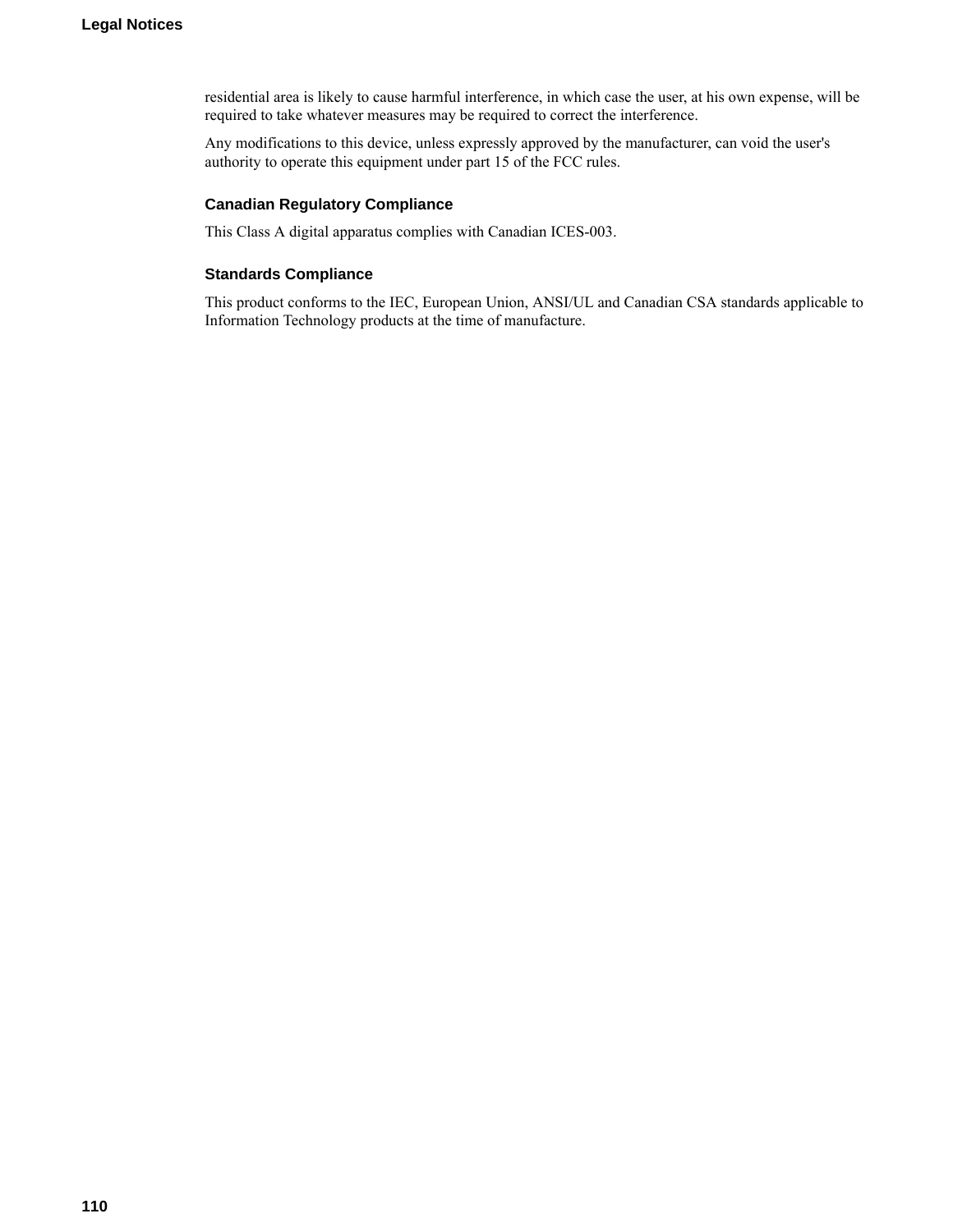# **Index**

### **A**

AAA server about [37](#page-36-0) Active Directory authentication [40](#page-39-0) configuring [37](#page-36-0), [39](#page-38-0)–[42](#page-41-0), [44](#page-43-0), [50](#page-49-0) HTTP Basic/NTLM authentication [43](#page-42-0) HTTP custom post authentication [44](#page-43-0) HTTP form-based authentication [42](#page-41-0) Kerberos authentication [50](#page-49-0) LDAP authentication [39](#page-38-0) RADIUS authentication [37](#page-36-0) SecurID authentication [41](#page-40-0) Access support for local traffic objects [22](#page-21-0) Access configuration planning for [11](#page-10-0), [12](#page-11-0) viewing configuration differences [11](#page-10-0) workflow diagram [7](#page-6-0) Access group about creating [13](#page-12-0) about creating at import [7](#page-6-0) about creating during import [13](#page-12-0) about importing multiple devices [13](#page-12-0) adding [15](#page-14-0), [17](#page-16-0) adding a device [15](#page-14-0), [18](#page-17-0) configuration [16](#page-15-0) creating [15](#page-14-0), [17](#page-16-0) definition [7](#page-6-0) deleting [16](#page-15-0) reimport [16](#page-15-0) removing [16](#page-15-0) removing device [16](#page-15-0) unmanaging device [16](#page-15-0) access objects about managing centrally [7](#page-6-0) access policies about managing centrally [7](#page-6-0) access policy about [25](#page-24-0) about conflicts [33](#page-32-0) about crashes [30](#page-29-0) about timeouts [30](#page-29-0) creating a macro [34](#page-33-0) editing [28](#page-27-0) per-request policy compared [25](#page-24-0) swapping branches [30](#page-29-0) viewing [26](#page-25-0) access policy branches swapping [30](#page-29-0) access policy editing conflicts about resolving [33](#page-32-0) access policy endings about [31](#page-30-0) access policy macro about [34](#page-33-0) creating [34](#page-33-0) Access reporting

Access reporting (continued) about [7](#page-6-0) about configuration workflow [8](#page-7-0) about configuring BIG-IQ logging nodes [8](#page-7-0) about running Access remote logging configuration [8](#page-7-0) about running reports [8](#page-7-0) AccessGates [45](#page-44-0) action item adding [29](#page-28-0) Active Directory authentication [40](#page-39-0) configuring [40](#page-39-0) API (REST) audit log about [96](#page-95-0) APM access policy about crashes [30](#page-29-0) about timeouts [30](#page-29-0) creating a macro [34](#page-33-0) editing [28](#page-27-0) viewing [26](#page-25-0) APM configuration objects importing [18](#page-17-0) APM service configuration about creating an Access group on import [13](#page-12-0) about importing [7](#page-6-0) about joining Access group [7](#page-6-0) about joining an Access group on import [13](#page-12-0) app tunnel configure [76](#page-75-0) creating [75](#page-74-0) resource item [76](#page-75-0) app tunnels overview [75](#page-74-0) archived audit logs about [96](#page-95-0) ARS, See artifact resolution service artifact resolution service configuring [55](#page-54-0) audit log about REST API [96](#page-95-0) customizing display of [95](#page-94-0) filtering entries [93](#page-92-0) audit log archive settings managing [95](#page-94-0) audit log display customizing [95](#page-94-0) audit log entries filtering [93](#page-92-0) generation of [91](#page-90-0) properties of [92](#page-91-0) audit log filtering of entries [93](#page-92-0) audit logs about [91](#page-90-0) in high-availability configurations [96](#page-95-0) viewing differences [92](#page-91-0) authentication methods for Active Directory [40](#page-39-0)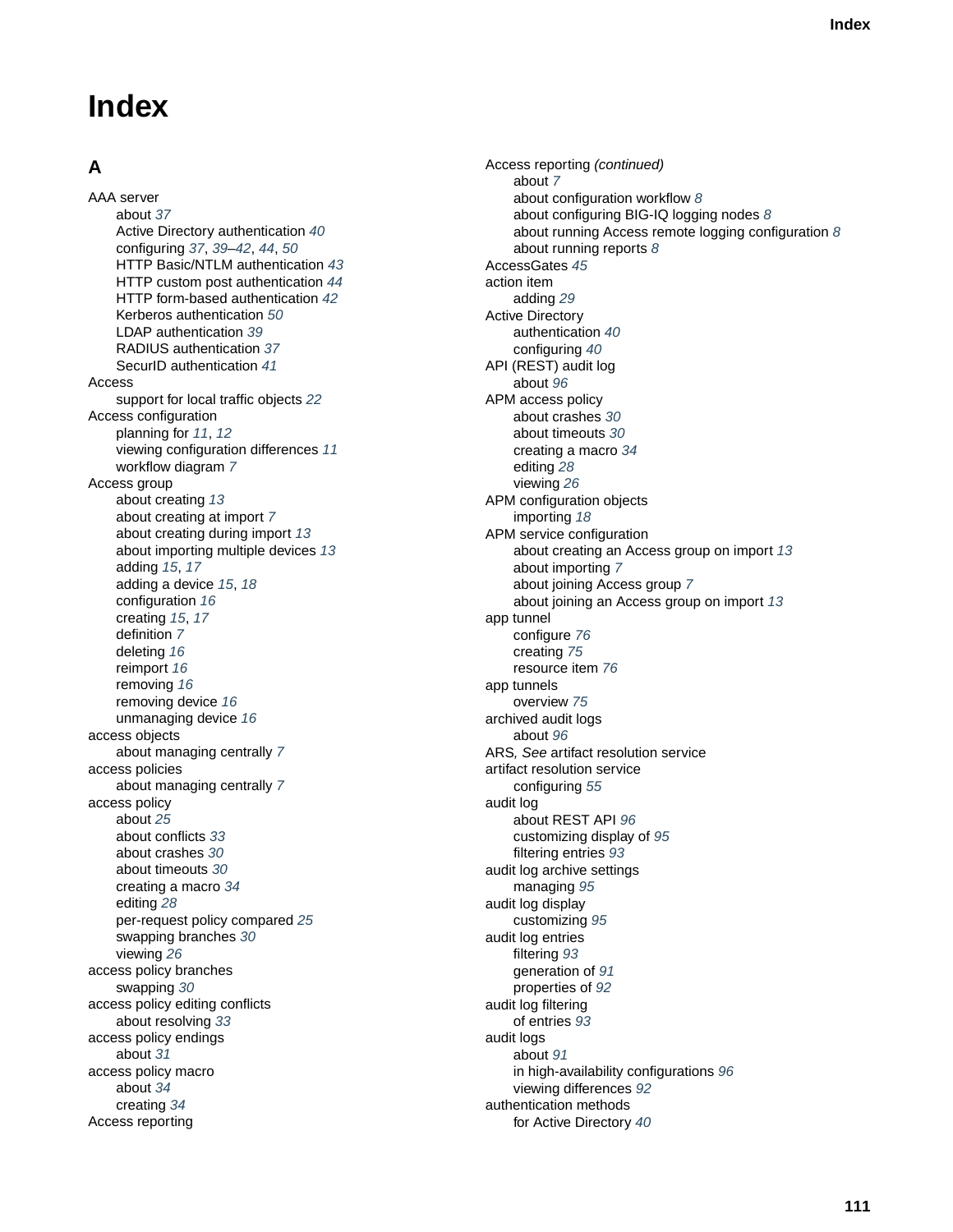authentication methods (continued) for CRLDP [47](#page-46-0) for HTTP [42](#page-41-0) for Kerberos [50](#page-49-0) for LDAP [38](#page-37-0) for OCSP [46](#page-45-0) for RADIUS [37](#page-36-0) for SecurID [41](#page-40-0) for TACACS+ [48](#page-47-0), [49](#page-48-0)

## **B**

bandwidth controller policy about [12](#page-11-0) about deploying to device [12](#page-11-0) about importing from device [12](#page-11-0) BIG-IQ inventory adding devices to [13](#page-12-0) BIG-IQ system about Access [7](#page-6-0) BWC, See bandwidth controller policy

## **C**

centralized reporting about [7](#page-6-0) classifying client traffic [72](#page-71-0) client application generating a client ID [53](#page-52-0) registering with Access [53](#page-52-0) client ID generating with Access [53](#page-52-0) client traffic classifier creating [72](#page-71-0) client traffic control classifying client traffic [72](#page-71-0) configuring [72](#page-71-0) for Windows clients [72](#page-71-0) cluster about adding to Access group [12](#page-11-0) about membership, impact on Access deployment [12](#page-11-0) about required members of [12](#page-11-0) creating or joining [13](#page-12-0) clusters about Access requirements for [12](#page-11-0) configuration changes managing [87](#page-86-0) on BIG-IP [87](#page-86-0) on BIG-IQ [87](#page-86-0) configuration resources list of device-specific [107](#page-106-0) list of shared [103](#page-102-0) configuration snapshots about managing [35](#page-34-0) configuration workflow about Access reporting [8](#page-7-0) about SWG reporting [8](#page-7-0) for Access configuration [7](#page-6-0) configurations discovering [17](#page-16-0) importing for services [17](#page-16-0), [18](#page-17-0) re-importing for services [89](#page-88-0)

connectivity profile about [59](#page-58-0) create [59](#page-58-0) creating [60](#page-59-0), [61](#page-60-0), [63](#page-62-0)–[68](#page-67-0) general settings [60](#page-59-0) creating an app tunnel [75](#page-74-0) CRLDP AAA server configuring [47](#page-46-0)

## **D**

deployments including objects in [99](#page-98-0) device about adding to cluster [12](#page-11-0) about creating device-specific resources for [8](#page-7-0) about deploying device-specific resources to [8](#page-7-0) device inventory about [13](#page-12-0) device management about [13](#page-12-0) device-specific resources about [8](#page-7-0) about editing [8](#page-7-0) about making shared [8](#page-7-0) about origin [8](#page-7-0) adding [88](#page-87-0) deleting [88](#page-87-0) editing [21](#page-20-0) example [8](#page-7-0) finding in device-specific resources [21](#page-20-0) finding in shared resources [21](#page-20-0) impact of re-importing source [88](#page-87-0) list of [107](#page-106-0) making shared [21](#page-20-0) returning from shared resources [22](#page-21-0) working with [21](#page-20-0) devices about adding [13](#page-12-0) about discovering [13](#page-12-0) adding to BIG-IQ inventory [13](#page-12-0) discovering [13](#page-12-0) differences in audit logs [92](#page-91-0) viewing in audit logs [92](#page-91-0) discovery process for service configuration [17](#page-16-0) domain join [11](#page-10-0)

## **E**

endings for access policy branches [31](#page-30-0) endpoint management applications configurie [51](#page-50-0) endpoint management system configure [51](#page-50-0) example files uploading to Access Policy Manager [85](#page-84-0)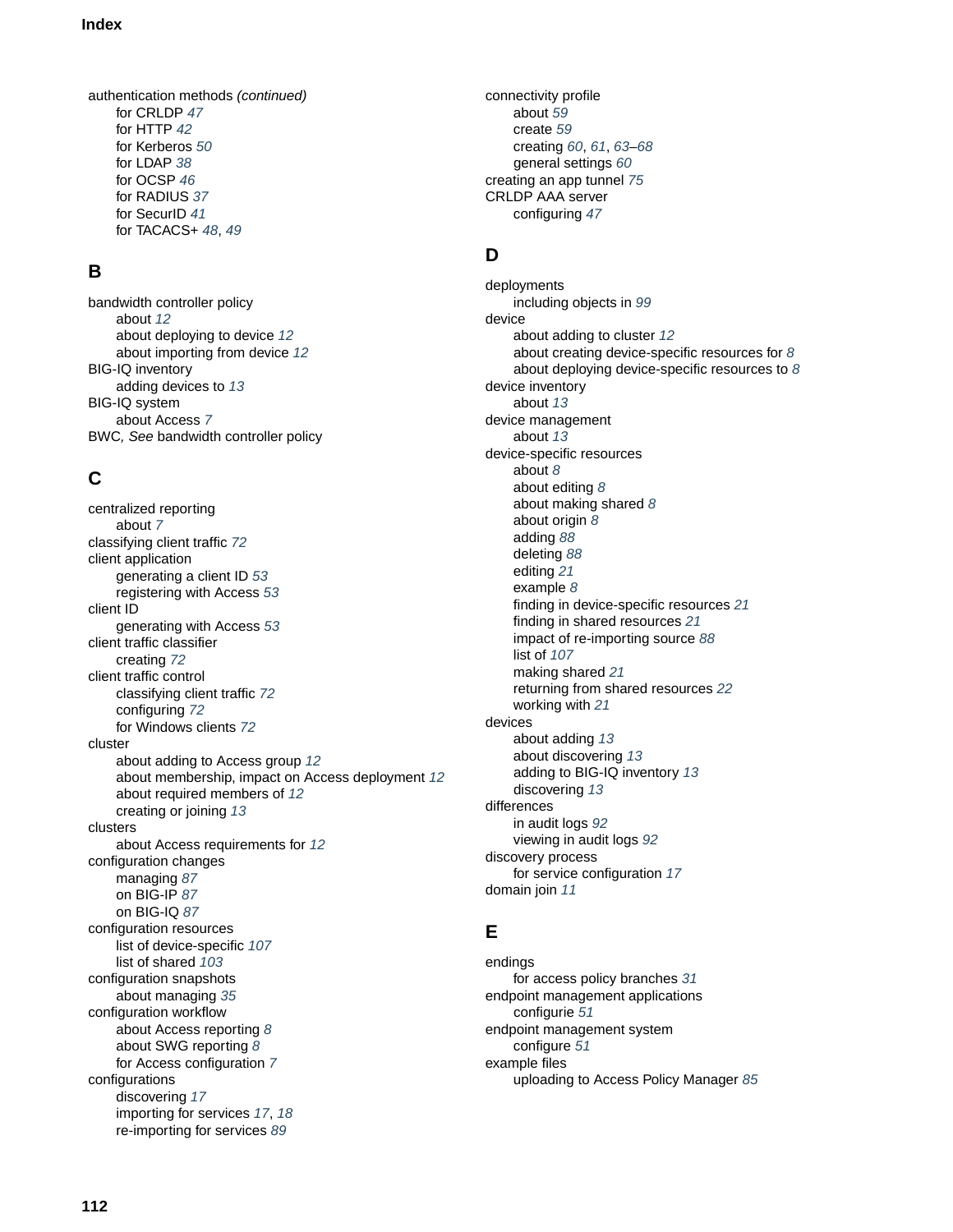### **F**

FEC profile for connectivity profile [60](#page-59-0) files about files [84](#page-83-0)

### **H**

HA pair about adding to same Access group [12](#page-11-0) about avoiding deployment issues [12](#page-11-0) about creating a list for reference [12](#page-11-0) about importing to one cluster [12](#page-11-0) hosted content about uploading to BIG-IQ [84](#page-83-0) HTTP Basic/NTLM authentication [43](#page-42-0) HTTP custom post authentication [44](#page-43-0) configuring [44](#page-43-0) HTTP form-based authentication [42](#page-41-0) configuring [42](#page-41-0)

### **I**

iApps about [103](#page-102-0) import process for service configuration [17](#page-16-0), [18](#page-17-0) IP addresses for managed devices [13](#page-12-0) IPv4 in lease pools [71](#page-70-0) IPv6 in lease pools [71](#page-70-0)

## **K**

Kerberos authentication [50](#page-49-0) configuring [50](#page-49-0)

### **L**

LDAP authentication [39](#page-38-0) configuring [39](#page-38-0) lease pools creating for IPv4 [71](#page-70-0) Local traffic object support chart [24](#page-23-0) local traffic objects supported by Access [22](#page-21-0)

### **M**

machine accounts about [11](#page-10-0) and avoiding deployment issues [11](#page-10-0) machine accounts (continued) requirements [11](#page-10-0) machine trust account configuring in Access [11](#page-10-0) macro sub-policy about [34](#page-33-0) creating [34](#page-33-0) macro-call adding [29](#page-28-0) managed devices about discovering [13](#page-12-0)

### **O**

OAM AAA server [45](#page-44-0) configuring [45](#page-44-0) OAuth authorization server configuring Access as [53](#page-52-0) OAuth profile about [55](#page-54-0) configure [55](#page-54-0) object pinning defined [99](#page-98-0) overview [99](#page-98-0) objects about pinning to BIG-IP devices [99](#page-98-0) including in deployment [99](#page-98-0) pinning to BIG-IP device [99](#page-98-0) removing from deployment [100](#page-99-0) unpinning from BIG-IP device [100](#page-99-0) OCSP AAA server configuring [46](#page-45-0) online help getting [21](#page-20-0) Oracle Access Manager AAA server [45](#page-44-0) configuring [45](#page-44-0) Oracle Access Manager AAA server AccessGates for [45](#page-44-0) transport security mode for [45](#page-44-0)

### **P**

parent profile for connectivity profile [60](#page-59-0) per-request policy access policy compared [25](#page-24-0) and Secure Web Gateway [25](#page-24-0) creating [27](#page-26-0) per-session policy creating [26](#page-25-0) pinning policy defined [99](#page-98-0) pinning objects [99](#page-98-0) unpinning objects [100](#page-99-0) policy ending creating [31](#page-30-0) deleting [33](#page-32-0) editing [32](#page-31-0) policy item editing [28](#page-27-0)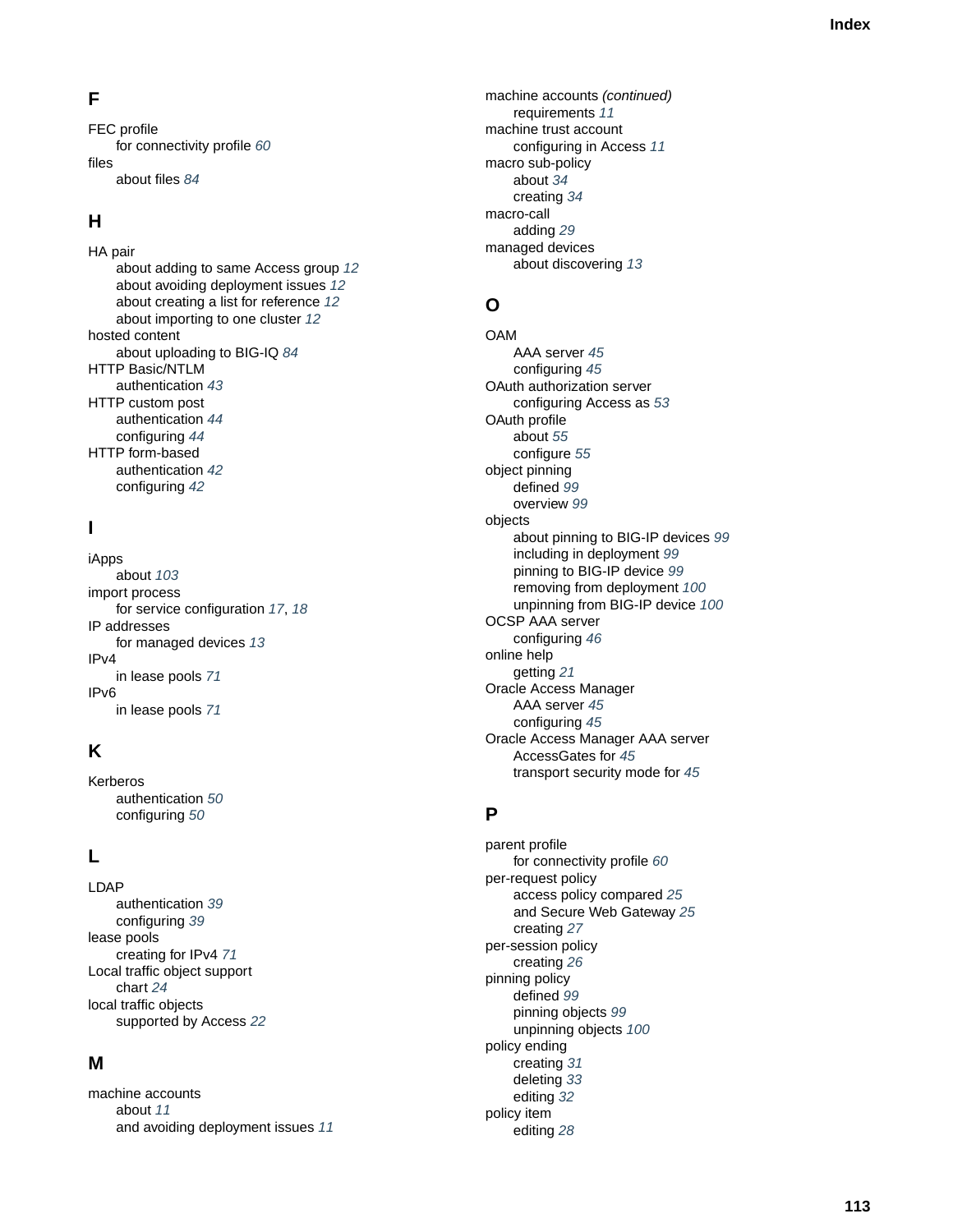pools configuring and deploying [88](#page-87-0) portal access overview [81](#page-80-0) portal access configuration creating manually [81](#page-80-0)

## **R**

RADIUS authentication [37](#page-36-0) configuring [37](#page-36-0) re-import process for service configuration [89](#page-88-0) remote desktop configuring a resource [79](#page-78-0) Remote desktop configuring a resource [79](#page-78-0) remote desktops overview [79](#page-78-0) resource ID generating [54](#page-53-0) resource item configuring for a remote desktop [79](#page-78-0) REST API audit log about [96](#page-95-0) saving locally [97](#page-96-0) restjavad-audit.n.log about [96](#page-95-0) route domains configuring and deploying [88](#page-87-0)

## **S**

Secure Web Gateway and per-request policy [25](#page-24-0) **SecurID** authentication [41](#page-40-0) configuring [41](#page-40-0) security settings configuring F5 Access for Chrome OS [66](#page-65-0) configuring F5 Access for Mac OS [67](#page-66-0) configuring for Edge Client for Android [63](#page-62-0) configuring for Edge Client for iOS [65](#page-64-0) configuring for Edge Client for Mac [61](#page-60-0) configuring for Edge Client for Windows [60](#page-59-0), [68](#page-67-0) configuring for Edge Portal for Android [64](#page-63-0) configuring for Edge Portal for iOS [65](#page-64-0) self-IP addresses configuring and deploying [88](#page-87-0) service configurations about importing [13](#page-12-0) services adding [17](#page-16-0), [18](#page-17-0), [89](#page-88-0) discovering [17](#page-16-0) session data about restoring after upgrade [9](#page-8-0) shared resource returning to device-specific resources [22](#page-21-0) shared resources about [8](#page-7-0) about deploying to device [8](#page-7-0)

shared resources (continued) about impact on devices [8](#page-7-0) about importing from device [8](#page-7-0) adding [88](#page-87-0) deleting [88](#page-87-0) list of [103](#page-102-0) updating [88](#page-87-0) snapshot management about [35](#page-34-0) snapshots about managing [35](#page-34-0) comparing [35](#page-34-0) SSO configure [51](#page-50-0) SSO profile about [51](#page-50-0) configure [51](#page-50-0) sub-policy modifying [29](#page-28-0) SWG reporting about [7](#page-6-0) about configuration workflow [8](#page-7-0) system snapshots about managing [35](#page-34-0)

## **T**

```
TACACS+ AAA server
    configuring 49
terminal endings
    about 31
terminals
    about 31
token management
    configure 55
```
## **U**

```
unmanaged device
    about 16
upgrade
    about restoring session data 9
    from v 5.1 to v 5.2 9
uploading files
    example 85
```
## **V**

```
virtual server
    editing 24
visual policy editor
    and access policy 30
    and per-request policy 30
```
### **W**

webtop link creating [83](#page-82-0) webtop section configuring [84](#page-83-0) webtops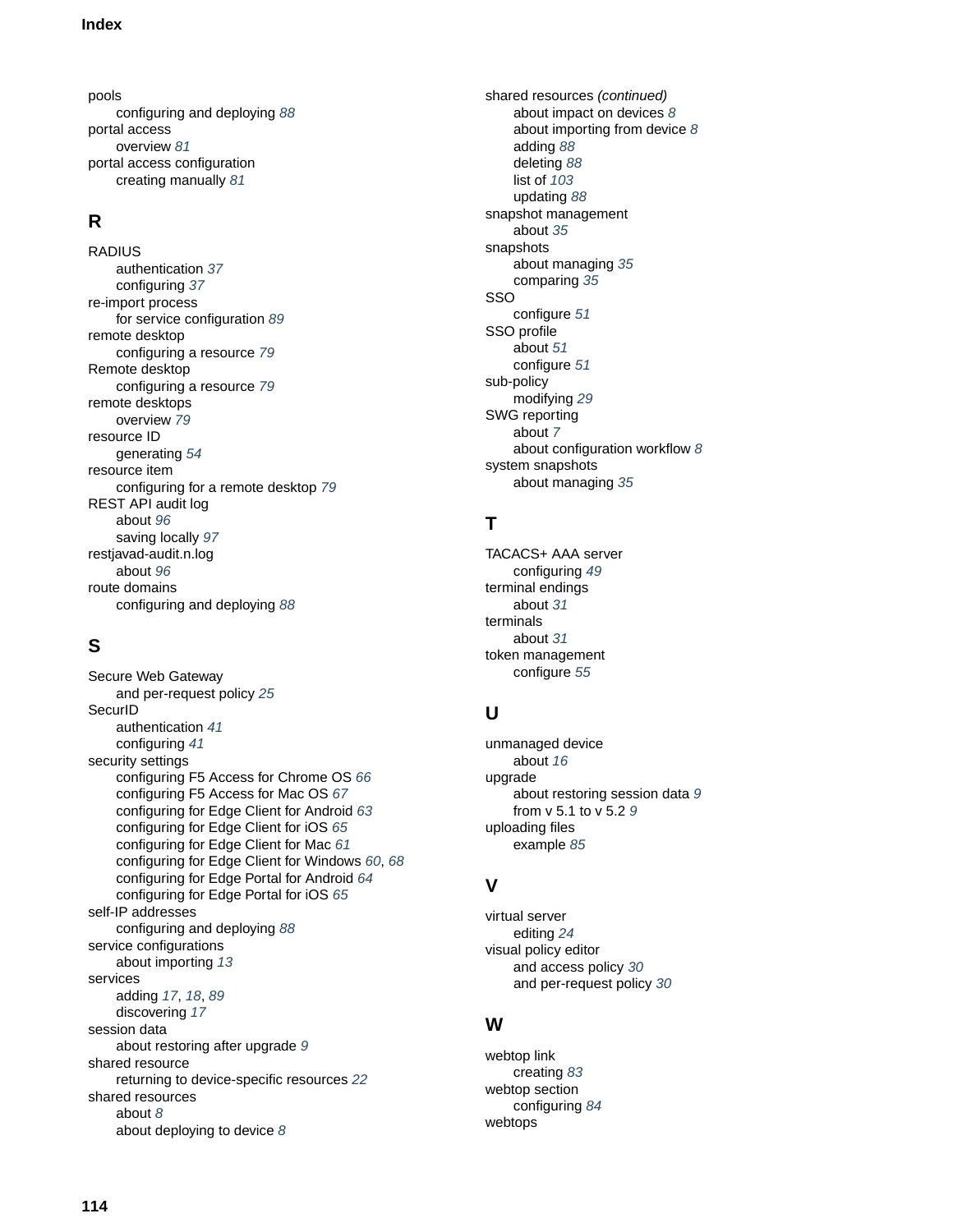**Index**

webtops (continued) about [83](#page-82-0) configuring full [83](#page-82-0)